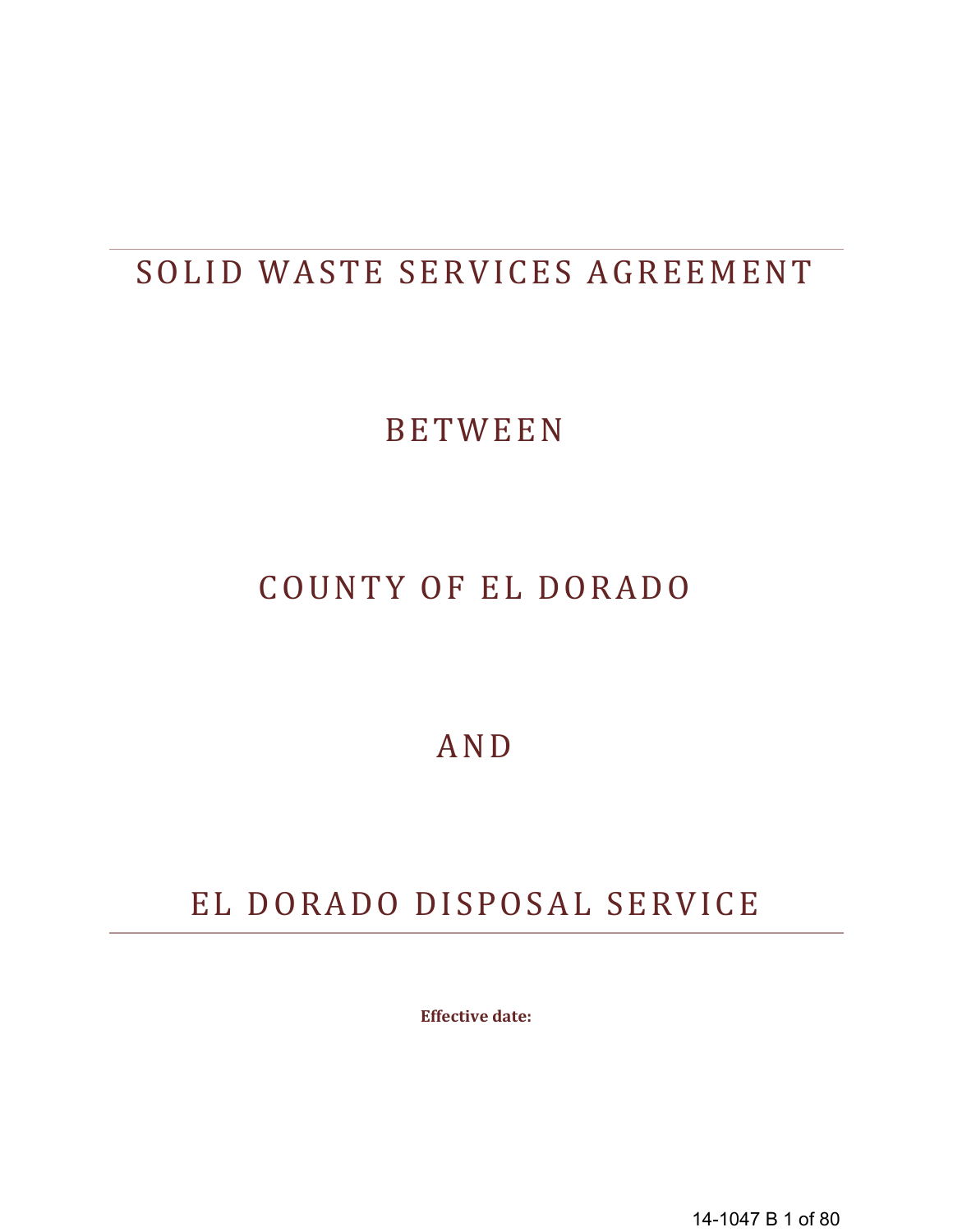# TABLE OF CONTENTS

| А.             |  |
|----------------|--|
| <b>B.</b>      |  |
| C.             |  |
| D.             |  |
| E.             |  |
| F.             |  |
| G.             |  |
| H.             |  |
| $\mathbf{I}$ . |  |
| J.             |  |
| K.             |  |
| L.             |  |
| M.             |  |
| N.             |  |
| 0.             |  |
| $P_{.}$        |  |
| Q.             |  |
| R.             |  |
| S.             |  |
| T.             |  |
| U.             |  |
| V.             |  |
| W.             |  |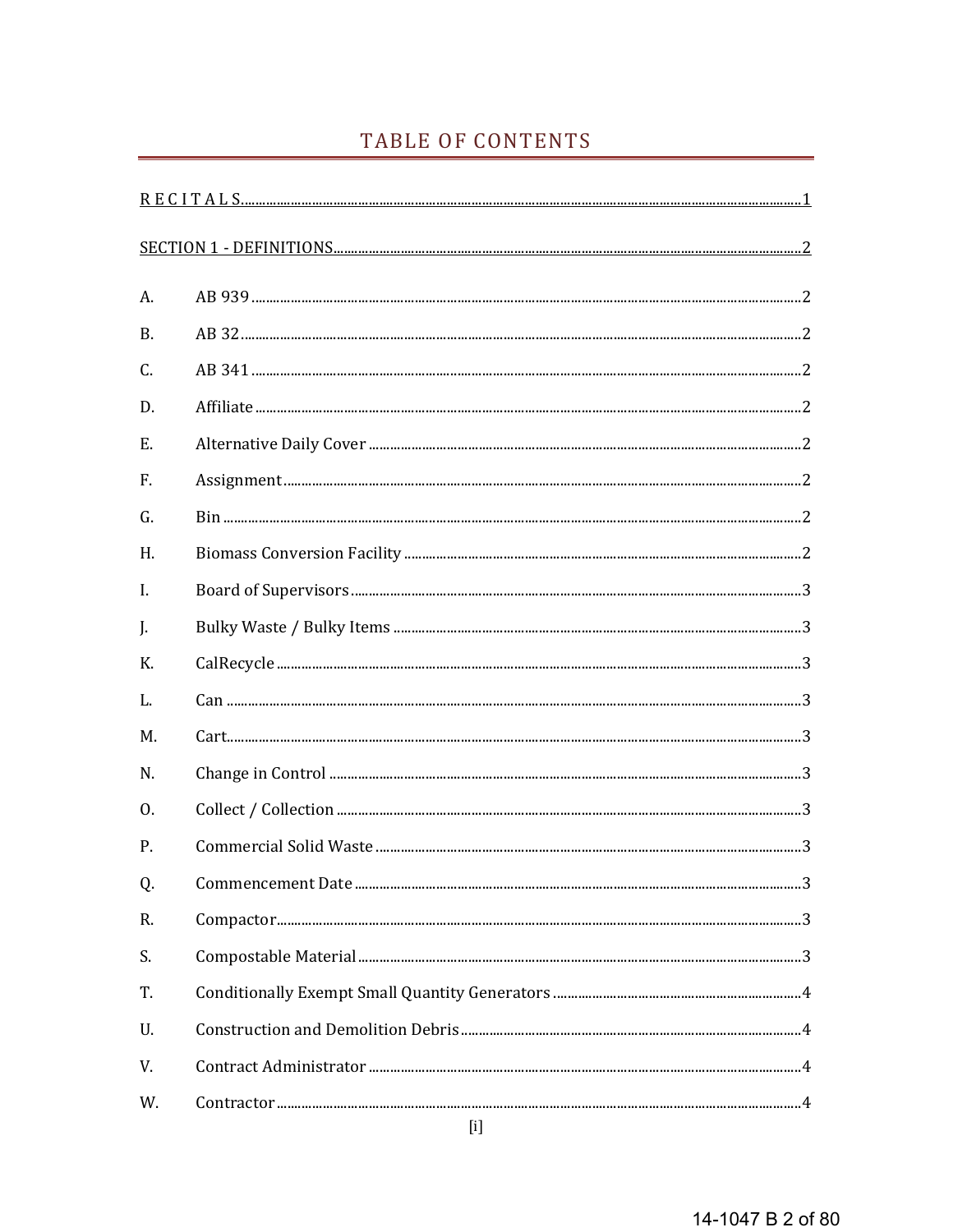| X.  |  |
|-----|--|
| Υ.  |  |
| Z.  |  |
| AA. |  |
| BB. |  |
| CC. |  |
| DD. |  |
| EE. |  |
| FF. |  |
| GG. |  |
| HH. |  |
| II. |  |
| JJ. |  |
| KK. |  |
| LL. |  |
| MM. |  |
| NN. |  |
| 00. |  |
| PP. |  |
| QQ. |  |
| RR. |  |
| SS. |  |
| TT. |  |
| UU. |  |
| VV. |  |
| WW. |  |
| XX. |  |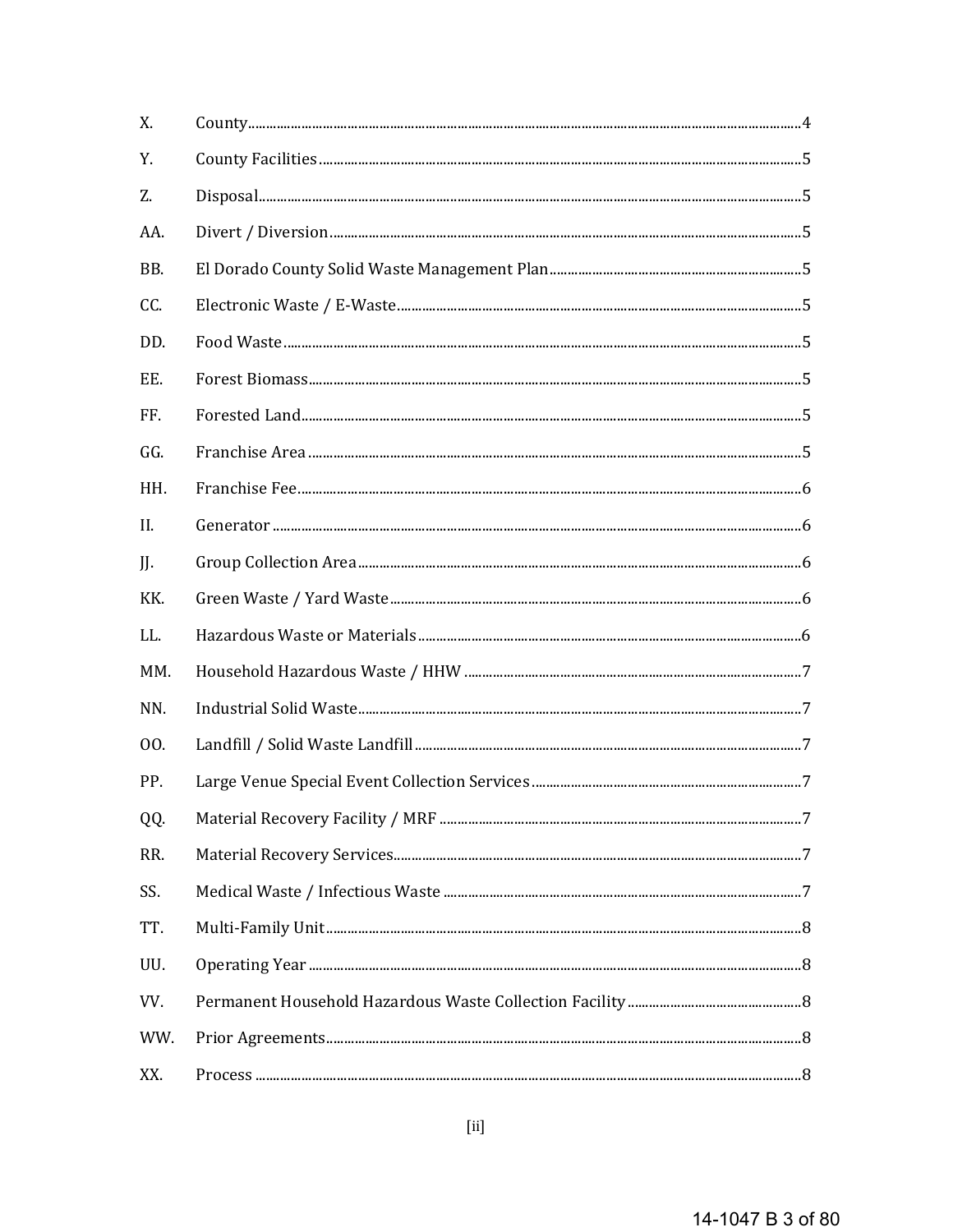| YY.  |                                                                                  |
|------|----------------------------------------------------------------------------------|
| ZZ.  |                                                                                  |
| AAA. |                                                                                  |
| BBB. |                                                                                  |
| CCC. |                                                                                  |
| DDD. |                                                                                  |
| EEE. |                                                                                  |
| FFF. |                                                                                  |
| GGG. |                                                                                  |
| HHH. |                                                                                  |
| III. |                                                                                  |
| JJJ. | Solid Waste Rate Setting Policies and Procedures Manual for Unincorporated Areas |
| KKK. |                                                                                  |
|      |                                                                                  |
| LLL. |                                                                                  |
| MMM. |                                                                                  |
| NNN. |                                                                                  |
| 000. |                                                                                  |
| PPP. |                                                                                  |
| QQQ. |                                                                                  |
| RRR. |                                                                                  |
| SSS. |                                                                                  |
| TTT. |                                                                                  |
| UUU. |                                                                                  |
|      |                                                                                  |

# SECTION 3 - GRANT AND ACCEPTANCE OF EXCLUSIVE RESIDENTIAL AND COMMERCIAL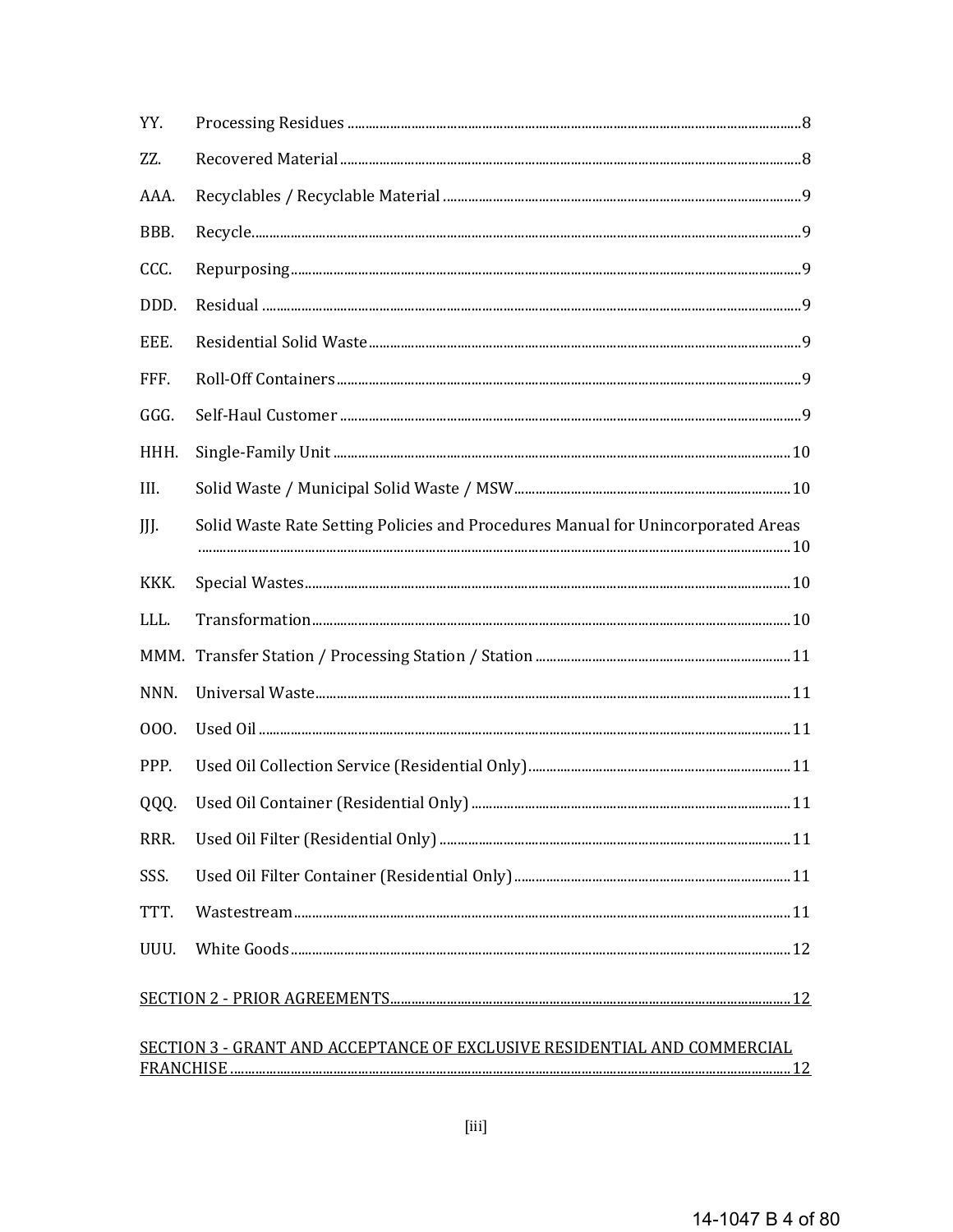| Rights Reserved as to Hazardous Wastes, Medical Wastes, Special Wastes, and |  |
|-----------------------------------------------------------------------------|--|
|                                                                             |  |
|                                                                             |  |
|                                                                             |  |
|                                                                             |  |
|                                                                             |  |
|                                                                             |  |
|                                                                             |  |
|                                                                             |  |
|                                                                             |  |
|                                                                             |  |
|                                                                             |  |
|                                                                             |  |
|                                                                             |  |
|                                                                             |  |
|                                                                             |  |
|                                                                             |  |
|                                                                             |  |
|                                                                             |  |
|                                                                             |  |
|                                                                             |  |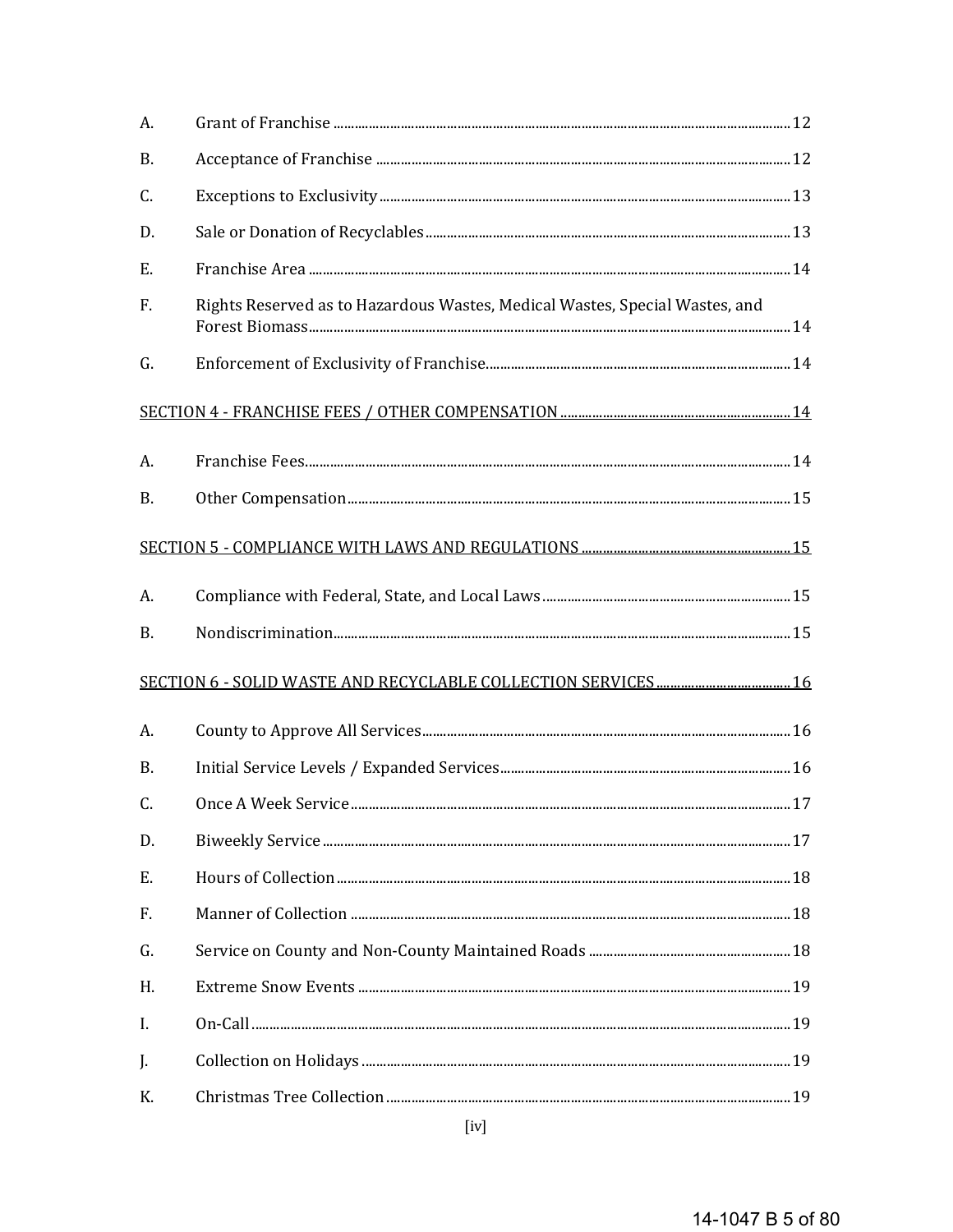| L.        | Bulky Waste / Bulky Item Pick-Up and Bulky Waste / Bulky Item Vouchers 20 |  |
|-----------|---------------------------------------------------------------------------|--|
| M.        |                                                                           |  |
| N.        |                                                                           |  |
| 0.        |                                                                           |  |
| P.        |                                                                           |  |
| Q.        |                                                                           |  |
| R.        | Curbside Voucher for Household Paint and Fluorescent Tubes / Bulbs  22    |  |
| S.        |                                                                           |  |
| T.        |                                                                           |  |
| U.        |                                                                           |  |
| V.        |                                                                           |  |
| W.        |                                                                           |  |
| X.        |                                                                           |  |
| Y.        |                                                                           |  |
| Z.        |                                                                           |  |
| AA.       |                                                                           |  |
| BB.       |                                                                           |  |
| CC.       |                                                                           |  |
| DD.       |                                                                           |  |
| EE.       |                                                                           |  |
| FF.       |                                                                           |  |
| GG.       |                                                                           |  |
|           | SECTION 7 - MATERIALS RECOVERY SERVICES TO BE PROVIDED BY CONTRACTOR27    |  |
| A.        |                                                                           |  |
| <b>B.</b> |                                                                           |  |
| C.        |                                                                           |  |
| D.        |                                                                           |  |
|           | [v]                                                                       |  |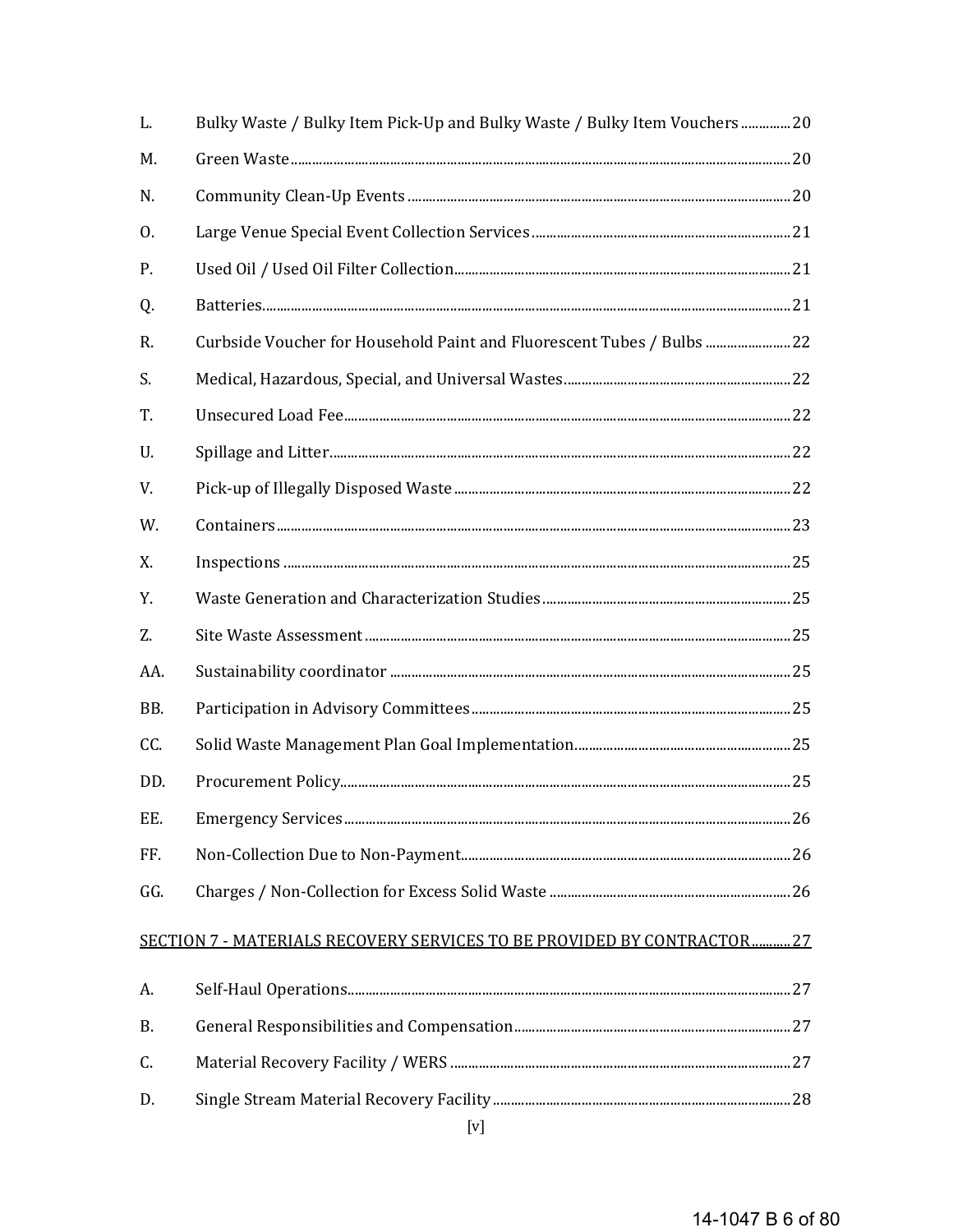| Ε.        |                                                                                    |  |
|-----------|------------------------------------------------------------------------------------|--|
| F.        |                                                                                    |  |
|           | SECTION 8 - PERMANENT HOUSEHOLD HAZARDOUS WASTE COLLECTION FACILITY29              |  |
| A.        |                                                                                    |  |
| <b>B.</b> |                                                                                    |  |
| C.        |                                                                                    |  |
| D.        |                                                                                    |  |
| Ε.        |                                                                                    |  |
| F.        |                                                                                    |  |
| G.        | Weighing of Conditionally Exempt Small Quantity Generator's Hazardous Waste  32    |  |
| Н.        |                                                                                    |  |
| I.        |                                                                                    |  |
|           | SECTION 9 - FACILITIES FOR SOLID WASTE PROCESSING AND DISPOSAL 32                  |  |
| A.        |                                                                                    |  |
| <b>B.</b> | Contractor To Provide Fully Permitted Material Recovery and Transfer Facilities 33 |  |
| C.        |                                                                                    |  |
| D.        | Future Facilities for Solid Waste Processing and Disposal Advanced Technologies.33 |  |
| Ε.        |                                                                                    |  |
|           |                                                                                    |  |
| A.        |                                                                                    |  |
| <b>B.</b> |                                                                                    |  |
|           |                                                                                    |  |
| А.        |                                                                                    |  |
| В.        |                                                                                    |  |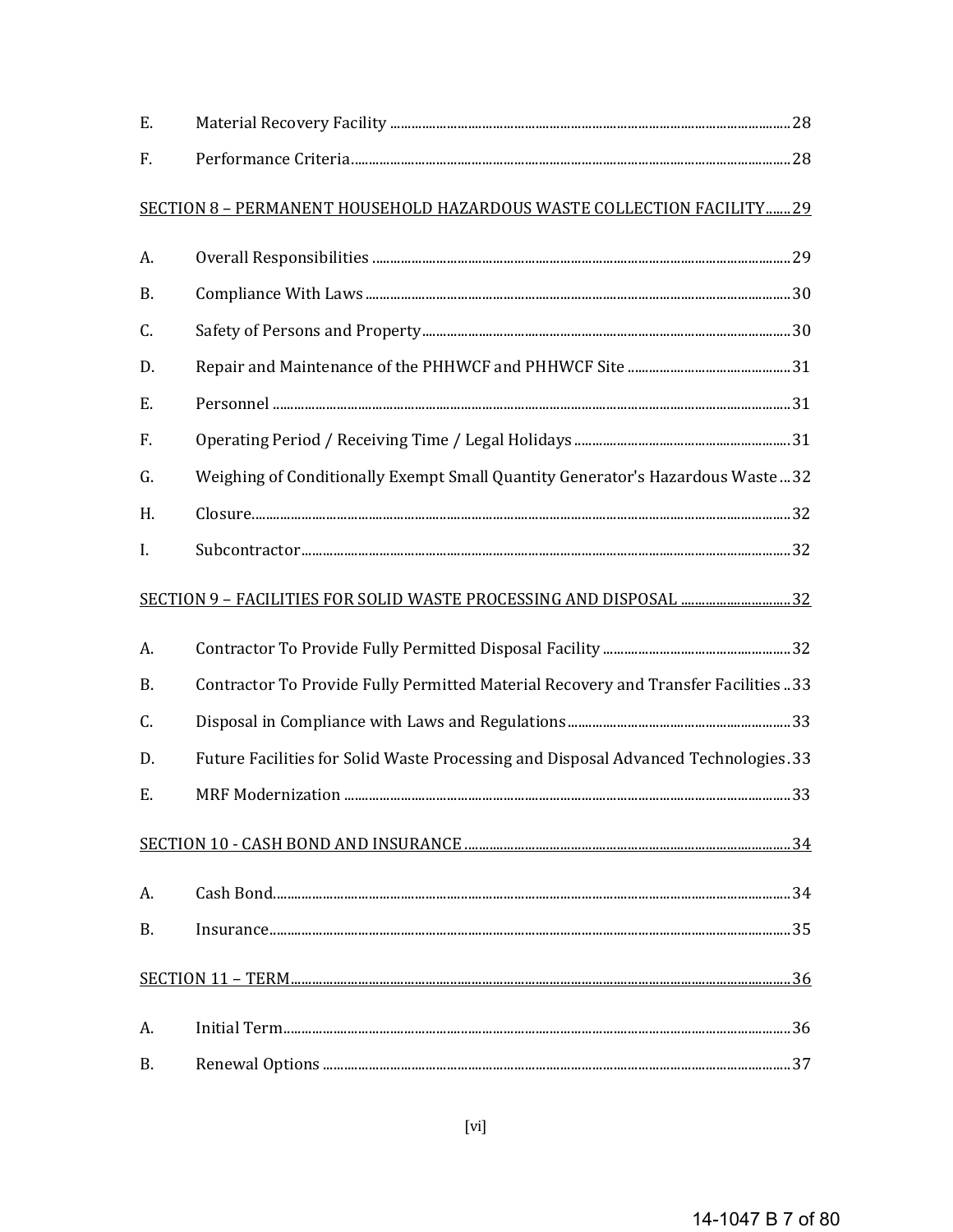| A.        |                                |  |
|-----------|--------------------------------|--|
| <b>B.</b> |                                |  |
| C.        |                                |  |
| D.        |                                |  |
| Ε.        |                                |  |
| F.        |                                |  |
| G.        |                                |  |
|           |                                |  |
| A.        |                                |  |
| B.        |                                |  |
|           |                                |  |
| A.        | $\label{eq:inter} In tent. 41$ |  |
| <b>B.</b> |                                |  |
| C.        |                                |  |
| D.        |                                |  |
|           |                                |  |
| А.        |                                |  |
| <b>B.</b> |                                |  |
| C.        |                                |  |
| D.        |                                |  |
| E.        |                                |  |
| F.        |                                |  |
| G.        |                                |  |
| Η.        |                                |  |

 $[\mbox{vii}]$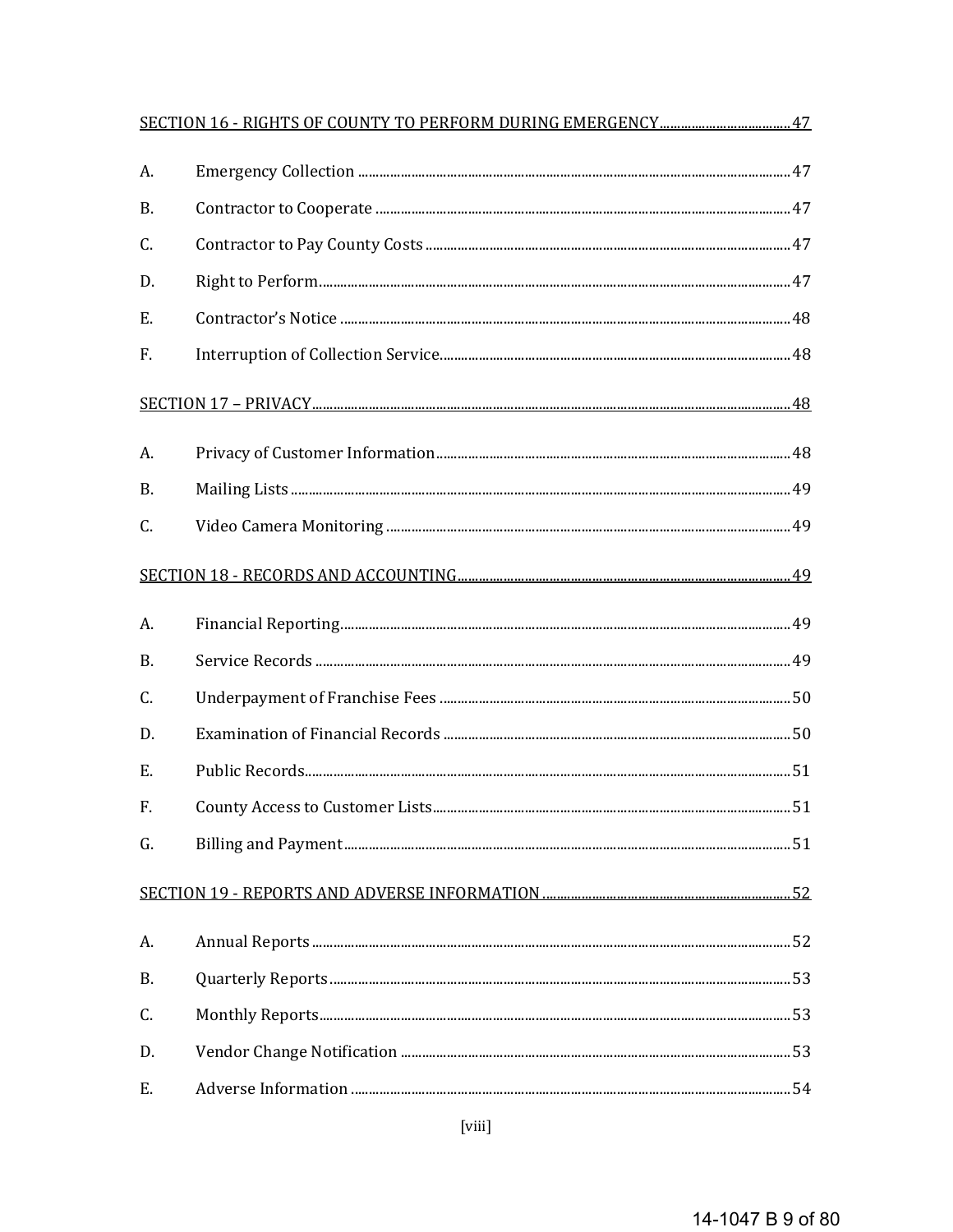| F. |      |  |
|----|------|--|
|    |      |  |
| А. |      |  |
| В. |      |  |
| C. |      |  |
| D. |      |  |
|    |      |  |
| A. |      |  |
| Β. |      |  |
| C. |      |  |
| D. |      |  |
| Ε. |      |  |
|    |      |  |
|    |      |  |
| A. |      |  |
| В. |      |  |
| C. |      |  |
| D. |      |  |
|    |      |  |
| A. |      |  |
| Β. |      |  |
|    |      |  |
| A. |      |  |
| Β. |      |  |
|    | [ix] |  |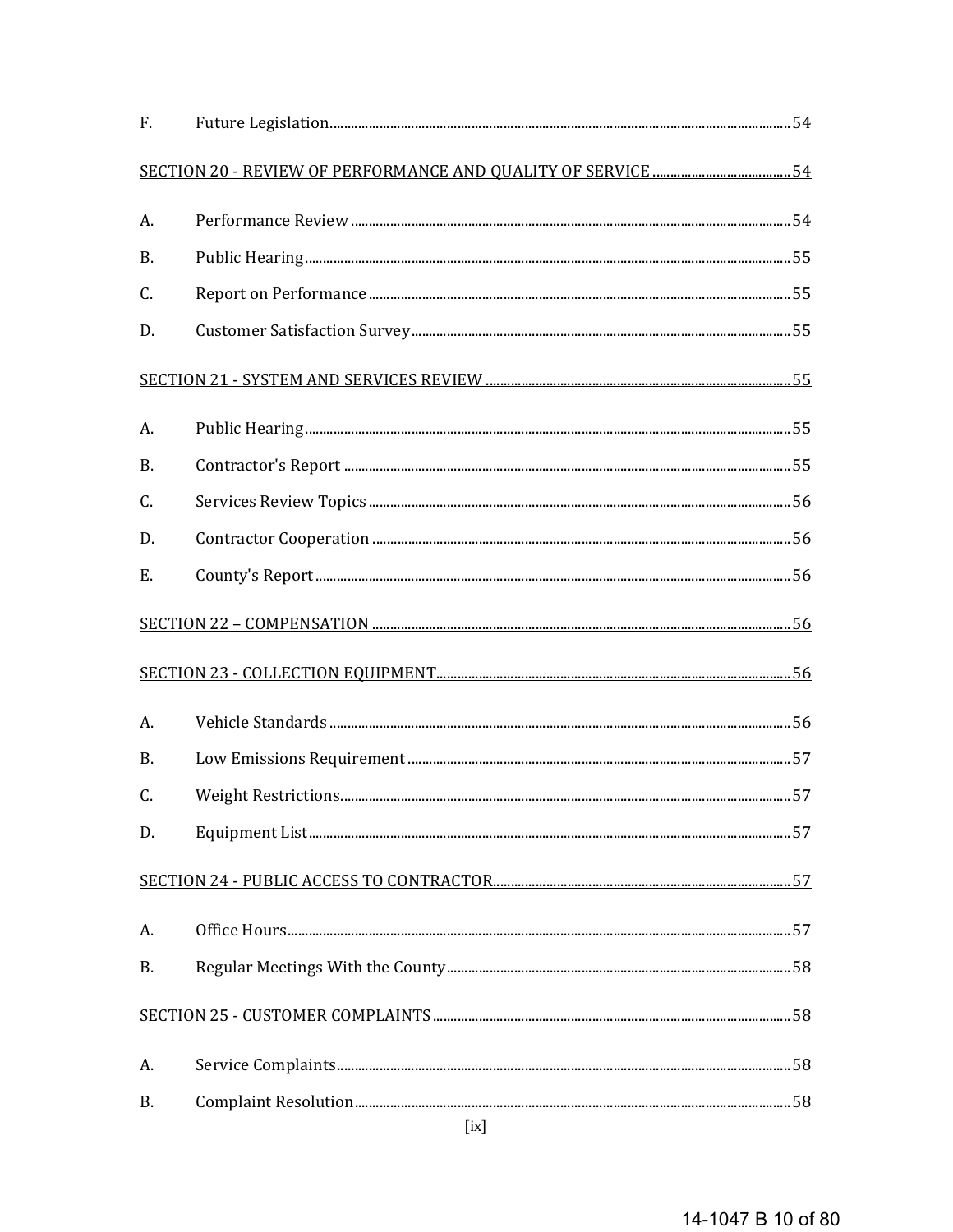| C.        |                                                                     |  |
|-----------|---------------------------------------------------------------------|--|
| D.        |                                                                     |  |
| Ε.        |                                                                     |  |
|           | SECTION 26 - SERVICE EXCEPTIONS / HAZARDOUS WASTE NOTIFICATIONS  59 |  |
| А.        |                                                                     |  |
| <b>B.</b> |                                                                     |  |
| C.        |                                                                     |  |
| D.        |                                                                     |  |
| Ε.        |                                                                     |  |
| F.        |                                                                     |  |
|           |                                                                     |  |
| A.        |                                                                     |  |
| <b>B.</b> |                                                                     |  |
| C.        |                                                                     |  |
|           |                                                                     |  |
| A.        |                                                                     |  |
| <b>B.</b> |                                                                     |  |
| C.        |                                                                     |  |
| D.        |                                                                     |  |
| Ε.        |                                                                     |  |
| F.        |                                                                     |  |
| G.        |                                                                     |  |
| H.        |                                                                     |  |
| I.        |                                                                     |  |
| J.        |                                                                     |  |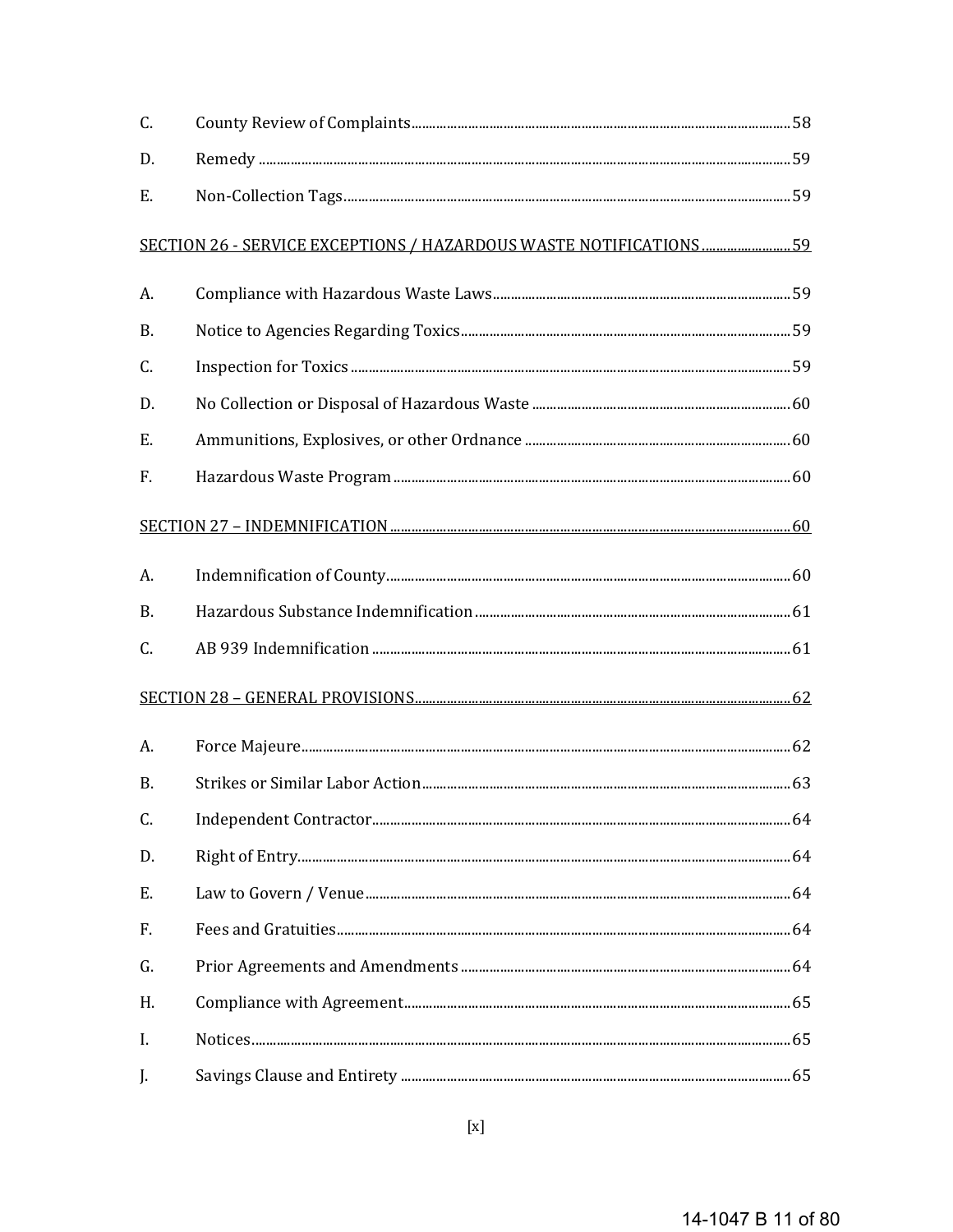| K.               |                                                                                                                                                        |  |
|------------------|--------------------------------------------------------------------------------------------------------------------------------------------------------|--|
| L.               |                                                                                                                                                        |  |
| M.               |                                                                                                                                                        |  |
| N.               |                                                                                                                                                        |  |
| $\overline{0}$ . |                                                                                                                                                        |  |
| P.               |                                                                                                                                                        |  |
| Q.               |                                                                                                                                                        |  |
| R.               |                                                                                                                                                        |  |
| S.               |                                                                                                                                                        |  |
| T.               |                                                                                                                                                        |  |
|                  |                                                                                                                                                        |  |
| A.               |                                                                                                                                                        |  |
| <b>B.</b>        | Solid Waste Rate Setting Policies and Procedures Manual for Unincorporated Areas                                                                       |  |
| C.               |                                                                                                                                                        |  |
| D.               | August 13, 2014 Letter "El Dorado Disposal Long Term Hauling Contract and<br>Improvements to Western El Dorado Recovery System's Material Recovery and |  |
| $E_{\cdot}$      |                                                                                                                                                        |  |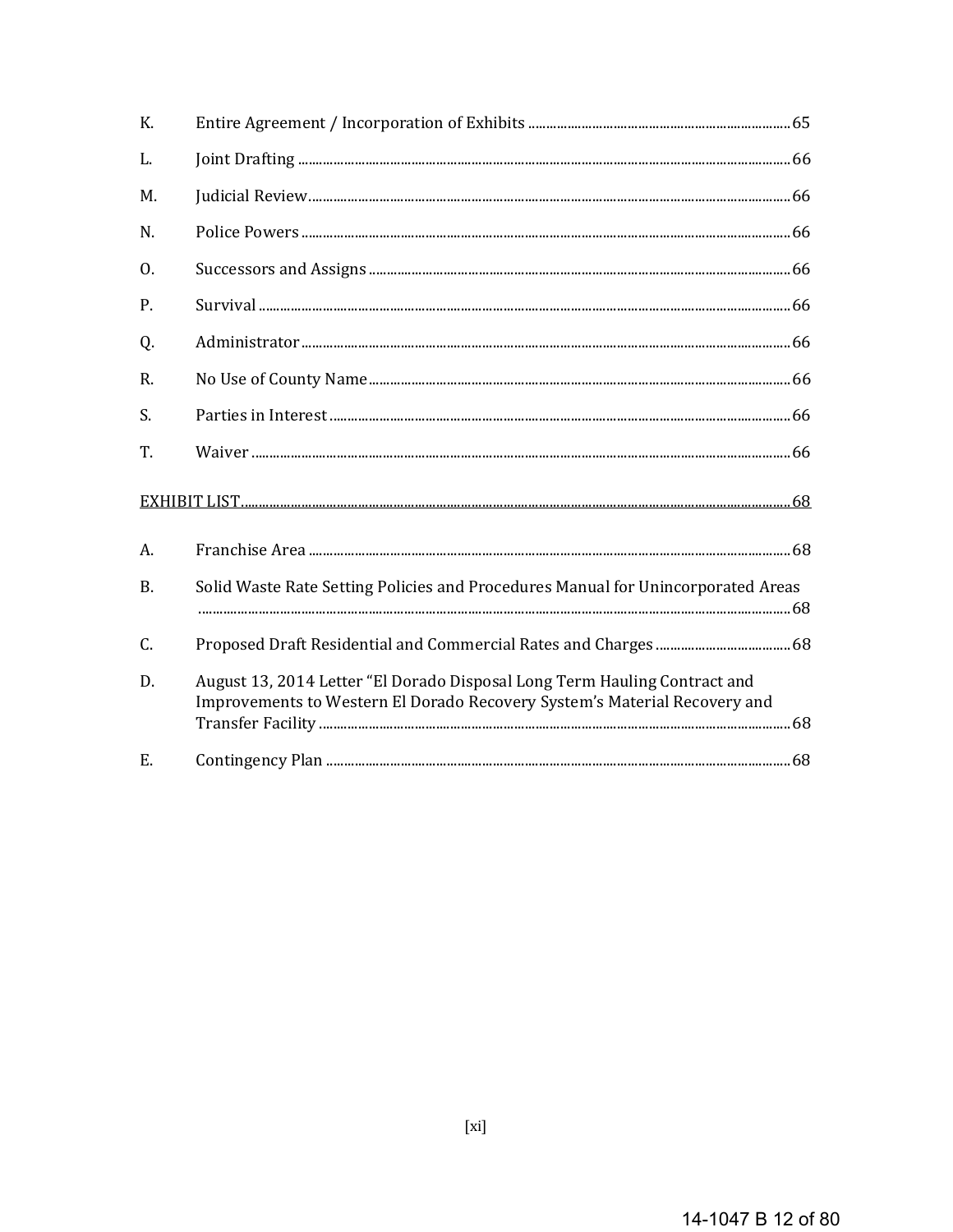This Solid Waste Services Agreement ("Agreement") is entered into, effective

\_\_\_\_, 2014, between the County of El Dorado ("County"), and Waste Connections of California, Inc., California Corporation, dba El Dorado Disposal ("Contractor") for the Collection, transportation, Processing, and Disposal of Solid Waste and Recyclable Materials.

# **RECITALS**

WHEREAS, the Legislature of the State of California, by enactment of the California Integrated Waste Management Act of 1989 ("AB 939"), has declared that it is within the public interest to authorize and require local agencies to make adequate provisions for Solid Waste handling within their jurisdictions; and

WHEREAS, the Board of Supervisors determines and finds that the public health, safety, and well-being require an exclusive franchise be awarded to a qualified Solid Waste enterprise for the Collection and recovery of Solid Waste from certain residential, industrial, and commercial areas in the County of El Dorado ("County"); and

WHEREAS, the County and Contractor are mindful of the provisions of the laws governing the safe Collection, transport, Recycling, and Disposal of Solid Waste, including the Resource Conservation and Recovery Act ("RCRA"), and the Comprehensive Environmental Response, Compensation, and Liability Act ("CERCLA"); and

WHEREAS, the County has not and, by this Agreement does not, instruct Contractor on its Collection methods, nor supervise the Collection of Solid Waste; and

WHEREAS, Contractor has represented and warranted to the County that it has the experience, responsibility, and qualifications to arrange with residents, commercial, industrial, institutional, and other entities in the Franchise Area for the Collection and safe transport to a MRF and/or Transfer Station and/or Disposal facilities of MSW, and Recyclable Materials; and

WHEREAS, the Board of Supervisors determines and finds that the public health, safety, and well-being would be best served if Contractor were to make arrangements with residents and other entities to perform these services; and

WHEREAS, the County is willing to grant Contractor a new Solid Waste Services Agreement in view of Contractor's prior satisfactory service in the Franchise Area and to enable the County to reach its State mandated Recycling goals; and

WHEREAS, the Board of Supervisors declares its intention of maintaining reasonable rates for Collection, transportation, Processing, and Disposal of Solid Waste within the area covered by this grant of franchise.

NOW, THEREFORE, THE PARTIES AGREE AS FOLLOWS: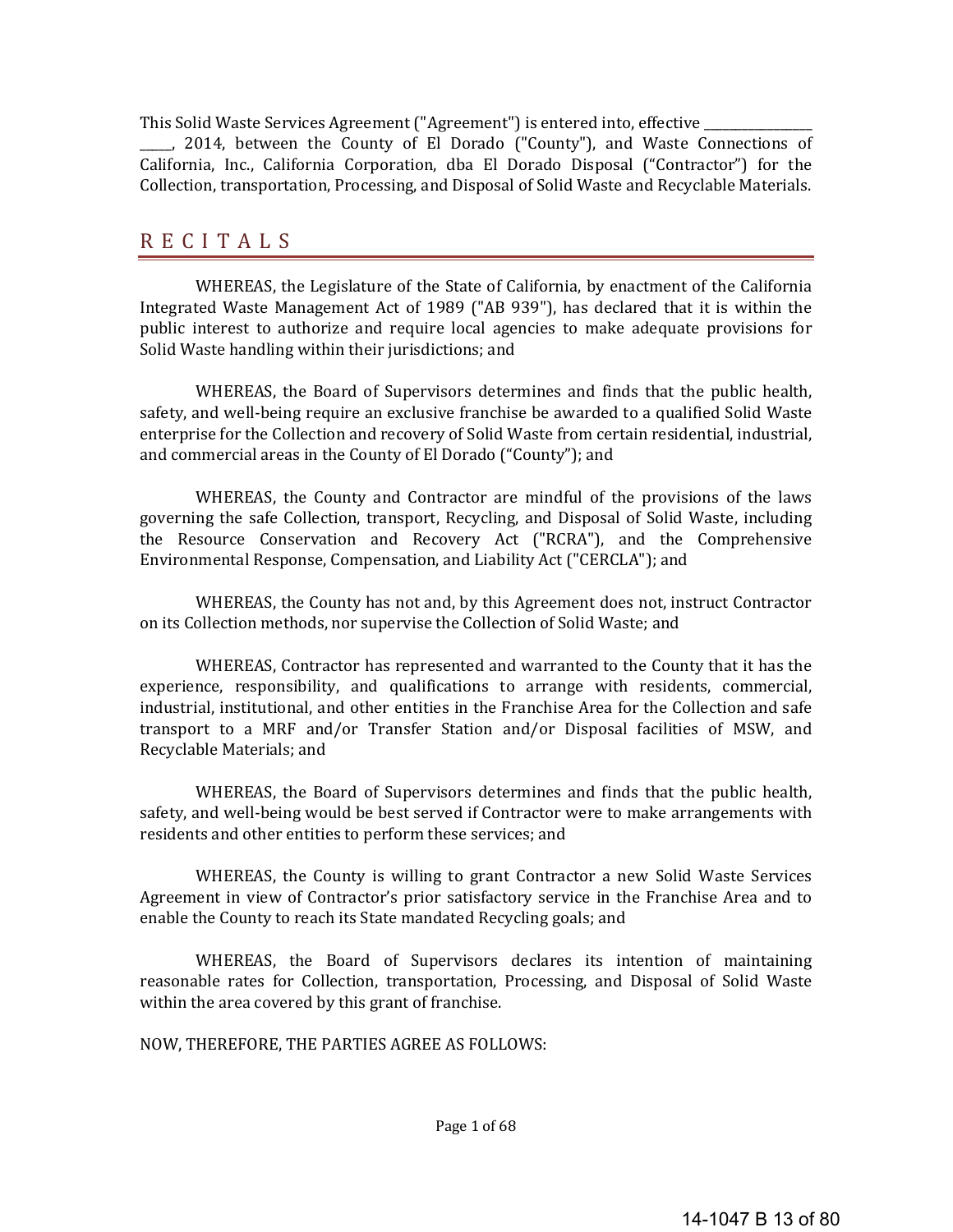# SECTION 1 - DEFINITIONS

Whenever any term used in this Agreement has been defined by the El Dorado County Ordinance Code 8.42 ("Ordinance Code") or Division 30, Part 1, Chapter 2 of the California Public Resources Code, the definitions in the Ordinance Code or Public Resources Code shall apply unless the term is otherwise defined in this Agreement.

#### A. AB 939

"AB 939" means the California Integrated Waste Management Act of 1989, Public Resources Code section 40000, et seq., as it may be amended from time to time.

#### B. AB 32

"AB 32" means the California Global Warming Solutions Act of 2006, California Health & Safety Code section 38500, et seq., as it may be amended from time to time.

#### C. AB 341

"AB 341" means the Mandatory Commercial Recycling Regulation approved by the Office of Administrative Law in May 2012, Title 14, California Code of Regulations, Chapter 9.1, commencing with section 18835. Includes SB 1018 signed by the Governor in June 2012.

#### D. AFFILIATE

"Affiliate" means Contractor, its officers, directors, shareholders, employees, and any corporation, partnership, joint venture, or other entity directly or indirectly controlling Contractor, or directly or indirectly owned or controlled by Contractor or its principals.

#### E. ALTERNATIVE DAILY COVER

"Alternative Daily Cover" means cover material other than earthen material placed on the surface of the active face of a Municipal Solid Waste landfill at the end of each operating day to control vectors, fires, odors, blowing litter, and scavenging.

#### F. ASSIGNMENT

"Assignment" means any dissolution, merger, consolidation, or other reorganization of Contractor, which results in change of control of Contractor, or the sale or other transfer of a controlling percentage of Contractor's capital stock to a person not a shareholder, immediate family member, management employee, or principal of Contractor or to an Affiliate on the date of the execution of this Agreement.

#### G. BIN

"Bin" means a container, with a capacity of at least one  $(1)$  cubic vard designed or intended to be mechanically dumped into a loader packer type truck.

#### H. BIOMASS CONVERSION FACILITY

"Biomass Conversion Facility" means any facility, including any intermediate staging area, processing biomass waste into energy, fuel, and other products.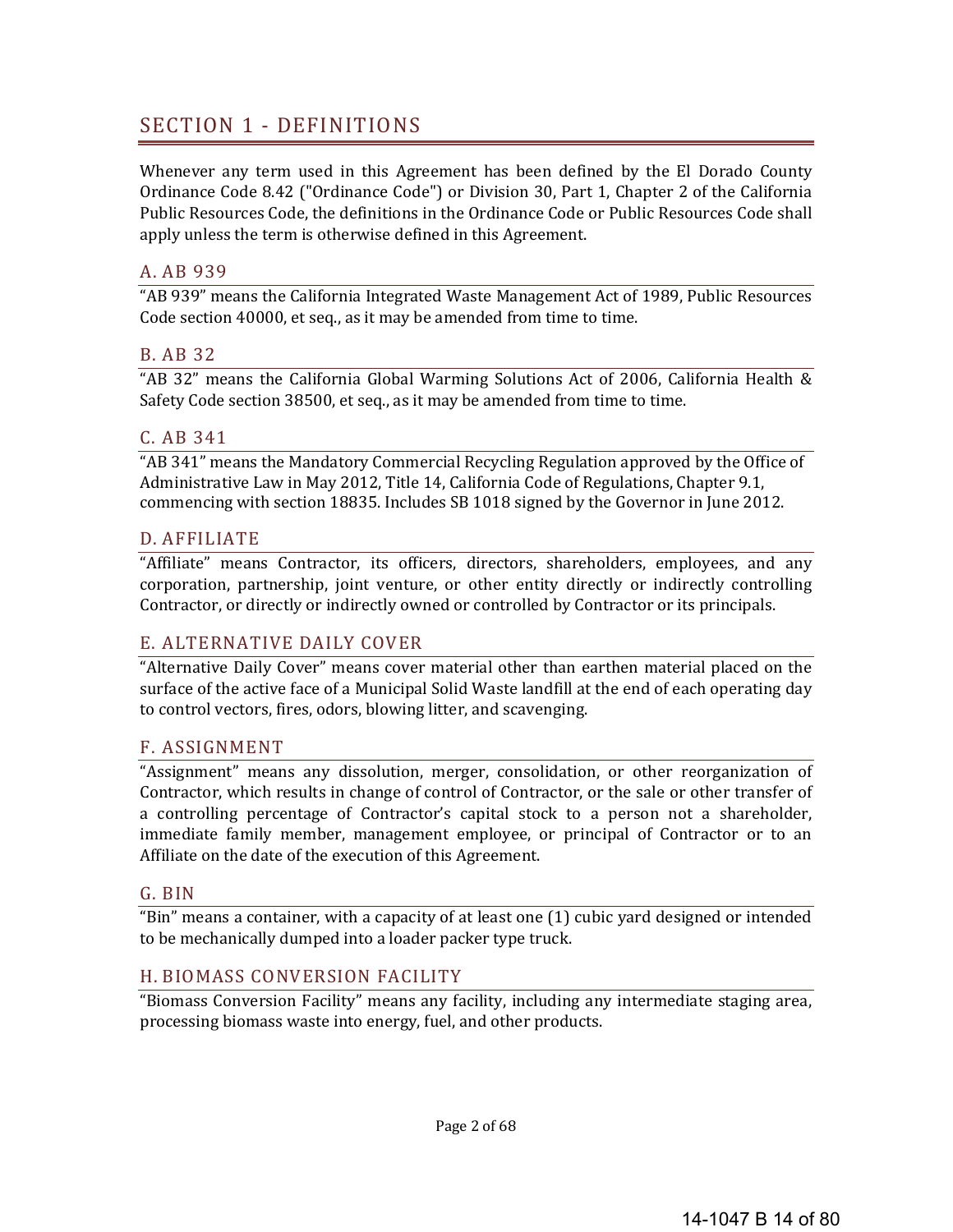#### I. BOARD OF SUPERVISORS

"Board of Supervisors" means the County of El Dorado Board of Supervisors. The County of El Dorado Board of Supervisors is the County of El Dorado's governing body, consisting of elected representatives from each of the County's five (5) districts.

### J. BULKY WASTE / BULKY ITEMS

"Bulky Waste" or "Bulky Items" means large items of Solid Waste, such as appliances, furniture, large auto parts, White Goods, and other oversize wastes.

#### K. CALRECYCLE

"CalRecycle" means the California Department of Resources Recycling and Recovery.

#### L. CAN

"Can" means a metal or plastic receptacle, with a lid and handles, capable of being Collected manually not to exceed forty-five (45) gallons in capacity.

#### M.CART

"Cart" means a heavy plastic receptacle with a rated capacity of at least twenty (20) gallons and not more than ninety-six  $(96)$  gallons, having a hinged tight-fitting lid, and two  $(2)$ wheels, that is approved by the County and is colored and labeled as designated by the County. 

#### N. CHANGE IN CONTROL

"Change in Control" means any sale, transfer, or acquisition of Contractor.

# O. COLLECT / COLLECTION

"Collect" or "Collection" means to pick-up, transport, and remove Solid Waste, Recyclables, Green Waste, Christmas trees, Bulky Items, E-Waste, Universal Waste, Used Oil, Used Oil Filters, and/or Construction and Demolition Debris.

#### P. COMMERCIAL SOLID WASTE

"Commercial Solid Waste" means all types of Solid Wastes generated by commercial, industrial, governmental, Multi-Family Units, and other non-residential sources within the Franchise Area. The term "Commercial Solid Waste" does not include Hazardous Wastes, Medical Wastes, and Special Wastes.

#### Q. COMMENCEMENT DATE

"Commencement Date" means the date when this Agreement is approved by the Board of Supervisors. 

#### R. COMPACTOR

"Compactor" means any container which has compaction mechanisms whether stationary or mobile, used or unused, operable or inoperable, all inclusive.

#### S. COMPOSTABLE MATERIAL

"Compostable Material" means plant material (leaves, grass clippings, branches, brush, flowers, pine needles, pine cones, wood waste, etc.), debris commonly thrown away in the course of maintaining yards and gardens, and biodegradable waste otherwise approved for

Page 3 of 68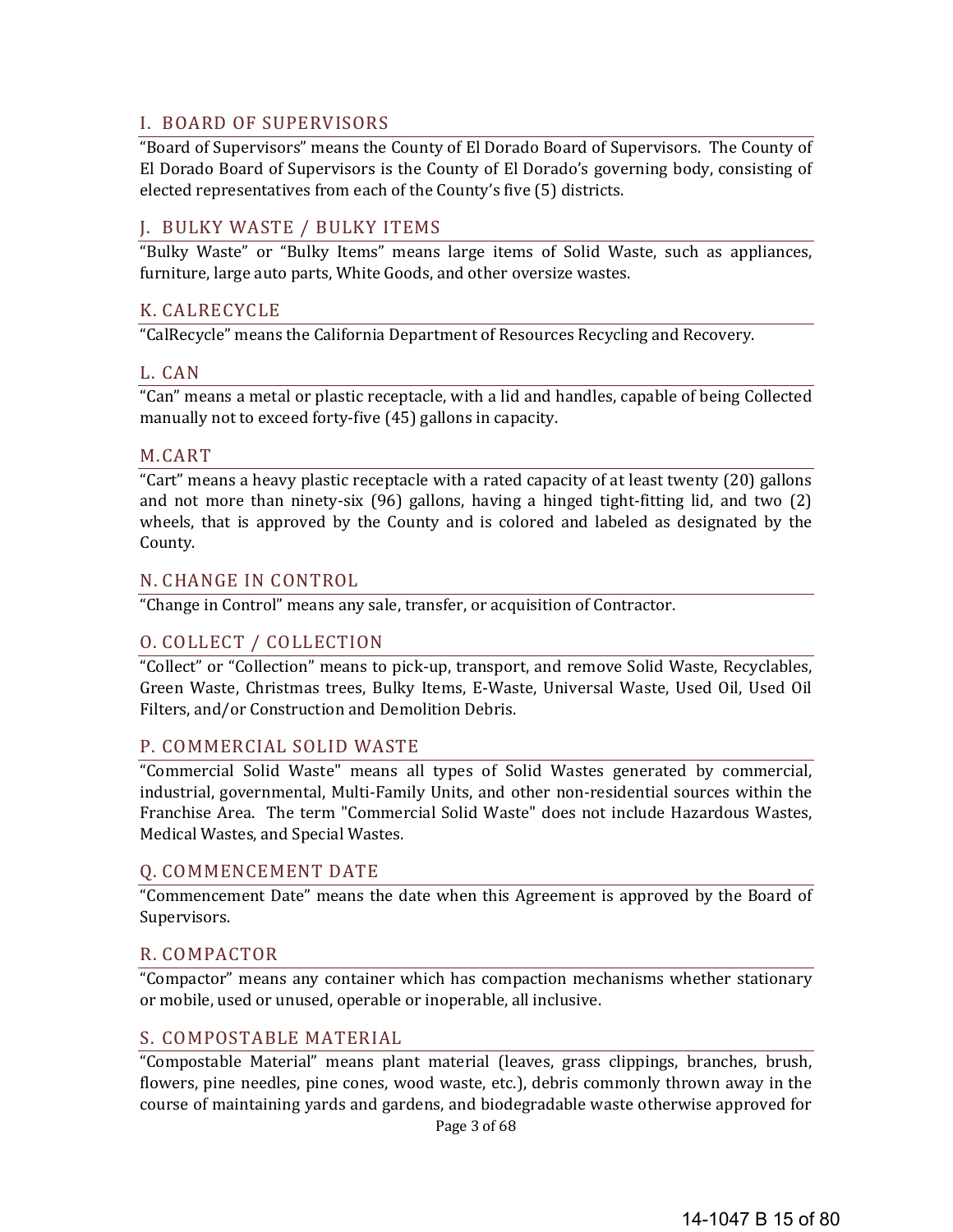the Yard Waste program by Contractor and the County. It may also include pre-or postconsumer Food Waste, if Contractor begins a Food Waste Collection program within the County. 

#### T. CONDITIONALLY EXEMPT SMALL QUANTITY GENERATORS

"Conditionally Exempt Small Quantity Generator" (CESQG) means a Generator who generates one hundred  $(100)$  kilograms or less per month of Hazardous Waste or one  $(1)$ kilogram or less per month of acutely Hazardous Waste.

Requirements for CESOGs include: CESOGs must identify all the Hazardous Waste generated, may not accumulate more than one thousand  $(1,000)$  kilograms of Hazardous Waste at any time, and must ensure that Hazardous Waste is delivered to a person or facility that is authorized to manage it (Reference: Title 40 Code of Federal Regulations section 261.5).

#### U. CONSTRUCTION AND DEMOLITION DEBRIS

"Construction and Demolition Debris" (C&D Debris) means Solid Waste Generated by or resulting from Projects within the County of El Dorado that require a building permit (excluding grading) (Reference: Ordinance Code 8.43).

 $C&D$  Debris includes components of the building or structure that is the subject of the construction work including, but not limited to: untreated lumber and untreated wood, gypsum wallboard, glass, metal, roofing material, tile, carpeting and floor coverings, window coverings, plastic pipe, concrete, fully cured asphalt, heating, ventilating, and air conditioning systems and their components, lighting fixtures, appliances, equipment, furnishings, and other fixtures; tools and building material consumed or partially consumed in the course of the construction work including material generated at construction trailers, such as blueprints, plans, and other similar wastes; cardboard and other packaging material derived from materials installed in or applied to the building or structure or from tools and equipment used in the course of the construction work. Construction refers to Standard Industrial Classification (SIC) Code sections 1500 through 1794, 1796, and 1799. Demolition refers to Standard Industrial Classification Code section 1795. (Reference: Title 14, California Code of Regulations, section  $18720(a)(14)$ .) The term "C&D Debris" also includes Recyclables generated by construction and demolition activities.

# V. CONTRACT ADMINISTRATOR

The "Contract Administrator" for this Agreement means the County of El Dorado Community Development Agency Environmental Management Division Director or his/her designee. 

# W. CONTRACTOR

"Contractor" means Waste Connections of California, Inc., California Corporation, dba El Dorado Disposal and its current ownership. Contractor shall also mean any Countyapproved assignee, transferee, or successor in interest of Contractor.

#### X. COUNTY

"County" means the County of El Dorado.

Page 4 of 68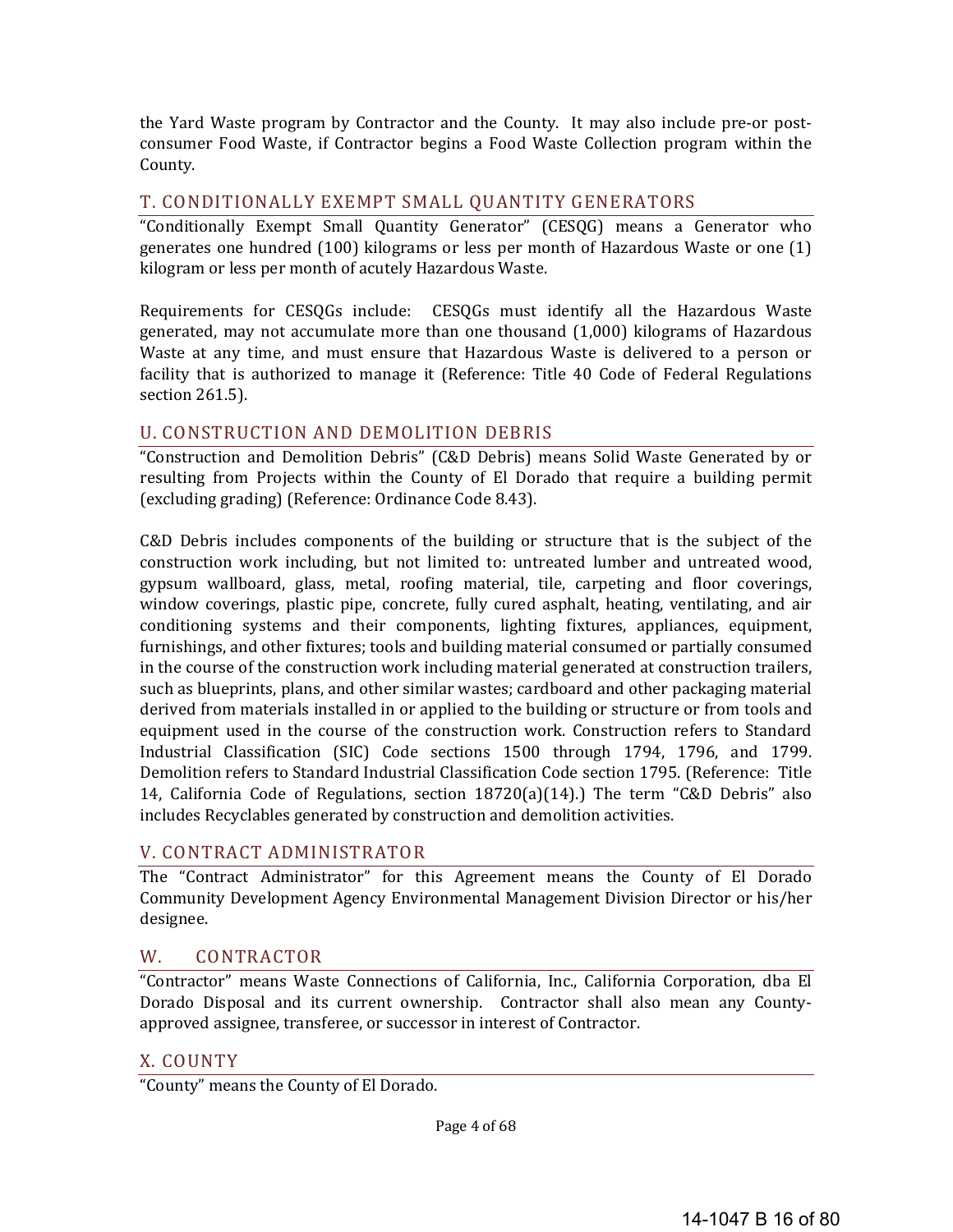# Y. COUNTY FACILITIES

"County Facilities" means any building, structure, yard, park, or any other facility owned, leased, or operated, by the County, or any subsidiary public entity of the County within the Franchise Area.

#### Z. DISPOSAL

"Disposal" means the final Processing and disposition of material Collected by Contractor under the terms of this Agreement.

# AA. DIVERT / DIVERSION

"Divert" or "Diversion" means to make use of discarded material for any purpose and; therefore, to avoid Disposal of such material at a Landfill.

#### BB. EL DORADO COUNTY SOLID WASTE MANAGEMENT PLAN

"El Dorado County Solid Waste Management Plan" means the document adopted by the Board of Supervisors on January 31, 2012. The document consists of four  $(4)$  sections: Action Plan, Executive Summary, Detailed Strategies and Support, and Response to Public Comments. 

# CC. ELECTRONIC WASTE / E-WASTE

"Electronic Waste" or "E-Waste" means discarded electronic equipment such as stereos, radios, speakers, televisions, computers, monitors, VCRs, printers, copiers, facsimile machines, DVD players, microwayes, telephones, and similar items (including cathode ray tubes (CRTs) and other Universal Waste which may require special handling).

The Department of Toxic Substances Control (DTSC) has adopted regulations designating E-Wastes as Universal Wastes (Reference: Title 22, California Code of Regulations, chapter 23). 

#### DD. FOOD WASTE

"Food Waste" means all animal and vegetable Solid Wastes generated by food facilities, as defined in California Health & Safety Code section 27521, or from residences, that result from the storage, preparation, cooking, or handling of food (Reference: Title 14, California Code of Regulations, section 18720).

#### EE. FOREST BIOMASS

"Forest Biomass" means vegetation from trees, brush, and other plants grown in forested areas. 

# FF. FORESTED LAND

"Forested Land" means areas in the County that require a Smoke Management Plan for agricultural and prescribed burning pursuant to the requirements of the California Air Resources Board and the County of El Dorado Air Quality Management District.

# GG. FRANCHISE AREA

"Franchise Area" is defined in Exhibit A. The current boundaries of the Franchise Area are also shown by maps incorporated herein by reference, and on file in the office of the Clerk of the Board of Supervisors.

Page 5 of 68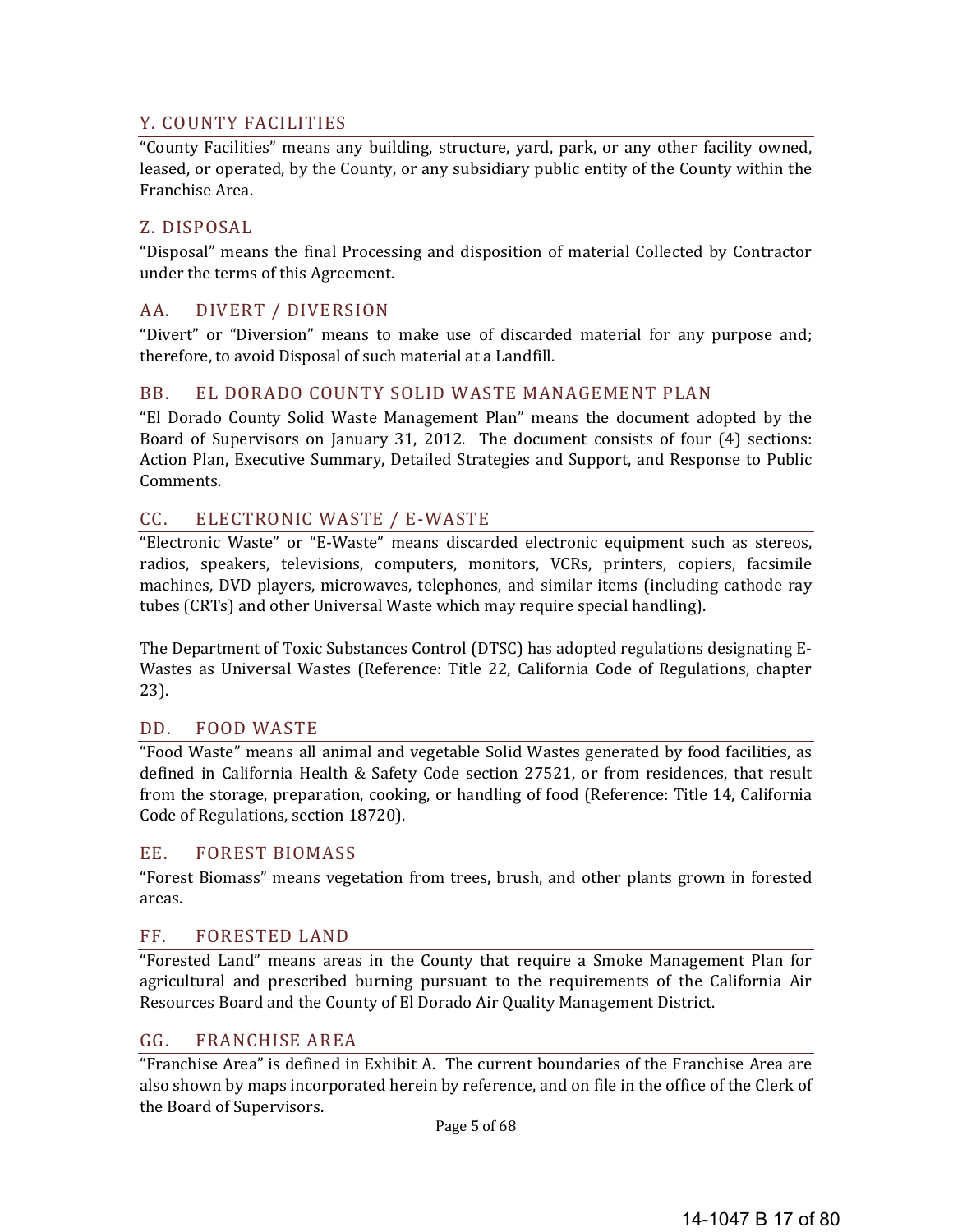#### HH. FRANCHISE FEE

"Franchise Fee" means the fee or assessment imposed by the County on Contractor solely because of its status as party to this Agreement, and which inter alia, is intended to compensate the County for its expenses in administering this Agreement, and to fund other waste management activities.

#### II. GENERATOR

"Generator" is a person, commercial business, or any other entity that produces Solid Waste, Recyclables, Green Waste, Bulky Items, Christmas trees, Universal Waste, E-Waste, Used Oil, Used Oil Filters, and/or C&D Debris.

#### JJ. GROUP COLLECTION AREA

"Group Collection Area" means a single location where multiple residential customers place Solid Waste, Recyclable Material, and Green Waste items for Collection. Solid Waste, Recyclable Material, and Green Waste item must be in containers to be Collected.

#### KK. GREEN WASTE / YARD WASTE

"Green Waste" or "Yard Waste" means any wastes generated from the maintenance or alteration of public, commercial, or residential landscapes including, but not limited to, yard clippings, leaves, tree trimmings, prunings, brush, and weeds (Reference: Title 14, California Code of Regulations, section 18720).

#### LL. HAZARDOUS WASTE OR MATERIALS

"Hazardous Waste or Materials" means any and all of the following:

- Wastes, materials, or substances defined or characterized as Hazardous Waste by the Federal Solid Waste Disposal Act, as amended, including the Resource Conservation and Recovery Act of 1976 (Title 42 U.S. Code section 6901 et seq.) as amended from time to time, or regulations promulgated there under;
- Wastes, materials, or substances defined or characterized from time to time as Hazardous Waste by the principal agencies of the State of California (including, without limitation, the DTSC, CalRecycle, and EPA) having jurisdiction over Hazardous Waste generated by facilities within the State, and pursuant to any other applicable governmental regulations;
- **Wastes, materials, or substances, the storage, treatment, transportation or Disposal of** which is subject to regulation under the Toxic Substances Control Act; Title 15 U.S. Code sections 2601-2654, as amended from time to time, or regulations promulgated there under;
- **Radioactive wastes, materials, substances, or items, the storage, treatment,** transportation, or Disposal of which is subject to governmental regulations.

The term "Hazardous Waste" will be construed to have the broader, more encompassing definition where a conflict exists in the definitions employed by two  $(2)$ 

Page 6 of 68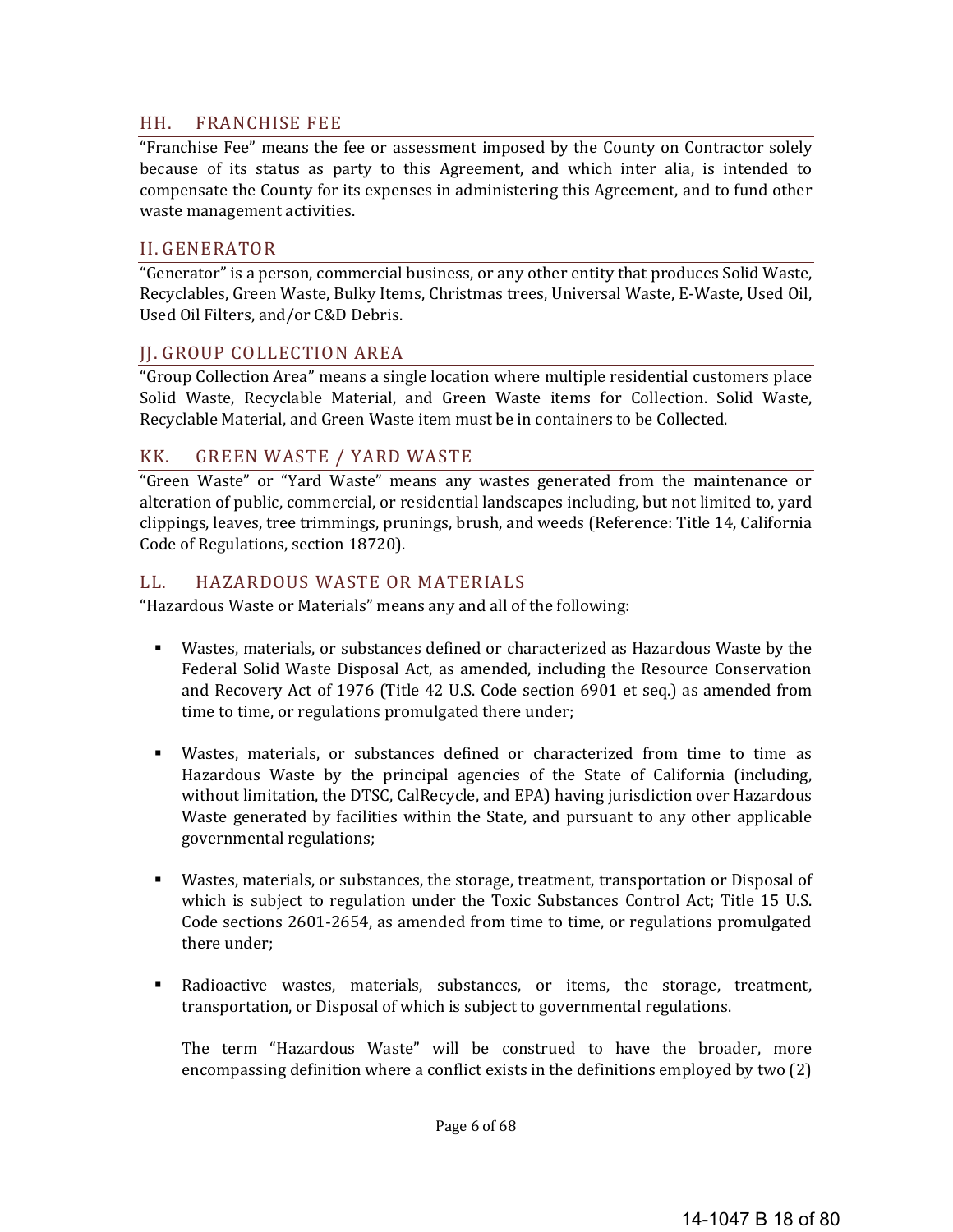or more governmental entities having concurrent or overlapping jurisdiction over Hazardous Waste. 

### MM. HOUSEHOLD HAZARDOUS WASTE / HHW

"Household Hazardous Waste" or "HHW" means Hazardous Waste generated at Single-Family Units or Multi-Family Units.

### NN. INDUSTRIAL SOLID WASTE

"Industrial Solid Waste" means all Solid Waste and semi-Solid Waste which results from industrial processes and manufacturing operations, except for Hazardous Wastes or Special Wastes. 

# OO. LANDFILL / SOLID WASTE LANDFILL

"Landfill" or "Solid Waste Landfill" means a Disposal facility that accepts Solid Waste for land Disposal, but does not include a facility which receives only wastes generated by the facility owner or operator in the extraction, beneficiation, or Processing of ores and minerals, or a cemetery which disposes onsite only the grass clippings, floral wastes, or soil resulting from activities on the grounds of that cemetery (Reference: Public Records Code, section 40195.1).

# PP. LARGE VENUE SPECIAL EVENT COLLECTION SERVICES

"Large Venue Special Event Collection Services" means Collection of Solid Waste, Recyclables, and other materials as appropriate at Large Venue Special Events.

# QQ. MATERIAL RECOVERY FACILITY / MRF

"Material Recovery Facility" or "MRF" (also known as Western El Dorado Recovery Systems or WERS) means an intermediate Processing facility designed to remove Recyclables and other Reusable or Transformable materials from the Wastestream. A "dirty MRF" removes Reusable materials from trash. A "clean MRF" separates materials from commingled Recyclables, typically Collected from Residential or Commercial Solid Waste curbside programs. 

# RR. MATERIAL RECOVERY SERVICES

"Material Recovery Services" means the Processing of Solid Waste and Recyclable Material at permitted Material Recovery Facilities, and the subsequent recovery, reuse, Recycling, Repurposing, or other Diversion of such materials from Land-filling in such a manner that the County receives Diversion credit for such materials and activities by CalRecycle.

# SS. MEDICAL WASTE / INFECTIOUS WASTE

"Medical Waste" or "Infectious Waste" means waste which may cause disease or reasonably be suspected of harboring pathogenic organisms, including source-separated Medical or Infectious Waste resulting from medical clinics, dental offices, research laboratories, pharmaceutical industries, blood banks, mortuaries, veterinary facilities, hospitals, and similar facilities Processing wastes which may include human or animal parts, contaminated bandages, pathological specimens, hypodermic needles, sharps, contaminated clothing, and surgical gloves (Reference: California Health & Safety Code sections  $117690$ and 118215 and et seq., especially section 25117.5).

Page 7 of 68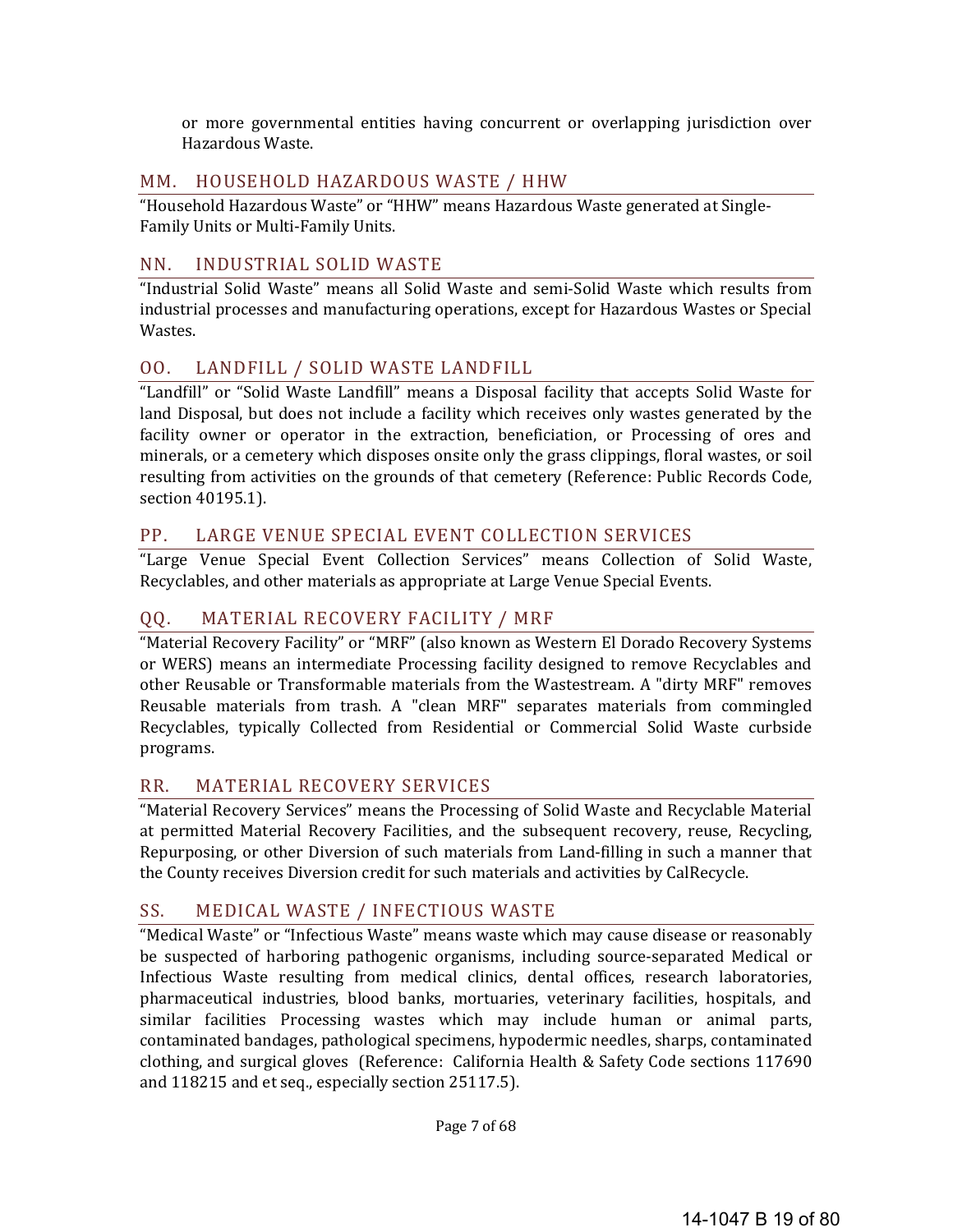### TT. MULTI‐FAMILY UNIT

"Multi-Family Unit" means each individual living unit within a Multi-Family complex composed of five (5) or more individual residential units which receive communal refuse and/or Recycling services.

#### UU. OPERATING YEAR

"Operating Year" means the twelve (12) month period from July 1 to June 30 or any portion thereof, during the term of this Agreement. Contractor's rates for services shall be adjusted annually for each new Operating Year as described in Section 22 of this Agreement and as determined by the Solid Waste Rate Setting Policies and Procedures Manual for Unincorporated Areas (Exhibit B).

#### VV. PERMANENT HOUSEHOLD HAZARDOUS WASTE COLLECTION FACILITY

"Permanent Household Hazardous Waste Collection Facility" or "PHHWCF" means a facility operated by a public agency or its contractor which: (a) is operated in accordance with section 67450.25; and (b) is permanently sited at a location (Reference: Title 22, California Code of Regulation, section 66260, Definitions).

#### WW. PRIOR AGREEMENTS

"Prior Agreements" means: (a) the Agreement between Contractor and the County dated August 23, 2004; and (b) other agreements with Contractor; and all subsequent modifications or amendments to any such agreements.

#### XX. PROCESS

To "Process" means the separation, sorting, handling, and/or baling of Solid Waste and/or Recyclable Material by automated or manual means at a Material Recovery Facility, for the purpose of Recycling a portion of these materials. Material that is received at a Material Recovery Facility and is directly loaded into a transfer vehicle for delivery to a Landfill for Disposal without the Recyclable Material being sorted, separated, handled, and/or baled; therefore, has not been "Processed" within the meaning of this definition.

#### YY. PROCESSING RESIDUES

"Processing Residues" means all material remaining after the Processing of Recyclables, Green Waste, Bulky Items, and C&D Debris, which cannot be Diverted from the Landfill.

#### ZZ. RECOVERED MATERIAL

"Recovered Material" means all Recyclable Material that is removed for Recycling by Contractor from the total tonnage of all Solid Waste Collected by Contractor in the Franchise Area, whether these materials are source separated or commingled upon Collection, and Recyclable Material recovered from Solid Waste generated within the Franchise Area as a result of Contractor's Material Recovery Services. Recovered Material shall also include Recyclable Material received by Contractor at any buy-back center, or by means of any other Recycling program operated by Contractor. All such Recyclable Material must be Recycled by Contractor to be considered "Recovered Material."

Page 8 of 68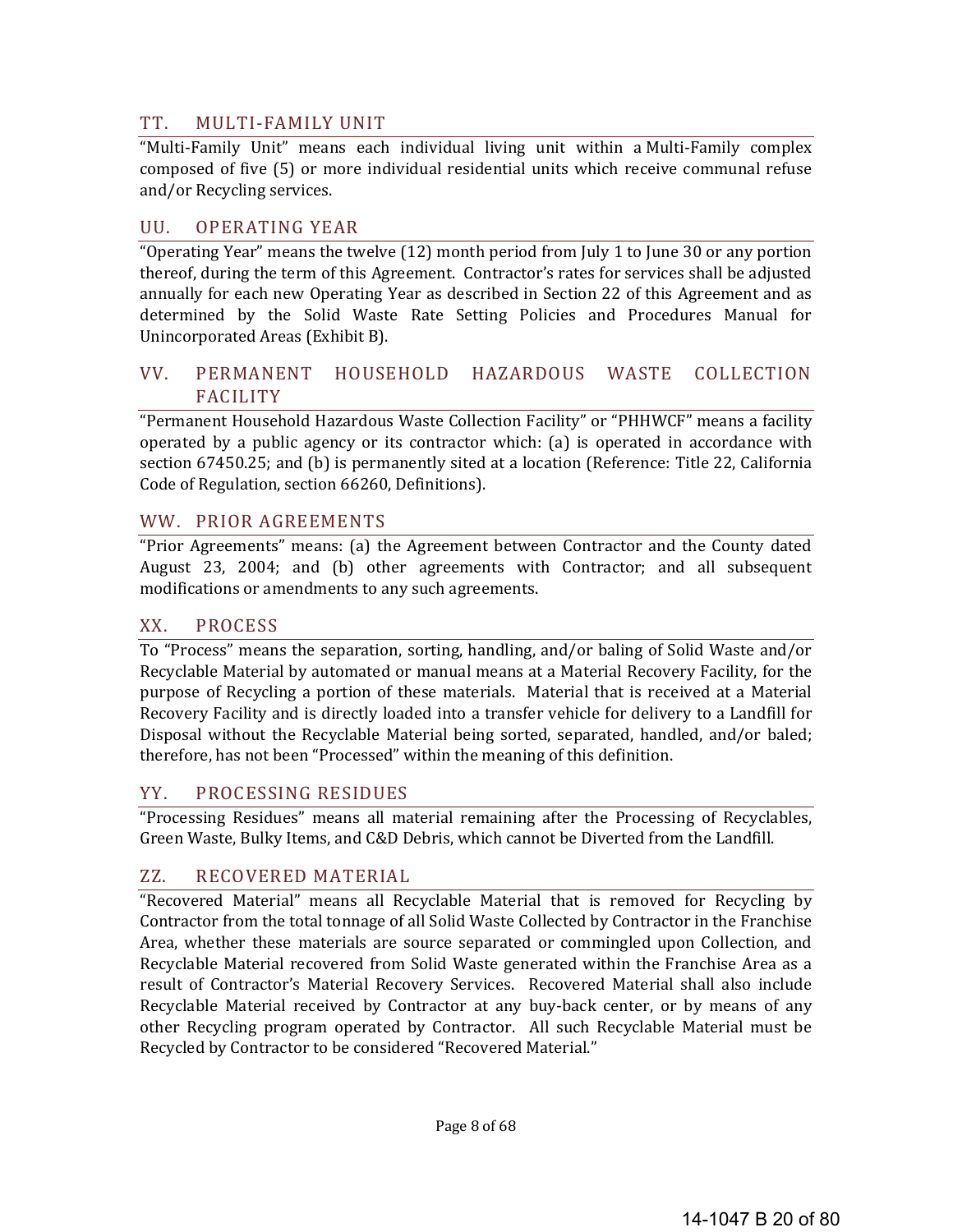# AAA. RECYCLABLES / RECYCLABLE MATERIAL

"Recyclables" or "Recyclable Material" means materials which are reused, Recovered, Repurposed, or Processed (or are reused or Processed in the future) into a form suitable for reuse through reprocessing or remanufacture, and/or which qualify as Diversion from Land-filling consistent with the requirements of the California Integrated Waste Management Act and regulations thereunder. The terms "Recyclables" or "Recyclable Material" also include materials which are Transformed to produce fuel, Compostable Material, Recyclable C&D Debris, Alternative Daily Cover, materials Processed for land application including sludge, or as feed for livestock, provided all such uses and applications qualify as Diversion consistent with the requirements of the California Integrated Waste Management Act and regulations thereunder, and any other uses or applications that qualify as Diversion consistent with the requirements of the California Integrated Waste Management Act and regulations thereunder. The terms "Recyclables" or "Recyclable Material" include but are not limited to paper, newsprint, printed matter, pasteboard, paper containers, cardboard, glass, aluminum, polyethylene terephthalate (PET), high-density polyethylene (HDPE), beverage containers, Compostable Material, asphalt, concrete, brick, stone, Used Oil, Used Oil Filters, Electronic Waste, Universal Waste, and such other materials designated as Recyclables by CalRecycle, or any other agency with jurisdiction.

# BBB. RECYCLE

"Recycle" means the Recovery, Repurposing, reuse, Transformation, or other Diversion of Recyclable Material from Land-filling in such a manner that the County receives Diversion credit for such materials and activities by CalRecycle.

### CCC. REPURPOSING

"Repurposing" means the use of something for a purpose other than its original intended used. Repurposing an item can be done by modifying it to fit a new use, or by using the item as is in a new way with the intention of Diverting the item from a Landfill.

#### DDD. RESIDUAL

"Residual" means the Solid Waste destined for Disposal, further transfer/Processing as defined in Title 14, California Code of Regulations, section  $17402(a)(30)$  or  $(31)$ , or Transformation which remains after processing has taken place and is calculated in percent as the weight of residual divided by the total incoming weight of materials.

#### EEE. RESIDENTIAL SOLID WASTE

"Residential Solid Waste" means all types of Solid Waste that originates from Single-Family Units. 

# FFF. ROLL-OFF CONTAINERS

"Roll-Off Containers" means a container with a capacity of at least ten (10) cubic yards designed or intended to be mechanically hoisted onto a truck.

#### GGG. SELF‐HAUL CUSTOMER

"Self-Haul Customer" means a generator of Solid Waste, Recyclables, Green Waste, Bulky Items, E-Waste, Universal Waste, Christmas trees, Used Oil, Used Oil Filters, and/or C&D

Page 9 of 68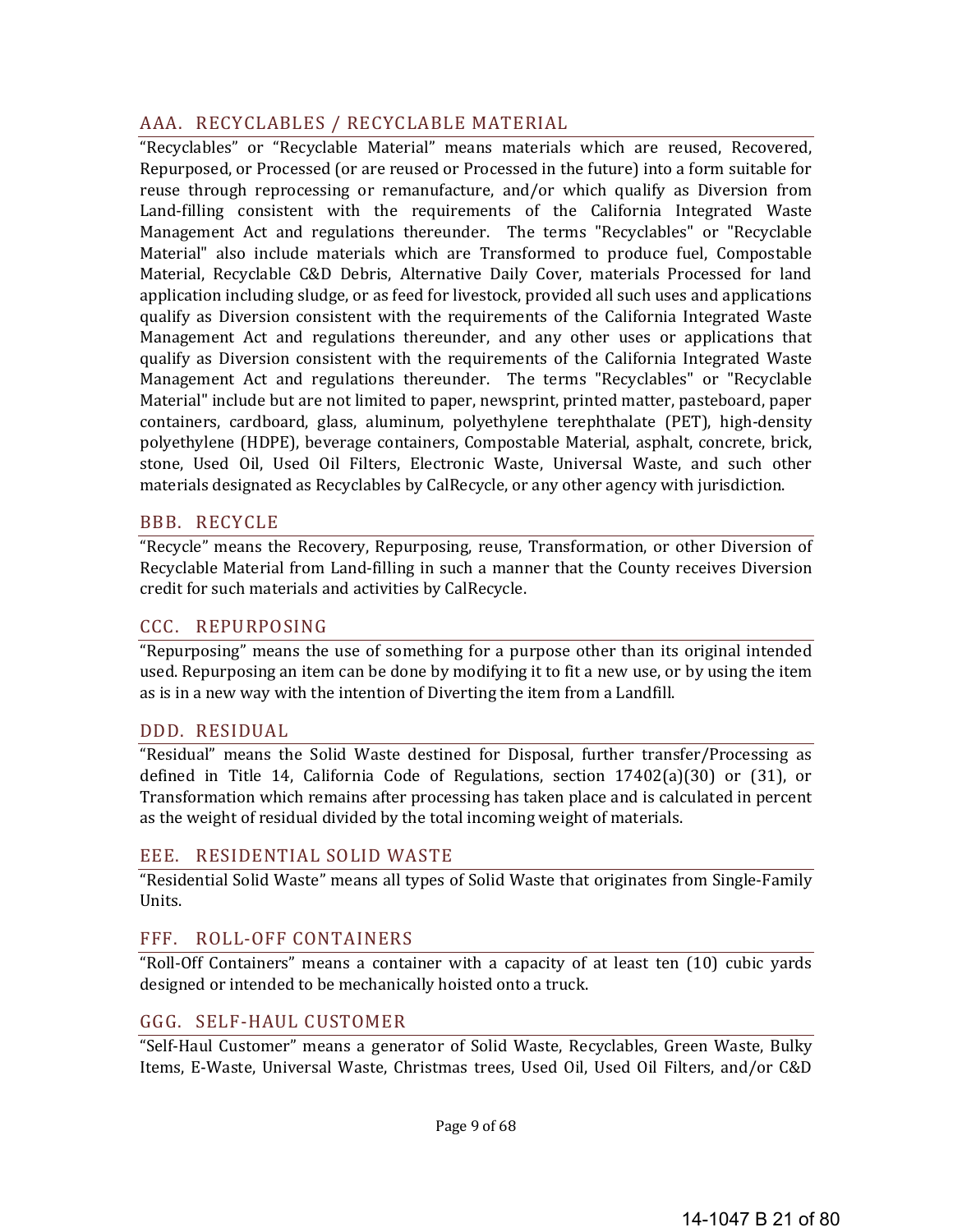Debris within the County's jurisdiction who delivers materials to a facility permitted to accept the material rather than by Collection by Contractor.

### HHH. SINGLE-FAMILY UNIT

"Single-Family Unit" means a dwelling which receives individual refuse Collection service, but includes duplexes, or other complexes consisting of four (4) units or less, and all other living units that are not defined as Multi-Family Units or Commercial Solid Waste Generators. 

#### III. SOLID WASTE / MUNICIPAL SOLID WASTE / MSW

"Solid Waste", also known as "Municipal Solid Waste" or "MSW", means all putrescible and non-putrescible solid, semi-solid, and liquid wastes, including residential, commercial, and municipal garbage, trash, refuse, paper, rubbish, ashes, industrial wastes, C&D Debris, discarded home and industrial appliances, manure, vegetable or animal solid and semi-solid wastes, and other discarded Solid Wastes and semi-Solid Wastes, but specifically excludes Hazardous Wastes, Special Wastes, and Medical Wastes.

### JJJ. SOLID WASTE RATE SETTING POLICIES AND PROCEDURES MANUAL FOR UNINCORPORATED AREAS

"Solid Waste Rate Setting Policies and Procedures Manual for Unincorporated Areas" means the step-by-step guide for the County of El Dorado, and its franchise haulers serving unincorporated areas, to prepare and approve changes to Solid Waste Collection rates. This manual establishes rate change policies, provides application forms, specifies reporting formats, identifies required supporting documentation, and describes the procedure for requesting, reviewing, and adopting rate changes.

# KKK. SPECIAL WASTES

"Special Waste" means any Hazardous Waste listed in Title 22, California Code of Regulations, section 66740 or any waste which has been classified as a Special Waste pursuant to Title 22, California Code of Regulations, section 66744 or which has been granted a variance for the purpose of storage, transportation, treatment, or Disposal by the Department of Health Services pursuant to Title 22, California Code of Regulations, section 66310. Special Waste also includes any Solid Waste that, because of its source of generation, physical, chemical, or biological characteristics or unique Disposal practices, is specifically conditioned in a Solid Waste facilities permit for handling and/or Disposal (Reference: Title 14, California Code of Regulation, section  $18720(a)(73)$ ).

Some examples of Special Waste include, but are not limited to, ash, sewage sludge, industrial sludge, asbestos, auto shredder waste, auto bodies, and other Special Wastes like dead animals.

#### LLL. TRANSFORMATION

"Transformation" means incineration, pyrolysis, distillation, or biological conversion other than composting. The statutory definition of Transformation does not include composting, gasification, or biomass conversion (Reference: California Public Resources Code, section 40201).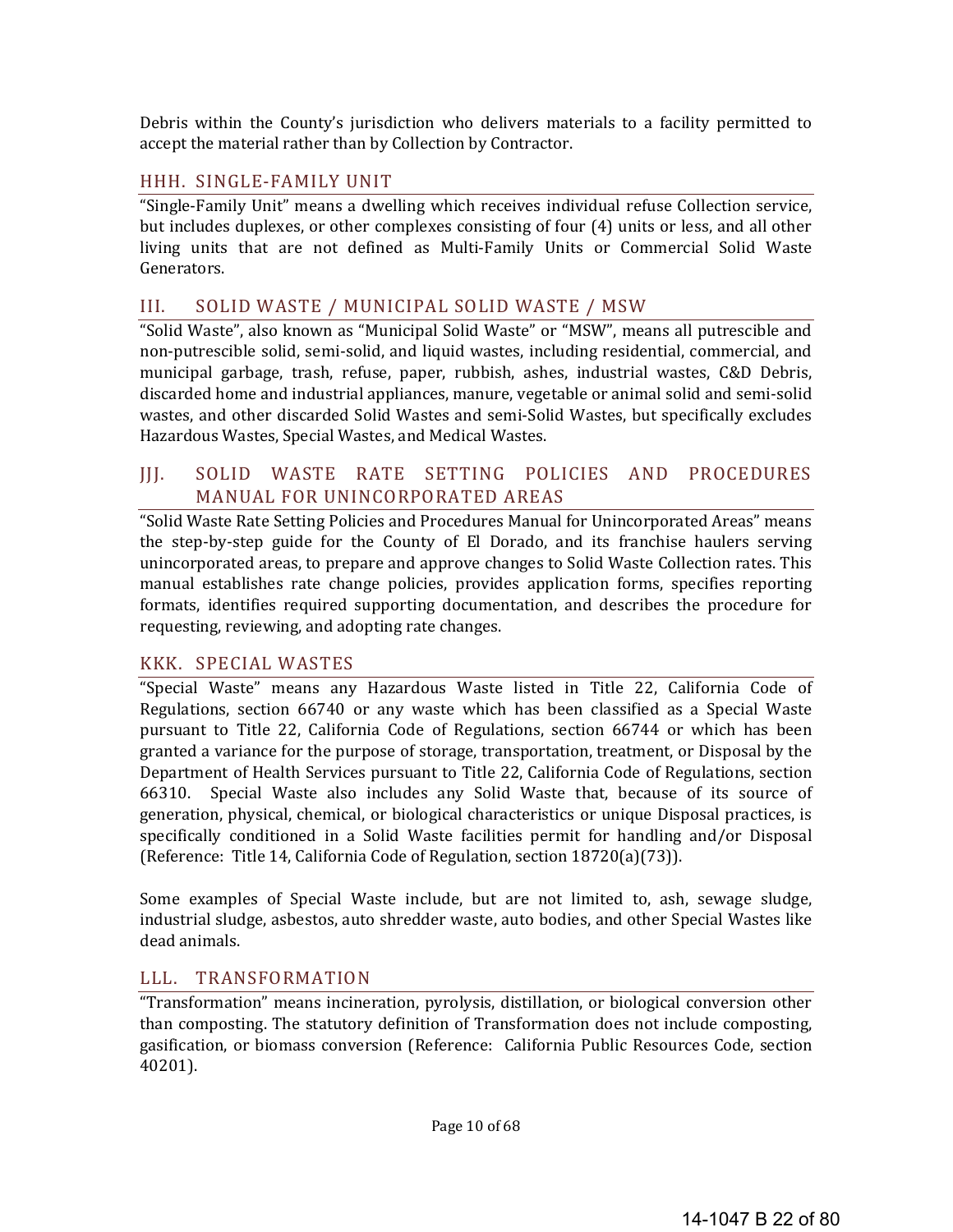# MMM. TRANSFER STATION / PROCESSING STATION / STATION

"Transfer Station", "Processing Station", or "Station" includes those facilities utilized to receive Solid Waste, temporarily store, separate, and consolidate the materials or to transfer the Solid Wastes directly from smaller to larger vehicles for transport.

#### NNN. UNIVERSAL WASTE

"Universal Waste" means Hazardous Wastes that are widely produced by households and many different types of businesses. Universal Wastes include Electronic Waste such as televisions, computers and other electronic devices as well as batteries, fluorescent lamps, mercury thermostats, and other mercury containing equipment, among others. The Hazardous Waste regulations (Title 22, California Code of Regulations, section 66261.9) identify seven (7) categories of Hazardous Wastes that can be managed as Universal Wastes. Any unwanted item that falls within one  $(1)$  of these Wastestreams can be handled, transported, and Recycled following the simple requirements set forth in the Universal Waste regulations (UWR) (Title 22, California Code of Regulations, chapter 23).

#### OOO. USED OIL

"Used Oil" means any oil that has been refined from crude oil or has been synthetically produced and is no longer useful to the customer because of extended storage, spillage, or contamination with non-hazardous impurities such as dirt or water, or has been used and, as a result of such use, has been contaminated with physical or chemical impurities.

# PPP. USED OIL COLLECTION SERVICE (RESIDENTIAL ONLY)

"Used Oil Collection Service" means the Collection of Used Oil and Used Oil Filters in Used Oil Containers and Used Oil Filter Containers respectively, by Contractor, from Residential Solid Waste customers in the Franchise Area who make an appointment and place the containers appropriately closed and labeled at the curbside.

# QQQ. USED OIL CONTAINER (RESIDENTIAL ONLY)

"Used Oil Container" means a plain plastic container for the accumulation of Used Oil that is at least one  $(1)$  - gallon in capacity, leak-proof, has a screw-on lid, and has a label designating it for use as a Used Oil Container.

# RRR. USED OIL FILTER (RESIDENTIAL ONLY)

"Used Oil Filter" means any oil filter that is no longer useful to the customer because of extended storage, spillage, or contamination with non-hazardous impurities such as dirt or water, or has been used and as a result of such use has been contaminated with physical or chemical impurities.

# SSS. USED OIL FILTER CONTAINER (RESIDENTIAL ONLY)

"Used Oil Filter Container" means a container approved by Contractor and authorized by the County for the accumulation of Used Oil Filters that has a label designating it for use as a Used Oil Filter Container. 

#### TTT. WASTESTREAM

"Wastestream" means all Solid Waste and Recyclable Materials Collected by Contractor pursuant to this Agreement or delivered by any person to the Material Recovery Facility.

Page 11 of 68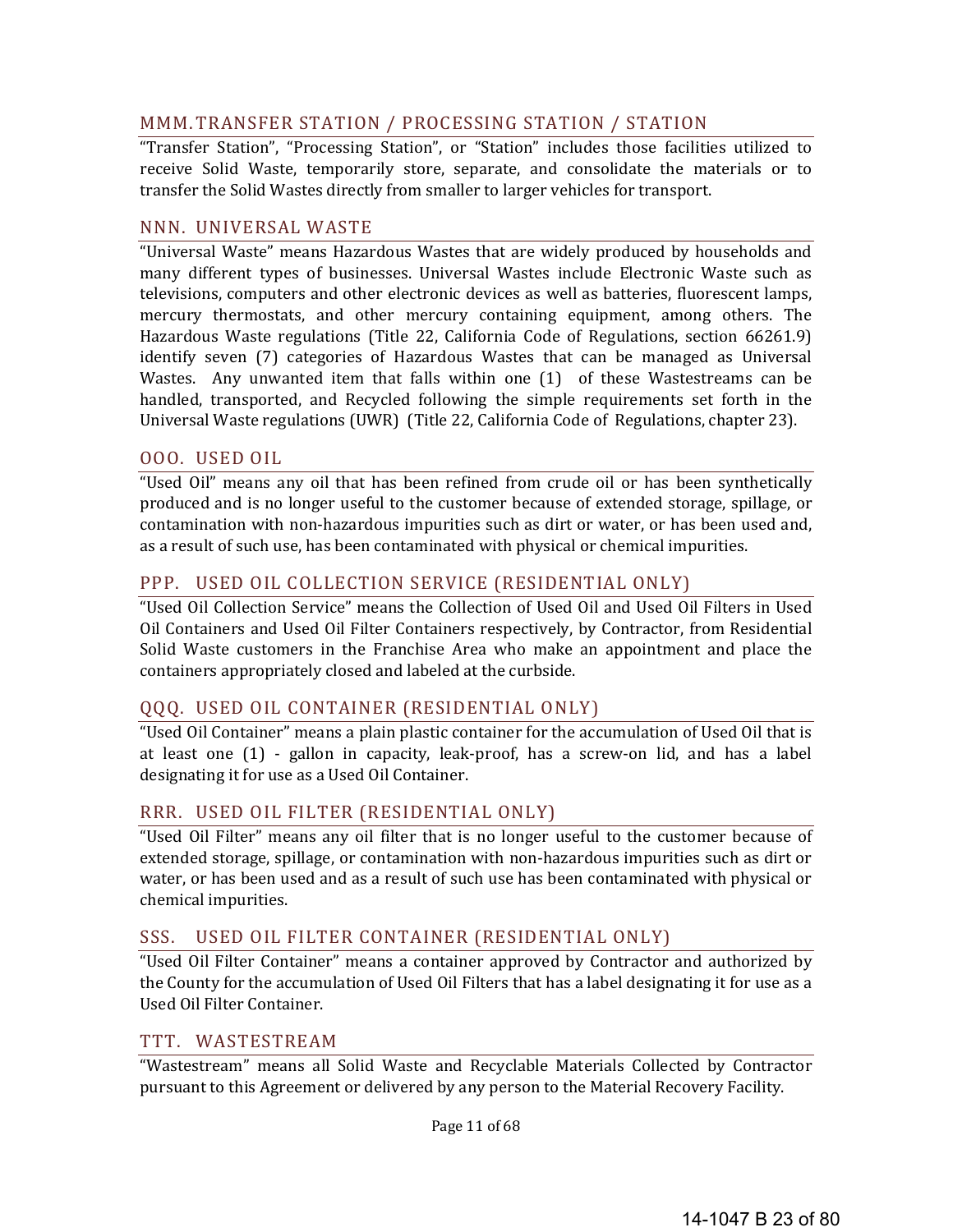#### UUU. WHITE GOODS

"White Goods" means discarded household appliances such as washers, dryers, refrigerators, stoves, water heaters, freezers, small air conditioning units, and other similar items. 

# SECTION 2 - PRIOR AGREEMENTS

The Prior Agreements shall remain in effect, and Contractor shall continue to Collect, transfer, Process, Recycle, and Dispose of Solid Waste in the Franchise Area pursuant to the Prior Agreements, until the Commencement Date. Notwithstanding any other provision of this Agreement or of the Prior Agreements, upon the Commencement Date, the Prior Agreements shall expire and be of no further force or effect, except that:

- (1) Any provisions of the Prior Agreements which provide for either party to defend and/or indemnify the other party for acts, omissions or occurrences prior to the Commencement Date, or which provide for insurance or record-keeping duties, shall survive termination;
- (2) Any provisions of the Prior Agreements which expressly state that they shall survive expiration of the term or termination of the Prior Agreements shall survive; and
- (3) Any amounts owed by Contractor to the County pursuant to the Prior Agreements shall remain due and payable in accordance with the terms of the Prior Agreements. Notwithstanding the foregoing, the Prior Agreements shall not be terminated by this section if this Agreement is terminated as a result of litigation challenging the award of this Agreement.

# SECTION 3 - GRANT AND ACCEPTANCE OF EXCLUSIVE RESIDENTIAL AND COMMERCIAL FRANCHISE

#### A. GRANT OF FRANCHISE

The County grants to Contractor, for the term of and in accordance with this Agreement (including all extensions or renewals), the exclusive privilege and contractual duty to make and enter into independent arrangements with residents of Single-Family Units, residents and/or owners of Multi-Family Units, and persons in charge of commercial, industrial, institutional, and other entities in the Franchise Area for the Collection, transportation, and removal to Solid Waste Processing and/or Disposal facilities, of all Residential, and Commercial Solid Waste (including Recyclable Material), which has been generated within the Franchise Area covered by this Agreement and placed for Collection. This grant of franchise is subject to all limitations imposed by applicable laws and regulations, and is subject to all limitations set forth in this Agreement. In addition, Contractor shall have an exclusive franchise to Collect C&D Debris except as provided in Section  $3(C)(4)$  below.

# **B. ACCEPTANCE OF FRANCHISE**

Contractor agrees to be bound by and comply with all the requirements of this Agreement.

Page 12 of 68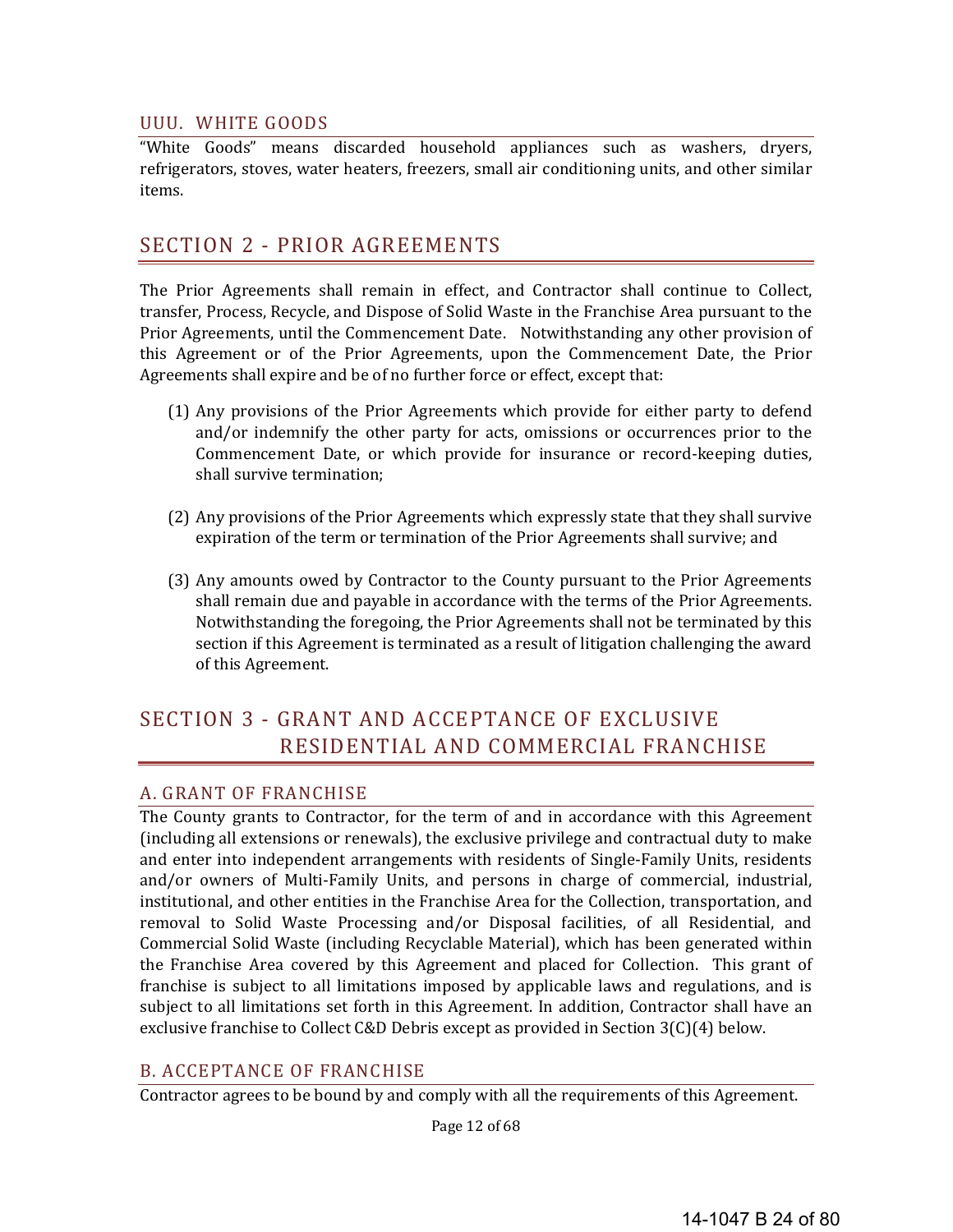# C. EXCEPTIONS TO EXCLUSIVITY

The exclusive franchise granted by this Agreement shall not apply where:

- (1) A person including employees (excluding a person who hires a third party for a fee) handles, hauls, or transports Solid Waste or Recyclables generated by or from his/her own residence or business operation for purposes of disposal at an authorized Processing or Disposal facility or Transfer Station, notwithstanding anything herein to the contrary, this provision shall not in any way modify any mandatory Solid Waste ordinance or requirements; or
- (2) A person or entity contracts for landscaping, gardening, or similar work and where Contractor engaged therefore removes and Recycles or otherwise Disposes of garden and other Compostable Material resulting therefrom, provided that such removal and Recycling or Disposal is incidental to the landscaping or gardening work performed by Contractor performing those services and not as a hauler or Recycler; or
- (3) A person or entity has been given an exemption by the County from any mandatory Collection ordinance that the County may adopt in the future; or
- $(4)$  A person or entity licensed to engage in construction and/or demolition work that is performing construction and/or demolition work on a premises pursuant to a valid construction permit that hauls away C&D Debris to a licensed Recycling or Disposal facility using its own employees and its own trucks. The above exception to this exclusive franchise agreement does not permit or allow a person or entity to hire or contract with another person or entity, whether as an agent or independent contractor, to pick-up, remove, haul, dispose of, or transport Solid Waste. Likewise, the rental of equipment wherein a driver/operator is furnished is not permitted and would be a violation of the exclusivity provision of this agreement. The use of rented equipment with hired equipment operators to pick-up, remove, haul, dispose of or transport solid waste is not permitted; and
- (5) Nothing in this Agreement shall require that Collection services be accepted by the State of California; any school district; or other state agency, or any other entity that is excluded by law from the obligation to subscribe to the Collection services set forth herein; and
- (6) A person or entity handles, hauls, transports, hires, or contracts with another person or entity to handle, haul, or transport, Forest Biomass generated in Forested Land for purposes of disposing same at an authorized Biomass Conversion Facility. This Agreement does not confer any exclusive rights to Contractor to handle, haul or transport Forest Biomass or operate a Biomass Conversion Facility and/or conduct biomass conversion operations.

#### D. SALE OR DONATION OF RECYCLABLES

This Agreement is not intended to and does not affect or limit the right of any person to sell any Recyclable Material to any person lawfully engaged in business in the Franchise Area or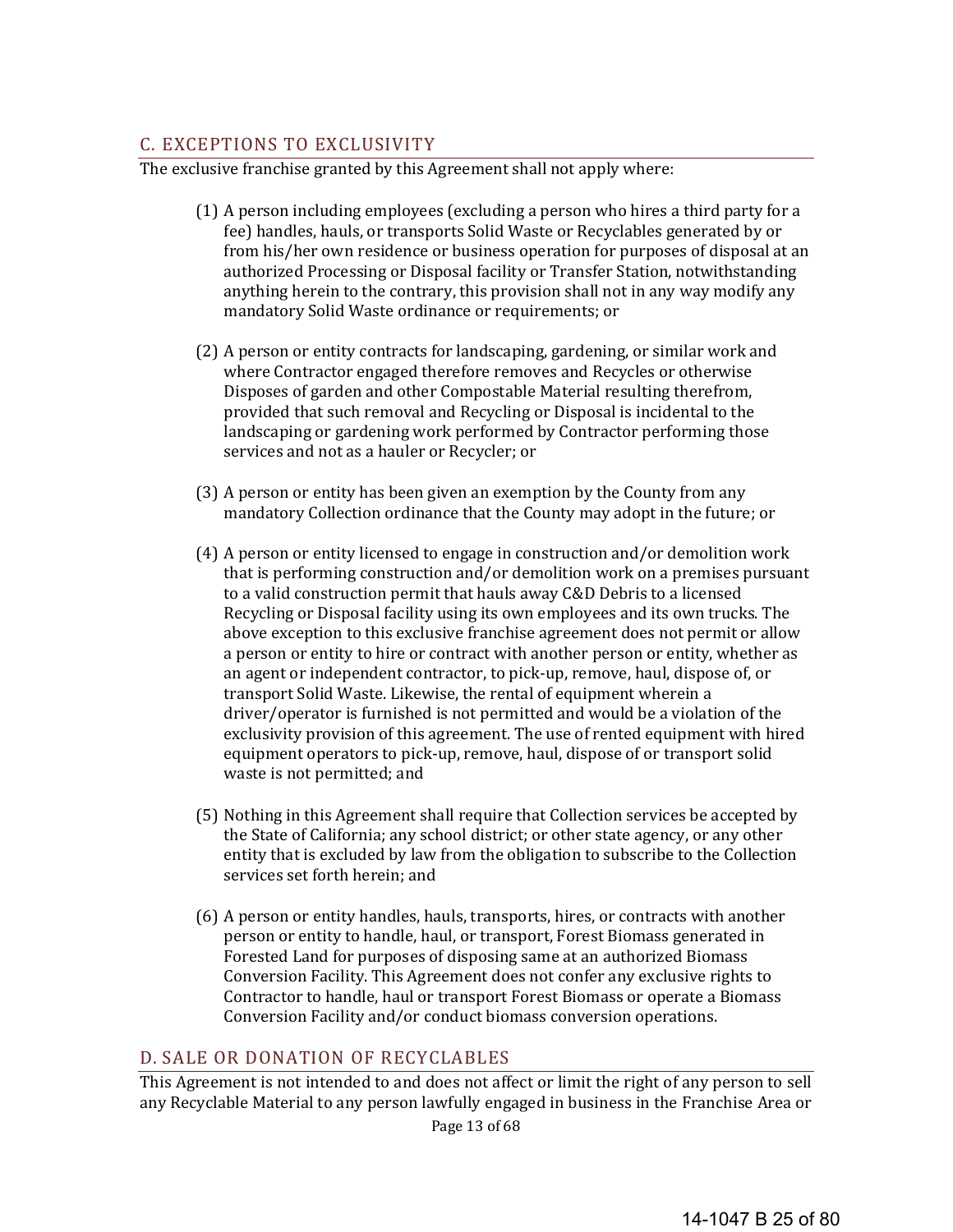to donate Recyclable Material to any bona fide charity, provided that all such Recyclable Material is substantially separated from non-Recyclable Solid Waste by the Generator. Recyclables shall not be considered to have been sold or donated where the Generator of such materials incurs a net expense in connection with the removal of those materials from the Generator's premises.

#### E. FRANCHISE AREA

The Franchise Area covered by this Agreement shall be all areas, including, but not limited to, residential, commercial, and industrial areas within the boundaries of the County as they exist on the effective date of this Agreement, as identified in Exhibit A, (Franchise Area), to this Agreement, and as they may hereafter be changed by reason of annexation or deannexation. 

# F. RIGHTS RESERVED AS TO HAZARDOUS WASTES, MEDICAL WASTES, SPECIAL WASTES, AND FOREST BIOMASS

The County reserves the right to contract with other parties to have Hazardous, Medical, and Special Wastes, and Forest Biomass, Collected, transported, Disposed of, Processed and/or Diverted.

#### G. ENFORCEMENT OF EXCLUSIVITY OF FRANCHISE

Contractor may independently enforce the exclusivity provision of this Agreement against third party violators, including, but not limited to, seeking injunctive relief, and the County shall use good faith efforts to cooperate in such enforcement actions brought by Contractor. The County shall not be liable to Contractor in any manner, including any costs or damages such as lost revenues or lost profits, should any person or entity refuse to use Contractor's Solid Waste Collection services and/or performs Collection services in competition with Contractor, and in doing so violates the exclusive grant of franchise given to Contractor in this Agreement. In such event, Contractor's sole and exclusive remedy shall be to seek an injunction, damages, or other available judicial relief against any such third person or entity that engages in any conduct or activity which violates Contractor's exclusive franchise rights under this Agreement.

# SECTION 4 - FRANCHISE FEES / OTHER COMPENSATION

# A. FRANCHISE FEES

Contractor shall pay to the County a Franchise Fee set by the Board of Supervisors by Resolution, which shall be a percentage of the gross revenues derived by Contractor from operations pursuant to this Agreement. The Franchise Fee is initially set at five percent (5%) of Contractor's gross revenues, and from time to time may be adjusted by Resolution of the Board of Supervisors. The Franchise Fee shall be due and payable quarterly within forty-five (45) days following the end of each quarter for gross revenues received during that quarter. If payment is not received within said forty-five (45) day period, interest shall accrue thereon at the rate of fifteen percent  $(15%)$  per annum or at the maximum interest rate permitted under California law, whichever is lesser. The County shall give Contractor a minimum of ninety (90) days' notice of any changes to the Franchise Fee. Any increase in

Page 14 of 68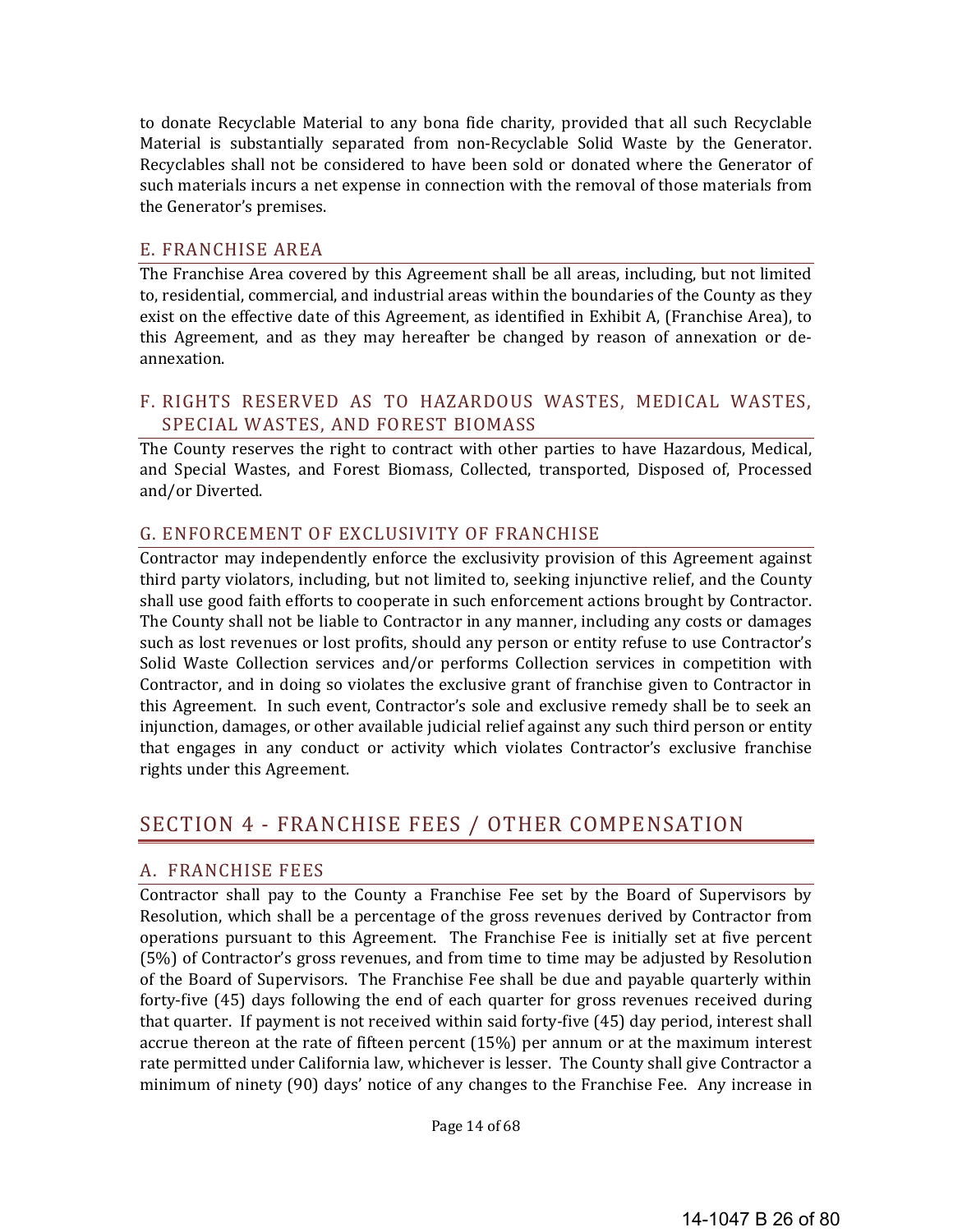the Franchise Fee shall result in a corresponding rate adjustment to Contractor's rates and/or be passed through to Contractor's customers.

#### B. OTHER COMPENSATION

Contractor shall also Collect from its customers and pay to the County any surcharge set by the County to fund the County Solid Waste management activities, El Dorado County Solid Waste Management Plan implementation, AB 939 implementation programs, new regulatory requirements, and Landfill closure, post-closure, and remediation costs. This surcharge shall be treated for rate-setting purposes as a pass-through cost in the same manner as the Franchise Fee. Any change in such surcharge shall be reflected in a corresponding adjustment to Contractor's rates. Such surcharge shall be due and payable quarterly within forty-five (45) days following the end of each quarter for gross revenues received during that quarter. If payment is not received within said forty-five  $(45)$  day period, interest shall accrue thereon at the rate of fifteen percent  $(15%)$  per annum or at the maximum interest rate permitted under California law, whichever is lesser. The County shall give Contractor a minimum of ninety  $(90)$  days' notice of any changes in such surcharge. Any increase in such surcharge shall result in a corresponding rate adjustment to Contractor's rates and/or be passed through to Contractor's customers.

Contractor shall continue to remit to the County on a quarterly basis the surcharge of \$2.70 a ton on all tons of Solid Waste exported from the WERS Materials Recovery Facility and Disposed of at an approved Solid Waste Landfill. This surcharge shall be paid by Contractor to the County within forty-five (45) days after the end of each calendar quarter. The County may increase this per ton fee, but only if such increase is compensated for by an increase in Contractor's rates hereunder.

Contractor shall receive, process, and where necessary, Dispose of Solid Waste and Recyclables Collected pursuant to the County's West Slope litter abatement program at the WERS MRF free of charge.

# SECTION 5 - COMPLIANCE WITH LAWS AND REGULATIONS

# A. COMPLIANCE WITH FEDERAL, STATE, AND LOCAL LAWS

Contractor warrants that it will comply with all applicable federal and state laws legally binding on Contractor in effect during the term of this Agreement, including implementing regulations, as they may, from time to time, be amended, specifically including, but not limited to, the Comprehensive Environmental Response, Compensation, and Liability Act ("CERCLA"); Title 42 U.S. Code section  $9601$  et seq.; AB 939, and all other applicable laws of the State of California. Moreover, Contractor shall comply with all local laws and regulations applicable to Contractor to the extent they are not inconsistent with the terms of this Agreement. Contractor shall comply with all final and binding judgments entered against Contractor regarding its services performed under this Agreement.

# B. NONDISCRIMINATION

Contractor hereby agrees to abide by all federal, state, and local laws and regulations pertaining to discrimination in employment including that no person shall, on the grounds

Page 15 of 68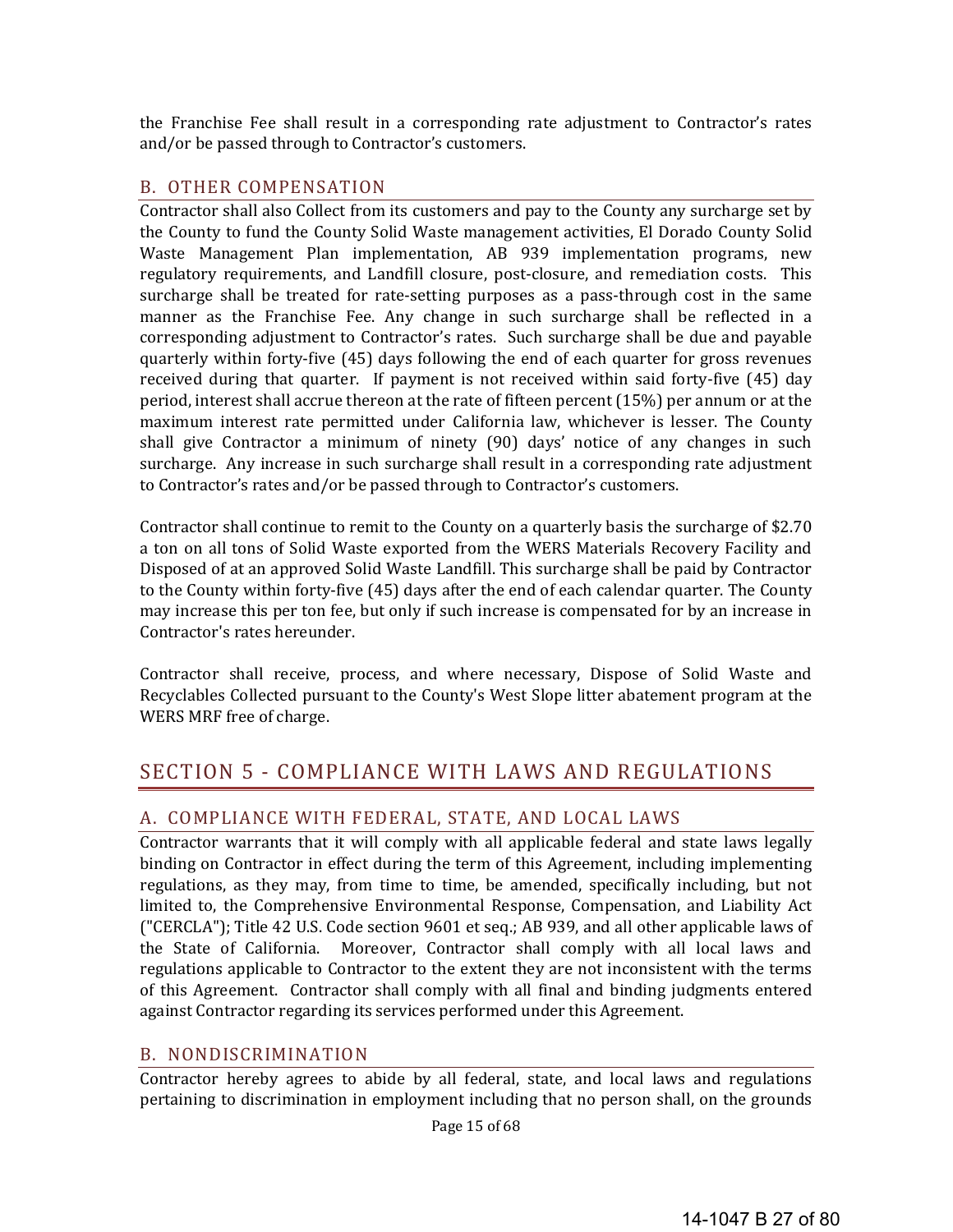of race, creed, color, disability, sex, sexual orientation, national origin, age, religion, political affiliations, or any other non-merit based factors, be subject to discrimination under this Agreement. 

# SECTION 6 - SOLID WASTE AND RECYCLABLE COLLECTION SERVICES

### A. COUNTY TO APPROVE ALL SERVICES

- (1) The nature of the services Contractor offers and provides to customers residing or doing business in the Franchise Area shall be determined by the Board of Supervisors. The Board of Supervisors may require Contractor to change the level of such services from time to time on reasonable notice to Contractor. The Board of Supervisors may also require Contractor to change the level of service to implement the El Dorado County Solid Waste Management Plan. The Board of Supervisors shall adjust Contractor's rates to reflect Contractor's documented increased and reasonable costs caused by the change in service levels. The services that Contractor offers and provides to its customers affected by this Agreement shall be subject to the prior approval of the Board of Supervisors or its designee. Nothing in this Agreement, however, shall be construed or interpreted as authorizing the County to reduce or adversely affect Contractor's exclusive franchise rights as specified in Section 3 of this Agreement.
- (2) Before initiating new Recycling or Biomass Conversion programs or activities ("programs") within the Franchise Area, Contractor shall seek and obtain the express approval of the County. In seeking the County's approval for such new programs, Contractor shall provide the County with a detailed description of the proposed program, as well as a projection of costs, if any, and revenues associated with the program, and the anticipated level of Diversion to be achieved by such program.
- (3) New services will be implemented in accordance with the Solid Waste Rate Setting Policies and Procedures Manual for Unincorporated Areas (Exhibit B).

# B. INITIAL SERVICE LEVELS / EXPANDED SERVICES

Contractor shall perform all education, outreach, monitoring, and reporting for all Commercial Solid Waste and Multi-Family properties as required by AB 939 and AB 341 and under the direction of the County. These activities shall include educating Commercial Solid Waste and Multi-Family customers regarding the mandatory Recycling requirements of AB 341, and notifying non-compliant Commercial Solid Waste and Multi-Family customers at least semi-annually.

Contractor shall identify, educate, and monitor all Commercial and Multi-Family customers required to be in compliance with AB341, and, shall implement a Recycling program(s) that supports and educates the public about State requirements and the County's Solid Waste Management Plan. Contractor shall ensure that on-line and print materials related to Commercial Solid Waste and Multi-Family customers contain up to date information pertaining to AB341 or other mandatory requirements.

Page 16 of 68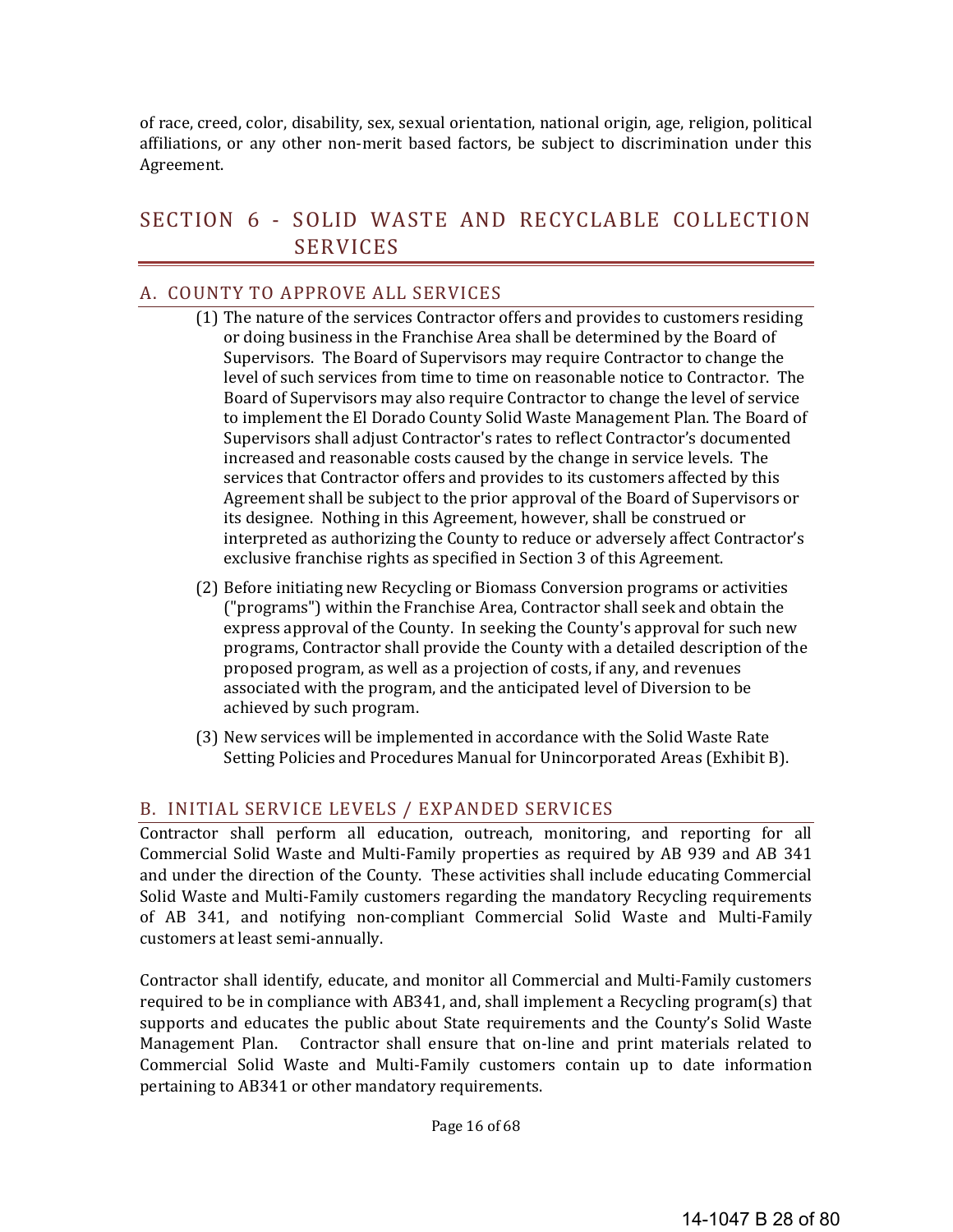### C. ONCE A WEEK SERVICE

In order to protect the public health and safety, and in accordance with County Ordinance Chapter 8.42, arrangements made by Contractor with its customers in the Franchise Area for the Collection of Solid Waste not defined in the Agreement as Recyclable Materials, shall provide for the Collection of such waste generated or accumulated in residential, commercial, and industrial premises within the Franchise Area at least once per week, or more frequently, as Contractor and its customers may agree.

- (1) Single-Family Units: Contractor shall Collect from Single-Family Units, not less than once per week, MSW (except Bulky Wastes and Special Wastes) which have been properly placed, kept or accumulated in authorized Solid Waste containers, at curbside or other authorized Collection station(s) prior to Contractor's normal weekly Collection time. Recyclables and Green Waste, if applicable, will be Collected in a manner and frequency on a schedule approved by the County.
- (2) Multi-Family Units: Contractor shall empty all Multi-Family Units authorized Solid Waste containers not less than once per week, and more frequently if required to handle the Multi-Family Unit Wastestream of the premises where the containers are located, in a manner consistent with public health and safety. Multi-Family Units will maintain adequate Solid Waste container capacity for pick-up services. Recyclables and Yard Waste, if applicable, will be Collected in a manner and frequency on a schedule approved by the County.

Contractor shall visit each Multi-Family Unit customer at least once every two  $(2)$ years during the term of this Agreement to perform a site waste assessment. As part of the assessment, Contractor shall meet with the customer to review level of service and to discuss Diversion opportunities. The results of each visit shall be documented and provided to the customer and reported monthly to the County.

(3) Commercial Solid Waste Customers: Not less than once per week, Contractor shall Collect from Commercial Solid Waste Customers, MSW (except Bulky Wastes and Special Wastes) which have been properly placed, kept or accumulated in authorized Solid Waste containers, at the authorized Collection point(s) prior to Contractor's normal weekly Collection time. Recyclables and Green Waste, if applicable, will be Collected in a manner and frequency on a schedule approved by the County.

Contractor shall visit each Commercial Solid Waste customer at least once every three  $(3)$  years during the term of this Agreement. Contractor shall meet with the property manager or business owner to review level of service, discuss Diversion opportunities, and offer to perform a site waste assessment. The results of each visit shall be documented and provided to the customer and reported monthly to the County. 

#### D. BIWEEKLY SERVICE

(1) Recyclable Material: Contractor shall Collect residential Recyclable Materials which have been properly placed, kept, or accumulated in an authorized container at curbside or other authorized Collection station, biweekly.

Page 17 of 68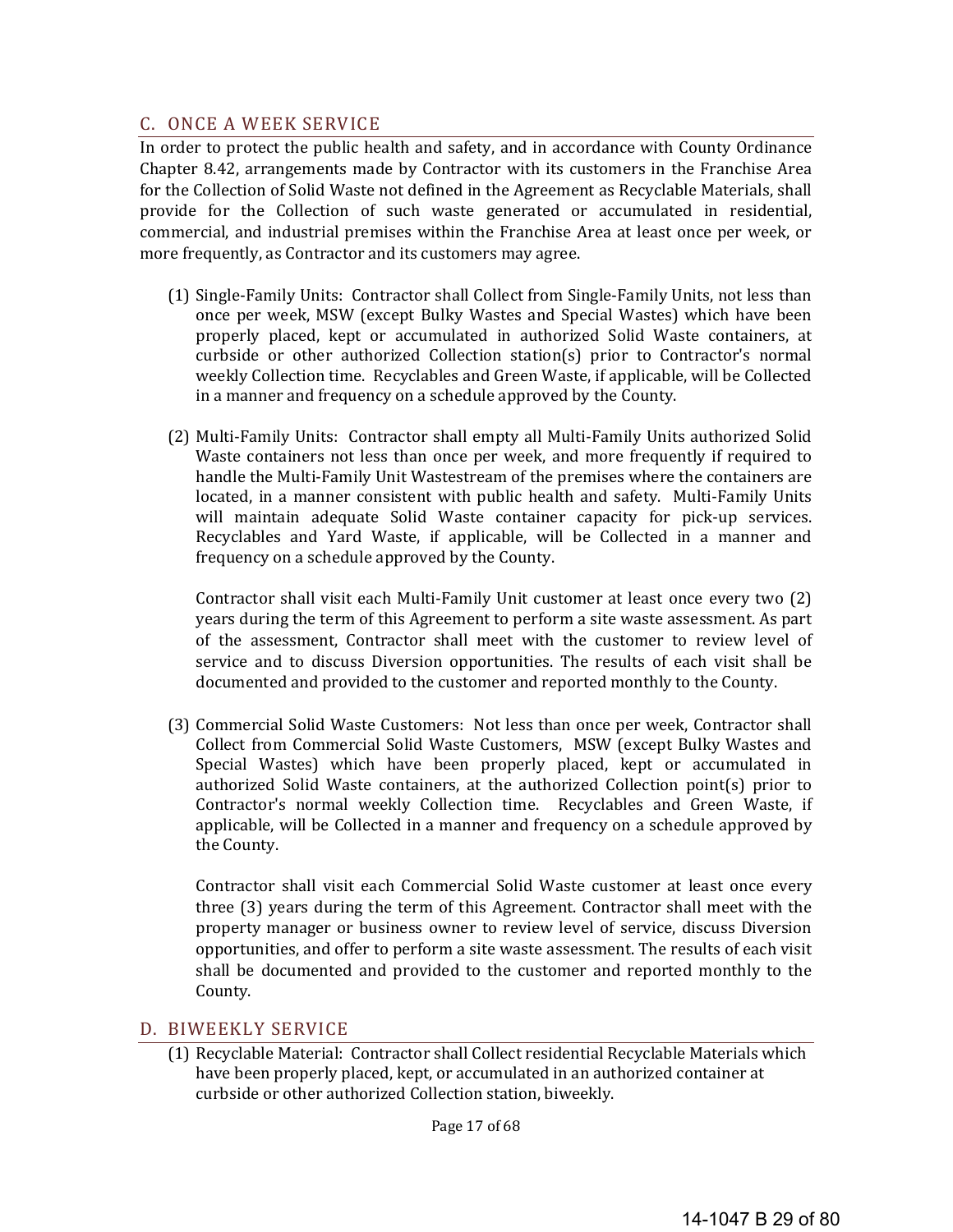(2) Green Waste: Contractor shall Collect residential Green Wastes which have been properly placed, kept, or accumulated in an authorized container at curbside or other authorized Collection station, biweekly.

# E. HOURS OF COLLECTION

Residential Collection services shall be provided commencing no earlier than 5:00 am and terminating no later than 7:00 pm Monday through Saturday with no service on Sunday. The hours, days, or both of Collection may be temporarily extended due to extraordinary circumstances or conditions with the prior consent of the Contract Administrator. 

Commercial Collection services shall be provided, commencing no earlier than 4:00 am, and terminating no later than  $7:00$  pm. The hours, days, or both of Collection may be temporarily extended due to extraordinary circumstances or conditions with the prior consent of the Contract Administrator.

Contractor agrees to reasonably adjust the hours of commencement of Collection operations in selected areas at the request of the County where early Collection activities have generated numerous complaints from nearby residents.

#### F. MANNER OF COLLECTION

Contractor shall provide Collection services with as little disturbance as possible and shall leave any Can, Cart, or Bin in an upright position at the same point it was Collected, without obstructing alleys, roadways, driveways, sidewalks, or mail boxes.

#### G. SERVICE ON COUNTY AND NON-COUNTY MAINTAINED ROADS

Contractor shall be required to provide MSW Collection service to all customers on county maintained roads. Contractor shall further provide service to customers on all non-county maintained roads, except as otherwise provided herein. Contractor shall provide smaller Collection trucks to provide Collection services on non-county maintained roads in instances where such roads are not reasonably usable by Contractor's regular Collection vehicles. 

In the event any non-county maintained road is, in Contractor's reasonable judgment, unsafe or in such a state of disrepair that the road will be either hazardous or potentially cause damage to even the smaller sized vehicles of Contractor, Contractor shall meet and confer in good faith with the customers located on such non-county maintained road to have the condition of such non-county maintained road resolved so that smaller sized vehicles of Contractor may be able to provide MSW Collection to the customers on such road. If the parties are still unable to come to a mutually agreeable resolution regarding the condition of such road after meeting and conferring with each other, Contractor shall work with such customers to create a Group Collection Area, to meet such customers' MSW Collection service needs. If the parties cannot agree on a Group Collection Area, Contractor shall not be required to provide MSW Collection service to such customers on said road, and such customers shall be allowed to self-haul their own Solid Waste and Recyclable Materials to an appropriate Disposal or Processing facility.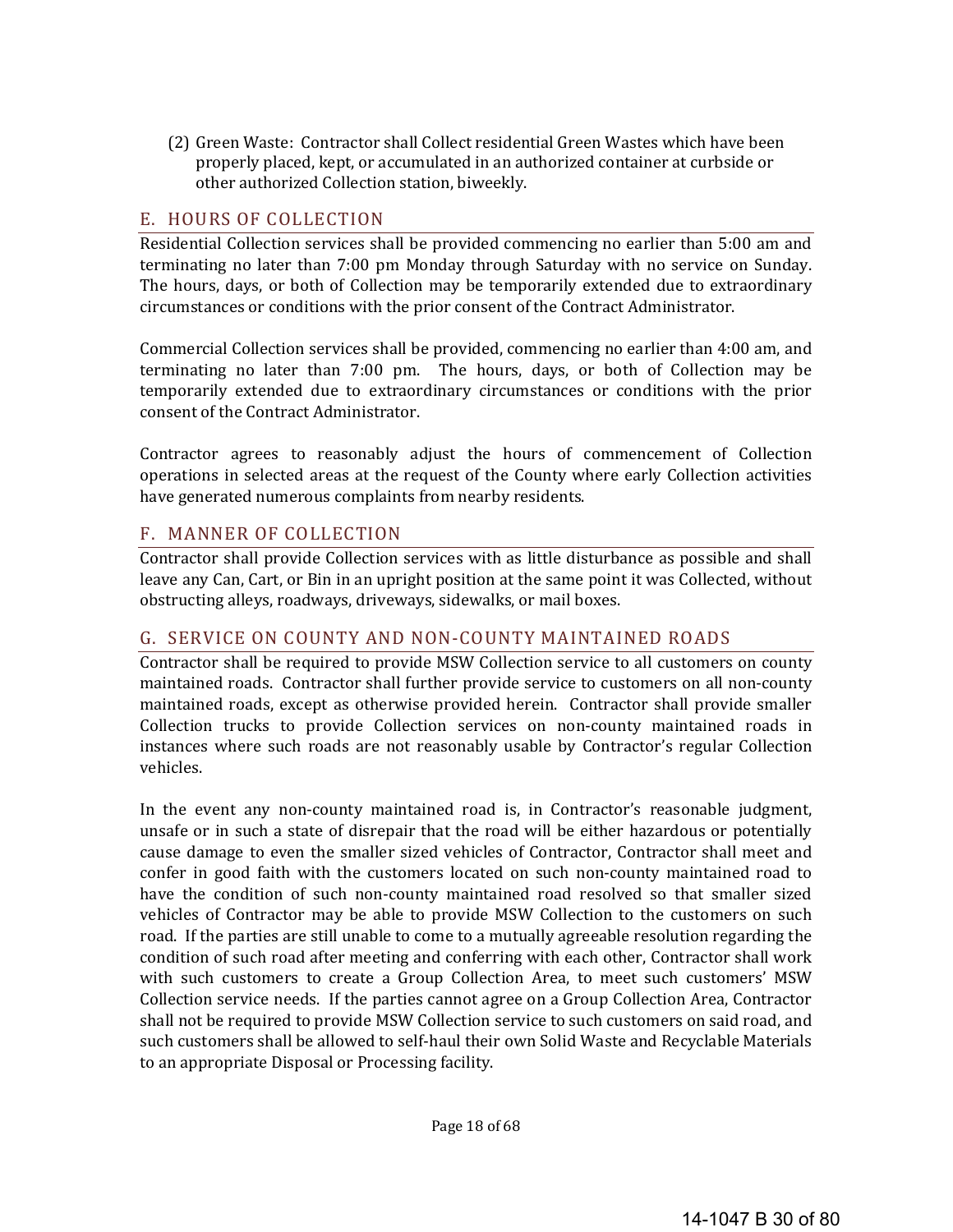Contractor may request that customers on non-county maintained roads sign a waiver and indemnification agreement, prior to receiving service from Contractor, and Contractor may refuse to provide service to any such customers that fail to sign such waiver and indemnification, but Contractor shall provide service to those customers that do sign such a waiver and indemnification.

# H. EXTREME SNOW EVENTS

During extreme snow events, Contractor may utilize delayed starts to provide Collection service as feasible, given snow removal operations, weather, and road conditions throughout the area. Contractor will make every effort to complete Collection routes as scheduled. Contractor shall attempt to service missed routes the next day, including Saturday. If MSW cannot be picked up on the next day due to unsafe conditions, missed routes will then be serviced on the next scheduled service day with no charge for extra material. Contractor will utilize phone system and its website to notify customers of delays in service and service options.

Contractor shall allow for a subscribing customer to Self-Haul their weekly curbside Solid Waste to the MRF with voucher approval from Contractor, which can be completed through e-mail of the voucher, in person at the office or through the mail.

# I. ON‐CALL

In addition to all other regularly scheduled Collection services provided by Contractor herein, Contractor shall provide on-call Collection services to Residential Solid Waste, Commercial Solid Waste, and Multi-Family Unit customers, at those rates set forth in the "Approved Rates and Charges" document  $(Exhibit C)$  attached hereto and incorporated herein by reference. This on-call service is designed to cover seasonal or temporary Bins, Cans, Cart(s), and Roll-Off Containers, or Bulky Waste pick-up as needed by Residential Solid Waste, Commercial Solid Waste, and Multi-Family Unit customers. Such customers shall request on-call service from Contractor and Contractor shall provide such additional Bins, Cans, Cart(s), and/or Roll-Off Containers, and/or additional Collections as requested by the customer within a time frame as set by Contractor.

# J. COLLECTION ON HOLIDAYS

Contractor has informed the County that Contractor's arrangements with its Solid Waste customers will provide that if the day of Collection on any given route falls on a legal holiday, i.e., New Year's Day, Memorial Day, July 4<sup>th</sup>, Labor Day Thanksgiving Day, or Christmas Day. Contractor may provide Collection service for each route on the holiday day or on the day before or after the holiday with advanced notification to the customer.

# K. CHRISTMAS TREE COLLECTION

Contractor agrees to Collect bare Christmas trees at no additional charge to customers receiving Residential Solid Waste service providing trees are cut to no more than three (3) feet in length and bundled for the month of January, on Green Waste Collection days.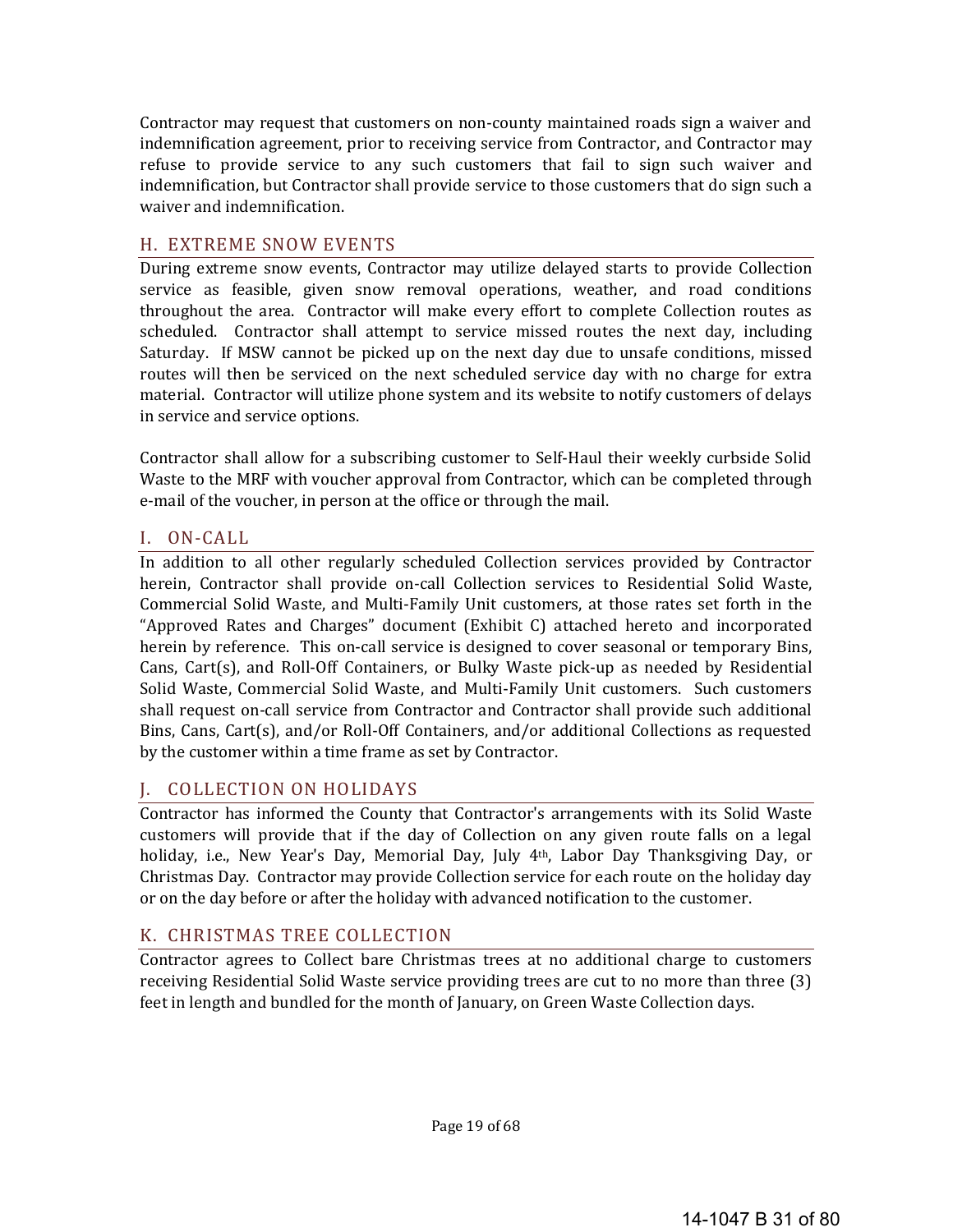### L. BULKY WASTE / BULKY ITEM PICK-UP AND BULKY WASTE / BULKY ITEM VOUCHERS

Contractor shall provide Bulky Waste / Bulky Item pick-up for all customers within the Franchise Area, as described in Exhibit A, on an "on-call" basis, by appointment set between the customer and Contractor. Bulky Waste / Bulky Item need not be placed in special containers for Collection.

- (1) Contractor shall pick-up all Bulky Waste / Bulky Items left for Collection at curbside by the customer for an additional per item charge, subject to size and weight limitations.
- (2) Contractor will provide one (1) curbside Bulky Waste / Bulky Item pick-up voucher, on an annual basis per customer (including each customer at Multi-Family Units) at no additional charge, which will be scheduled by Contractor in conjunction with other Bulky Waste / Bulky Item pick-ups. In addition, customer may use the Bulky Waste / Bulky Item voucher for curbside pickup of up to two and one half  $(2.5)$ cubic yards of Green Waste or Electronic Waste / E-Waste in lieu of Bulky Waste / Bulky Item.
- $(3)$  Contractor will provide one  $(1)$  voucher, on an annual basis, per customer at no additional charge, allowing the customer to dispose up to two and one half  $(2.5)$ cubic yards of unsorted Solid Waste (or an equivalent value for Disposal of other items) at the WERS MRF.

The form and conditions of the voucher shall be approved in advance by the County. Contractor shall send these vouchers to its Residential Solid Waste customers each year. Contractor will mail calendars, bulky curbside, and MRF vouchers separately from customer invoices. In addition, Contractor will offer to all customers the ability to get the calendars, and vouchers electronically.

#### M. GREEN WASTE

In addition to the Bulky Waste pickup, Contractor will provide a spring and fall curbside Green Waste special pickup.

Contractor will provide one  $(1)$  voucher, on an annual basis, per customer, at no additional charge, allowing the customer to Dispose up to two and one half (2.5) cubic yards of Green Waste at the WERS MRF.

#### N. COMMUNITY CLEAN-UP EVENTS

Throughout the term, Contractor shall provide, in addition to regularly scheduled service, four (4) clean-up events each calendar year strategically located in the unincorporated areas of the County, pursuant to guidelines established by Contractor and approved by the County for the disposal of Solid Waste and Recyclables by Single-Family Units and Multi-Family Units. The date for each event shall be proposed by Contractor and approved by the County. 

Throughout the term, Contractor shall provide one  $(1)$  Green Waste specific community event. 

Page 20 of 68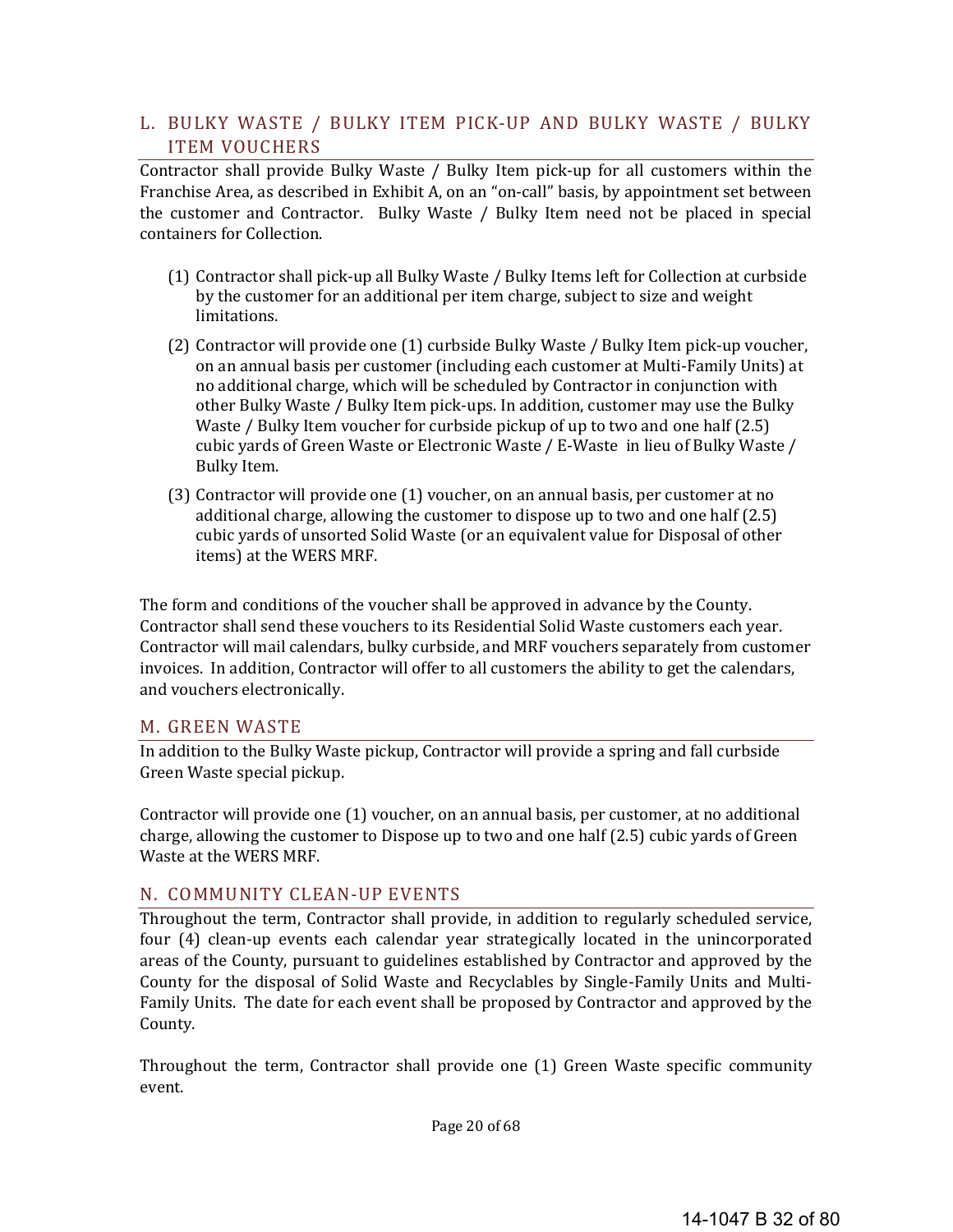# O. LARGE VENUE SPECIAL EVENT COLLECTION SERVICES

Contractor shall provide for the Collection, transportation and Processing or Disposal of Solid Waste and Recyclables at Large Venue Special Events each calendar year as requested by the County and/or event coordinator. Contractor shall provide each Large Venue Special Event customer with such number of Solid Waste Bins or Roll-Off Containers as requested and the equivalent volume of Recyclables containers.

Prior to providing these services at an event, Contractor will meet with the event coordinator to determine the best way to maximize Diversion at the event. At event coordinators request, Contractor shall provide effective means to differentiate Solid Waste from Recyclables containers including signs, magnets, banners, or other methods. In the event Contractor or the event coordinator determines that material in the Recyclables receptacles is contaminated to the extent that it should not be emptied into the Recyclables Roll-Off Containers or Bins provided by Contractor, the contaminated Recyclables shall be treated as Solid Waste and Processed at a MRF to retrieve Recyclables. Contractor shall use its best judgment to determine when the Bins are to be emptied, except that Bins shall be emptied prior to overflowing or when in the opinion of the event coordinator they are creating a public nuisance. Services may be charged or free of charge to be determined by Contractor. 

# P. USED OIL / USED OIL FILTER COLLECTION

Curbside Collection of Used Oil and Used Oil Filters are included in this Agreement, for Residential Solid Waste customers only. Used Oil will be required to be placed in Used Oil Containers, clearly labeled as containing motor oil, approved by Contractor, to be eligible for pick-up. Pick-up needs to be scheduled with Contractor's office. Used Oil Filters will be required to be placed in Used Oil Filter Containers, clearly labeled as containing Used Oil Filter(s), approved by Contractor, to be eligible for pick-up. Pick-up needs to be scheduled with Contractor's office. Contractor will not be required to pick-up more than five  $(5)$  one  $(1)$  gallon containers of Used Oil, or more than five  $(5)$  oil filters at any single household at any one time. Brake fluid, transmission fluid, hydraulic fluid, gasoline, diesel, and any other petroleum-based liquid or mixtures of different liquids are not covered by this Agreement. The County and Contractor acknowledge that costs associated with Recycling Used Oil and Used Oil Filters will be the responsibility of Contractor.

In consideration of this service, the County represents that there exists grant funding relating to Used Oil and Used Oil Filter Collection and Recycling. The County will make best attempts to secure such funding so that a portion of the funding may be made available to Contractor to help offset costs.

# Q. BATTERIES

Curbside Collection of batteries is included in this agreement for Residential Solid Waste customers only. Batteries (excluding automotive batteries) will be required to be placed in approved containers provided by Contractor, clearly labeled as containing batteries, to be eligible for pick-up.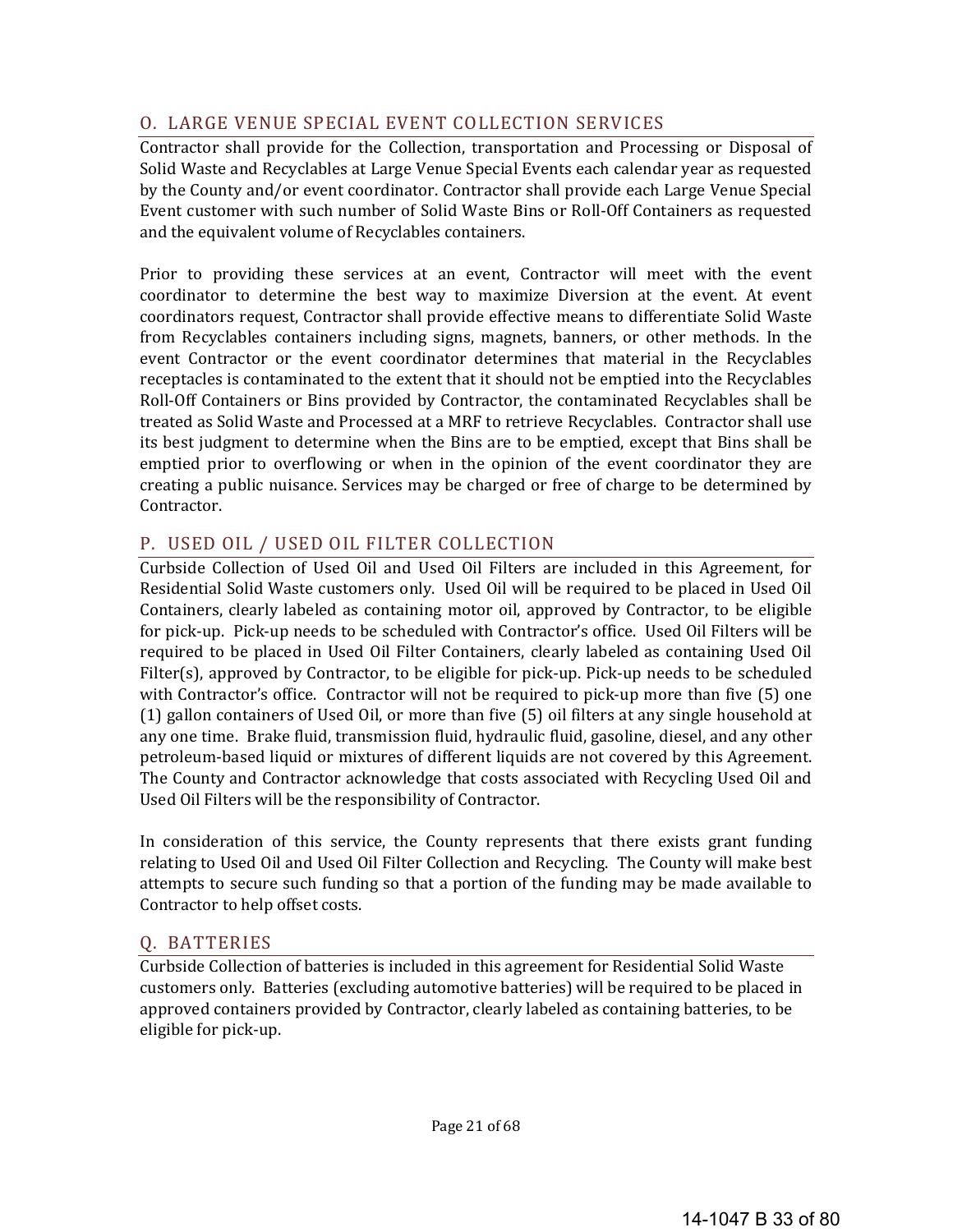# R. CURBSIDE VOUCHER FOR HOUSEHOLD PAINT AND FLUORESCENT TUBES / BULBS

Contractor will provide one curbside pick-up voucher for Household Paint, Fluorescent Tubes  $/$  Bulbs, and Electronic Waste  $/$  E-Waste on an annual basis per customer at no additional charge.

#### S. MEDICAL, HAZARDOUS, SPECIAL, AND UNIVERSAL WASTES

Contractor shall have the non-exclusive right under this Agreement, but is not obligated to, Collect, transport and Dispose of material defined as Hazardous Waste, Special Waste, and Universal Waste herein. Contractor shall negotiate separate contracts and rates for Hazardous, Special, and Universal Waste Collection with each individual customer, which rates shall not require advance the County approval, but may be reviewed by the County in its discretion at the request of any customer. Contractor shall not engage in the Collection of Medical Waste and radioactive waste; however, Contractor's principals may form a separate and independent company to engage in the Collection and Disposal of Medical Waste. The County reserves the right to franchise other parties to perform Medical, Hazardous, Special, and Universal Waste handling services.

#### T. UNSECURED LOAD FEE

Ordinance Code 8.42.780 "Load Covering Required During Transportation" states that no person, franchisee, or permittee shall transport Solid Waste and/or Recyclable Material within the County unless the vehicle load is covered in such a way so as to prevent waste or Recyclable Material from blowing or falling from the load. In order to ensure that the public is adhering to the ordinance, EDD will impose an unsecure fee of twenty-five percent  $(25%)$ of the rate for the load that is being brought into the WERS facility unsecured.

#### U. SPILLAGE AND LITTER

Contractor shall not litter premises in the process of providing Collection services or while its vehicles are on the road. Contractor shall transport all materials Collected under the terms of this Agreement in such a manner as to prevent the spilling or blowing of such materials from vehicles. Contractor shall exercise all reasonable care and diligence in providing Collection services so as to prevent spilling or dropping of Solid Waste, Recyclables, Green Waste, Bulky Items, Universal Waste, E-Waste, Used Oil, Used Oil Filters, and C&D Debris and shall immediately, at the time of occurrence, clean up such spilled or dropped materials.

# V. PICK‐UP OF ILLEGALLY DISPOSED WASTE

Contractor shall, at the written request of the County, pick-up, Dispose of, or Recycle, as appropriate, illegally disposed waste within the Franchise Area. Contractor may schedule such pick-ups concurrent with Contractor's Bulky Waste pick-ups, but no less often than once per week when requested by the County. If the County desires to replace its current litter abatement crews with Contractor-provided labor, then the County and Contractor shall negotiate mutually agreeable pricing terms for such services and shall adjust the rates set forth in this Agreement accordingly. This section is not intended to replace the County's current litter abatement program.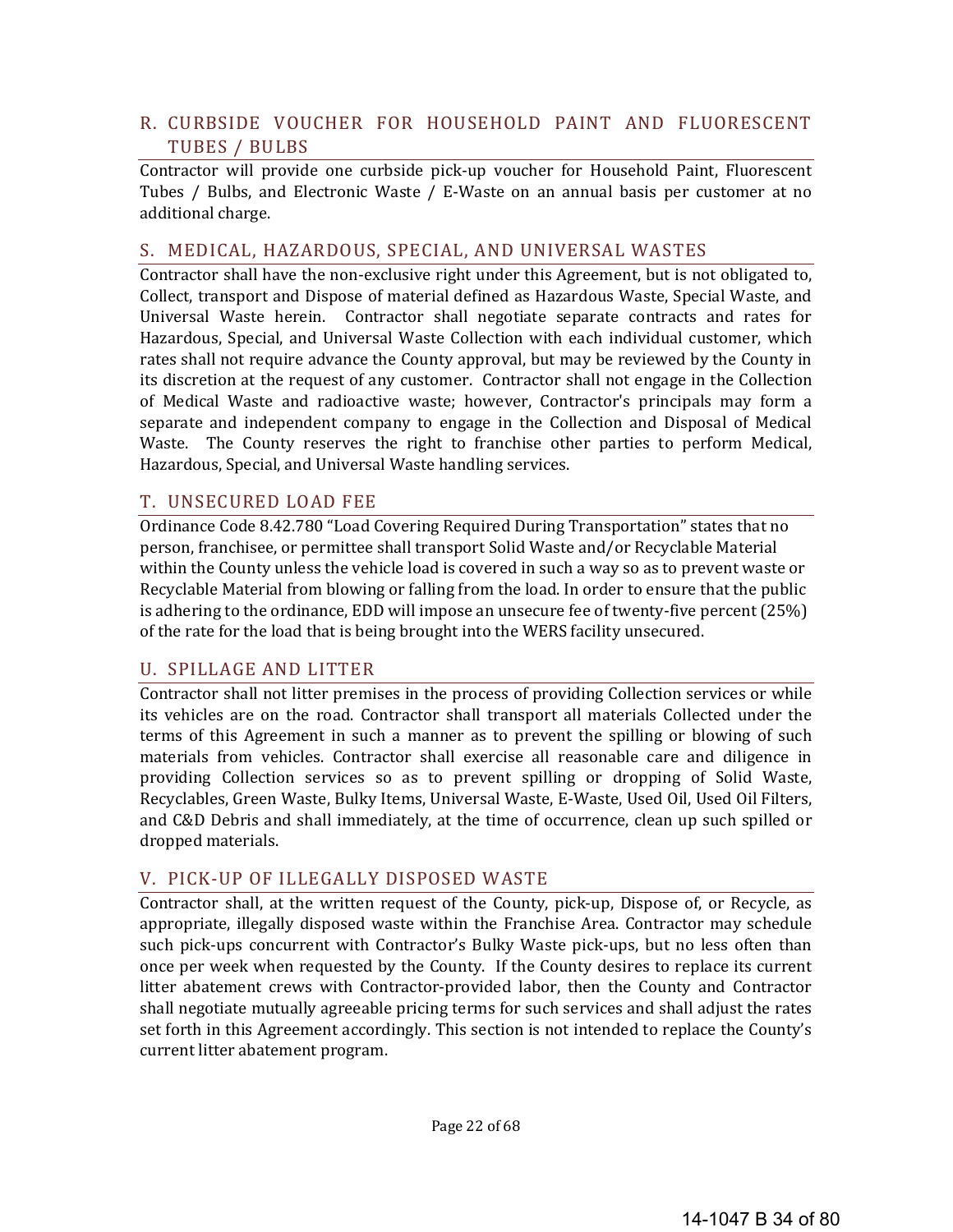#### W. CONTAINERS

(1) Purchase and Distribution of Carts, Bins, and Roll-Off Containers: Contractor shall Collect Solid Waste from the three  $(3)$  different thirty-five  $(35)$  (for Solid Waste only), sixty-four  $(64)$  and ninety-six  $(96)$  gallon Contractor provided Cart(s), as requested by the customer and placed for Collection by the customer, not less than once per week. Contractor shall Collect Recyclables from the sixty-four  $(64)$  or ninety-six  $(96)$  gallon Contractor provided Cart(s), as requested by the customer and placed for Collection by the customer, not less than once every two  $(2)$  weeks. Contractor shall Collect Yard Waste from the ninety-six (96) gallon Contractor provided  $Cart(s)$ , as requested by the customer and placed for Collection by the customer, not less than once every two  $(2)$  weeks. At the customer's request, Contractor shall provide to each customer, and at no additional charge to such customer, one (1) additional Cart for the Collection of either Yard Waste (only ninety-six (96) gallon Carts available) or Recyclables (either sixty-four (64) or ninety-six (96) gallon Carts available).

Exceptions to Carts are only for Recyclables and Green Waste. Exceptions to the use of Contractor provided Carts will occur only under the following conditions. Only Customers serviced in Group Collection Areas may use:

- (a) Contractor provided thirty-two (32) gallon 'blue bags' for Recyclable Material. Contractor Customer Service Department and the customer shall determine an appropriate number of blue bags for each customer requesting to continue use of thirty-two (32) gallon 'blue bags' and Contractor shall provide determined number of thirty-two (32) gallon 'blue bags' when providing bi-weekly Recycle service.
- (b) Group Collection Area customers may use a maximum number of three (3) customer provided lawn/leaf bags for Green Waste, to be serviced bi-weekly at time of provided Green Waste service.
- (c) Thirty-five  $(35)$  gallon Recycle Cart(s) and sixty-four  $(64)$  gallon Yard Waste  $Cart(s)$  will be provided on an exception basis for Group Collection Area customers or where a customer needs a smaller option for safety related conditions.
- (d) When curbside service is available, the exemptions per this section for Recycling and/or Green Waste will be discontinued and standard three (3) Cart program will be implemented.

Contractor shall be responsible for the purchase and distribution of fully assembled and functional new Carts, new or well-maintained Bins, and new or well-maintained Roll-Off Containers as required to customers in the Franchise Area. Contractor shall also distribute Carts, Bins and Roll-Off Containers as required to new customers that are added to the Franchise Area during the term of this Agreement. The distribution shall be completed within ten (10) work days of receipt of notification.

(2) Replacement of Carts and Bins: Contractor's employees shall take care to prevent damage to Carts or Bins by unnecessary rough treatment. However, any Cart or Bin

Page 23 of 68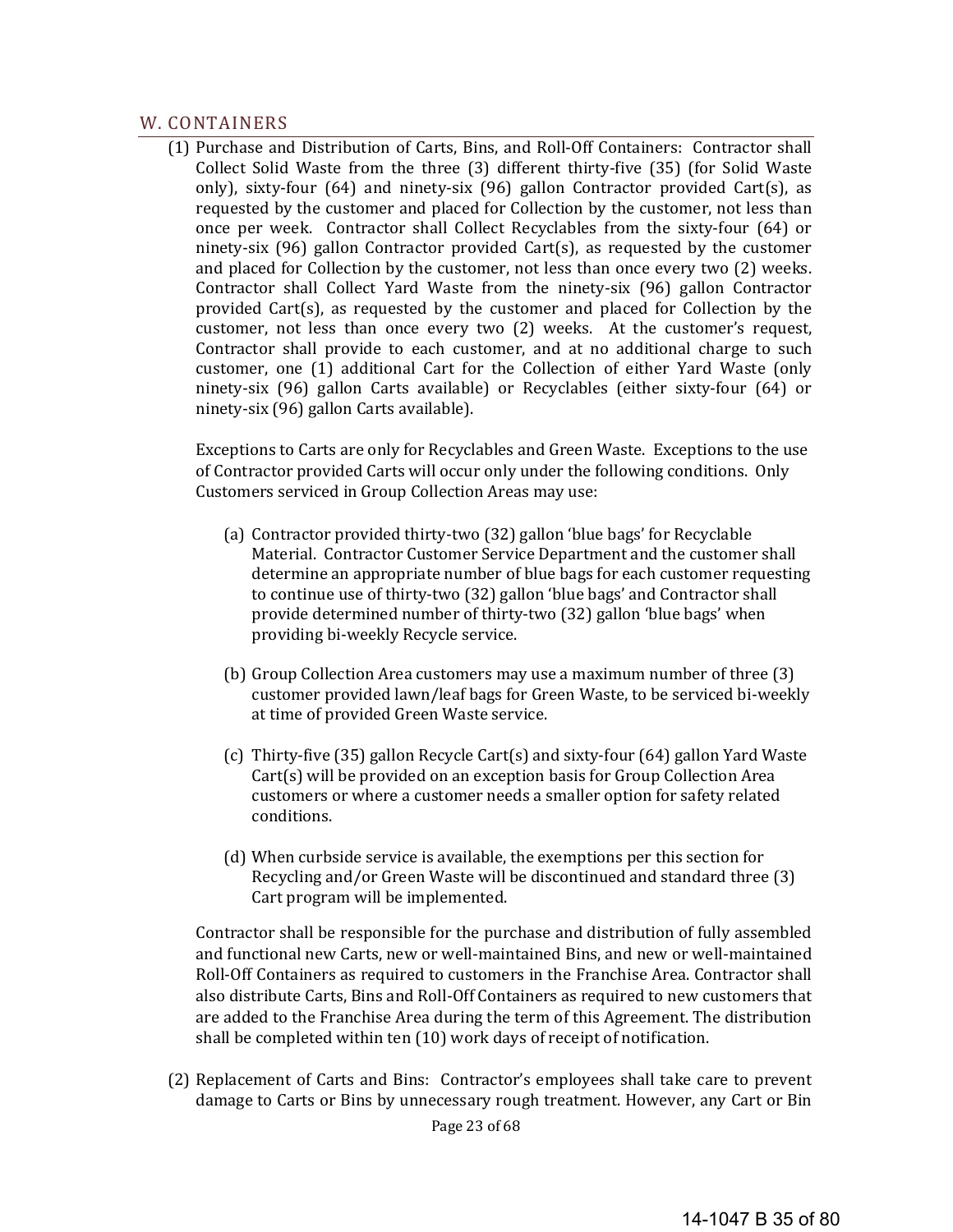damaged by Contractor shall be replaced by Contractor, at Contractor's expense, within ten  $(10)$  work days at no cost or inconvenience to the customer.

Upon notification that Carts or Bins are faulty, have worn out, or have been stolen or damaged beyond repair through no fault of the customer, Contractor shall deliver a replacement Carts or Bins to such customer within ten (10) work days.

- (3) Repair and Exchange of Carts, Bins, and Roll-Off Containers:
	- (a) Repair of Carts: Contractor shall be responsible for repair of Carts in the areas to include but not be limited to, hinged lids, wheels, and axles. Within ten (10) work days after notification of the need for such repairs, Contractor shall repair the Cart or, if necessary, remove the Cart for repairs and deliver a replacement Cart to the customer.
	- (b) Repair of Bins and Roll-Off Containers: Contractor will repair and otherwise maintain or replace Bins and Roll-Off Containers so that they are functional, and, as appropriate, have lids, at no inconvenience to the customer.
	- (c) Cart or Bin Exchange: Upon notification to Contractor that a change in the size or number of Cart(s) or  $Bin(s)$  is required, Contractor shall deliver such Cart(s) or  $Bin(s)$  to such customer within ten  $(10)$  work days. Cart(s) or  $Bin(s)$  will not be exchanged more than once per year for reasons other than repair or service level changes.
- (4) Bin and Container Signage, Painting, and Cleaning: All Bins and containers of any service type (excluding Carts) furnished by Contractor shall display Contractor's name, Contractor's toll-free customer service telephone number, and shall be kept free of graffiti and in a clean and sanitary condition.

Bins and Roll-Off Containers provided by Contractor shall be cleaned by Contractor as frequently as necessary to maintain them in a sanitary condition. Upon receipt of notification by Contractor of graffiti on a Bin or container, Contractor shall clean or replace such Bin or container within ten  $(10)$  work days. Bin(s) and containers will be subject to periodic, unscheduled inspections by the County and determination as to sanitary condition shall be made by the County.

- (5) Organic Waste Containers: In the event the County and Contractor agree to offer residential compostable food material Collection service, the Collection container must be approved by Contractor and the County.
- (6) Compostable Material Containers: In the event the County and Contractor agree to offer Commercial Compostable Material Collection services, and if requested by the commercial customer, Contractor shall provide commercial customers receiving Commercial Compostable Material Collection services with a sealed container storage of Compostable Material prior to placing the waste in the Compostable Material Cart or Bin. The size of the container shall be determined by the customer and Contractor. Contractor shall be responsible for the repair and maintenance of the containers. Commercial customers may use contractor approved compostable bags for the containment of Food Waste.

Page 24 of 68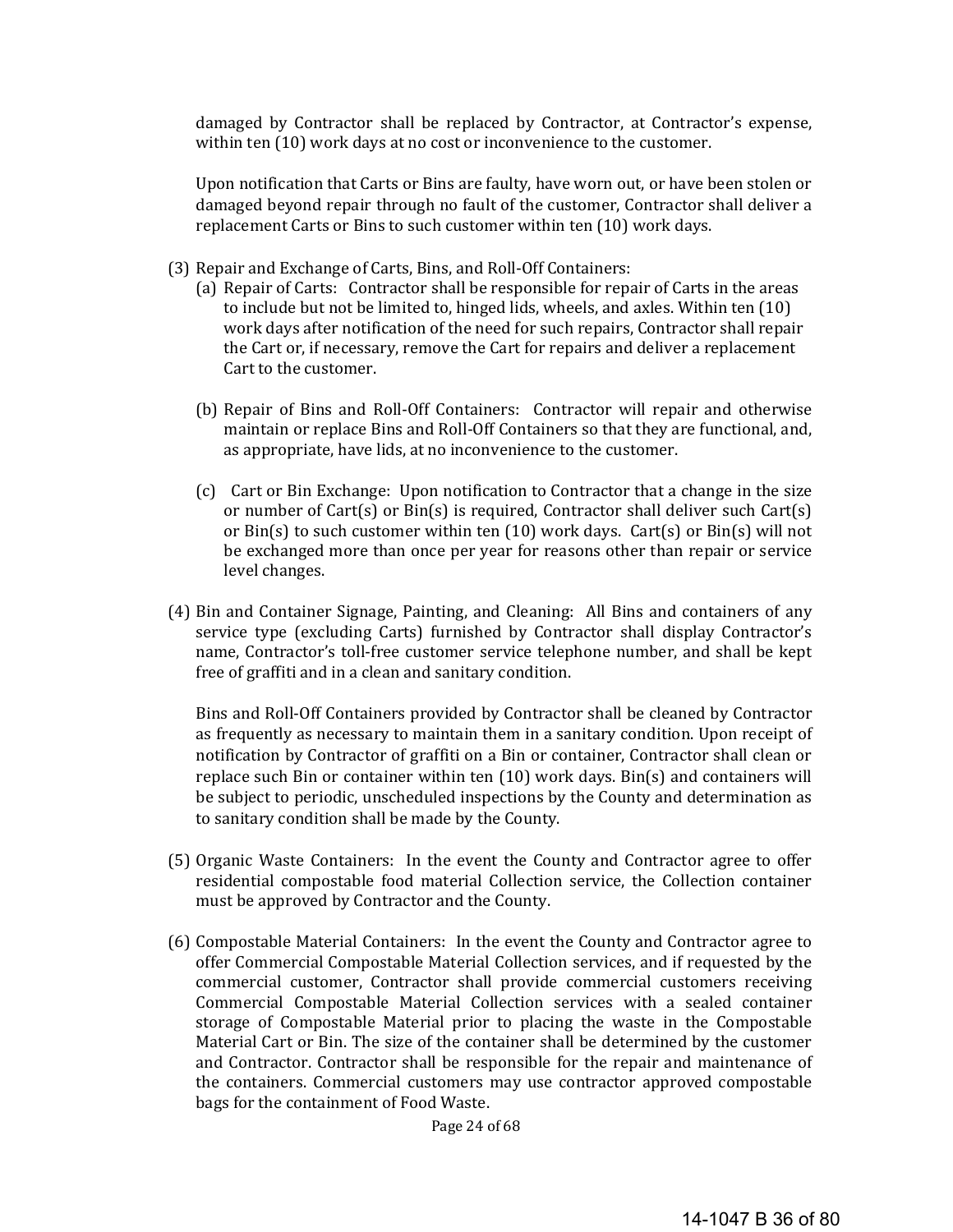## X. INSPECTIONS

The County shall have the right to inspect Contractor's facilities or Collection vehicles used in the provision of Collection services under this Agreement and their contents at any time while operating inside or outside the Franchise Area.

## Y. WASTE GENERATION AND CHARACTERIZATION STUDIES

Contractor agrees to participate and cooperate with the County and its agents in all Solid Waste generation and characterization studies conducted no more frequently than once each Agreement Year, at no cost to the County, including modification of routes, separate Collection of an individual customer's Solid Waste, and delivering targeted loads of Solid Waste to a location or locations designated by the County.

## Z. SITE WASTE ASSESSMENT

Within  $six$  (6) months of commencement of service to a new Multi-Family Unit or commercial customer in the Franchise Area, Contractor will conduct a waste generation and characterization assessment of such Multi-Family Unit or commercial customer to identify customer's potential to Recycle and Divert the customer's Solid Waste. The assessments shall be performed in accordance with the protocol developed by Contractor and approved by the County which protocol shall be developed and provided to the County as part of the implementation plan.

## AA. SUSTAINABILITY COORDINATOR

Contractor shall provide a Sustainability coordinator whose time shall be dedicated to the residents and businesses throughout the County, covered under this contract during the term of the Agreement and whose function shall be to provide services related to meeting the Diversion requirements of the Agreement.

#### BB. PARTICIPATION IN ADVISORY COMMITTEES

Contractor will regularly participate in activities of the El Dorado Solid Waste Advisory Committee (EDSWAC), including the following: attending meetings, helping develop media campaigns, and contributing to subcommittee activities.

## CC. SOLID WASTE MANAGEMENT PLAN GOAL IMPLEMENTATION

On March 1, 2015 and annually thereafter during the term of this Agreement Contractor will provide the County with a strategic plan with specific programs goals and objectives to increase Diversion rates consistent with the El Dorado County Solid Waste Management Plan. The plan should be based on the results of the prior year's activities and include a discussion of that year's programs, including strengths and weaknesses.

## DD. PROCUREMENT POLICY

- (1) Supplies: Contractor will use reasonable business effort to purchase office supplies and all paper products with post-consumer Recycled content.
- (2) Paper: Contractor will use paper, having not less than thirty percent (30%) Recycled paper content, and ten percent (10%) post-consumer Recycled paper content, for all correspondence with customers (including customer subscriptions, billing, newsletters, and notices) and the County.

Page 25 of 68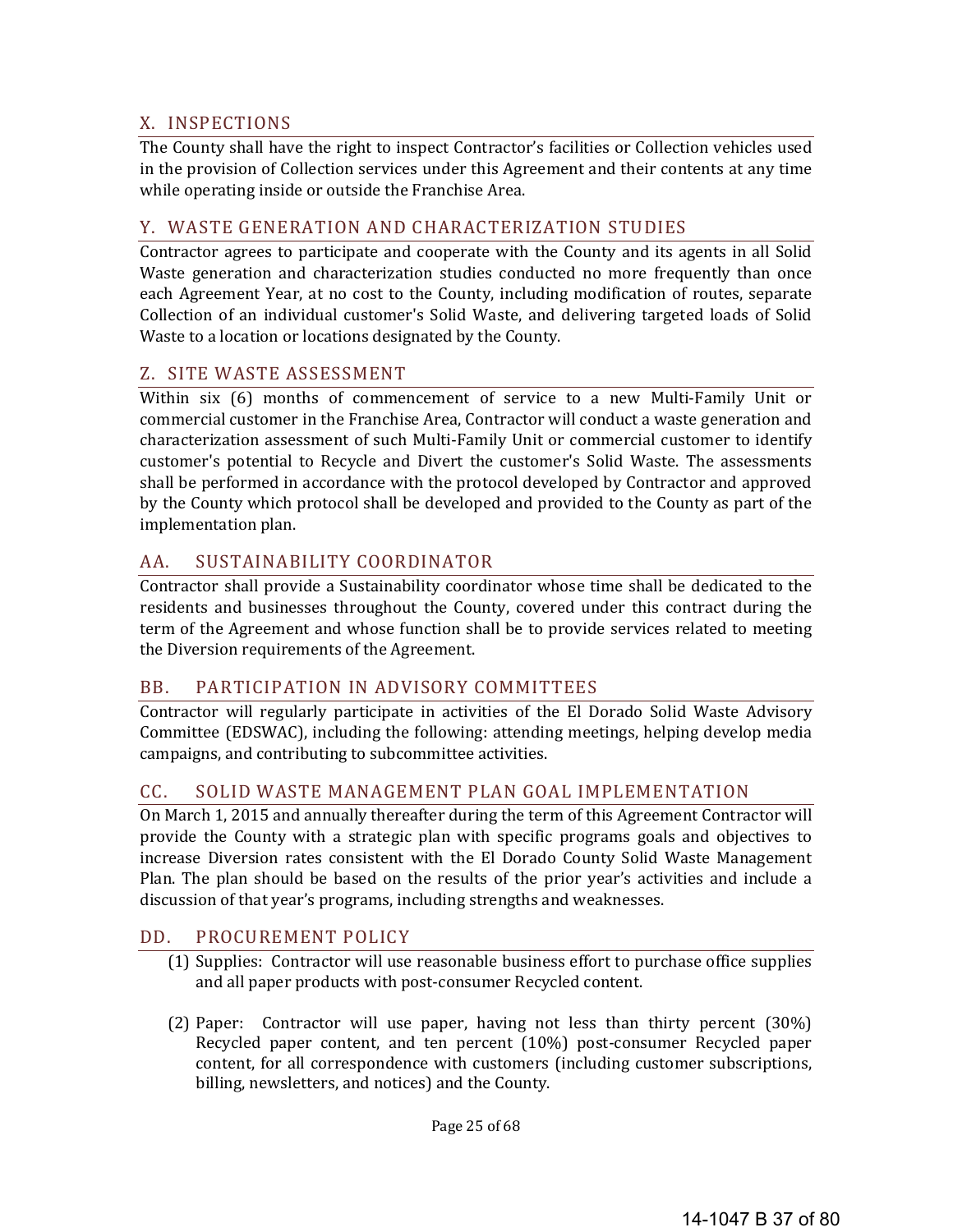(3) Recycled Content Policies: Contractor will use reasonable business efforts to comply with any Recycled content procurement policy that the County may adopt.

## EE. EMERGENCY SERVICES

In the event of a "Declared Emergency", the Contract Administrator may grant Contractor a variance from regular routes and schedules. As soon as practicable after such event, Contractor shall advise the Contract Administrator when it is anticipated that normal routes and schedules can be resumed. In addition, Contractor shall make every effort to notify customers when regular services will resume via a phone call or e-mail notification. The Contract Administrator shall, through the local news media, inform the public when regular services may be resumed.

(1) Emergency Service Compensation: Contractor shall provide emergency services (i.e., special Collections, transport, Processing, and Disposal) at the County's request in the event of major accidents, disruptions, or natural calamities. Contractor shall be capable of providing emergency services within twenty-four (24) hours of notification by the County or as soon thereafter as is reasonably practical in light of the circumstances.

Emergency services requested in writing by an authorized the County official which exceed the scope of work under this Agreement and which are not compensated as special services in accordance with Exhibit  $C$  (Approved Rates and Charges), or through reimbursement by the Federal Emergency Management Agency (FEMA) shall be compensated through extraordinary rate review procedures as set forth in this Agreement.

(2) Reporting: Contractor will cooperate with the Federal, State of California, and County agencies in filing information related to a federal, state, or regional declared state of emergency or disaster as to which Contractor has provided Collection services under this Section.

## FF. NON-COLLECTION DUE TO NON-PAYMENT

Service may, at Contractor's option, be withheld during any period in which payment for prior service remain delinquent, such payment becoming delinquent forty-five (45) days after the end of each full month for which services have been rendered. Contractor shall notify the customer in writing fifteen (15) days before stopping service and the notice will include the amount and time covered by all unpaid services by Contractor. In the event that mandatory service Collection areas are established within the Franchise Area, Contractor shall provide mandatory Collection service in accordance with the County's mandatory Collection ordinance (Ordinance Code 8.42).

## GG. CHARGES / NON-COLLECTION FOR EXCESS SOLID WASTE

Any excess Solid Waste (more than one  $(1)$  additional thirty-two  $(32)$  gallon bag (or bag equivalent)) that does not fit within the closed lid of the authorized Solid Waste container shall be deemed excess material and shall be subject to the excess charges. Notwithstanding the foregoing, Contractor shall not be required to Collect Solid Waste from an authorized

Page 26 of 68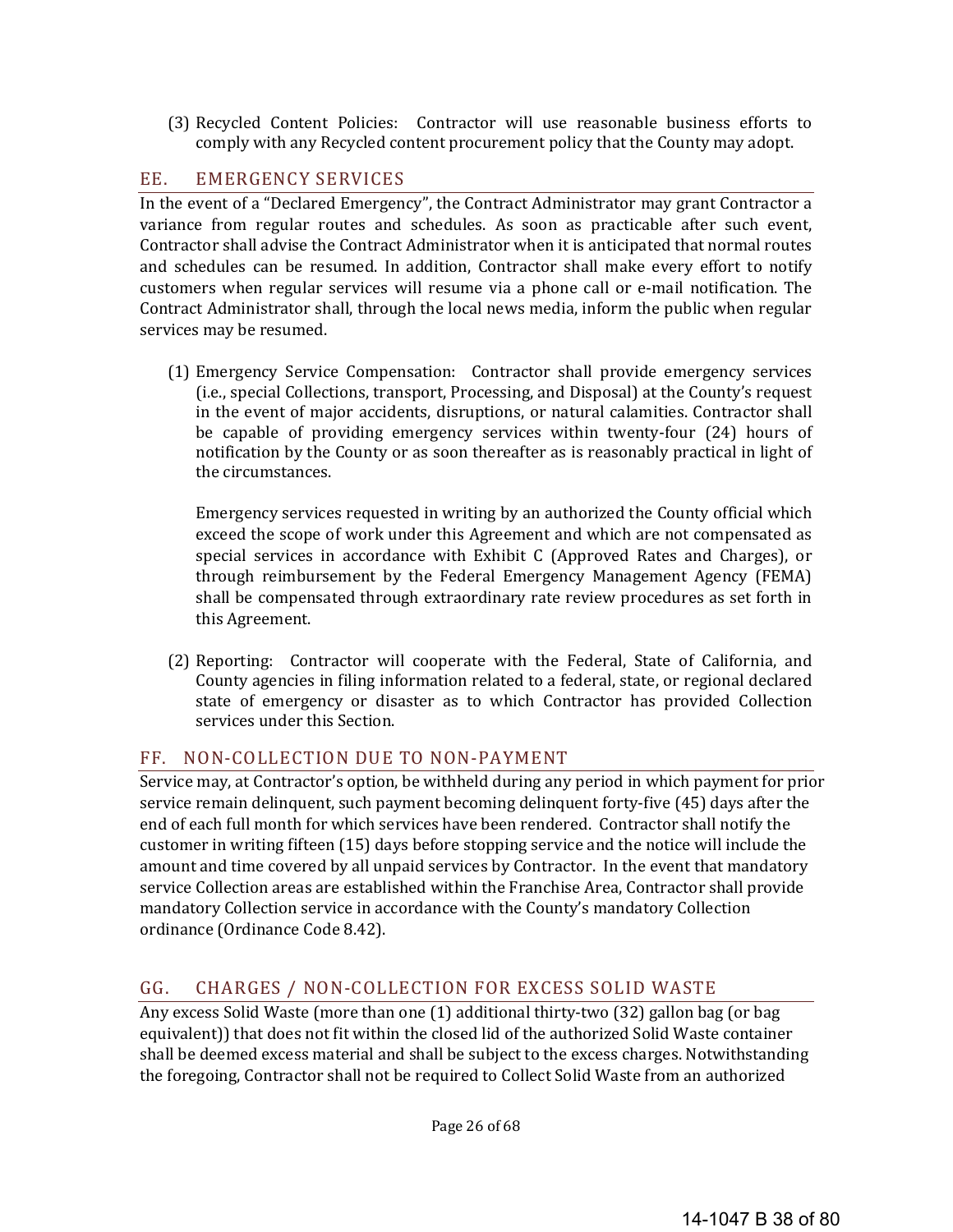Solid Waste container where the total weight of the container and contents exceed the limit posted on the container.

# SECTION 7 - MATERIALS RECOVERY SERVICES TO BE PROVIDED BY CONTRACTOR

## A. SELF‐HAUL OPERATIONS

The MRF will provide separate commercial truck, and self-haul tipping areas. The MRF will separate commercial truck and transfer truck traffic from Self-Haul Customers for safety reasons. The self-haul tipping area will accommodate eight  $(8)$  to ten  $(10)$  vehicles tipping at a time, with eight  $(8)$  to ten  $(10)$  separate indoor unloading lanes. The entrance and queuing areas will include sufficient space to allow vehicle queuing on busy days and for efficient vehicle circulation. The facility also will accommodate overflow traffic on busy weekends. 

To help increase Self-Haul Customer diversion, the MRF will have drop-off areas strategically located to promote pre-sorting. Additionally, Contractor shall educate Self-Haul Customers on waste reduction, Recycling, and presorting material, and Contractor will implement tipping fees that clearly differentiate between Recyclable loads and non-Recyclable loads.

## B. GENERAL RESPONSIBILITIES AND COMPENSATION

Contractor shall provide all Processing, Recycling, and Material Recovery Services described in this Agreement. Contractor's compensation for these services for Solid Waste and Recyclable Materials brought to the WERS MRF in Contractor's Collection vehicles shall be included in Contractor's Collection rates approved by the County. Contractor's compensation for these services for Solid Waste and Recyclable Materials brought to the WERS MRF by members of the public or other private third parties in their own vehicles shall be as set forth in the "Gate Rates" for the WERS MRF. The initial Gates Rates for such public or private third party loads are set forth in Exhibit C (Proposed Draft Residential and Commercial Rates and Charges) attached hereto and subject to the El Dorado County Solid Waste Rate Setting Policies and Procedures Manual for Unincorporated Areas.

## C. MATERIAL RECOVERY FACILITY / WERS

Contractor shall, at its sole cost and expense, provide all management, supervision, personnel, materials, equipment, utilities, services, and supplies necessary to operate, maintain and repair the Western El Dorado Recovery Systems (WERS) facility in a manner consistent with good engineering, operational, and maintenance practices and with industry standards, in order to receive, transfer and/or Process Solid Waste brought to the MRF by Contractor, the public, and others, and to Divert from Landfilling and to Recycle Recyclable Materials contained in such Solid Waste, to the extent practicable, and in accordance with its reasonable business judgment, provided that the Diversion requirements of this Agreement are being met.

Contractor shall receive Solid Waste from the public at the WERS MRF during the following days and hours: Monday through Sunday, 8 am to 5pm, except for Christmas Day and New

Page 27 of 68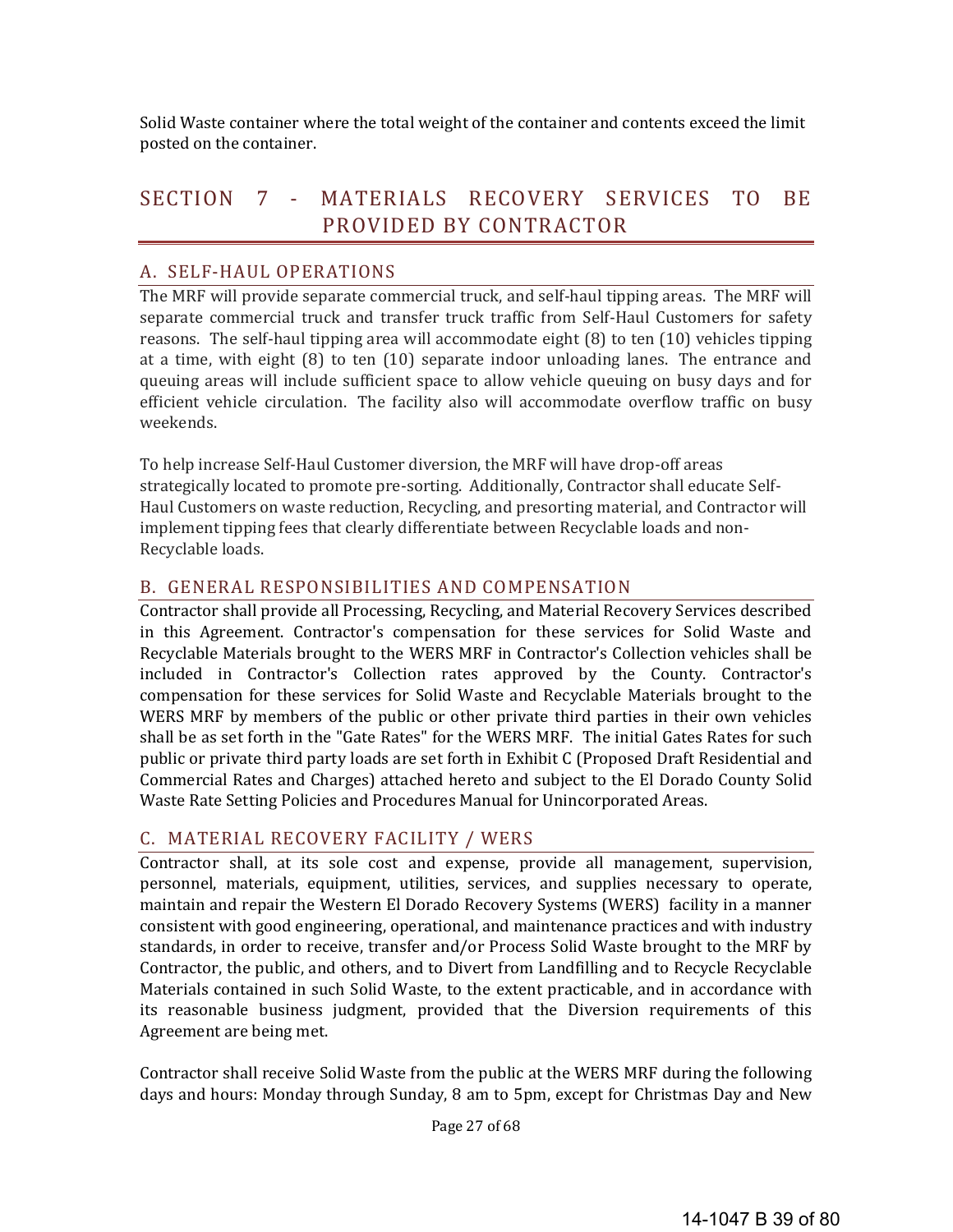Year's Day, which shall be deemed "Authorized MRF Holidays." In addition the WERS MRF will be closed early (i.e., at  $2:00 \text{ pm}$ ) on the following days: Christmas Eve, New Year's Eve, Easter Sunday, July  $4<sup>th</sup>$  and Thanksgiving, unless directed by the County, to remain open. Signage and residential calendar will be maintained to reflect MRF days and hours of operation. 

Contractor shall install, maintain, and operate video monitoring cameras at the WERS MRF, the number and locations of which shall be approved by the County, and shall provide the County, at no extra cost to the County, with real time online access to the video monitoring output of each camera.

## D. SINGLE STREAM MATERIAL RECOVERY FACILITY

This section is not applicable at the time of contract execution; however, in the event the County and Contractor agree to this operational change to the MRF, the contract will be amended to reflect the new operational change.

## E. MATERIAL RECOVERY FACILITY

Where applicable, Contractor may also Collect and transport commingled, "single stream" Recyclable Materials generated by Single-Family Units, Multi-Family Units, and certain Commercial and industrial customers in Contractor's Franchise Area, which are set out by such customers for Collection by Contractor, to certified Recycler for further processing of these commingled Recyclable Materials. Contractor shall at its sole cost and expense provide all transportation of Recyclable Materials to the facility. The parties acknowledge that a certain limited amount of residual Solid Waste will invariably be mixed in with Recyclable Materials and that these residuals may be Landfilled. Contractor gives the County written notice of Contractor's proposed use of the alternative facility and further provided that Contractor shall not be entitled to any increase in the rates for its services by reason of Contractor's use of such alternative facility.

## F. PERFORMANCE CRITERIA

The following objective performance criteria shall also apply to the MRF facilities that are used by Contractor to process Recyclable Materials under this Agreement. These criteria shall be evaluated on an annual basis, and are to be considered in an integrated fashion (i.e. combining the Recycling efforts conducted at various facilities, rather than on a facility-byfacility basis), in order to allow Contractor the flexibility to manage Recycling efforts in the most efficient and effective manner.

(1) To the extent applicable, Processing by such MRF facilities of the aggregate of all source separated "single stream" Recyclable Materials (including, but not limited to, Recyclable Materials Collected pursuant to this Agreement) shall not result in a residual amount of non-Recyclable Solid Waste that exceeds 5% by weight, measured quarterly on a facility wide basis. Contractor shall, or shall cause the MRF facilities to, conduct quarterly content analyses of the "single stream" Recyclable Materials Collected pursuant to this Agreement and report the results of such analyses to the County. Contractor shall prepare and distribute to its customers educational material regarding Recycling programs to promote the reduction of the residual amount of non-Recyclable Materials from "single stream" Recyclable Materials Collected pursuant to this Agreement.

Page 28 of 68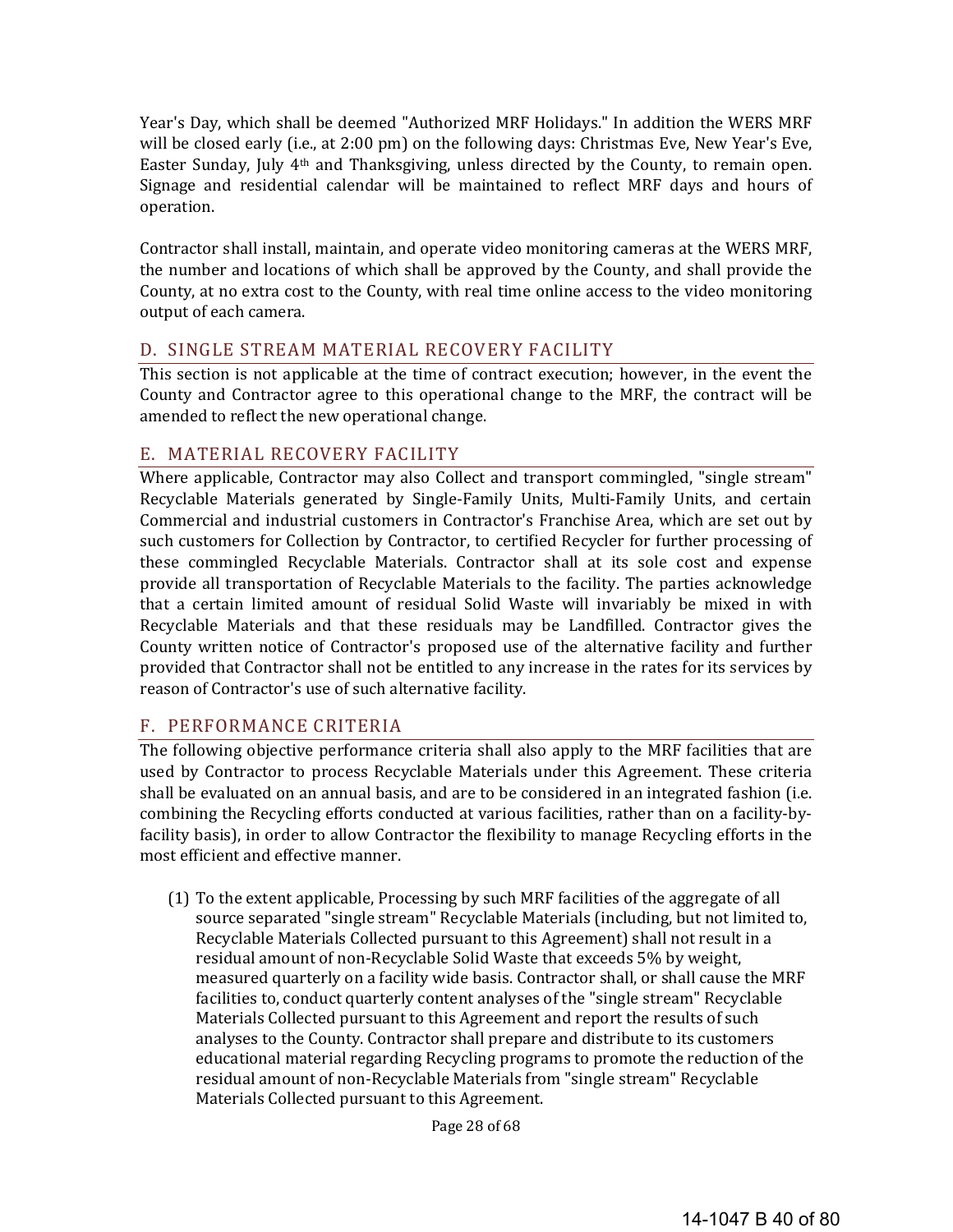- (2) To the extent that source separated Green Waste materials are Collected under this Agreement, Processing by such MRF facilities of the aggregate shall not result in a residual amount of non-Recyclable Solid Waste that exceeds five percent (5%) by weight, measured quarterly on a facility wide basis. Contractor shall, or shall cause the MRF facilities to, conduct quarterly content analyses of the Green Waste materials Collected pursuant to this Agreement and report the results of such analyses to the County. Contractor shall prepare and distribute to its customers educational material regarding Recycling programs to promote the reduction of the residual amount of non-Recyclable Materials from Green Waste materials Collected pursuant to this Agreement.
- (3) Contractor will receive and process C&D Debris, and will comply with the SWMP directive and CalRecycle diversion goals for all materials diversion. C&D Debris types to be sorted are: wood, asphalt shingles, concrete, metal, scrap aluminum, gypsum, tires, and rigid plastic, provided end-use markets are available and feasible. Contractor shall provide in-bound weight tags and assist customers as necessary to ensure customer compliance with all C&D Debris reporting and diversion requirements.
- (4) New heavy equipment (rolling stock) will be purchased to enhance the processing of C&D Debris and allow for grinding, of C&D Debris and Green Waste.
- (5) Extraordinary or unusual materials generated within the County, such as might occur in the case of a major fire or other extraordinary or unusual event, may be received at a MRF facility and materially increase the amount of residual material at such MRF facility. In which case such materials shall be excluded from the percentage Recycling calculations, provided that Contractor notifies the County of the nature and approximate amount of such materials within thirty (30) days of their receipt at a MRF facility and provides a reasonable explanation as to why such materials are extraordinary or unusual compared with the Wastestream typically received at such MRF facilities.

# SECTION 8 - PERMANENT HOUSEHOLD HAZARDOUS WASTE COLLECTION FACILITY

#### A. OVERALL RESPONSIBILITIES

Contractor shall be the Operator of the PHHWCF under the applicable regulations of the Department of Toxic Substances Control such that Contractor shall be responsible for the operations and closure and any required post-closure monitoring or maintenance of the PHHWCF: 

Page 29 of 68 (1) Contractor shall, at its sole cost and expense, provide management, supervision, personnel, materials, equipment, services, and supplies necessary to operate, maintain, and repair the PHHWCF, throughout the term of this Agreement, in a manner consistent with good engineering, operational, and maintenance practices and procedures, and in compliance with all applicable federal, state, and local laws, regulations, and ordinances, in order to receive HHW during the PHHWCF operating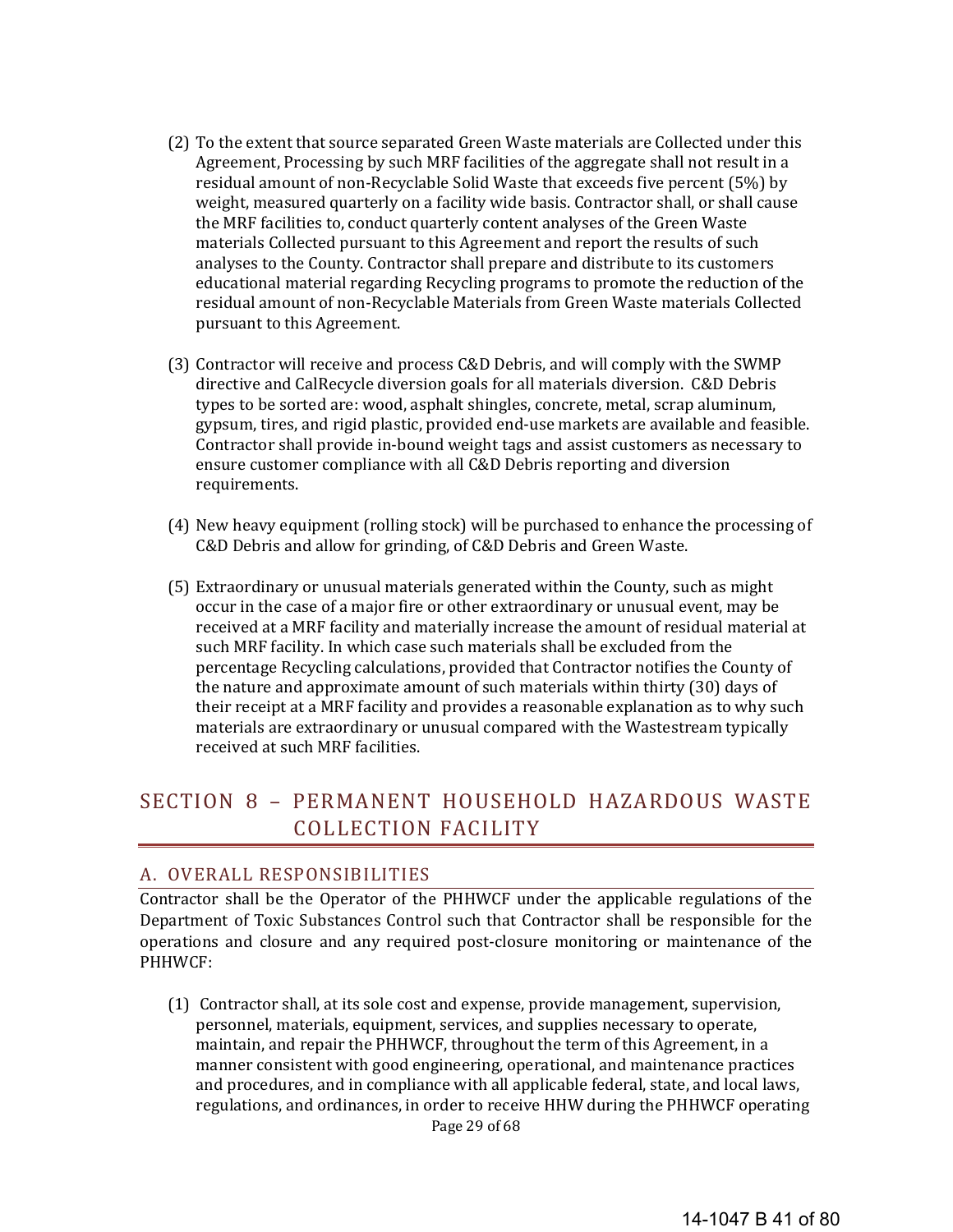hours, and to store and arrange for Recycling or Disposal of such Hazardous Waste all in accordance with the terms of this Agreement.

(2) Contractor shall provide for the removal and transportation to Licensed Hazardous Waste Recycling Treatment or Disposal Facilities ("TSDFs") of all Hazardous Waste received at the PHHWCF. Wherever possible, Hazardous Waste shall be Recycled or, if not possible, treated or incinerated. If Recycling, treatment, and incineration all are not available alternatives, then, and only then, may Contractor arrange for the Landfilling of Hazardous Waste. The County hereby agrees that all Hazardous Waste Manifests for such removal, transportation, and Disposal shall bear the name of the County as Generator of the waste, and shall be signed by Contractor as an authorized representative of the County. Contractor shall dispose in the aforesaid manner of all Hazardous Wastes received at the PHHWCF in accordance with all applicable federal, state, and local laws and regulations. Contractor shall remove such Hazardous Wastes in a reasonable and cost-effective manner consistent with the other provisions of this section. Contractor shall determine the TSDFs to be used for Recycling, treatment, incineration, or Disposal of such Hazardous Wastes, and Contractor shall use such TSDFs for such purposes unless otherwise directed by the County or unless uncontrollable circumstances require use of an alternative TSDF. Notwithstanding any of the foregoing, Contractor shall obtain the prior written approval of the County before Landfilling any Hazardous Waste.

#### B. COMPLIANCE WITH LAWS

Throughout the duration of this Agreement, Contractor shall operate and maintain the PHHWCF, and shall arrange for the storage of Hazardous Waste at the PHHWCF and the shipment or delivery of Hazardous Waste to Licensed Hazardous Waste Recyclers or Disposal Facilities in compliance with all applicable federal, state, and local statutes, laws, regulations, and ordinances, as currently in existence or as may be enacted or modified during the term of this Agreement.

Contractor shall comply with, and pay, any fine, penalty, or other charge with respect to Contractor's failure to adhere to, all requirements of any applicable environmental laws and regulations or other applicable laws, ordinances, codes, regulations, and rules, and any permits issued thereunder, which are necessary for the operation of the PHHWCF, unless such fine, penalty or other charge is imposed by reason of acts or omissions of the County or other third parties beyond Contractor's control.

#### C. SAFETY OF PERSONS AND PROPERTY

Throughout the term of this Agreement Contractor agrees that it will:

- (1) Take all reasonable precautions to prevent damage, injury or loss, by reason of or related to the operation and maintenance of the PHHWCF, to any property on the PHHWCF site or adjacent thereto, including equipment, structures, and utilities;
- (2) Establish and maintain safety procedures for the PHHWCF for the protection of employees of Contractor and all other persons, invitees, and permittees at the PHHWCF in connection with the operation and maintenance thereof at a level consistent with applicable law and with good industry standards and practices for Hazardous Waste Collection facilities;

Page 30 of 68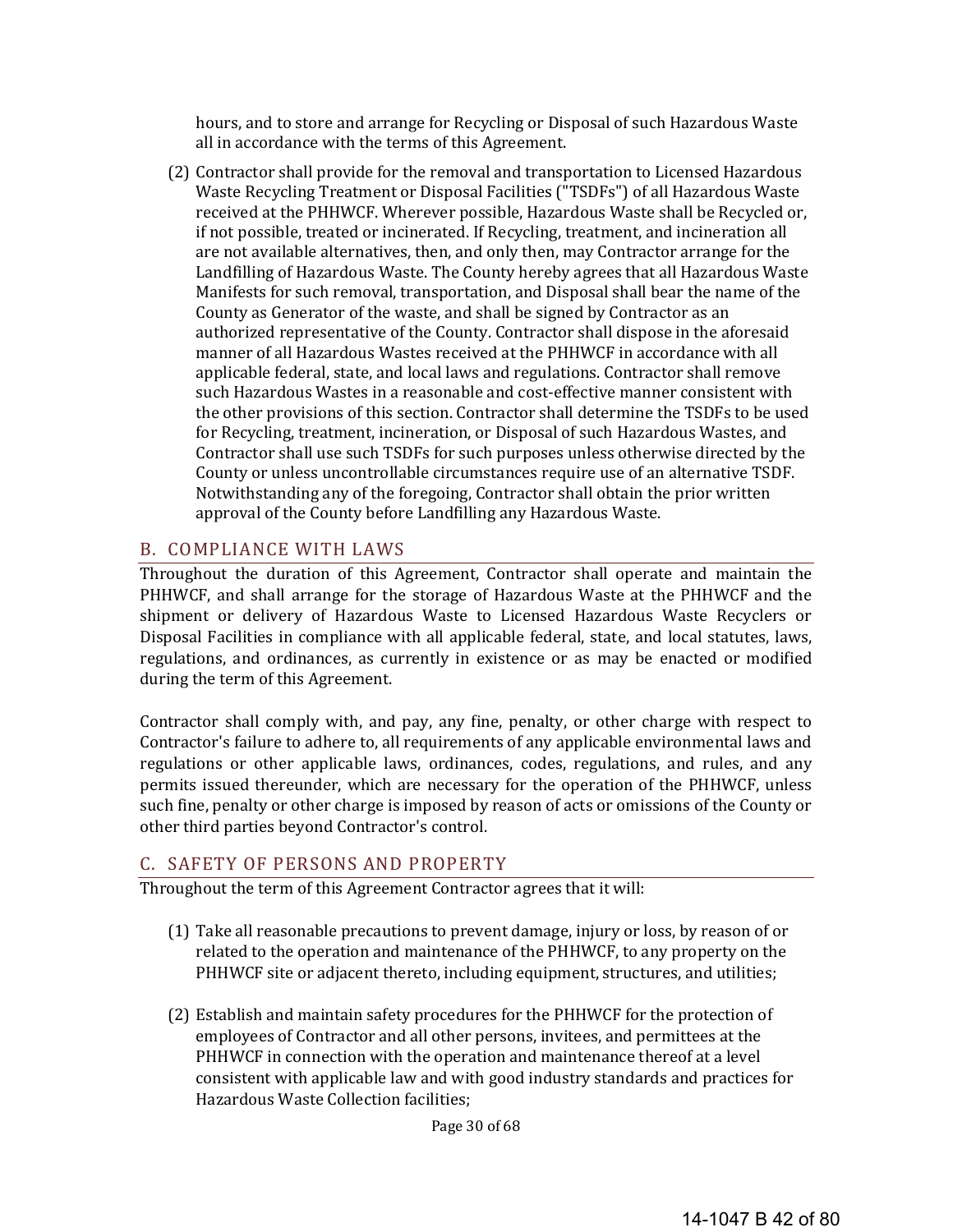- (3) Comply with all applicable laws, ordinances, rules, regulations, and lawful orders of any governmental agency relating to the safety of persons or property at the PHHWCF or their protection at the PHHWCF from damage, injury or loss; and
- (4) Designate a qualified and responsible member of its organization at the PHHWCF site whose duties shall include safety and the prevention of fires and accidents at the PHHWCF and the PHHWCF site and to coordinate such activities as shall be necessary with federal, state, local, and municipal officials.

#### D. REPAIR AND MAINTENANCE OF THE PHHWCF AND PHHWCF SITE

Contractor shall operate and maintain the PHHWCF and the PHHWCF site in a good, clean and orderly condition, reasonable wear and tear accepted, including necessary repairs and equipment maintenance. The County and Contractor will seek opportunities for grant funds where appropriate. Any capital improvements or major repairs shall be paid for by Contractor. 

#### E. PERSONNEL

All of Contractor's personnel assigned to the PHHWCF shall be appropriately trained in accordance with all applicable rules, regulations, and law so that the PHHWCF will be operated and maintained in accordance with all applicable federal, state, and local laws and regulations. 

## F. OPERATING PERIOD / RECEIVING TIME / LEGAL HOLIDAYS

- (1) Contractor shall keep the PHHWCF open for receiving and shall receive HHW from the general public is from  $9:00$  am to  $4:00$  pm on Friday, Saturday, and Sunday. HHW will be accepted from Conditionally Exempt Small Quantity Generators (CESQGs) Friday, Saturday, and Sunday from 8:00 am to 4:00 pm.
- (2) Contractor agrees to receive Hazardous Waste at the PHHWCF at hours other than the receiving time, if:
	- (a) Waste resulting from an emergency or from programs of the County or any local governmental entity designed to promote clean-up of an area serviced by the PHHWCF;
	- (b) The PHHWCF is able, in the reasonable judgment of Contractor, to receive such additional quantities of Hazardous Waste without adversely affecting Contractor's operation or maintenance of the PHHWCF and/or the MRF; and
	- (c) The County provides Contractor with reasonably adequate advance notice of such delivery of Hazardous Waste to enable Contractor to respond to any such request. Written confirmation shall be provided within ten (10) days of such event.
- (3) Contractor, with the consent of the County (which shall not be unreasonably withheld), may change the list of HHW materials that are acceptable for Disposal at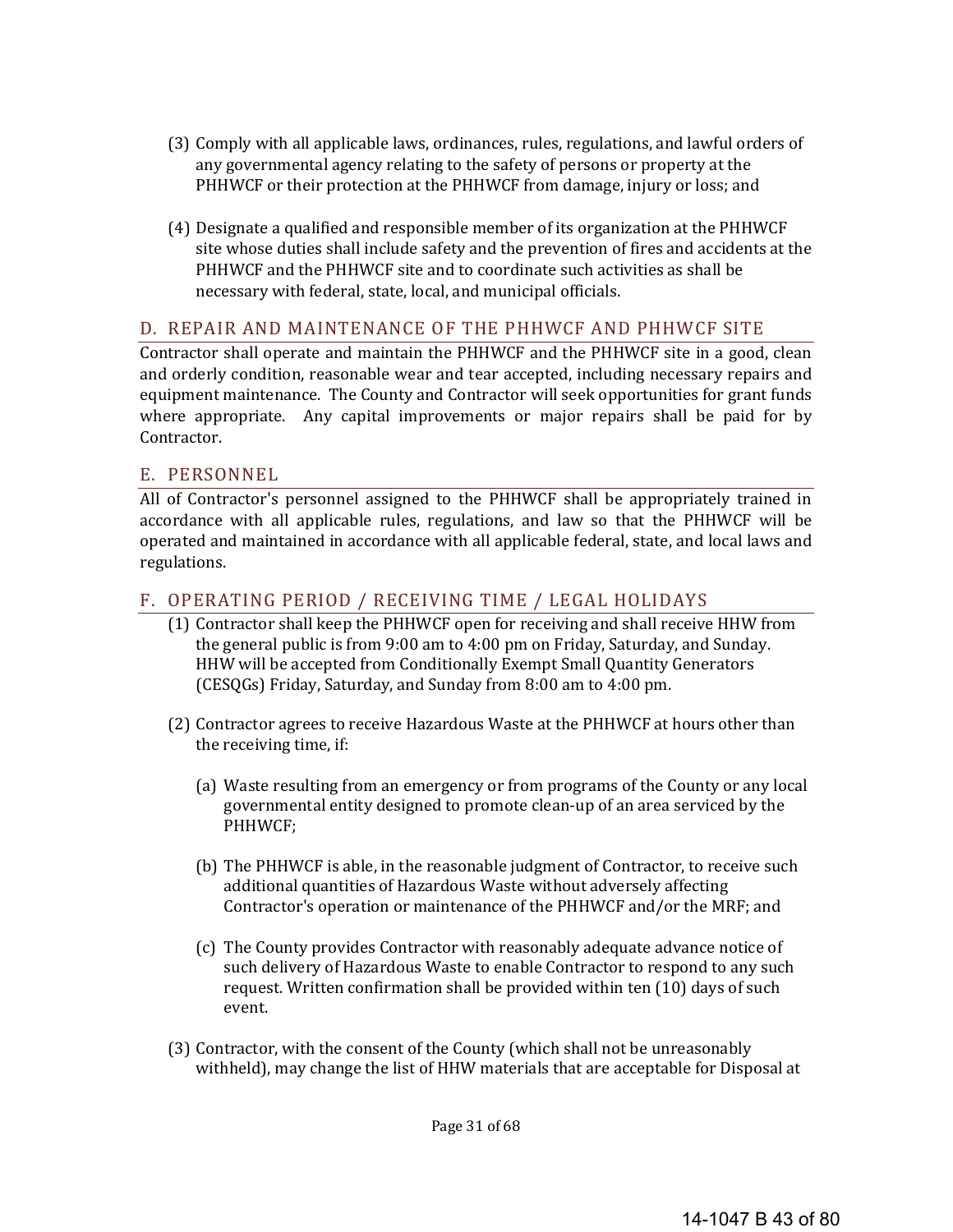the PHHWCF. Contractor shall be under no obligation to accept or receive Hazardous Waste that is not identified as acceptable for Disposal at the PHHWCF.

#### G. WEIGHING OF CONDITIONALLY EXEMPT SMALL QUANTITY GENERATOR'S HAZARDOUS WASTE

Contractor shall maintain access to accurate weigh scales, for the purpose of determining the total weight of Hazardous Waste received at the PHHWCF Site from CESQGs. A gate fee (approved by the County pursuant to the MRF) shall be established and Collected for CESQG waste. 

#### H. CLOSURE

Contractor shall conduct the proper closure of the PHHWCF and any required post-closure monitoring or maintenance thereof, in accordance with any and all applicable federal or state laws and regulations now existing or which may hereafter be promulgated. Contractor shall be responsible for providing adequate financial assurances for the closure and postclosure of the PHHWCF and for establishing the existence of such financial assurances to the satisfaction of the County and any applicable regulatory agencies, and shall comply with the provisions of Title 22, California Code of Regulations, section 67450.30 or any successor regulation or amendment thereof.

#### I. SUBCONTRACTOR

Contractor may subcontract the operation of the PHHWCF to a third party, with the County's consent, provided that such consent shall not be unreasonably withheld. This subcontractor shall be governed by the terms of this Section 8.

# SECTION 9 - FACILITIES FOR SOLID WASTE PROCESSING AND DISPOSAL

#### A. CONTRACTOR TO PROVIDE FULLY PERMITTED DISPOSAL FACILITY

Contractor shall be responsible for choosing the facility for Disposal of Solid Waste under this Agreement; provided, however, that any Landfill utilized by Contractor must be designed and constructed in accordance with applicable federal and state regulations. The Landfill must have all required permits from federal, state, regional, county, and city agencies necessary for it to operate as a Class II or III Sanitary Landfill and be in full regulatory compliance with all such permits. Contractor shall provide copies to the County of all notices of violations that could affect Contractor's ability to perform under this Agreement, or amendments to permits, including any extensions. The Landfill shall not maintain the co-Disposal of MSW and Hazardous Waste (other than HHW) in the same lined cell. 

Any Landfill must be authorized to accept, under its existing permits, and have sufficient uncommitted capacity to accept, all Solid Waste delivered to it from the Franchise Area for the duration of this Agreement. See California Public Resources Code section 41701. Contractor shall immediately notify the County of any notice of breach or default received from the Landfill. To the extent that Contractor owns and/or operates a Landfill, Contractor shall ensure that the Landfill is in full compliance with all closure and post-closure planning

Page 32 of 68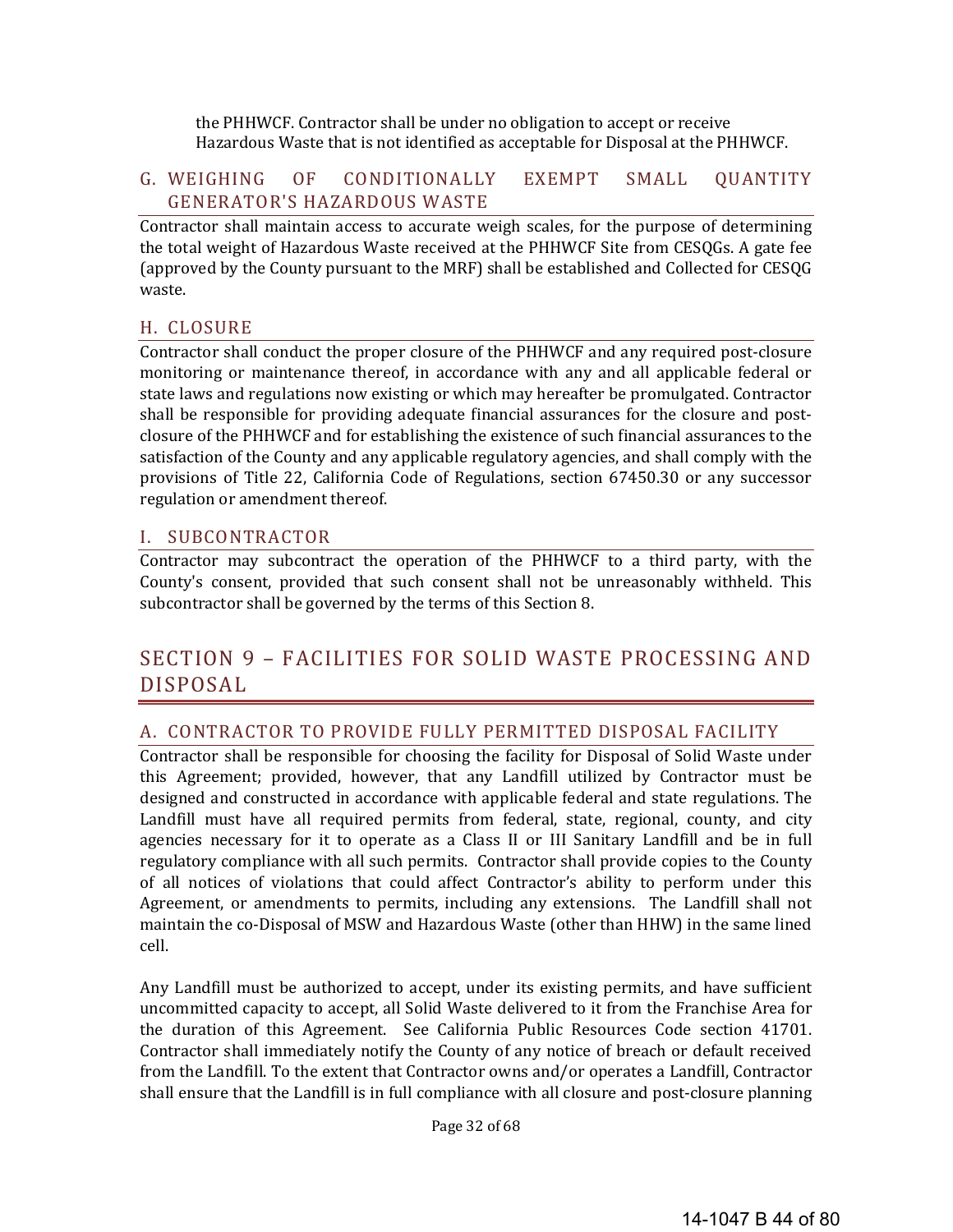requirements applicable to the Landfill, and the Landfill has posted with the applicable governmental authorities all required financial assurances for closure and post-closure.

#### B. CONTRACTOR TO PROVIDE FULLY PERMITTED MATERIAL RECOVERY AND TRANSFER FACILITIES

Any Material Recovery or transfer facilities utilized by Contractor must be designed and constructed in accordance with all applicable laws and regulations. The facilities must have all required permits from federal, state, regional, county, and city agencies necessary for them to operate and be in full regulatory compliance with all such permits. To the extent Contractor owns and/or operates a facility, or otherwise has actual knowledge of such violations, Contractor shall provide copies to the County of all notices of violations respecting any such facility used by Contractor that could affect Contractor's ability to perform under this Agreement, or amendments to permits, including any extensions. Any such facility must be authorized to accept, under its existing permits, and have sufficient uncommitted capacity to accept, all Solid Waste delivered to it from the Franchise Area for the duration of this Agreement.

#### C. DISPOSAL IN COMPLIANCE WITH LAWS AND REGULATIONS

Throughout the term of this Agreement, it shall be Contractor's sole responsibility and duty to dispose of the Solid Waste Collected by virtue of this Agreement, and to do so in a safe manner and in compliance with all federal, state, and to the extent not inconsistent with this Agreement, local laws, and regulations.

## D. FUTURE FACILITIES FOR SOLID WASTE PROCESSING AND DISPOSAL ADVANCED TECHNOLOGIES

Contractor has the responsibility and discretion to utilize a permitted processing facility or landfill. However, the County reserves the future right to redirect the Wastestream to another facility approved by the County to comply with long-term waste management needs and divert any waste from Landfill(s). Contractor, without constraint and as a freemarket business decision in accepting this Agreement, agrees to use such facility or other location approved by the County for the purpose of transferring, hauling, transporting, diverting, or disposing Solid Waste and Recyclable Materials Collected in the Franchise Area. Contractor agrees that the County's right to redirect the Wastestream in no way constitutes a restraint of trade or an impairment of contracts.

#### E. MRF MODERNIZATION

Contractor shall provide for a modernized MRF and Transfer Station. This new facility will provide for better throughput for self-haul customers who will dump inside of the facility. This design will enhance safety for both the public and the facilities employees.

The design will include a self-haul tipping area for all public customers to drop off their Recyclables before dumping any garbage. Materials Collected in this area will include: cardboard, paper, mixed Recycling, metal, aluminum, plastic, glass, E-waste, batteries, gently used items for local charitable organizations, and other materials as markets become available.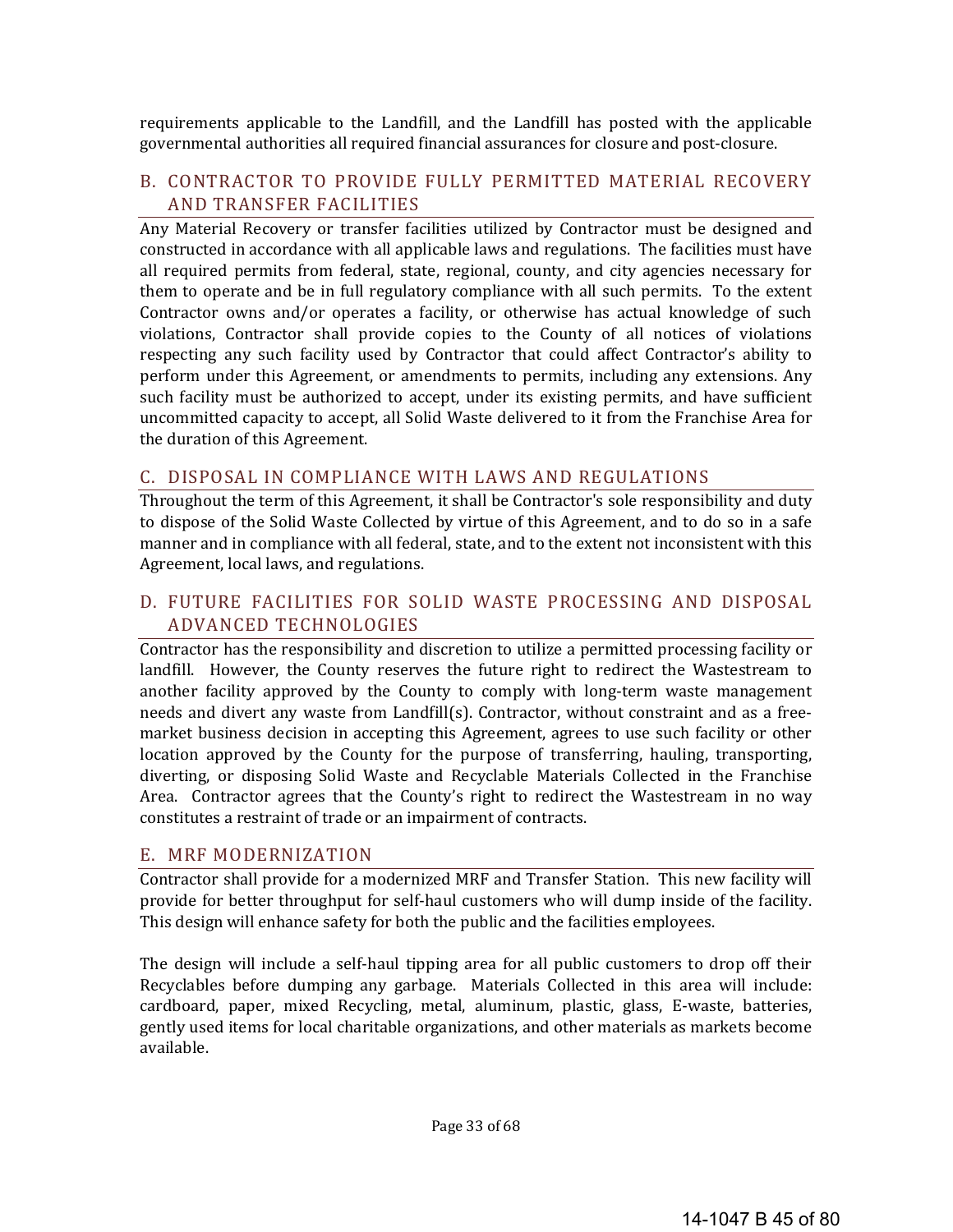New specialized C&D Debris sorting equipment will be installed. New specialized yellow iron to support additional Recycling of C&D Debris will be purchased. This activity will be done inside of the new MRF. A grinder will be purchased to support residual C&D Debris to be used as Alternative Daily Cover to maximize diversion. Contractor will pursue the ability to grind wood waste.

This MRF facility will contain a new public education area. This center will be used for various types of tours. This modernized facility will meet the new storm water regulations taking effect July 1, 2015. Operations within the facility will take place under roof. The HHW facility will be open Friday through Sunday.

Sorting of MSW will continue until such time as Contractor and the County determine that it is no longer necessary based on curbside program implementation. Curbside Recyclables and commercial Recyclables will continue to be shipped to a commingled Recycling Processor for Processing. Contractor may choose to Process Recyclables in house depending on economic conditions. An area inside the new MRF will be designated for the storage and shipping of commingled Recyclables.

Contractor will continue to partner with the County to pursue additional locations for Green Waste Processing and composting along with alternative technology solutions.

# SECTION 10 - CASH BOND AND INSURANCE

## A. CASH BOND

In the event Contractor fails to make timely payment of any Franchise Fees owed to the County, after ten (10) days written notice from the County demanding such payment, the County may require Contractor, in addition to paying the late Franchise Fee payment plus default interest thereon, to deposit with the County a cash bond, a performance bond or a letter of credit for the benefit of the County in the sum of seventy-five thousand dollars  $($75,000.00)$  the County shall deposit the cash deposit in an interest-bearing account. The cash bond, performance bond or letter of credit shall be on terms acceptable to the County's Counsel. The cash bond, performance bond or letter of credit shall serve as security for the faithful performance by Contractor of all the provisions and obligations of this Agreement. All interest shall be paid to Contractor.

- $(1)$  After thirty  $(30)$  days following Contractor's failure to pay the County an amount owing under this Agreement plus interest at the rate of fifteen percent (15%) per annum, or, if less, the maximum interest rate allowed by law, the cash bond or letter of credit may be assessed by the County upon five (5) days prior written notice to Contractor for purposes including, but not limited to:
	- (a) Failure of Contractor to pay the County sums due under the terms of the Agreement;
	- (b) Reimbursement of costs borne by the County to correct Agreement violations not corrected by Contractor, after due notice; and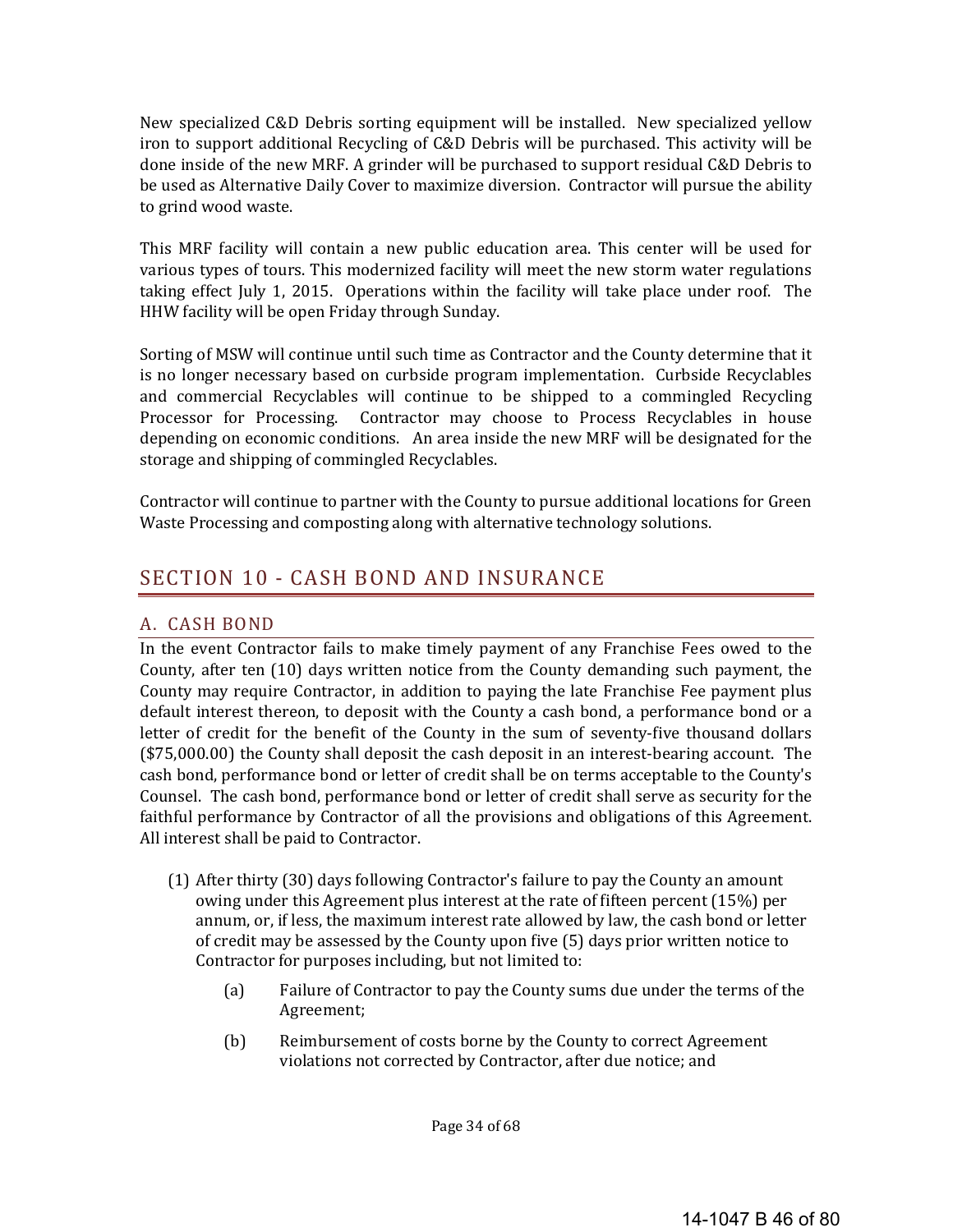- (c) Monetary remedies or liquidated damages assessed against Contractor due to breach of Agreement.
- (2) Contractor shall deposit a sum of money sufficient to restore the cash bond or provide a renewed letter of credit to the original amount within thirty (30) days after notice from the County that any amount has been withdrawn from the cash bond or letter of credit.

#### B. INSURANCE

Contractor shall provide proof of a policy of insurance satisfactory to the County of El Dorado Risk Manager (Risk Manager) and documentation evidencing that Contractor maintains insurance that meets the following requirements:

- (1) Full Workers' Compensation and Employers' Liability Insurance covering all employees of Contractor as required by law in the State of California;
- (2) Commercial General Liability Insurance of not less than five million dollars  $($5,000,000.00)$  combined single limit per occurrence for bodily injury and property damage, including, but not limited to, endorsements for the following coverage: Premises, personal injury, operations, products, and completed operations, blanket contractual, and independent contractors liability;
- (3) Automobile Liability Insurance of not less than five million dollars (\$5,000,000.00) is required in the event motor vehicles are used by Contractor in performance of the contract:
- (4) Environmental Impairment Insurance in an amount not less than five million dollars (\$5,000,000.00) per occurrence;
- (5) Explosion, Collapse, and Underground (XCU) coverage is required when the scope of work includes XCU exposures;
- (6) Contractor shall furnish proof of coverage satisfactory to the El Dorado County Risk Manager as evidence that the insurance required herein is being maintained. The insurance will be issued by an insurance company acceptable to the Risk Manager (which approval shall not be unreasonably withheld), or be provided through partial or total self-insurance likewise acceptable to the Risk Manager;
- (7) The County, its officer, officials, and employees, and volunteers are included as additional insured, but only insofar as the operations under this agreement are concerned. This provision shall apply to all liability policies except Workers' Compensation and professional liability insurance policies. Proof that the County is named additional insured shall be made by providing the Risk Manager with a certified copy, or other acceptable evidence, of an endorsement to Contractor's insurance policy naming the County additional insured;
- (8) In the event Contractor cannot provide an occurrence policy, Contractor shall provide insurance covering claims made as a result of performance of this Contract for not less than three (3) years following completion of performance of this Agreement;
- (9) Any self-insured retentions must be declared to and approved by the County (which approval shall not be unreasonably withheld);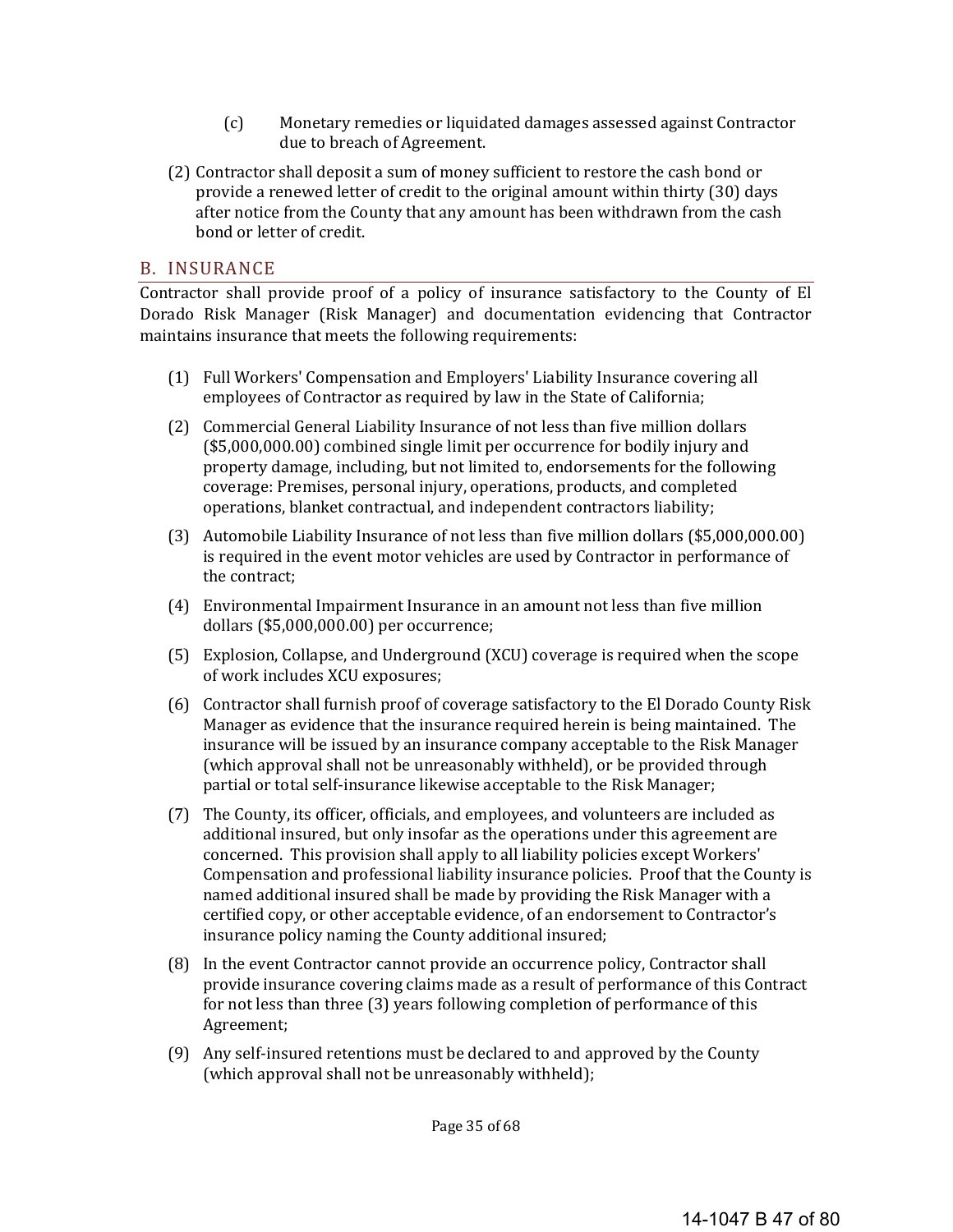- (10) The insurance required herein shall provide that should any of the policies be cancelled prior to the expiration date thereof, notice will be delivered to the County at the office of the Community Development Agency, Environmental Management Division, in accordance with the policy provisions;
- (11) Contractor agrees that the insurance required herein shall be in effect at all times during the term of this Agreement. In the event said insurance coverage expires at any time or times during the term of this Agreement, Contractor agrees to provide at least thirty (30) days prior to said expiration date, a new certificate of insurance evidencing insurance coverage as provided for herein for not less than the remainder of the term of the Agreement or for a period of not less than one (1) year (for an occurrence policy) or three  $(3)$  years (for a claims made policy). New certificates of insurance are subject to the approval of the Risk Manager;
- $(12)$  Certificate shall meet such additional standards as may be reasonably determined by the County's Community Development Agency, Environmental Management Division either independently or in consultation with the Risk Manager, as essential for protection of the County;
- (13) Contractor shall not commence performance of this Agreement unless and until compliance with each and every requirement of the insurance provisions is achieved;
- (14) Failure of Contractor to maintain the insurance required herein, or to comply with any of the requirements of the insurance provisions, shall constitute a material breach of the entire Agreement;
- (15) Any failure to comply with the reporting provisions of the policies shall not affect coverage provided to the County, its officers, officials, employees, or volunteers;
- $(16)$  Contractor's insurance coverage shall be primary insurance as respects to the County, its officers, officials, employees, and volunteers. Any insurance or selfinsurance maintained by the County, its officers, officials, employees, or volunteers shall be excess of Contractor's insurance and shall not contribute with it;
- $(17)$  The insurance companies shall have no recourse against the County, its officers, agents, employees, or any of them for payment of any premiums or assessments under any policy issued by any insurance company;
- (18) Contractor's indemnity and other obligations shall not be limited by the insurance required herein and shall survive the expiration of the Agreement; and
- (19) To the extent that this Section 10, "Contractor's Insurance", is inconsistent with  $7$ -1.12, "Responsibility for Damage", of the State of California, Department of Transportation, Caltrans, Standard Specifications, July 1992, this Article shall govern; otherwise each and every provision of such Section 7-1.12 shall be applicable to this Agreement.

# SECTION 11 - TERM

## A. INITIAL TERM

The Initial Term of this Agreement shall be effective when fully executed by all parties and shall expire five (5) years following the effective date of this Agreement. This Agreement

Page 36 of 68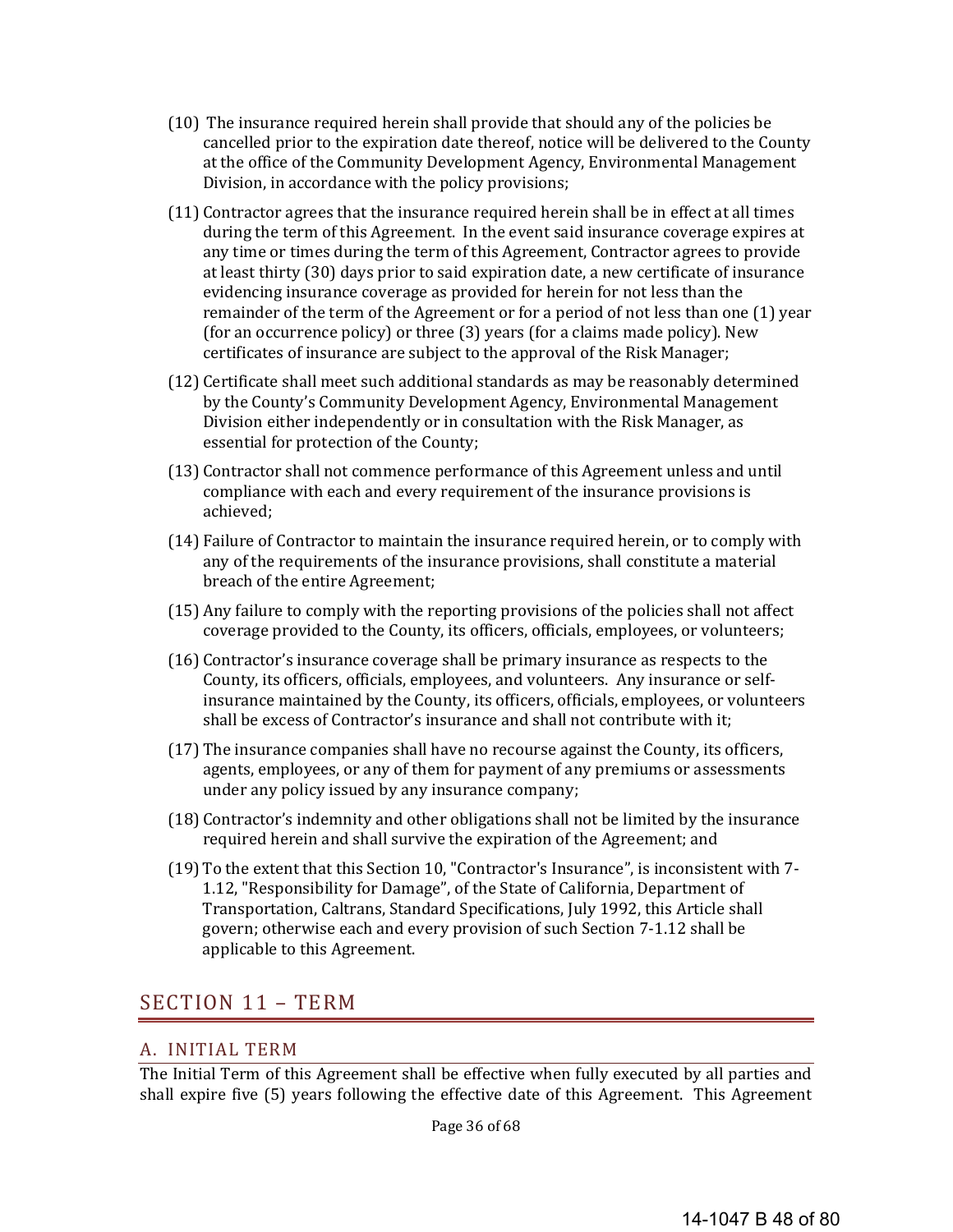shall be automatically extended for an additional period of ten  $(10)$  years, contingent upon Contractor completing the construction of a new state-of-the-art transfer station / MRF with a new state-of-the-art equipment  $C&D$  Debris sort line on the site of the existing transfer station located at 4100 Throwita Way in accordance with the timeline and the plans specified in Exhibit D and verified by the County. The additional ten (10) year extension shall not be granted if Contractor fails to permit and/or complete construction of the new state-of-the-art facility within the time specified in Exhibit D.

Over the Franchise Term, Contractor Transfer Station / MRF rates will be adjusted using the calculation specified in the County's Solid Waste Rate Setting Policies and Procedures Manual for Unincorporated Areas (Page D-4, under Pass Through Costs, based on eightyfive percent  $(85%)$  of the prior change in the Consumer Price Index, All Urban Consumers, U.S. City Average - Garbage and Trash Collection). At no time over the Franchise term will Contractor be allowed to request, and the Board will not approve, an increase in refuse Collection rates or Transfer Station / MRF rates to compensate Contractor for any of the costs of the new Transfer Station / MRF improvements at 4100 Throwita Way (currently estimated at eight to twelve million dollars  $($8,000,000.00 - $12,000,000.00)$ . EDD service will provide the actual agreed upon cost when completed, and Contractor must furnish an itemized list of the final facility costs, by asset name, asset description, asset number, acquisition date, and acquisition cost. This asset listing shall be retained in County files and listed as an attachment to the Franchise Agreement.

In the event the new Transfer Station / MRF improvements are not completed within timelines provided in Exhibit D, regardless of whether or not Contractor obtains the necessary permits for construction, Contractor shall not be entitled to the automatic extension of the initial term of five (5) years. Contractor shall provide the County with 120 days prior written notice before the current termination of this Agreement of its desire to extend the term of this Agreement. Said renewal option may be exercised only if Contractor is in material compliance with the terms and conditions of the Agreement.

#### B. RENEWAL OPTIONS

The County shall have the right, in its sole discretion, to unilaterally extend the term of this Agreement for additional periods of one  $(1)$  year each, up to a maximum of two  $(2)$  such extensions. If the County elects to so extend this Agreement for either one  $(1)$  or both of these optional extension periods, the County shall give Contractor notice of its election to exercise each such option a minimum of ninety (90) days before the current termination date of this Agreement.

# SECTION 12 - FRANCHISE TRANSFERABLE / CONSENT REQUIRED

#### A. NO ASSIGNMENT WITHOUT CONSENT

The franchise granted by this Agreement shall not be transferred, sold, hypothecated, sublet or assigned, nor shall any of the rights or privileges herein be hypothecated, leased, assigned, subcontracted, sold, or transferred, either in whole or in part, nor shall title

Page 37 of 68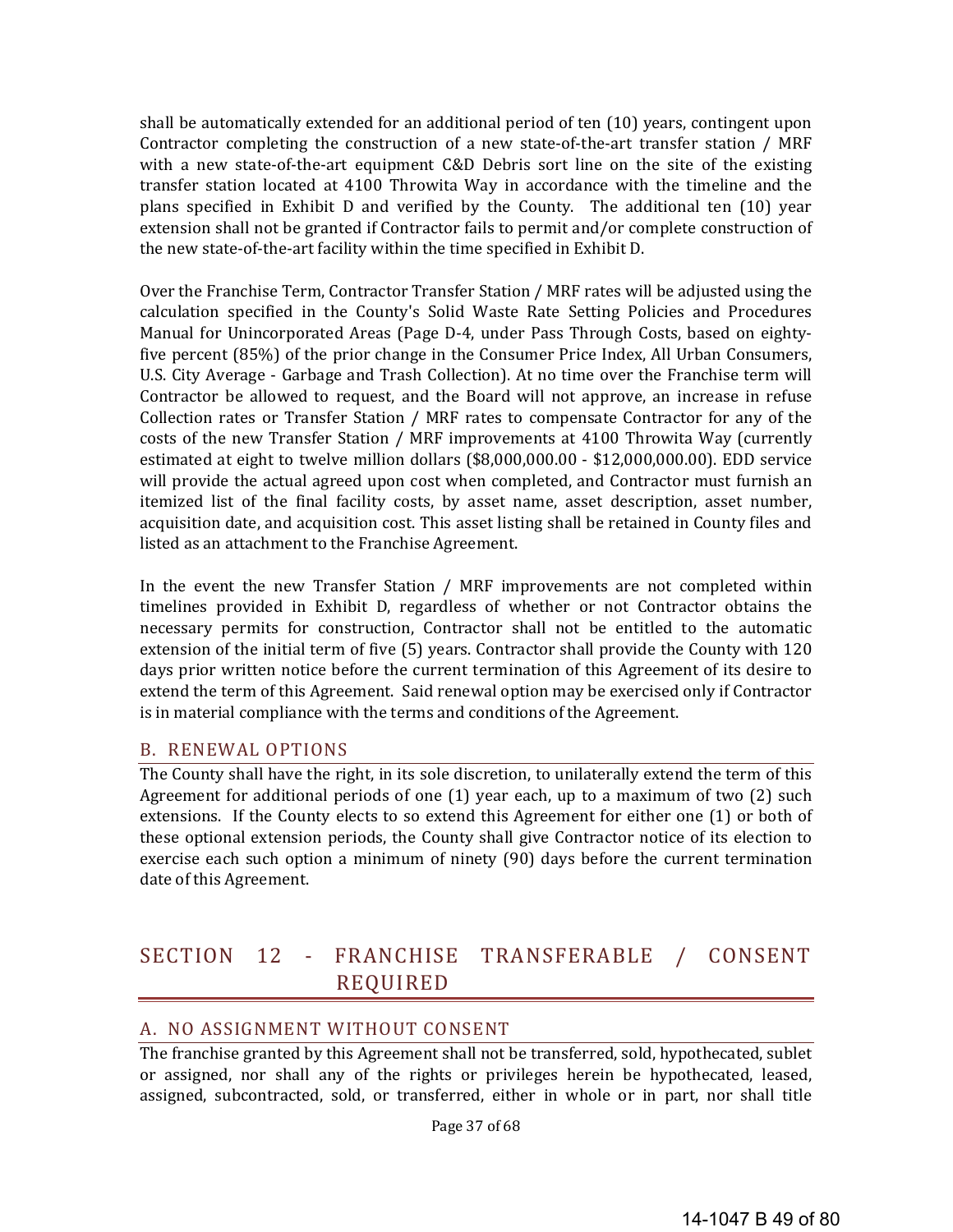thereto, either legal or equitable, or any right, interest, or property therein, pass to or vest in any person, except Contractor, by act of Contractor, without the prior written consent of the County expressed by Resolution of the Board of Supervisors, which consent may be denied or approved by the County in its sole and absolute discretion. Any attempt by Contractor to assign this franchise without the consent of the County shall be void. Notwithstanding the foregoing, Contractor may assign or subcontract this agreement or a portion thereof to another corporate affiliate of Contractor upon advance written notice to the County, provided that the assignor and guarantor, if any, each shall remain liable for performance of this Agreement.

In the event of any assignment for which County consent is required pursuant to this Section, Contractor's assignee shall not be allowed to recover in its rates set pursuant to this Agreement any of the assignee's costs of acquisition of Contractor or to recoup any interest or financing charges incurred by such assignee relating to the costs of such acquisition.

#### B. ASSIGNMENT DEFINED

The term "assignment" shall include any dissolution, merger, consolidation or other reorganization of Contractor, which results in change of control of Contractor, or the sale or other transfer of a controlling percentage of Contractor's capital stock to a person not a shareholder, immediate family member, management employee, or principal of Contractor, or to an Affiliate on the date of the execution of this Agreement.

## C. "CHANGE IN CONTROL" DEFINED

County consent is required for any change in control of Contractor. "Change in Control" shall mean any sale, transfer or acquisition of Contractor. If Contractor is a corporation, any acquisition of more than ten percent  $(10%)$  of Contractor's voting stock by an entity or a person, or group of persons acting in concert, provided; however, any transfer of ownership of any or all of the stock of Contractor to a wholly owned subsidiary or corporate affiliate of Contractor or transfers, directly or indirectly, to an existing owner or transfer by an existing owner to another immediate family member (including adopted or stepchildren) or any direct lineal descendant of the existing owners shall not constitute a change in ownership, provided that the transferor shall each remain liable for performance of this Agreement. In the event of any such excepted transfer, the transferee shall be subject to the provisions of this Agreement including the restrictions on any subsequent transfers.

#### D. TRANSITION

In the event Contractor is not awarded an agreement to continue to provide Collection services following the expiration or early termination of this Agreement, Contractor shall reasonably cooperate with the County and any subsequent Contractors to assure a smooth transition of Collection services described in this Agreement. Such cooperation shall include but not be limited to: transfer of computer data, files, and tapes; providing routing information, route maps, vehicle fleet information (if such subsequent contractor is acquiring such fleet from Contractor, as determined in Contractor's sole and absolute discretion); list of Single-Family Units, Multi-Family Units, and Commercial Solid Waste customers; providing a complete inventory of all Carts, Bins, Compactors, and Roll-Off Containers; providing adequate labor and equipment to complete performance of all Collection services required under this Agreement; taking all actions necessary to remove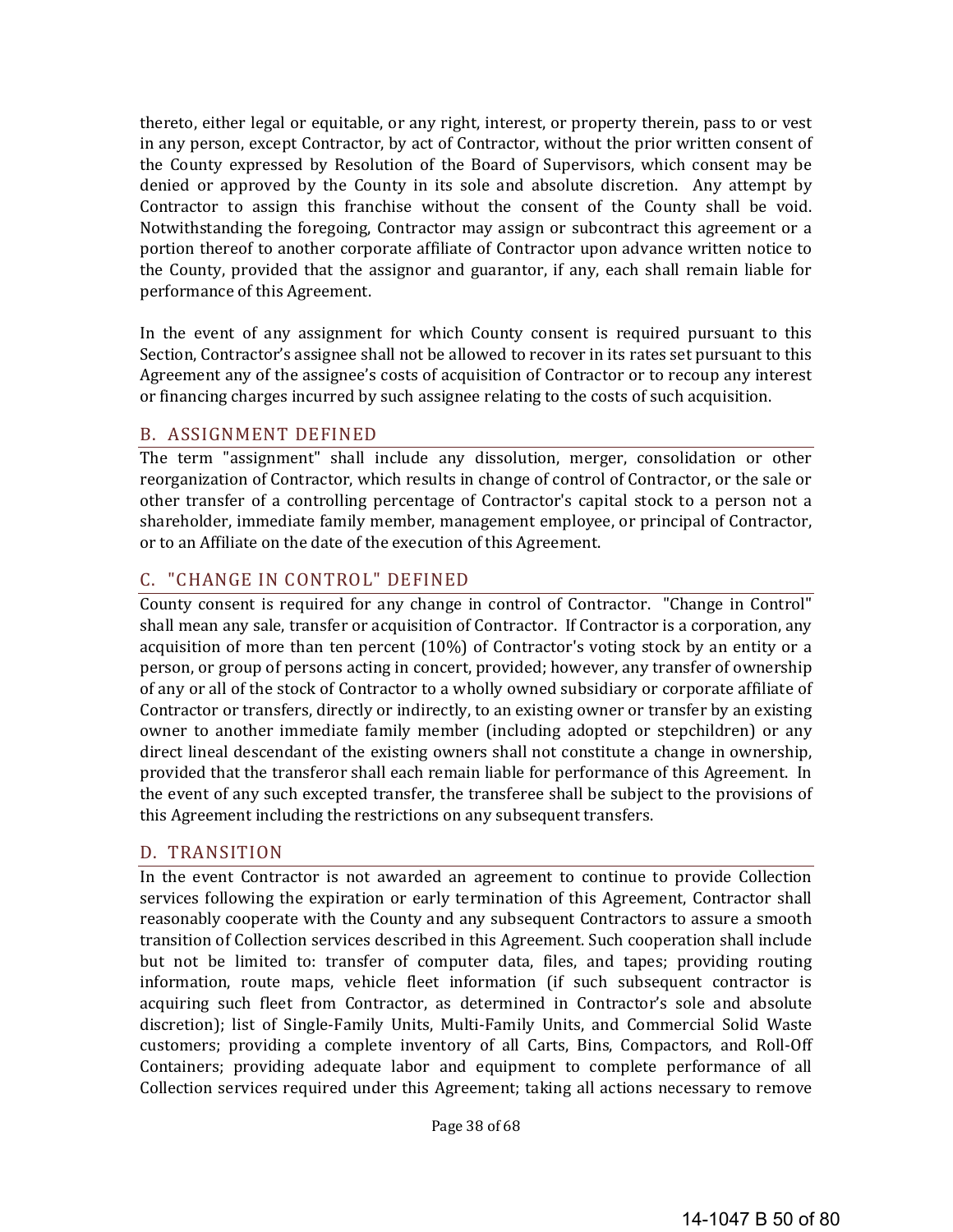or, to the extent required under the terms of this Agreement, transfer ownership of Carts, Bins, Compactors, and Roll-Off Containers as appropriate to the County, including transporting such containers to a location designated by the Contract Administrator; and providing other reports and data required by this Agreement.

## E. BREACH

Any assignment or change in control of Contractor occurring without prior County approval shall constitute a material breach of this Agreement.

## F. COUNTY'S OPTION TO TERMINATE / CONDITIONS TO ASSIGNMENT

In the event Contractor attempts to assign or subcontract this Agreement or any part hereof or any obligation hereunder in contravention of this Section 12, the County shall have the right to elect to terminate this Agreement forthwith, without suit or other proceeding. The County may, in its sole discretion, condition its consent to any assignment of this Agreement on the assignee's written agreement to incorporate additional reasonable terms and conditions in this Agreement, including provisions for liquidated damages, enhanced performance standards, and additional financial assurances and guarantees, in order to ensure that any such assignee continues to deliver the highest quality of services to its customers at reasonable rates.

## G. CONDITIONS FOR OBTAINING COUNTY'S CONSENT

The County's consent to an assignment or change of control may be withheld in the County's sole and unfettered discretion and may also be withheld if, inter alia, the following conditions are not satisfied:

- $(1)$  Contractor shall give the County at least ninety  $(90)$  days advance written notice of Contractor's intent to sell, transfer or assign this Agreement. As part of that notice, Contractor shall provide to the County the following written information:
	- (a) The name, address, telephone number, and email of the proposed assignee;
	- (b) The character of the legal entity owning or controlling the assignee, and the names, addresses, and telephone numbers of all principals, partners, and/or shareholders thereof, as the case may be;
	- (c) Financial statements of the proposed assignee for the immediately preceding five (5) operating years, indicating that the proposed assignee's financial status is sufficient to perform all Contractor's obligations;
	- (d) Satisfactory proof that the proposed assignee or the management thereof has at least seven (7) years of MSW experience on a scale equal to or exceeding the scale of operations conducted by Contractor and has operated in a manner consistent with its contractual obligations to other municipalities which it serves in respect of AB 939;
	- (e) Satisfactory proof that in the last seven (7) years, the proposed assignee has maintained its waste management operations in a manner satisfactory to other

Page 39 of 68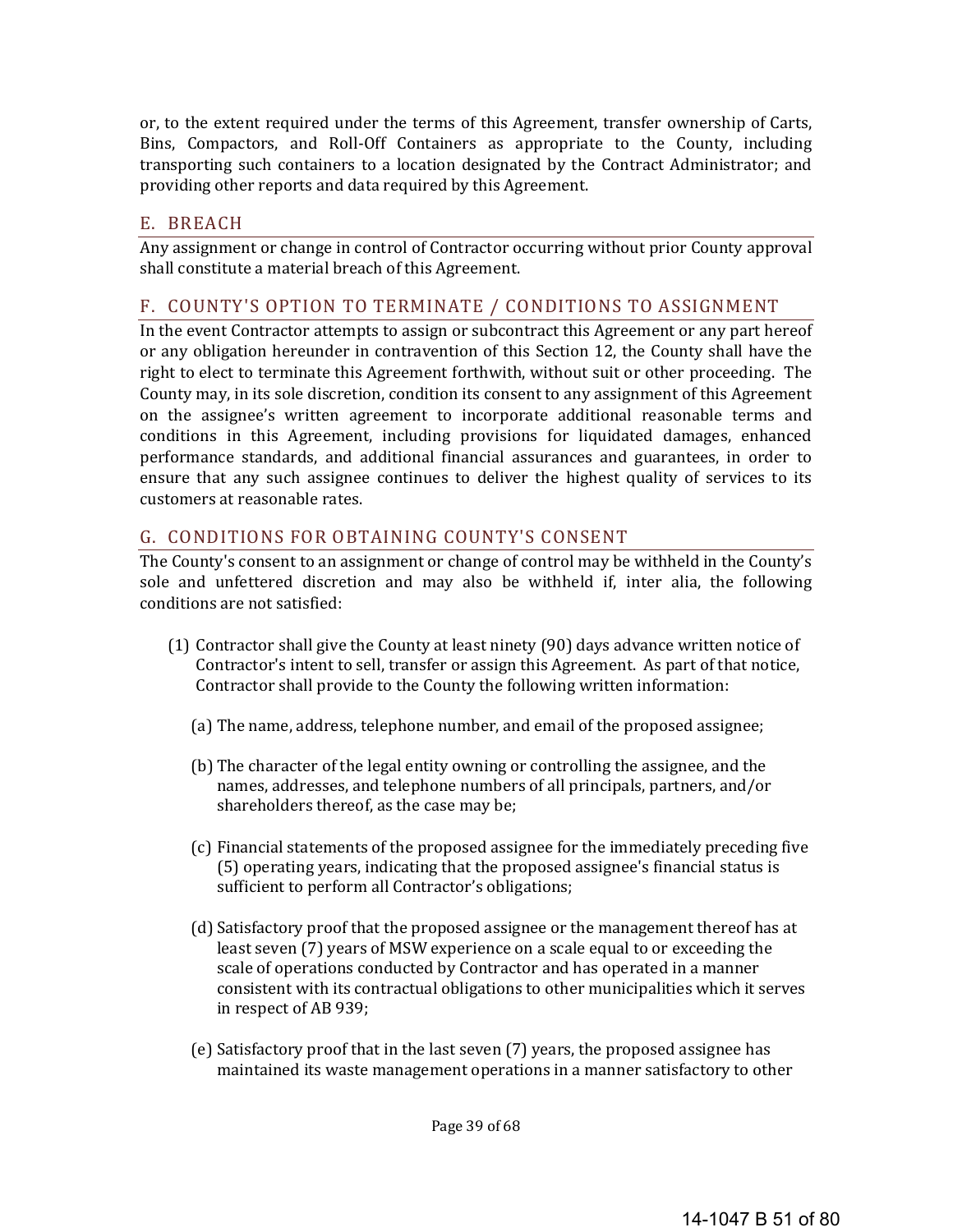municipalities in which it operates and in compliance with applicable laws and regulations; 

- (f) A copy of any and all purchase and assignment agreements containing, at a minimum, the terms and conditions of the sale, transfer or assignment of this Agreement, and of Contractor's Solid Waste and Recycling business; provided, however, that the dollar amount of any financial consideration may be deleted from said copies unless and until said information becomes relevant to the review of Contractor's transferee rates under this Agreement; provided, further; however, that nothing in this Agreement shall obligate the County to treat any of said acquisition costs as an allowable expense of said transferee for rate setting purposes; and
- $(g)$  Any other information required by the County to ensure the proposed transferee can fully assume and satisfactorily perform all of Contractor's obligations hereunder in a timely, safe, and effective manner.
- (2) The proposed transferee must be shown, by credible and sufficient evidence, to be qualified, by financial condition, background and experience to be able to fully assume and satisfactorily perform all of Contractor's obligations hereunder, and particularly, to be able to perform under this Agreement in a fashion that will assure the County of complying with AB 939.
- (3) The transferee must be willing to, in writing, assume all of the obligations hereunder.

# **SECTION 13 - FRANCHISE TRANSFER FEES**

## A. TRANSFER FEES

Any application for a franchise transfer shall be made in a manner prescribed by the County. The application shall include a transfer fee in an amount to be set by the County by Resolution of the Board of Supervisors, to cover the anticipated cost of all direct administrative expenses of the County, including consultants and attorneys, necessary to adequately analyze the application and to reimburse the County for all direct and indirect expenses. Such transfer fee shall not exceed thirty-five thousand dollars (\$35,000.00). The County's request for reimbursement shall be supported with evidence of the expense or  $\cot$  incurred. The applicant shall pay such bills within thirty  $(30)$  days of receipt.

## B. NON-RECOVERABLE COSTS

These Franchise transfer Fees are over and above any Franchise Fees specified in this Agreement, and shall not be recoverable costs for rate setting purposes.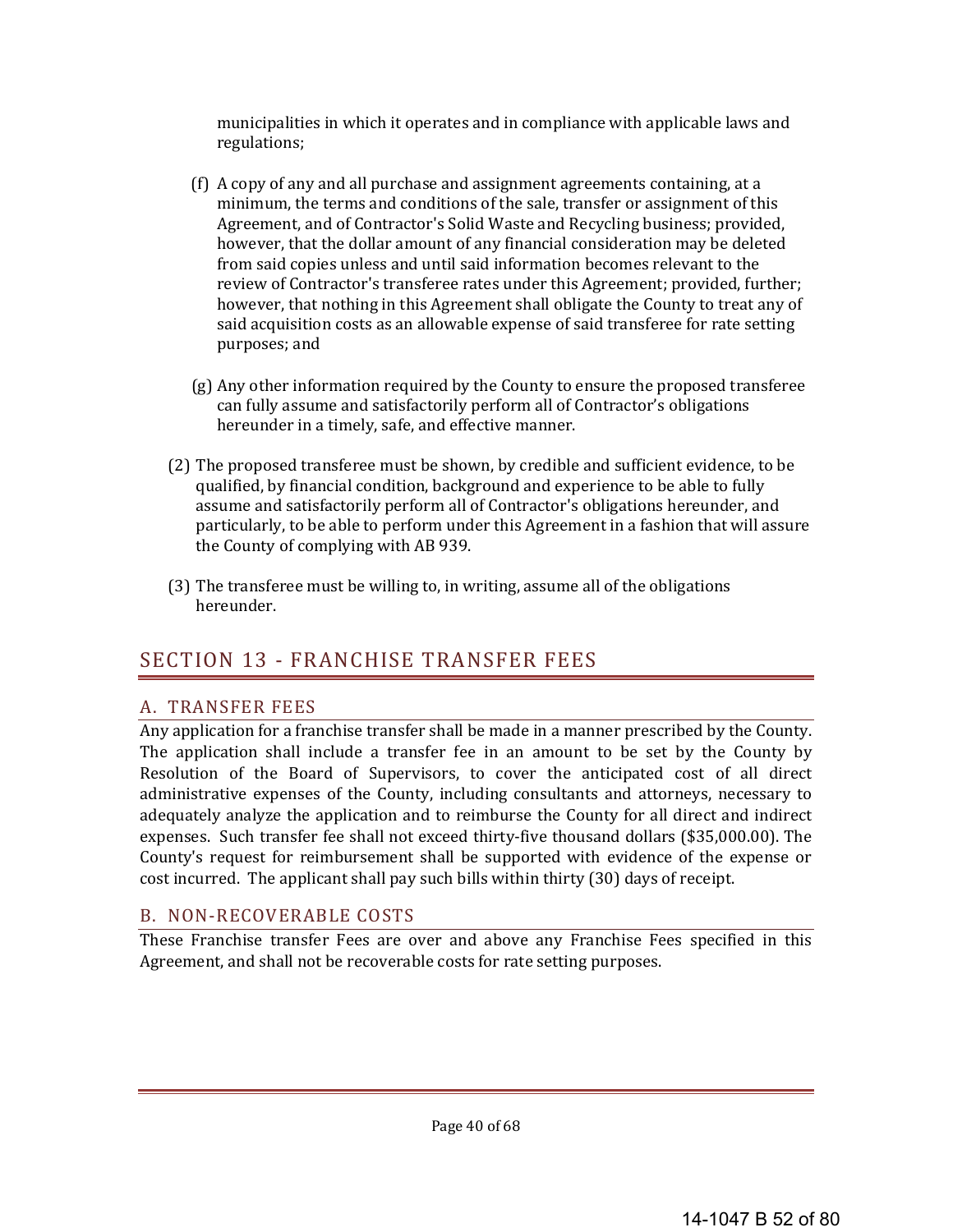## A. INTENT

Contractor acknowledges and agrees that one of the County's primary goals in entering into this Agreement is to ensure that the services rendered by Contractor are of the highest caliber, customer satisfaction is at the highest level, Recycling goals are achieved, and that performance standards are met.

## B. ADMINISTRATIVE CHARGES

It shall be the duty of Contractor to perform all services under this Agreement in such a manner as to implement the goals and specifications set forth in this Section and this Agreement. In the event Contractor fails to satisfactorily perform the services set forth in this Agreement, the County may assess an administrative charge against Contractor in the following amounts:

| a.            | For each occurrence over four (4) during any calendar<br>year, failure or neglect to respond to and take<br>corrective action to address each customer complaint<br>by the close of business of the second regularly<br>scheduled waste Collection day. | \$300.00 per incident per<br>customer      |
|---------------|---------------------------------------------------------------------------------------------------------------------------------------------------------------------------------------------------------------------------------------------------------|--------------------------------------------|
| $\mathbf b$ . | Failure to respond to and take corrective action to<br>address spillage or litter caused by Contractor within<br>seventy-two (72) hours of notification.                                                                                                | \$300.00 per incident per<br>location      |
| c.            | Failure to maintain or timely submit to the County all<br>documents and reports required under the provisions<br>of this Agreement, and Contractor fails to cure said<br>failure within five (5) days of written notification<br>from the County.       | \$300.00 per incident                      |
| d.            | For each occurrence over six (6) during any calendar<br>year, failure to properly cover materials in Collection<br>vehicles to prevent littering of highways or streets.                                                                                | \$500.00 per incident                      |
| e.            | Failure to comply with the hours of operation of the<br>MRF as required by this Agreement.                                                                                                                                                              | \$300.00 per incident per<br>day           |
| f.            | Failure or neglect to complete at least ninety percent<br>(90%) of each route on the regular scheduled<br>Collection service work day, except for Holidays,<br>extreme weather conditions and unexpected vehicle<br>mechanicals problems.               | \$1,000.00 for each route<br>not completed |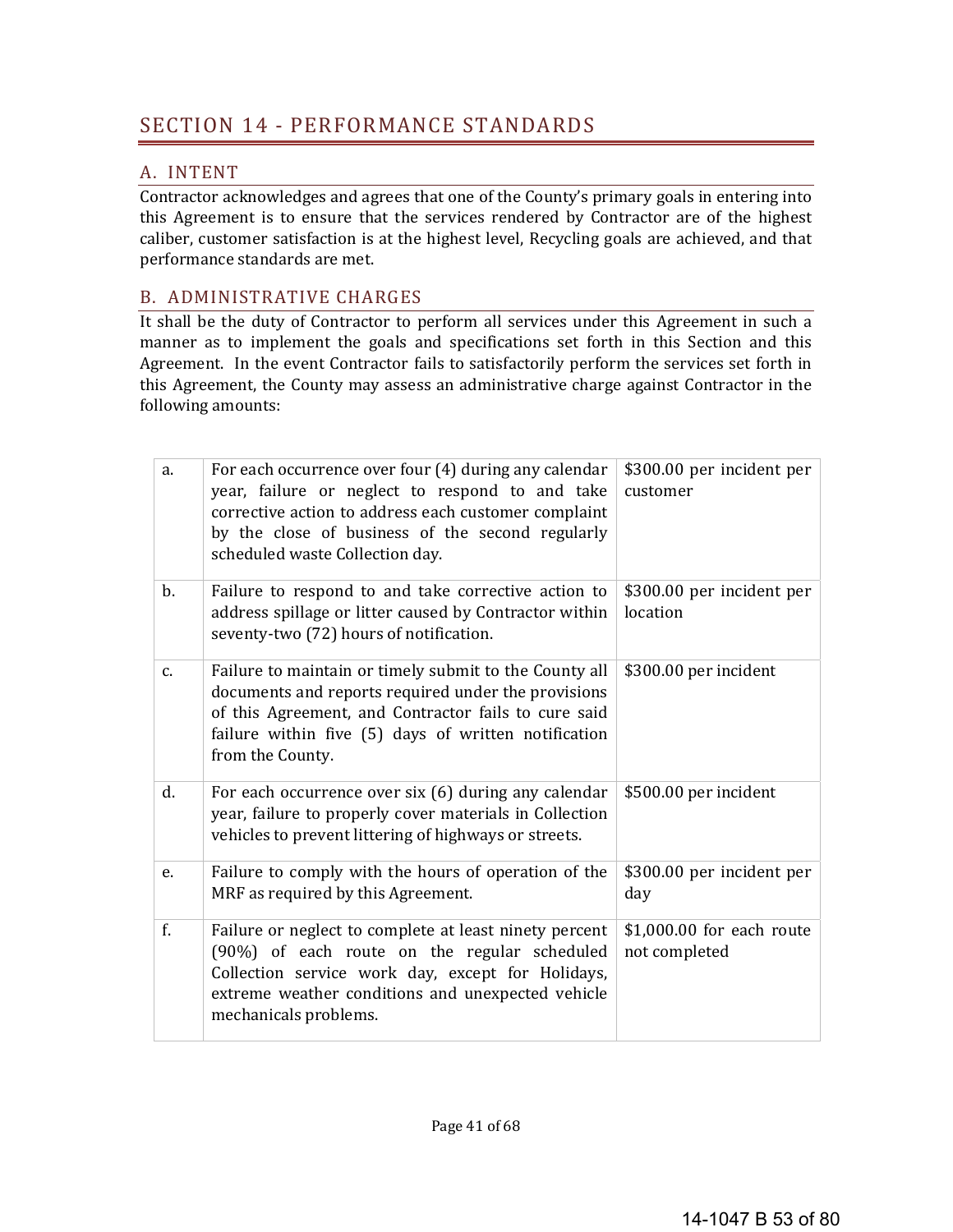| g. | Contractor's missed pickup rate shall not exceed<br>0.005, which means Contractor is allowed to miss no<br>more than five (5) pick-ups per one-thousand (1,000)<br>scheduled pick-ups, on average during any given<br>Collection day. A "missed pickup" is defined as a<br>calling<br>complain<br>customer<br>$\mathsf{to}$<br>that<br>their<br>trash/Recycling container was not serviced on the<br>scheduled day. If a customer's container is not<br>accessible and it is noted as such in Contractor's<br>system via driver communication (Haul or Call<br>process) or is due to inclement weather, or the<br>customer has not set out the container(s), or it is<br>noted as a "Not Out" by the driver, a missed pickup<br>will not be assigned. Also, if the service is perceived<br>as late but is still completed by Contractor on the<br>scheduled service day, this does not count as a missed<br>pickup. | \$300.00 per day      |
|----|---------------------------------------------------------------------------------------------------------------------------------------------------------------------------------------------------------------------------------------------------------------------------------------------------------------------------------------------------------------------------------------------------------------------------------------------------------------------------------------------------------------------------------------------------------------------------------------------------------------------------------------------------------------------------------------------------------------------------------------------------------------------------------------------------------------------------------------------------------------------------------------------------------------------|-----------------------|
| h. | Failure to answer customer phone calls within forty-<br>five (45) seconds on average during normal business<br>hours, measured on a daily basis.<br>This time is<br>measured by Contractor's phone system. The official<br>time is the span between the time the customer<br>makes their final selection from the prompts and a<br>live Customer Service Representative answers the<br>phone.                                                                                                                                                                                                                                                                                                                                                                                                                                                                                                                       | \$100.00 per day      |
| i. | Contractor's average abandon rate (dropped calls)<br>can be no greater than five percent (5%), measured<br>on a daily basis. Calls dropped within ten (10)<br>seconds do not count as abandoned calls.                                                                                                                                                                                                                                                                                                                                                                                                                                                                                                                                                                                                                                                                                                              | \$100.00 per day      |
| j. | For each occurrence in a calendar year, failure to<br>timely service customers at the MRF, such that the<br>waiting time to enter the facility is longer than fifteen<br>(15) minutes per vehicle due to Contractor's failure to<br>commit adequate resources at the scale house to<br>efficiently process vehicles in a timely manner. The<br>number of tipping stalls occupied and overall vehicle<br>traffic and safety must be considered when assessing<br>compliance with this performance metric.                                                                                                                                                                                                                                                                                                                                                                                                            | \$150.00 per incident |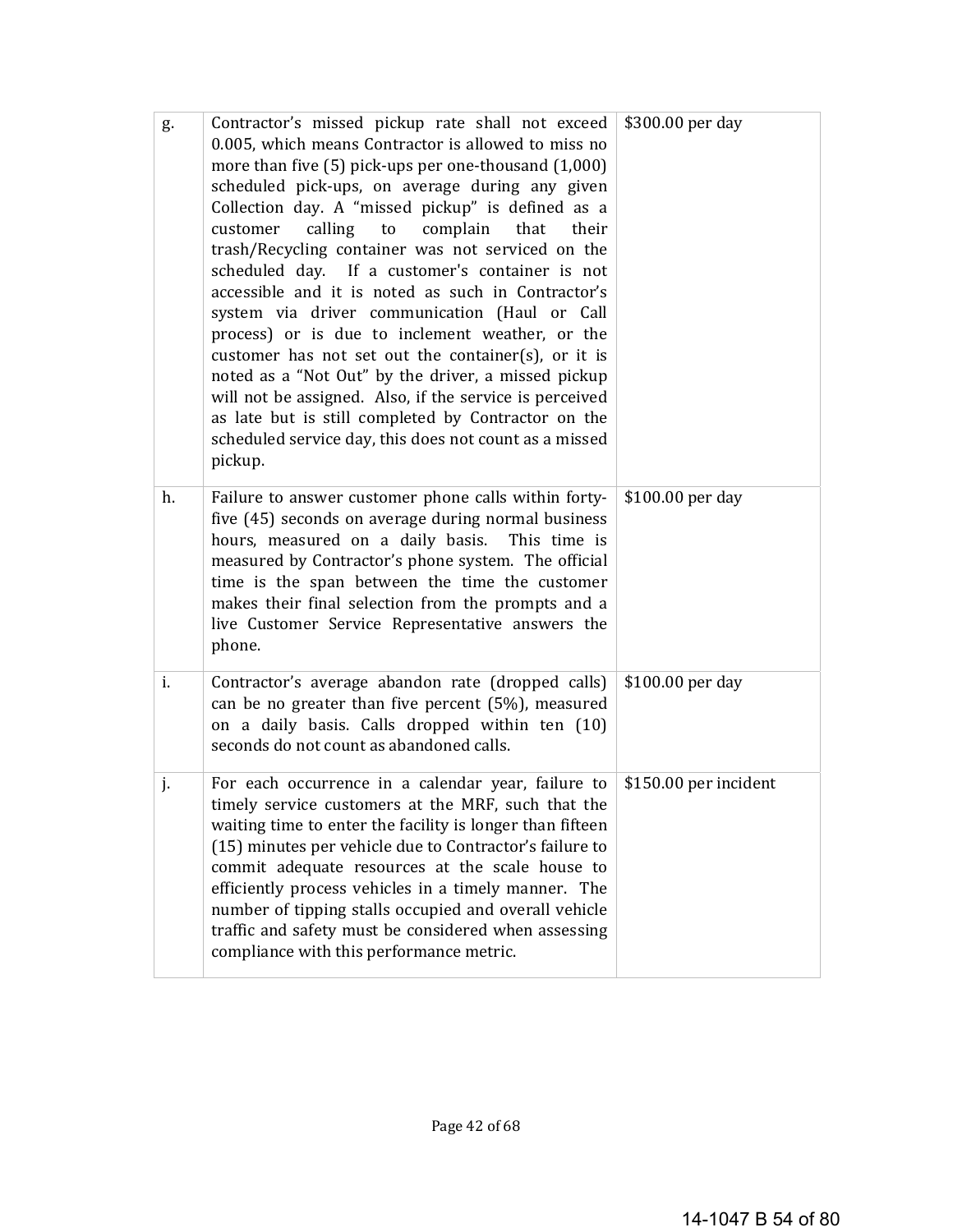| k. | For each occurrence over five (5) in a calendar year, $\vert$ \$150.00 per incident |  |
|----|-------------------------------------------------------------------------------------|--|
|    | failure to timely service customers at the MRF, such                                |  |
|    | that the waiting time before unloading of a vehicle is                              |  |
|    | longer than fifteen (15) minutes per vehicle from time                              |  |
|    | of entry through the scale house onto Contractor's site                             |  |
|    | to time of unloading.                                                               |  |
|    |                                                                                     |  |

The parties recognize that if Contractor fails to achieve the performance standards set forth above, the County will suffer damages and that it is and will be impracticable and extremely difficult to ascertain and determine the exact amount of damages that the County will suffer. Therefore, the parties agree that the foregoing administrative charges represent a reasonable estimate of the amount of such damages considering all of the circumstances existing on the Commencement Date, including the relationship of the sum to the range of harm to the County that reasonably could be anticipated and anticipation that proof of actual damages would be costly or inconvenient.

#### C. NOTICE OF INTENT TO ASSESS ADMINISTRATIVE CHARGES

Before the County may assess administrative charges pursuant to this Section, for each category of violation (that is, for each of the categories (a) through (j) in the above chart), the County shall give Contractor written notice of Contractor's violation of the performance standard and of the County's intent to assess administrative charges for any future violation of the same performance standard. Such notice shall not be required if the County has previously assessed administrative charges against Contractor for a prior violation of the same performance standard within the prior twelve (12) months. The purpose of this provision is to give Contractor notice that the County considers Contractor to have violated a performance standard, and that the County will assess administrative charges if such violations are repeated.

## D. PROCEDURE FOR REVIEW OF ADMINISTRATIVE CHARGES

Page 43 of 68 The County may assess administrative charges pursuant to this Section on a monthly basis. At the end of each month during the term of this Agreement, the County shall issue a written notice to Contractor ("Notice of Assessment") of the administrative charges assessed and the basis for each assessment. The assessment shall become final unless, within ten  $(10)$ calendar days of the date of the Notice of Assessment, Contractor provides a written request for a meeting with the County to present evidence that the assessment should not be made. The County shall schedule a meeting with Contractor as soon as reasonably possible after timely receipt of Contractor's request. The County shall review Contractor's evidence and render a decision sustaining or reversing the administrative charges as soon as reasonably possible after the meeting. Written notice of the decision shall be provided to Contractor. The County's decision will be final and binding. In the event Contractor does not submit a written request for a meeting within ten  $(10)$  calendar days of the date of the Notice of Assessment, the County determination shall be final and the County may assess the administrative charges, unless the County waives this requirement. Contractor's failure to pay administrative charges within thirty (30) days of the County's final assessment of such charges shall be a material breach of this Agreement. The County's assessment or Collection of administrative charges shall not prevent the County from exercising any other right or remedy, including the right to terminate this Agreement, for Contractor's failure to perform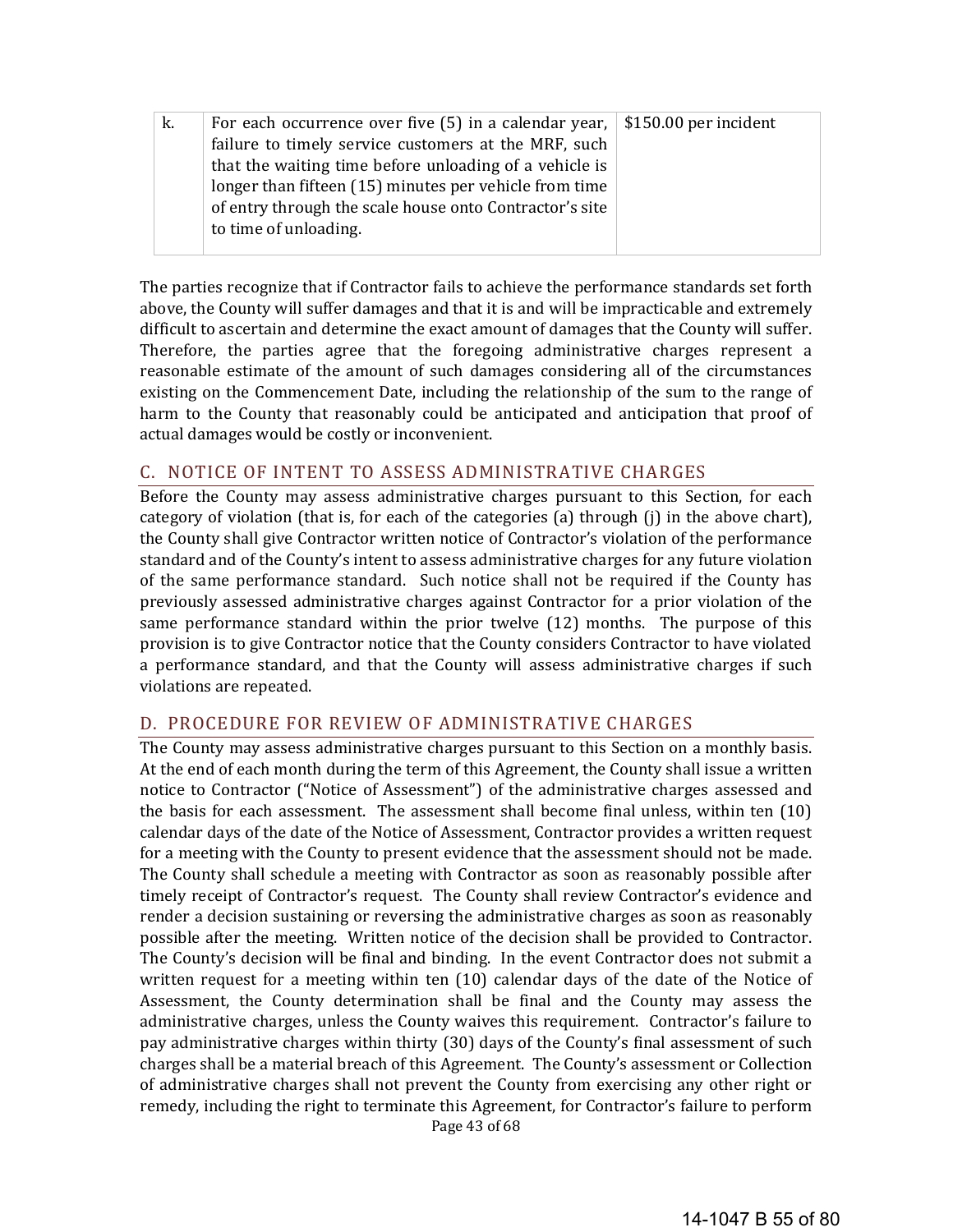the work and services in the manner set forth in this Agreement. Nothing herein shall preclude Contractor from seeking judicial review of any decision by the County to assess administrative charges. The imposition of such charges shall be stayed if Contractor seeks such review.

# SECTION 15 - TERMINATION

#### A. MATERIAL BREACH OF CONTRACTOR'S OBLIGATIONS

In the event of Contractor's material failure or refusal to comply with the obligations and duties imposed on Contractor pursuant to this Agreement, the County and Contractor shall meet and confer in good faith in an effort to agree on a resolution and cure of the breach. If the parties are unable to agree on the informal resolution or cure of the breach, the County shall have the right to terminate this Agreement if:

- (1) The County had given prior written notice to Contractor specifying that a particular default or defaults exist which will, unless corrected, constitute a material breach on the part of Contractor of this Agreement; and
- (2) Contractor has not corrected such default within ninety (90) days from the date of the notice given pursuant to clause  $(A)(1)$  of this section, or, if said default is not reasonably correctable within said time, Contractor has not taken reasonable steps to commence to correct the same within said ninety (90) days, or thereafter does not diligently continue to take reasonable steps to correct such default.

#### B. CONTRACTOR'S DEFAULT

In addition, each of the following shall constitute an event of default:

- (1) If Contractor practices, or attempts to practice, any fraud or deceit upon the County;
- (2) Should Contractor or any of its officers, directors, managers, or employees be or have been found guilty of criminal activity related directly or indirectly to performance of this Agreement or bribery of public officials, the County reserves the unilateral right to terminate this Agreement or to impose such sanctions (which may include financial sanctions, or temporary suspensions) as the County shall deem proper. The term "found guilty" shall be deemed to include any judicial determination of guilt including, but not limited to, pleas of "guilty", "nolo contendere", "no contest", or "guilty to a lesser charge' entered as part of a plea bargain;
- (3) If Contractor fails to provide or maintain in full force and affect the workers' compensation or any other insurance coverage or performance bond required by this Agreement;
- (4) If Contractor willfully violates any orders or rulings of any regulatory body having jurisdiction over Contractor, provided Contractor may reasonably contest any such orders or rulings by appropriate proceedings conducted in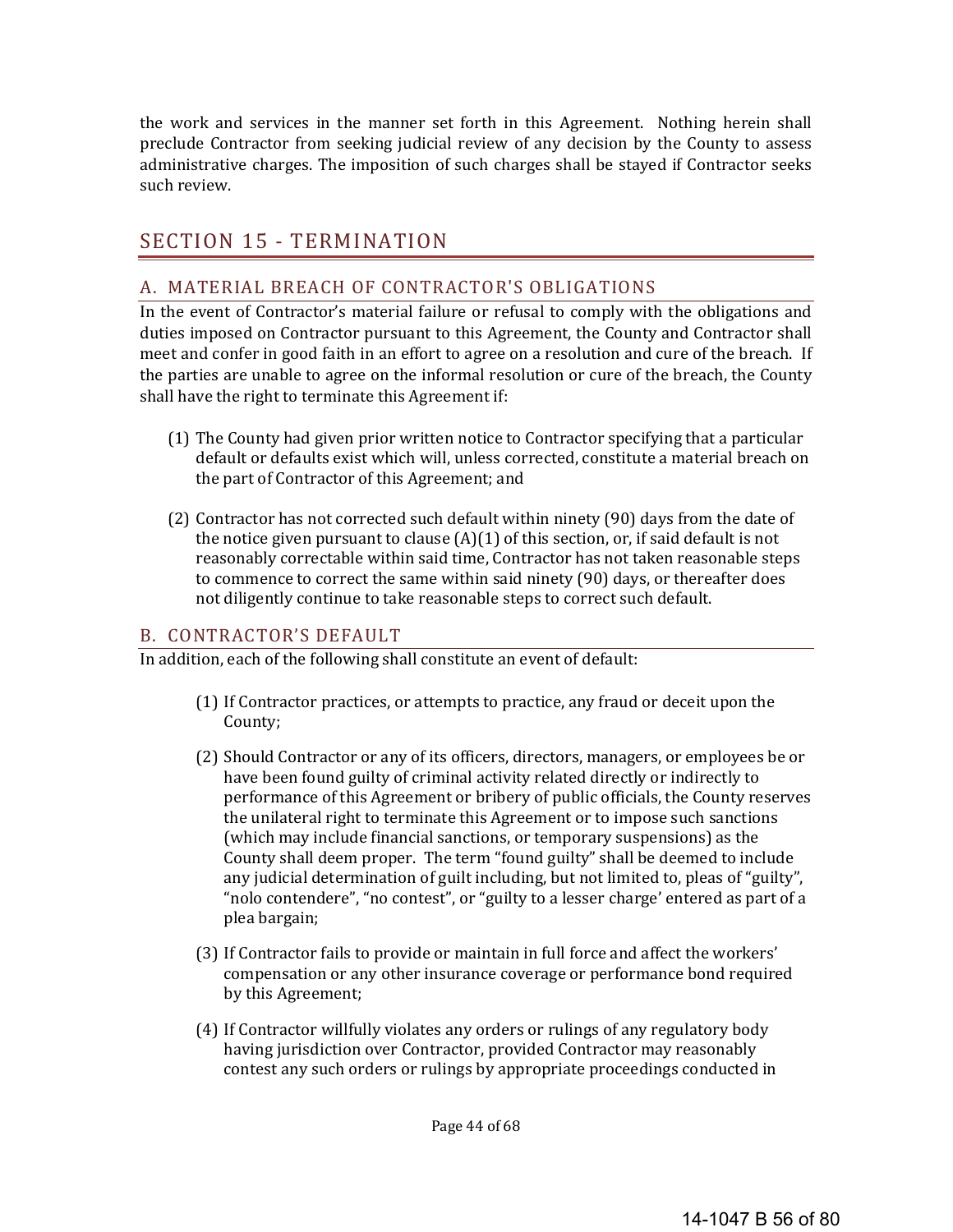good faith, in which case no breach of this Agreement shall be deemed to have occurred until final resolution of such proceedings;

- (5) If Contractor fails to make any payments or to pay any penalties required to be made or paid pursuant to this Agreement;
- $(6)$  Except as provided under Section 28(A), if Contractor for any reason ceases to provide Collection services as required under this Agreement over all or a substantial portion of the Franchise Area for a period of seven (7) consecutive days; or
- (7) The refusal, failure, or neglect of Contractor to file any of the reports required, or to provide material information to the County, or the intentional inclusion of any materially false or misleading statement or representation made knowingly by Contractor.

#### C. EVENTS OF INSOLVENCY

Contractor shall be in material breach of this Agreement if Contractor:

- $(1)$  Becomes insolvent or bankrupt, or ceases to pay its debts as they mature, or makes an arrangement with or for the benefit of its creditors, or consenting to or acquiescing in the appointment of a receiver, trustee or liquidator for a substantial part of its property; or
- (2) Becomes a party to a voluntary or involuntary bankruptcy, winding up, reorganization, insolvency, arrangement, or similar proceeding instituted by or against Contractor under the laws of any jurisdiction, which proceeding, if involuntary in nature, has not been dismissed within sixty (60) days; or
- (3) Takes any action approving of, consenting to, or acquiescing in any such proceeding; or
- (4) Becomes a party to the levy of any distress, execution or attachment upon the property of Contractor which shall substantially interfere with Contractor's performance hereunder.

In the event of the occurrence of any of the foregoing, Contractor shall:

- (1) Assume or reject this Agreement within sixty  $(60)$  days after the order for relief;
- (2) Promptly cure any failure to perform its obligations or any event of default arising under this Agreement for reasons other than the event set forth in this paragraph; and
- (3) Provide adequate assurance of future performance under this Agreement under Title 11, U.S. Code, section  $365(b)(1)(c)$ , or any successor provision of the Federal Bankruptcy Code. The foregoing provisions shall not prevent the County from requesting such other conditions to assumption of this Agreement, as it deems reasonable and necessary.

#### D. NO WAIVERS

Any waiver of a breach or default shall not be deemed to be a waiver of any subsequent breach or default or to be construed as approval of a course of conduct.

Page 45 of 68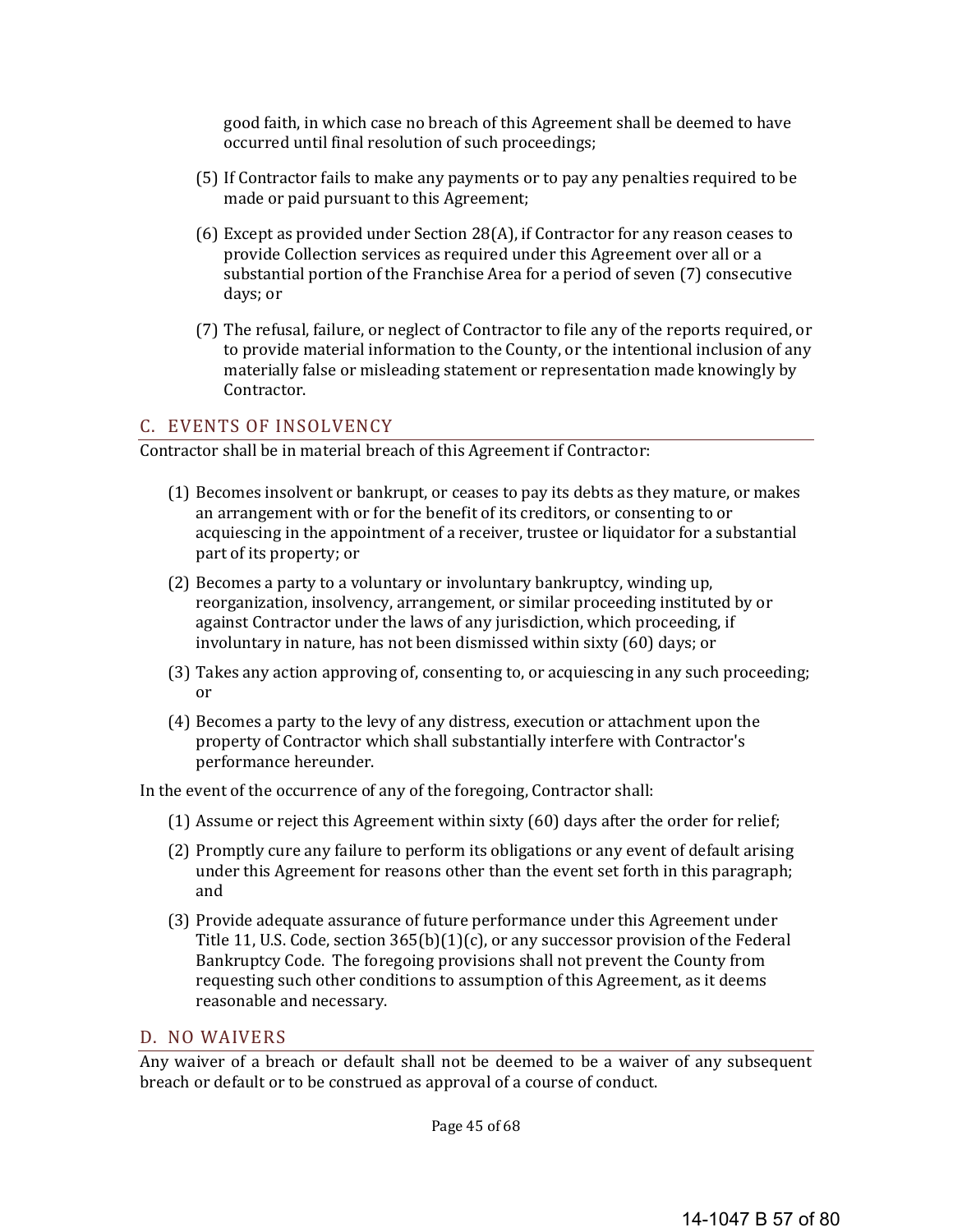#### E. TERMINATION

Upon the occurrence of a material breach and the declaration of termination of this Agreement by the Board of Supervisors, this Agreement and the franchise granted thereunder shall be of no further force and effect, excepting those provisions concerning the County's right to indemnity. The County then shall be free to enter into whatever other arrangements are deemed justified and necessary for the Collection, removal and Disposal of Solid Waste within the Franchise Area.

Should Contractor at any time contend that the County has breached any material provision of this Agreement, Contractor shall immediately notify the County in writing of Contractor's contention. The parties shall, at either party's request, promptly meet and confer to discuss the informal resolution of the dispute. The County shall have a reasonable time to cure any such alleged breach, which in all events shall not be less than ninety (90) days or any such longer period as reasonably needed to cure said breach. If the County fails to cure the breach within such time, Contractor may terminate this Agreement, and the franchise granted thereunder shall be of no further force and effect, excepting those provisions concerning Contractor's right to indemnity. Nothing herein shall preclude Contractor from seeking judicial review of any County decision, nor shall it preclude either party from seeking any available legal and equitable remedies for a breach of contract by the other party. 

In addition, in the case of the termination of this Agreement prior to the expiration of the initial term or optional extension term(s) due to the default of Contractor as set forth in this Agreement, the County shall have the right to take possession of the Carts at the fair market value price or direct Contractor to Collect all Carts in the Franchise Area.

#### F. RIGHT TO SUSPEND

The County may suspend this Agreement, in whole or in part, if Contractor fails to cure within the time frame specified in Section 15.A. until Contractor can provide assurance of performance. Contractor shall have at a minimum, a right to quantum meruit for the services it continues to perform during any suspension. For the purposes of this section, "suspend" means to temporarily freeze, set aside, and make inoperative one or more provisions of this Agreement.

## G. RIGHT TO PERFORM SERVICES

If the County suspends or terminates Contractor's services pursuant to this Section 15, the County shall have the rights granted to it under Section 16 (D) –  $(F)$  hereof, including the right to perform or cause to be performed such service itself with its own or other personnel or equipment, and or seek Contractor's consent to utilize Contractor's equipment as provided under Section  $16$  (F) hereof.

#### H. NONEXCLUSIVE REMEDIES

The County's right to suspend or terminate this Agreement, to obtain specific performance, and to perform hereunder are not exclusive, and the County's exercise of one such right shall not constitute an election of remedies. The County's remedy shall be in addition to any and all other legal and equitable rights and remedies, including the right to contract with another service provider, that the County may have under this Agreement or as provided by law. 

Page 46 of 68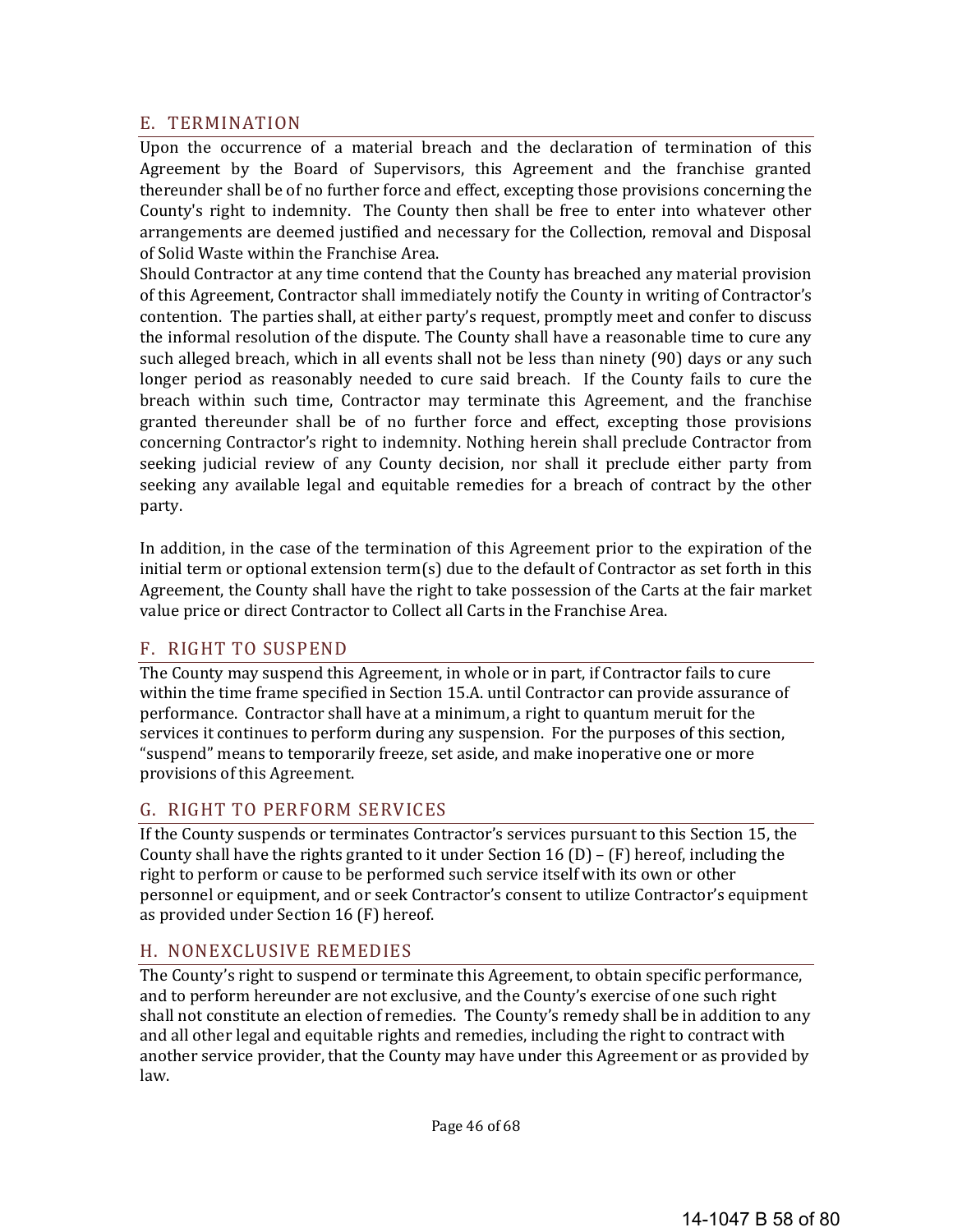# SECTION 16 - RIGHTS OF COUNTY TO PERFORM DURING EMERGENCY

## A. EMERGENCY COLLECTION

Should Contractor, for any reason whatsoever, except the occurrence or existence of any of the events or conditions set forth in Section  $28(A)$  below ("Force Majeure"), refuse or be unable to Collect, transport, and Dispose of any or all the Solid Waste which it is obligated under this Agreement to Collect, transport, and Dispose of for a period of more than seventy-two (72) hours and if, as a result thereof, Solid Waste should accumulate in the Franchise Area to such an extent, in such a manner, or for such a time that the County in the exercise of its sole discretion, should find that such accumulation endangers or menaces the public health, safety, or welfare, then in such event, the County shall have the right, upon twenty-four (24) hour prior written notice to Contractor, during the period of such emergency, to contract on a temporary basis with third parties to Collect and transport any and all Solid Waste which Contractor would otherwise be obligated to Collect and transport pursuant to this Agreement until the events or conditions for Contractor's failure to perform the services under this Agreement have ended.

## B. CONTRACTOR TO COOPERATE

Contractor agrees that in such event it will fully cooperate with the County and its third party contractor to affect such a transfer of operations in as smooth and efficient a fashion as is practicable.

## C. CONTRACTOR TO PAY COUNTY COSTS

During such time as the County is performing or causing to perform the Collection services itself with its own or other third party personnel and equipment, Contractor shall bill and Collect payment from all users of the Collection services. Contractor shall reimburse the County for any and all reasonable costs and expenses incurred by the County during such period within sixty (60) days of Contractor's receipt of written notice to pay. Further, all reasonable costs, fees, rates, and other expenses incurred by the County and/or its third party contractor that exceed those in effect or being incurred or which would have been incurred had no such emergency arisen shall be the responsibility of Contractor and shall be paid to the County within sixty (60) days of Contractor's receipt of written notice to so pay.

## D. RIGHT TO PERFORM

In the event Contractor, for any reason whatsoever, fails, refuses, or is unable to Collect, transport, or Dispose of any or all Solid Waste, Recyclables, Green Waste, Bulky Items, Universal Waste, E-Waste, Used Oil, Used Oil Filters, HHW, and/or C&D Debris which is required by this Agreement, at the time and in the manner provided in this Agreement, for a period of more than seventy-two (72) hours, and if, as a result thereof, any or all of these materials should accumulate in the County to such an extent, in such a manner, or for such a time that the County in its sole discretion should find that such accumulation endangers or menaces the public health, safety, or welfare or upon Contractor default, then the County shall have the right, even if Contractor is not in breach of this Agreement, but not the obligation, upon twenty-four  $(24)$  hours prior written notice to Contractor during the period of such emergency as determined by the County, to perform, or cause to be

Page 47 of 68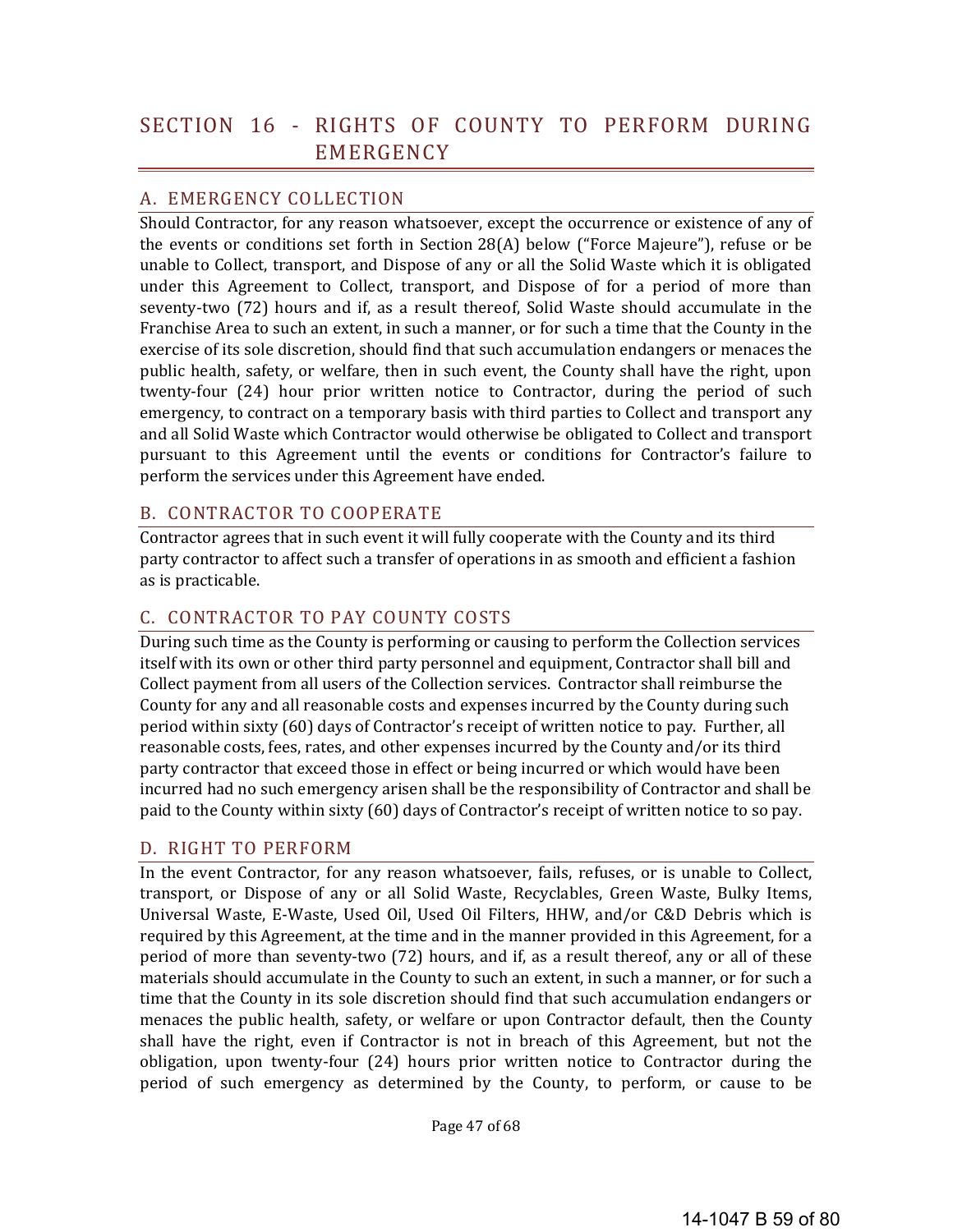performed, such services itself with its own or other personnel and equipment without liability to Contractor.

#### E. CONTRACTOR'S NOTICE

Notice of Contractor's failure, refusal, or neglect to Collect, transport, and properly Dispose or process Solid Waste, Recyclables, Green Waste, Christmas trees, Bulky Items, Universal Waste, E-Waste, Used Oil, Used Oil Filters, HHW, and/or C&D Debris may be given verbally by telephone to Contractor at its principal office and shall be effective immediately. Written confirmation of such verbal notification shall be sent to Contractor within twenty-four (24) hours of the verbal notification.

## F. INTERRUPTION OF COLLECTION SERVICE

Contractor shall submit to the County for review and approval on or before the effective date of the Agreement, a written Contingency Plan (attached hereto as Exhibit E, and incorporated herein by reference) (the "Contingency Plan") demonstrating Contractor's arrangements to provide vehicles and personnel, to maintain uninterrupted service (to the extent possible), and/or resume service during and after a Force Majeure event. This Contingency Plan shall be specific to the needs of the County and Franchise Area.

In the event of disruption of services due to a Force Majeure event, Contractor and the County shall make every commercially reasonable effort to restart performance hereunder as soon as practicable in accordance with the Contingency Plan, and will take all reasonable steps to overcome the cause of cessation of services.

If a Force Majeure event occurs and disposal services are discontinued for more than seventy-two (72) hours, the County, with the express written consent of Contractor (which consent may be withheld, delayed, or conditioned in Contractor's sole and absolute discretion), may take temporary possession of the facilities and equipment of Contractor necessary to resume disposal services. Under no circumstance shall the County's possession of Contractor's facilities and/or equipment continue for more than thirty (30) days from the date such operations were undertaken. A Force Majeure event shall not relieve a party from its payment obligations under this Agreement.

If Contractor breaches its obligation contained in the Contingency Plan and fails to cure such breach within seventy-two (72) hours of receipt of written notice of such breach from the County, the County shall have the right to terminate this Agreement.

## SECTION 17 - PRIVACY

## A. PRIVACY OF CUSTOMER INFORMATION

Contractor shall use all reasonable efforts to observe and protect the rights of privacy of its employees and customers. Information identifying individual customers, or the composition or contents of a customer's refuse or Recyclables shall not be intentionally revealed to any person, private agency or company, unless upon the request of federal or state law enforcement personnel, the authority of a court of law, by statute, or upon valid authorization of the customer. This provision shall not be construed to preclude Contractor

Page 48 of 68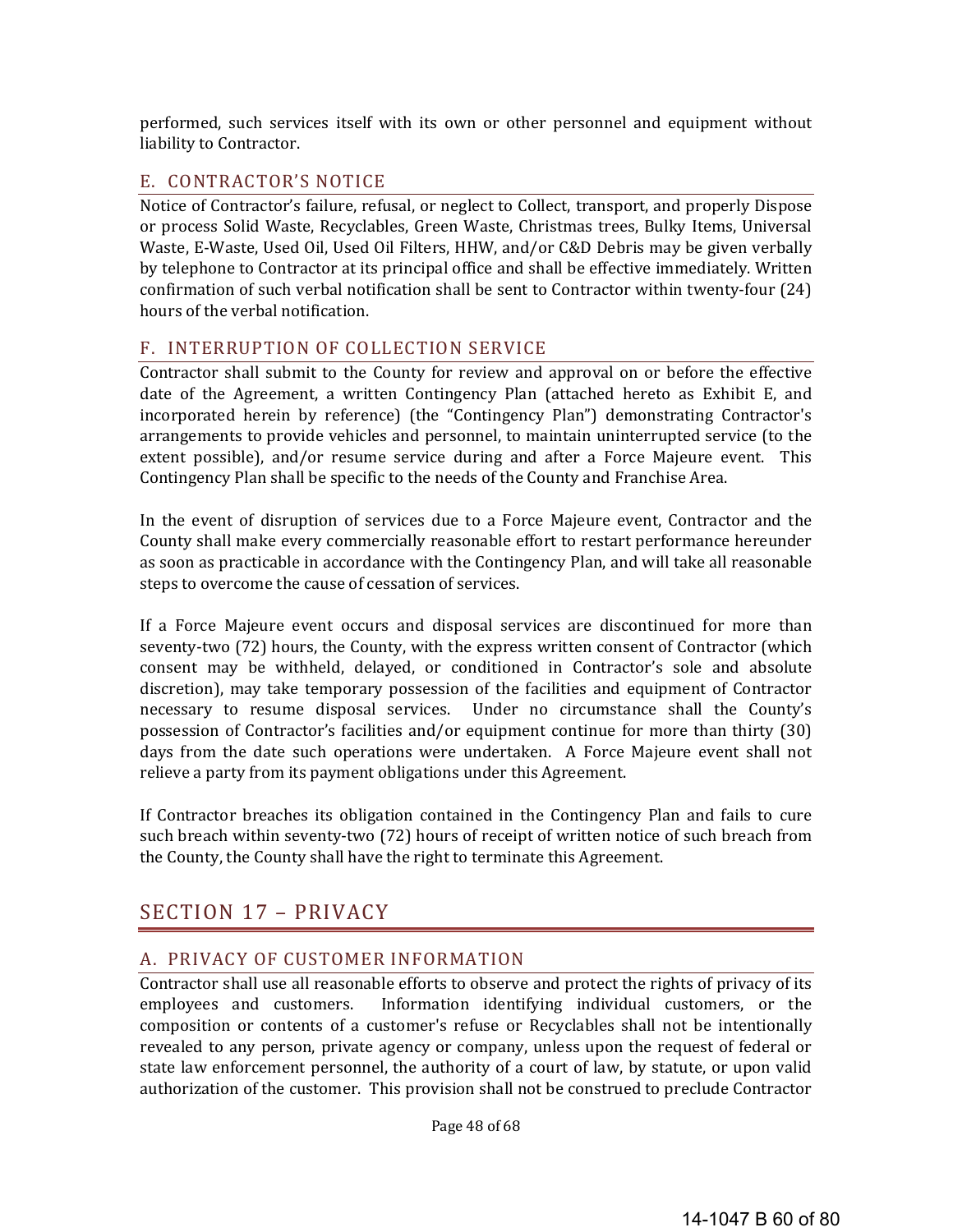from preparing, participating in, or assisting in the preparation of waste characterization studies or Wastestream analyses which may be required by AB 939, or any other reports requested by the County under the Agreement or required or requested by any governmental agency. 

## B. MAILING LISTS

Contractor shall not market or distribute, outside the normal course of its business, mailing lists with the names and addresses of customers.

#### C. VIDEO CAMERA MONITORING

Contractor shall comply with all federal and state laws, including the Health Insurance Portability and Accountability Act of 1996, concerning the use of video monitoring cameras at Contractor's MRF and other areas of Contractor's operations, and shall provide the County evidence of Contractor's compliance. The County shall use good faith efforts to notify Contractor of any theft, violence, or other criminal or otherwise unlawful behavior it observes in monitoring activities at Contractor's MRF.

# SECTION 18 - RECORDS AND ACCOUNTING

## A. FINANCIAL REPORTING

Contractor shall maintain a proper set of books and records on an accrual basis, and a base year audited financial statement for Waste Connections of California, Inc., dba El Dorado Disposal Service, in accordance with generally accepted accounting principles, accurately reflecting the business done by Waste Connections, of California, Inc., dba El Dorado Disposal Service. Contractor shall submit to the County each base year a copy of its audited financial statement as per the Solid Waste Rate Setting Policies and Procedures Manual for Unincorporated Areas. 

#### B. SERVICE RECORDS

Contractor shall maintain all records relating to the services provided hereunder, including, but not limited to, customer lists, billing records, route maps, AB 939 records, and customer complaints, for a period of five (5) years from the date of the generation of each such record. The County or its agent(s) shall have the right, upon ten  $(10)$  business days advance notice, to inspect all maps, AB 939 records, Contractor's books and records, customer complaints, and other like materials of Contractor which directly relate to Contractor's compliance with the provisions of the Agreement. Such records shall be made available to the County at Contractor's regular place of business, but in no event outside the County of El Dorado. Contractor shall further maintain and make available to the County, records as to number of customers, total and by type, route maps / route listings, service records, and other materials and operating statistics in such manner and with such detail as the County may require. The County shall treat the information required by this paragraph that affects the competitive position of Contractor as confidential information to the extent permitted by law. The County shall not make or retain copies or photocopies containing information set forth in Contractor's confidential financial and business records pertaining to the establishment of rates and payment of franchise fees without executing a confidentiality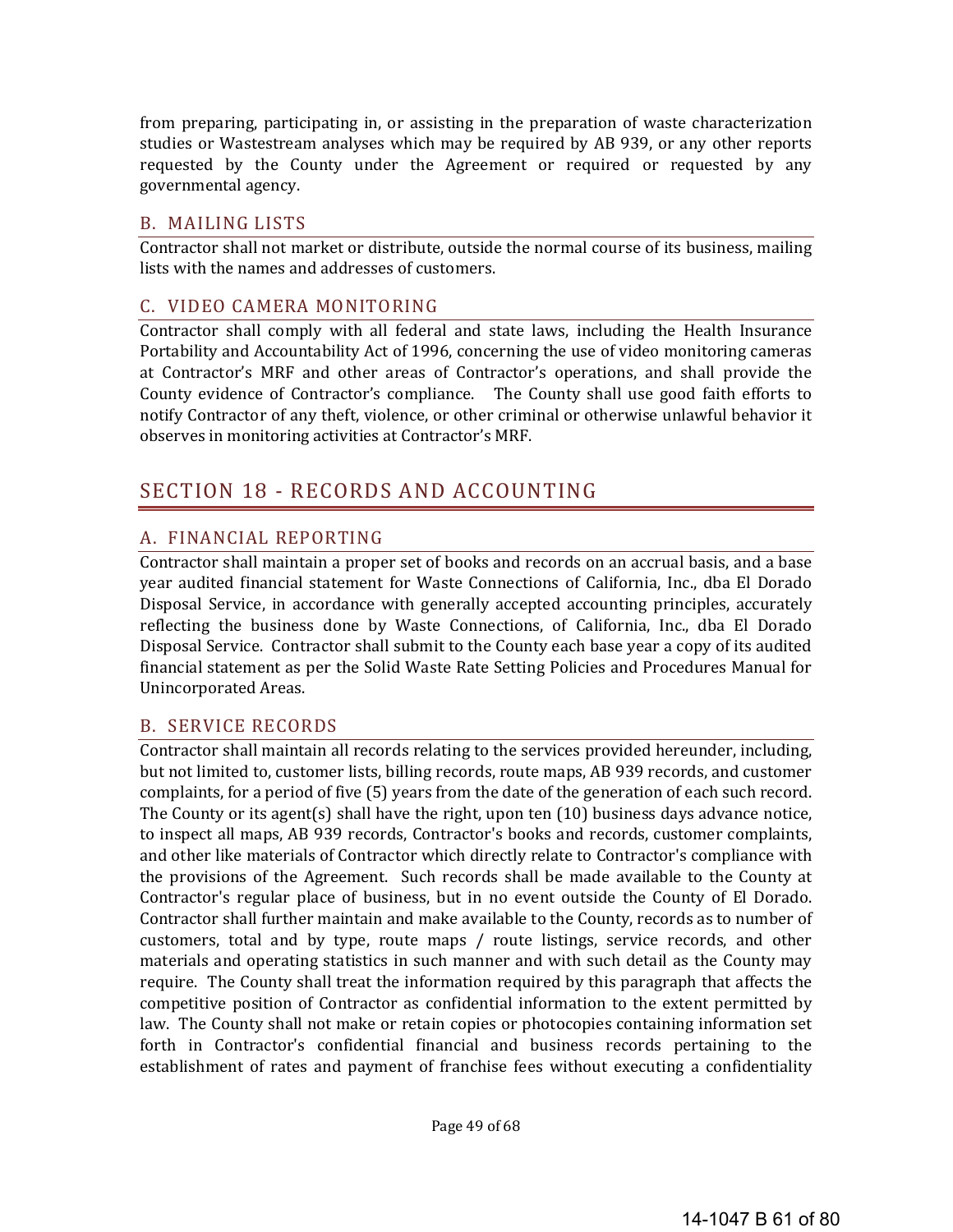agreement providing that the County shall hold and keep such copies and photocopies confidential. 

## C. UNDERPAYMENT OF FRANCHISE FEES

Should any examination or audit of Contractor's records reveal an underpayment of any fee required under this Agreement, the amount of such underpayment shall become due and payable to the County not later than thirty (30) days after written notice of such underpayment is sent to Contractor by the County. Should an underpayment of more than two percent (2%) be discovered, Contractor shall bear the entire cost of the County's audit or examination and said cost shall not be recoverable through rate setting.

## D. EXAMINATION OF FINANCIAL RECORDS

- $(1)$  The information required by this section shall pertain to Contractor's operations covered and regulated by this Agreement, and nothing contained herein shall require Contractor to provide the County with information pertaining to Contractor's operations which are not regulated by the County.
- (2) The County shall have the right to inspect or review the payroll tax reports, specific documents or records required expressly or by inference pursuant to this Agreement, or any other similar records or reports of Contractor that is reasonably necessary to evaluate annual reports, compensation applications provided for in this Agreement, and Contractor's performance or other matters directly related to this Agreement. The County, its auditors, and other agents selected by the County, shall have the right, during regular business hours, to conduct unannounced on-site inspections and review of the records and accounting systems of Contractor directly related to this Agreement, and to make copies of any of Contractor's documents directly related to this Agreement. Upon request, Contractor shall arrange for records of related party entities to be made available to the County and its official representatives for review, to the extent such records are reasonably necessary to evaluate annual reports, compensation applications, Contractor's performance, or other matters related to this Agreement.
- (3) Information gained from examination of records pertaining to operations not regulated by the County shall be treated by the County and its agents as confidential information in accordance with applicable state law. The County's agents shall prepare a confidential report regarding the results of their examination of Contractor's non-regulated operations and transactions with Affiliates. The County's agent shall issue its report on Contractor's non-regulated operations and Contractor's transactions with Affiliates to the County's counsel, and said report shall remain confidential, except that the dollar amount and general description of any costs that the County's agent recommends be disallowed shall be disclosed to the Board of Supervisors. If Contractor appeals the conclusions of said report to the Board of Supervisors, Contractor shall decide what portions, if any, of said report shall be disclosed to the Board of Supervisors. The Board of Supervisors shall then consider Contractor's appeal but may, in its discretion, deny said appeal if inadequate information has been disclosed to the Board of Supervisors to make an informed decision on the appeal.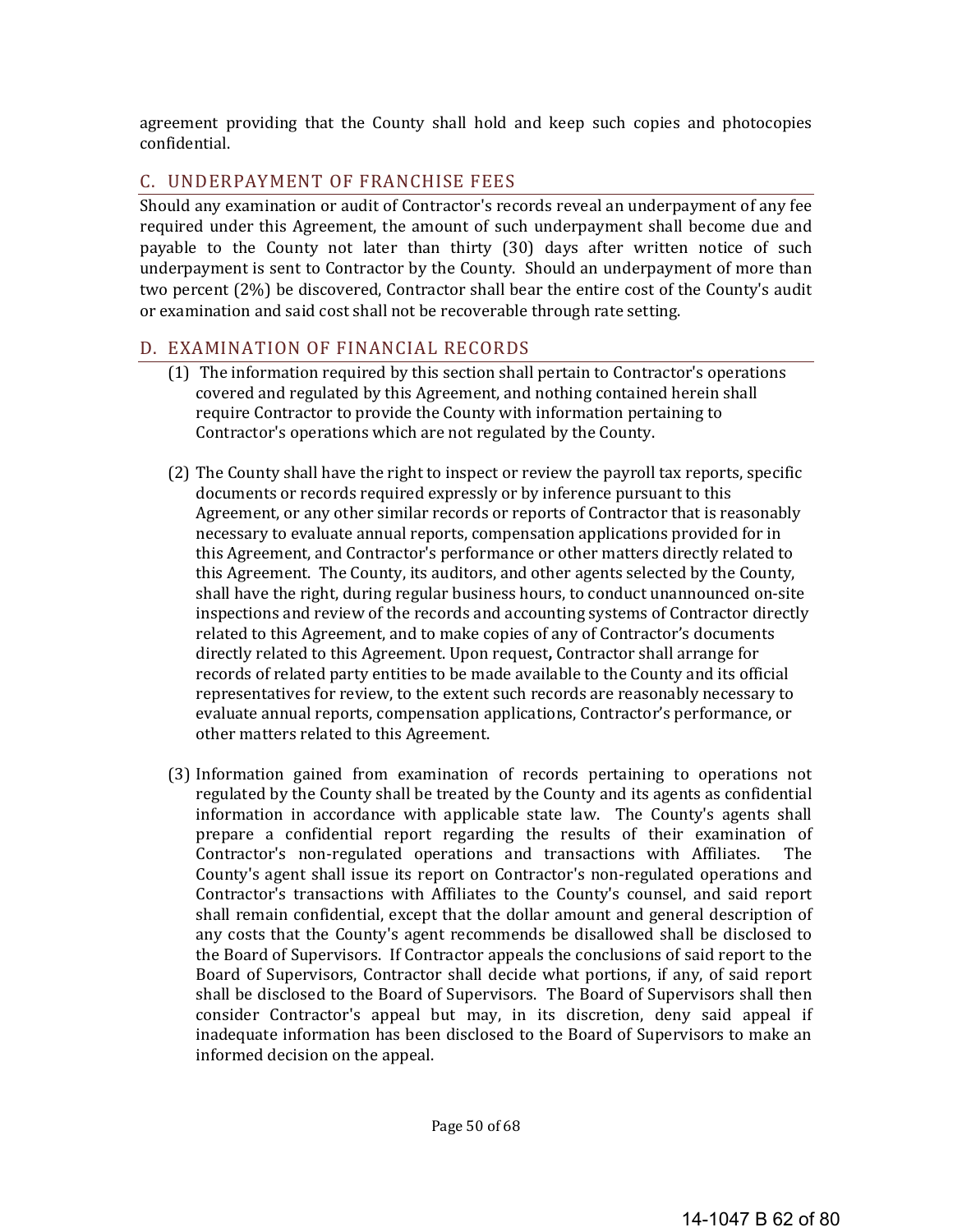(4) For review of books and other financial records necessary to verify Contractor's income, expenses, assets, and liabilities, "Agent" shall mean an independent Certified Public Accountant or public accountancy firm or other independent agent designated by the County.

## E. PUBLIC RECORDS

The County acknowledges that certain records and reports of Contractor are proprietary and confidential. Contractor is obligated to permit the County inspection of certain records, as provided herein, on demand and to provide copies to the County as requested. The County will endeavor to maintain the confidentiality of all proprietary information provided and designated as such by Contractor and the County shall not voluntarily disclose such proprietary information. Notwithstanding the foregoing, any documents provided by Contractor to the County that are public records may be disclosed pursuant to Applicable Laws of California. Nothing in this section will prevent the County from allowing public access to the County's records as provided for under the applicable Laws of California, and in the event any dispute arises as to the public access to information provided by Contractor under the terms of this Agreement, the County shall in its discretion provide public access to said information. Provided by Contractor under the terms of this agreement, the County shall, in its discretion, provide public access to said information according to law or, if necessary, tender the defense of any claims made against the County concerning said information to Contractor. The County shall make a good faith effort to notify Contractor of the intended release.

#### F. COUNTY ACCESS TO CUSTOMER LISTS

Upon reasonable notice or as otherwise agreed herein, and at those times designated by the County, Contractor shall supply to the County lists of the names of all customers of Contractor who are provided any service by Contractor within the Franchise Area. At the same or other time, the County may request and Contractor shall provide information specifying each customer's address, type of service provided to that customer, the number and type of authorized Solid Waste containers used by or provided to each customer, whether and which customers are believed to be violating this Agreement, any mandatory subscription ordinance or any other provision of the law, and any other information that the County determines, in its sound discretion, reasonably required to monitor implementation of this Agreement and/or discharge the County's responsibilities under the law.

## G. BILLING AND PAYMENT

Contractor shall bill all customers for all services, whether regular or special. Contractor shall provide customers with accurate and itemized bills showing charges for all classifications and services, including charges for any applicable late payment fees and, where applicable, tipping fees. Contractor shall also Collect and remit to the County any AB 939 fees and other surcharges imposed by the County on customers within the Franchise Area. Billings shall be made bi-monthly but no less frequently than every quarter and may be mailed at the beginning of the billing period for all services to be provided to Residential and Commercial Solid Waste customers.

Customers may be provided electronic statements and billing per their request. Customer notifications will be provided electronically via e-mail or other electronic notification process to be discussed with the County prior to use.

Page 51 of 68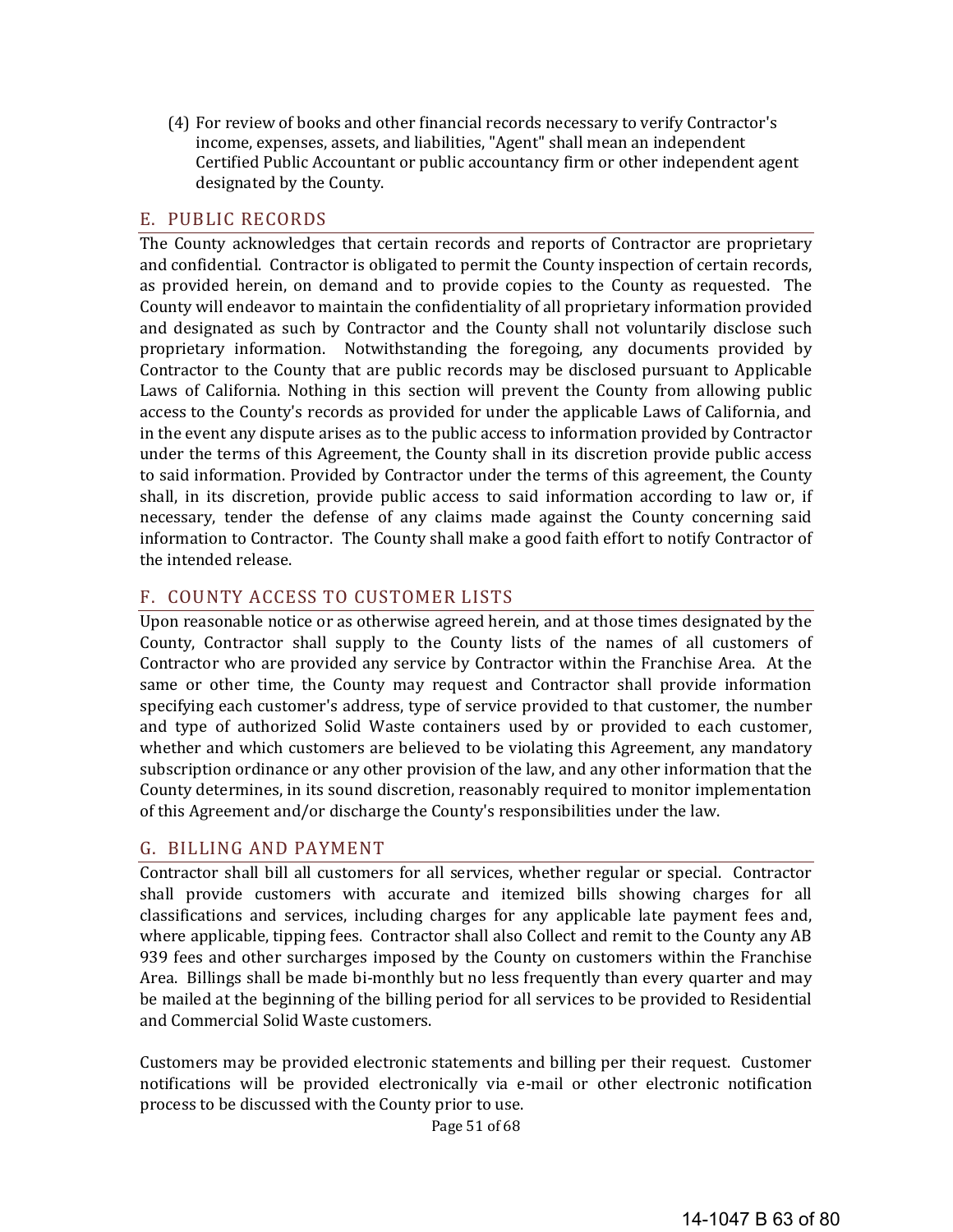Upon initiation of service and annually thereafter, Contractor shall send or deliver to its customer, information concerning the conditions of service, including, but not limited to, new programs, rates, fees, charges, service, and Recycling options, payment options, discounts (if any), days of Collections, the amount, and manner of refuse to be Collected, Days and hours of operation for WERS MRF and PHHWCF service level and inquiry / complaint procedures, including the name, address, and local telephone number of Contractor. The form and content shall be subject to the review and approval of the County.

# SECTION 19 - REPORTS AND ADVERSE INFORMATION

## A. ANNUAL REPORTS

The following list includes reports or data that may be required on an annual basis to be provided by Contractor to the County:

- (1) Electronic Annual Report: Electronic Annual Report (EAR) is part of a performance measurement system that considers factors such as a jurisdiction's program implementation and its per capita disposal rate in determining compliance with AB 939. Data required to complete the EAR reporting requirements will be provided by Contractor to the County by March 1 of each year.
- (2) DTSC Form 303: Title 14, California Code of Regulations, section 18751.2 mandates that each public agency responsible for HHW management shall ensure the amount of material Collected through their program during the preceding reporting period (July 1 through June 30) is reported to CalRecycle by October 1 each year. Contractor will provide the County with the data necessary to complete DTSC Form 303 by August 1 of each year.
- (3) Base and Interim year rate application per the Solid Waste Rate Setting Policies and Procedures Manual for Unincorporated Areas (Exhibit C).
- (4) Annual Transfer Station Report: The Annual Transfer Station Report summarizes the disposal reporting methods. A copy of the Annual Transfer Station Report will be provided by Contractor to the County by March 15 of each year.
- (5) Solid Waste Management Plan: On March 1, 2015 and annually thereafter during the term of this Agreement, Contractor will provide the County with a strategic plan with specific program goals and objectives to increase Diversion rates consistent with the El Dorado County Solid Waste Management Plan. The plan should be based on the results of the prior year's activities and include a discussion of that year's programs, including strengths and weaknesses. The County will present the information to El Dorado Solid Waste Advisory Committee (EDSWAC) as appropriate.
- (6) Processing and Disposal Facility Report:
	- (a) Export Vendors and Locations: Contractor shall submit to the County on a minimum annual basis in conjunction with their Solid Waste rate setting application (base year and interim years) the names and locations of all vendors receiving exports from the MRF, including, but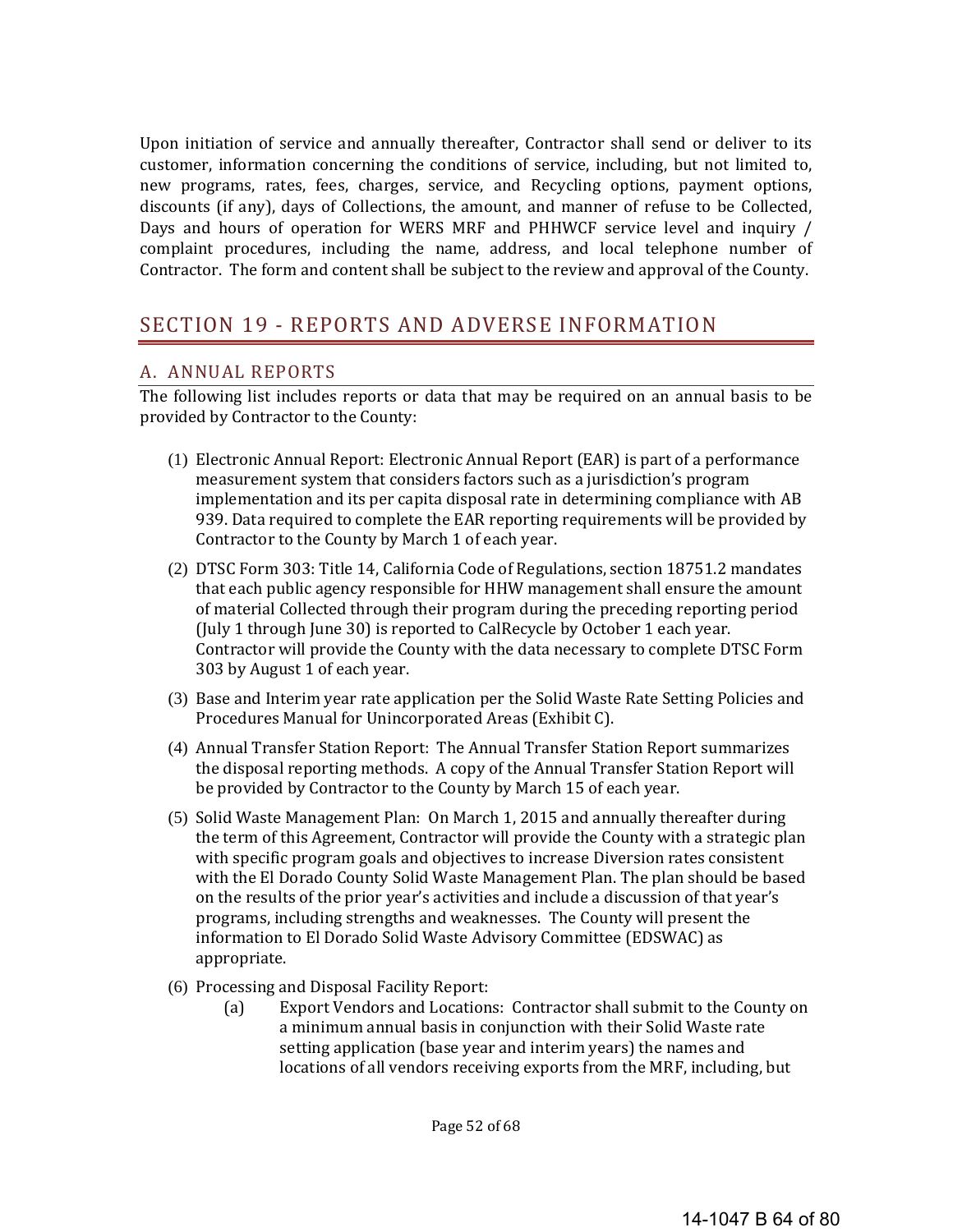not limited to, Recyclable commodities, C&D Debris, Landfill materials, and Green Waste. 

- (b) Material Processing Locations: With each rate setting application (base year and interim years), Contractor shall submit to the County a list of all facilities where materials are being Processed.
- (c) Diversion Requirements (AB 341): During the term of this Agreement, Contractor shall submit to the County annually, in conjunction with their Solid Waste rate setting application (base year and interim years), and more often if required, Contractor's plan to implement mandatory commercial Recycling and a comprehensive list of businesses that Recycle in the Franchise Area, along with the businesses that do not Recycle in compliance with AB 341.
- (7) Third Party Contractors: Contractor shall submit to the County on a minimum annual basis in conjunction with their Solid Waste rate setting application (base year and interim year) the names of any third party subcontractors associated with the PHHWCF.
- (8) Vendor Change Notification: Contractor shall notify the County of any vendor changes and/or any changes in material Processing locations as they occur.
- (9) Group Collection Area: Contractor shall submit to the County on a minimum annual basis in conjunction with their Solid Waste rate setting application, a list of the Group Collection Areas as provided in Section 6.G. to include: location, customer names, and other information requested by the County.

#### B. QUARTERLY REPORTS

The following reports are to be provided by Contractor to the County on a quarterly basis:

- (1) Station Disposal Report (Station Notification): Title 14, California Code of Regulations, section 18809.9 requires an operator who sends Solid Waste to another facility within California shall provide the operator of that facility with the percentage of waste assigned to each jurisdiction. Contractor will provide a copy of the information by the  $15<sup>th</sup>$  day of the month following the end of the quarter.
- (2) A revenue statement setting forth quarterly Franchise Fees, and the basis for the calculation thereof, certified under penalty of perjury by an officer of Contractor.

#### C. MONTHLY REPORTS

The following reports will be submitted by the tenth  $(10<sup>th</sup>)$  day of each month by Contractor to the County:

- (1) MRF Operations
- (2) Performance Measurements
- (3) Site Assessment for Multi-Family and Commercial customers

#### D. VENDOR CHANGE NOTIFICATION

Contractor shall notify the County of any vendor changes and/or any changes in material Processing locations as they occur.

Page 53 of 68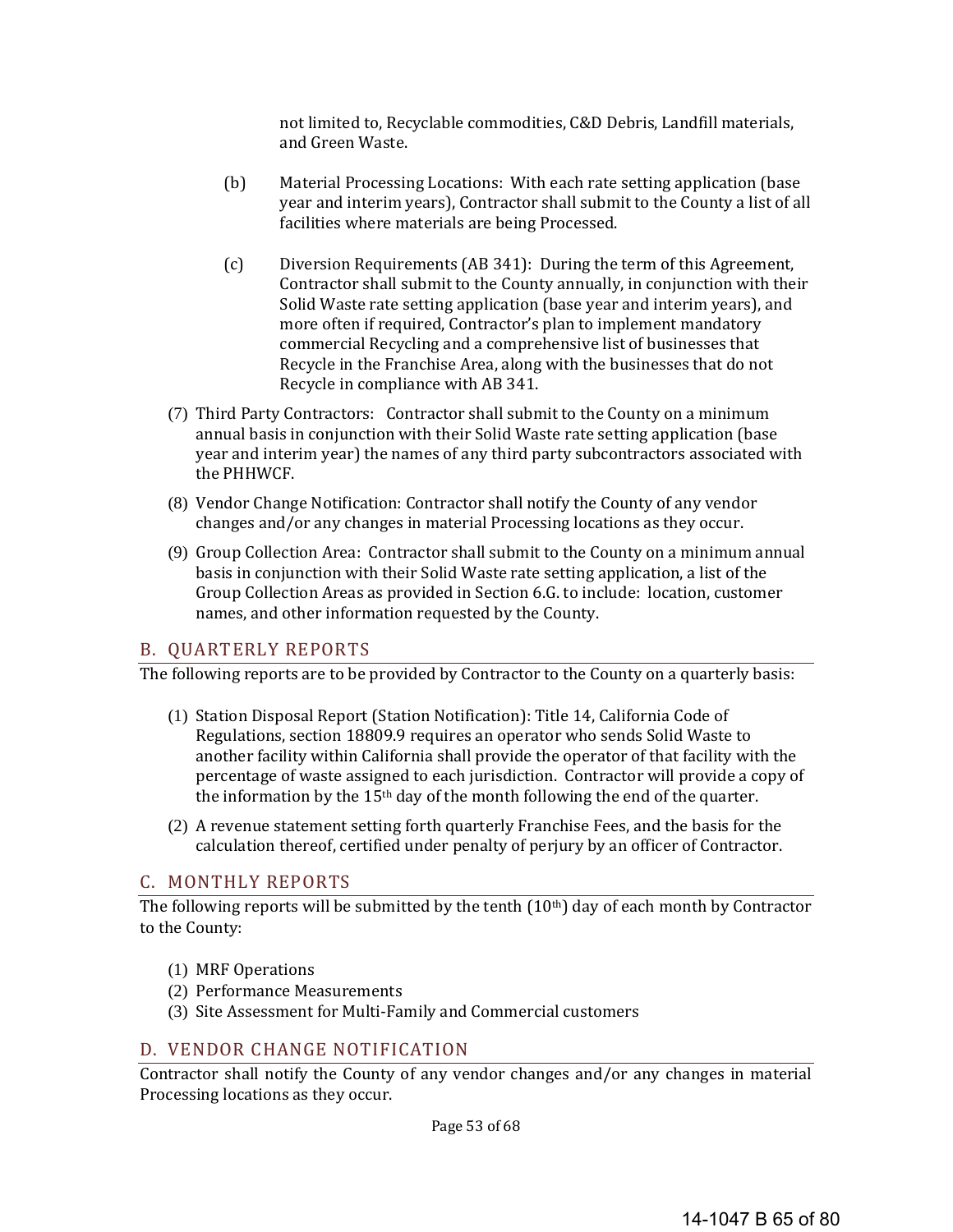#### E. ADVERSE INFORMATION

Contractor shall provide the County with two (2) copies of all reports or other material adversely reflecting on Contractor's performance under this Agreement, submitted by Contractor to the California EPA or U.S. EPA, CalRecycle, or any other federal, state, or local agency. Copies shall be submitted to the County simultaneously with Contractor's filing of such matters with said agencies. Contractor's routine correspondence to said agencies need not be automatically submitted to the County, but shall be made available to the County upon written request, as provided in this section:

- (1) Contractor shall submit to the County copies of all pleadings, applications, notifications, communications, and documents of any kind, submitted by Contractor to, as well as copies of all decisions, correspondence, and actions by, any federal, state, and local courts, regulatory agencies, and other governmental bodies relating specifically to all material aspects of Contractor's performance of services pursuant to this Agreement. Any data which Contractor seeks to be excluded from provisions of the California Public Records Act shall be clearly identified as such by Contractor with the basis for such exclusion clearly specified. In the event the County receives a request under the Public Records Act, or by subpoena, the County shall notify Contractor to permit Contractor to object to the release of the information requested or subpoenaed.
- (2) Contractor shall submit to the County such other information or reports in such forms and at such times as the County may reasonably request or require.
- (3) All reports and records required under this or any other section shall be furnished by Contractor and the expense therefore in the gathering and preparation of such information, reports, and records shall be included in the base rate.

#### F. FUTURE LEGISLATION

Contractor will comply with all reporting requirements from future federal, state, and local regulations. 

Contractor agrees to render all reasonable cooperation and assistance to the County in meeting the requirements of the County's source reduction and Recycling element and non-Disposal facility element and future legislation and regulatory requirements.

# SECTION 20 - REVIEW OF PERFORMANCE AND QUALITY OF **SERVICE**

#### A. PERFORMANCE REVIEW

From time to time, at its sole discretion, the County may examine Contractor's operation in order to evaluate whether or not Contractor is operating at a satisfactory level of efficiency and customer satisfaction according to industry standards. Contractor agrees to cooperate in any such examination, and shall permit the County's representatives to inspect, at Contractor's principal place of business, such information pertaining to Contractor's obligations hereunder as the County may require, including, but not limited to, such things as customer inquiry records, Collection routes, and equipment records. Access to Contractor's records shall be subject to Section 18.

Page 54 of 68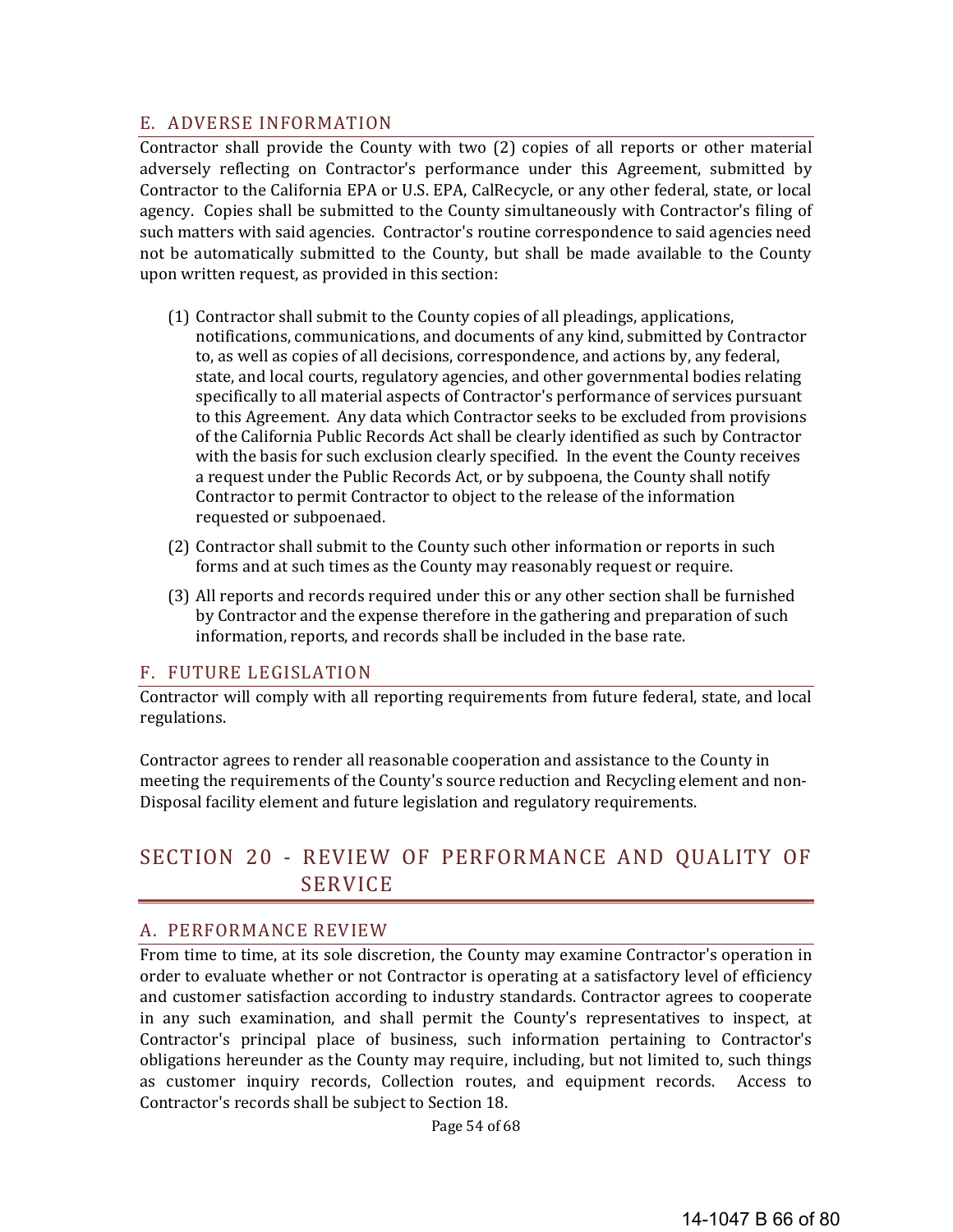#### B. PUBLIC HEARING

At the County's sole option, within ninety (90) days of the first anniversary of the effective date of this Agreement, and each year thereafter throughout the term of the Agreement, the County may hold a public hearing at which Contractor shall be present and shall participate, to review Contractor's performance and quality of service. The reports required by this Agreement regarding customer complaints shall be utilized as the basis for review. In addition, any customer may submit comments or complaints during the review meetings, either orally or in writing, and these shall be considered.

## C. REPORT ON PERFORMANCE

Within thirty  $(30)$  days after the conclusion of the public hearing, the County shall issue a report with respect to the adequacy of performance and quality of service. If any noncompliance with the franchise is found, the County may direct Contractor to correct the inadequacies or initiate default proceedings in accordance with Section 15.

## D. CUSTOMER SATISFACTION SURVEY

At the County's request and at Contractor's expense, Contractor will survey customers in a mutually agreed upon form, content, and manner. The survey results will be directly returned to the County. Contractor will obtain a copy of the results of the survey. Nothing in this paragraph shall limit the right of the County to conduct additional surveys at its own expense. Contractor shall reasonably cooperate with the County in such cases.

# SECTION 21 - SYSTEM AND SERVICES REVIEW

To provide for technological, economic, and regulatory changes in Solid Waste Collection, to facilitate Recycling programs, to promote competition in the Solid Waste industry, and to achieve a continuing, advanced Solid Waste Collection system, the following system and services review procedures are hereby established.

## A. PUBLIC HEARING

At the County's sole option, the County may hold a public hearing on or about the first anniversary date of the Agreement to review Contractor's Collection systems and services. Subsequent system and services review hearings may be scheduled by the County each two (2) years thereafter. It is the County's intent to conduct any system and services review concurrently with any annual review of performance and quality of service as provided for in Section 20, above.

## B. CONTRACTOR'S REPORT

Sixty (60) days after receiving notice from the County, Contractor shall submit a report to the County indicating the following:

(1) All Solid Waste Collection and Recycling services reported in Solid Waste Collection and Recycling industry trade journals that are being commonly provided on an operational basis, excluding tests and demonstrations, to communities in the United States with comparable populations, that are not provided by Contractor to the County;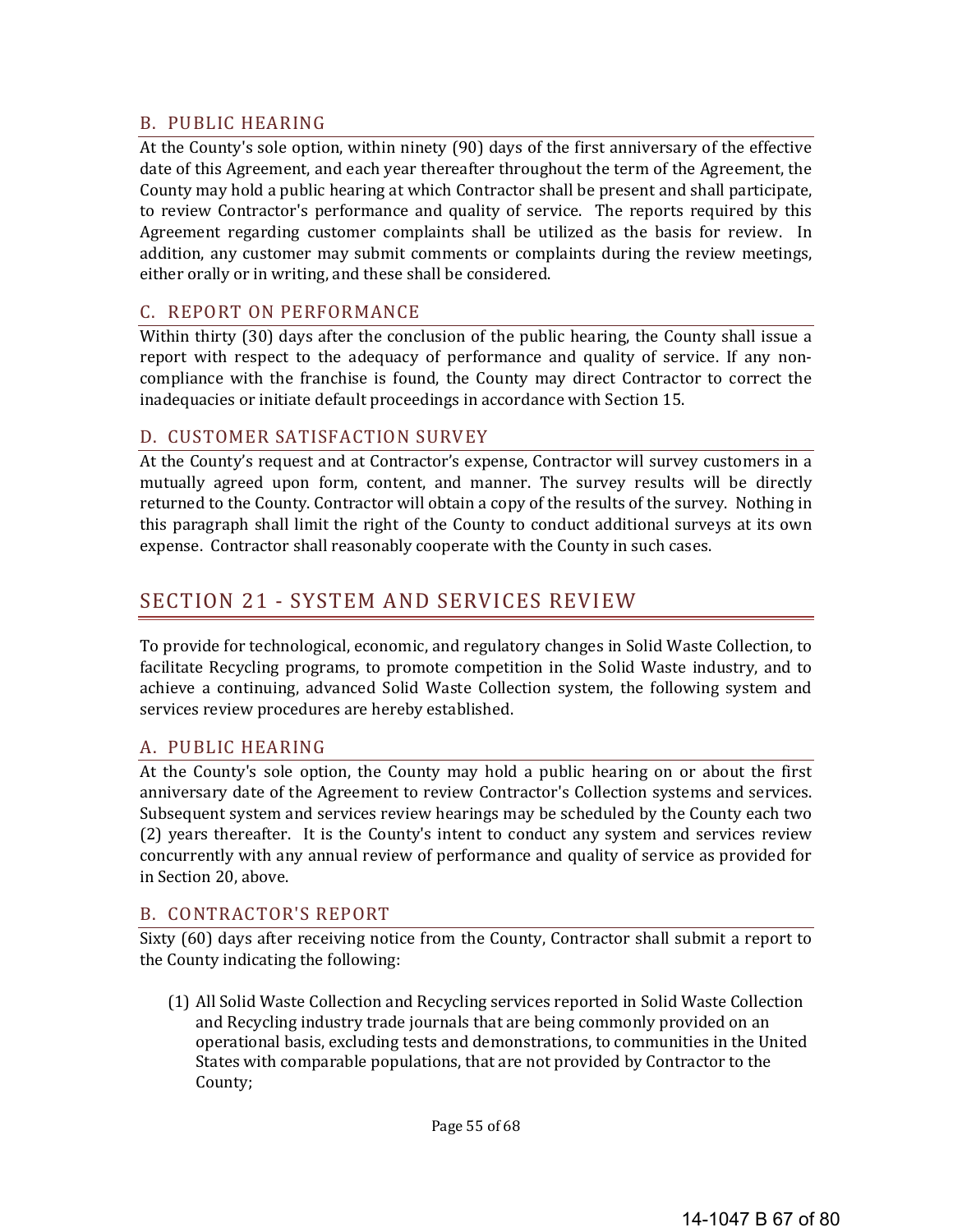- (2) Changes recommended to improve the County's ability to meet the goals of AB 939; and
- (3) Any specific plans for provision of such new services by Contractor along with the estimated expenses and adjustments to rates if any are necessary to compensate Contractor for providing such services, or a justification indicating why Contractor believes that such services are not feasible for the Franchise Area. All plans for new services should be made in accordance with the provisions outlined in the Solid Waste Rate Setting Policies and Procedures Manual for Unincorporated Areas.

#### C. SERVICES REVIEW TOPICS

Topics for discussion and review at the system and services review hearing shall include, but not be limited to, services provided, customer complaints, rights of privacy, amendments to the Agreement, developments in the law, and new initiatives for meeting or exceeding AB 939's goals and regulatory constraints.

#### D. CONTRACTOR COOPERATION

County and Contractor may each select additional topics for discussion at any system and services review hearing. Contractor agrees to cooperate in any such examination and shall provide for inspection to the County or its designated representatives, at Contractor's principal place of business, such information as the County may require, including, but not limited to, such things as Collection routes and equipment records.

#### E. COUNTY'S REPORT

At the conclusion of each system and services review hearing the County may issue a report. The report shall summarize the systems and services review hearing and address services not being provided to the County that are considered technically and economically feasible by the County. The County may require Contractor to provide such services within a reasonable time, for reasonable rates and compensation.

## SECTION 22 - COMPENSATION

During the term of this Agreement, Collection rates will be established and adjusted in accordance with the document entitled "Solid Waste Rate Setting Policies and Procedures Manual for Unincorporated Areas" dated  $\Box$  A true and correct copy of the Solid Waste Rate Setting Policies and Procedures Manual for Unincorporated Areas is attached hereto as Exhibit B and hereby incorporated by reference as though fully set forth herein.

## SECTION 23 - COLLECTION EQUIPMENT

#### A. VEHICLE STANDARDS

The vehicles shall be designed and operated so as to prevent Collected materials from escaping from the vehicles. Hoppers shall be closed on top and on all sides with screening material to prevent Collected materials from leaking, blowing, or falling from the vehicles. The bodies of any vehicle, or any container, used in Collection or transportation of Solid Waste must have watertight beds of metal or impervious material that can be cleaned.

Page 56 of 68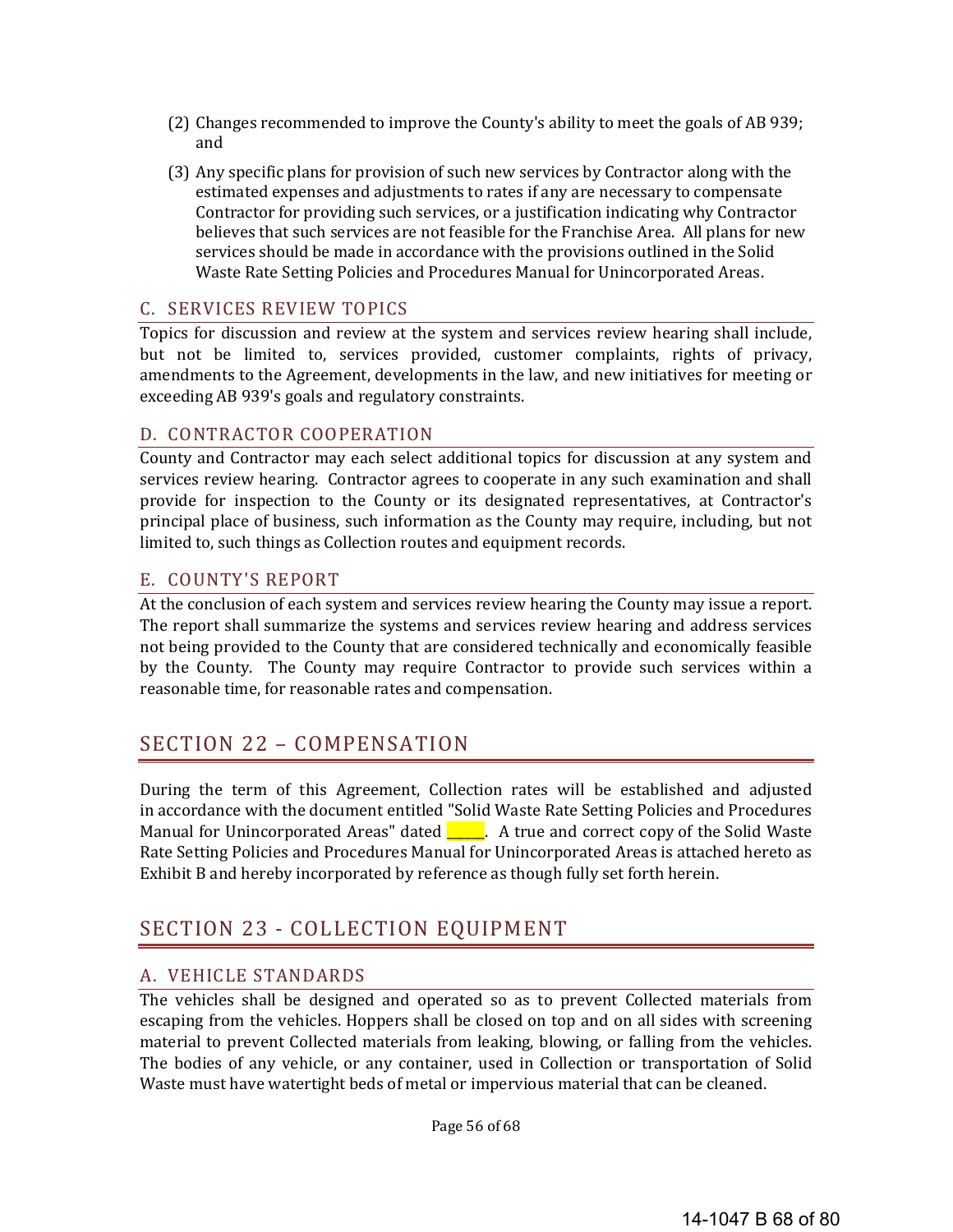Contractor warrants that it shall provide an adequate number of vehicles and equipment for the Collection and transportation services for which it is responsible under this Agreement. All vehicles used by Contractor under this Agreement shall be registered with the Department of Motor Vehicles of the State of California, as applicable, shall be kept clean and in good repair. Solid Waste Collection vehicles shall be maintained in a reasonably clean and sanitary condition. Contractor's name, telephone number, and vehicle number shall be visibly displayed on its vehicles. Loads shall be kept completely covered at all times except when material is being loaded or unloaded, or when vehicles are in the process of Collection. Collection vehicles shall be designed and operated while in route in such a manner as to prevent Solid Waste and/or liquids from leaking, escaping or spilling. Any spillage of materials shall be immediately cleaned up by Contractor at Contractor's sole expense. 

Notwithstanding the generality of the foregoing, Contractor's equipment shall at all times be in conformance with the regulatory requirements applicable thereto.

## B. LOW EMISSIONS REQUIREMENT

If changes in federal, state, or local laws, including, but by no means limited to, the California Air Resources Board Heavy Duty Engine Standards contained in Title 13, California Code of Regulations, section 2020 et seq., and the Federal EPA's Highway Diesel Fuel Sulfur regulations, mandate that Contractor convert or retrofit its Collection fleet to use the most cost-effective means to reduce air pollutant emissions, Contractor shall take all necessary steps to so comply, and shall be in full compliance with all other federal, state, and local clean air requirements.

#### C. WEIGHT RESTRICTIONS

Contractor shall not load vehicles in excess of the manufacturer's recommendations or limitations imposed by state or local weight restrictions on vehicles. Contractor acknowledges that the County may document compliance with this provision of the Agreement through review of scale tickets and records of the Disposal and Processing facilities. 

#### D. EQUIPMENT LIST

In accordance with the provisions outlined in the Solid Waste Rate Setting Policies and Procedures Manual for Unincorporated Areas, Contractor shall provide the County a written list of all equipment (including, but not limited to, trucks and containers) being used within the Franchise Area, including make and model, age, mileage, or hours of operation and type of vehicle.

# SECTION 24 - PUBLIC ACCESS TO CONTRACTOR

#### A. OFFICE HOURS

Contractor's office hours shall be, at a minimum,  $8:00$  am to  $5:00$  pm, Monday through Friday, except holidays. An adequate number of Customer Service Representatives of Contractor shall be available during office hours for communication with the public in person and by telephone at Contractor's principal office in Placerville, CA. Contractor shall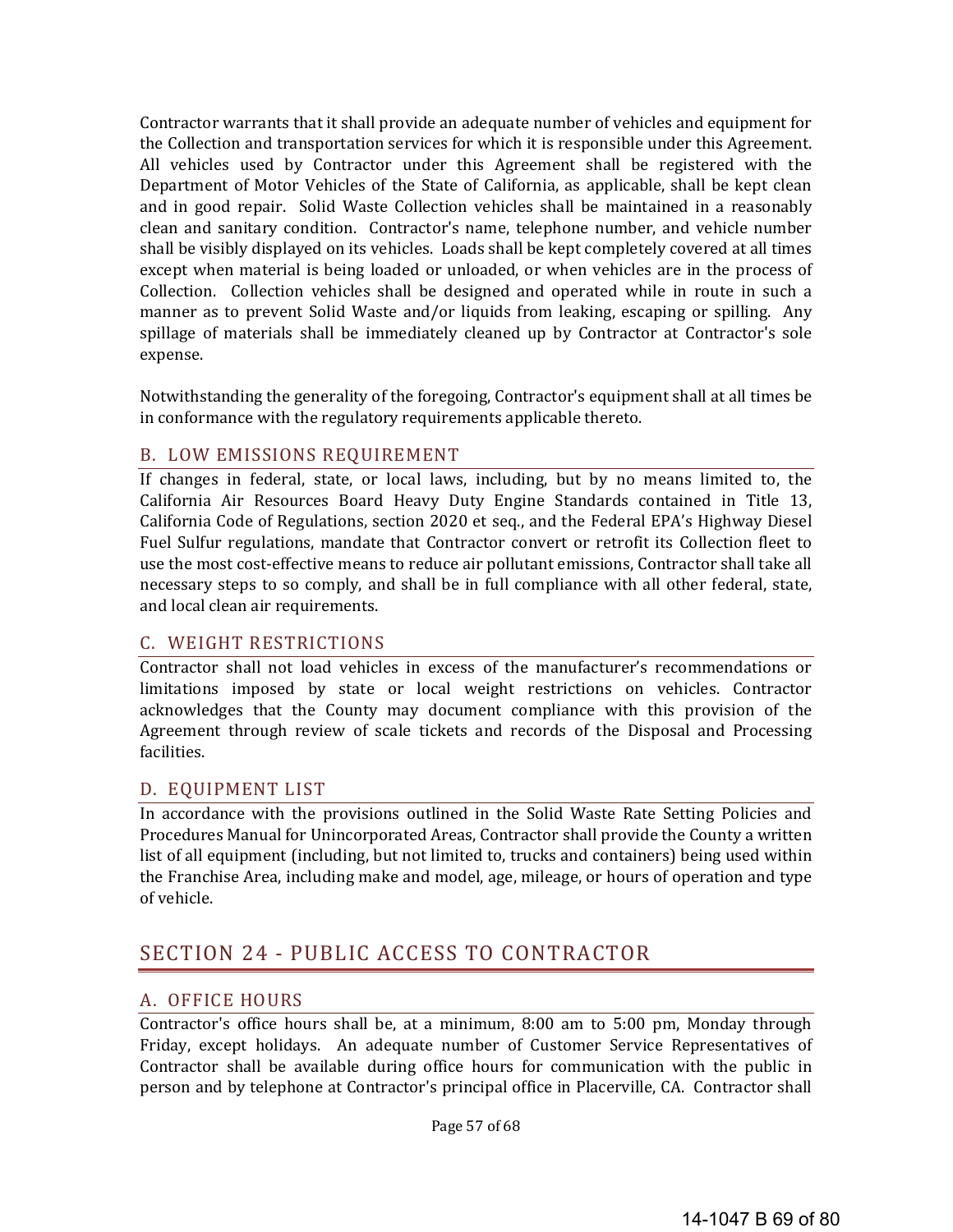also provide the County with an emergency telephone number for use during other than normal business hours. Contractor shall have a representative or answering service available at said after-hours telephone number during all hours other than normal office hours. 

## B. REGULAR MEETINGS WITH THE COUNTY

Contractor shall meet with the County at 2850 Fairlane Court, Placerville, California, 95667 or at Contractor's place of business, at the discretion of the County, to discuss matters of mutual concern, including, but not limited to, problems with Contractor's service, compliance with AB 939, and future planning on a regular schedule determined by the County. The person attending these meetings on behalf of Contractor shall be vested with sufficient authority to make decisions binding on Contractor.

# SECTION 25 - CUSTOMER COMPLAINTS

#### A. SERVICE COMPLAINTS

- (1) All customer complaints shall be directed to Contractor. Contractor shall record all complaints received by mail, email, by telephone, or in person (including date, name, address of complainant, and nature of complaint). Contractor agrees to use its best efforts to resolve all complaints by the close of business of the second regularly scheduled waste Collection day following the date on which such complaint is received. Service complaints may be investigated by the County or his/her designee. Unless a settlement satisfactory to the complainant and Contractor is reached, the complainant may refer the matter to the County for review.
- (2) Contractor will maintain records listing the date of customer complaints, the customer, the nature of the complaint or request, and when and what action was taken by Contractor to resolve the complaint. All such records shall be maintained for a period of twenty-four  $(24)$  months and shall be available for inspection by the County.

#### B. COMPLAINT RESOLUTION

Contractor will use its best efforts to resolve all complaints by close of business of the second business day following the date on which the complaint is received. Contractor shall notify customers that service complaints may be reviewed by the County if a satisfactory solution is not reached.

#### C. COUNTY REVIEW OF COMPLAINTS

A customer dissatisfied with Contractor's decision regarding a complaint may ask the County to review the complaint. To obtain this review, the customer must request the County's review within thirty (30) days of receipt of Contractor's response to the complaint, or within forty-five (45) days of submitting the complaint to Contractor if Contractor has failed to respond to the complaint. The County may extend the time to request its review for good cause.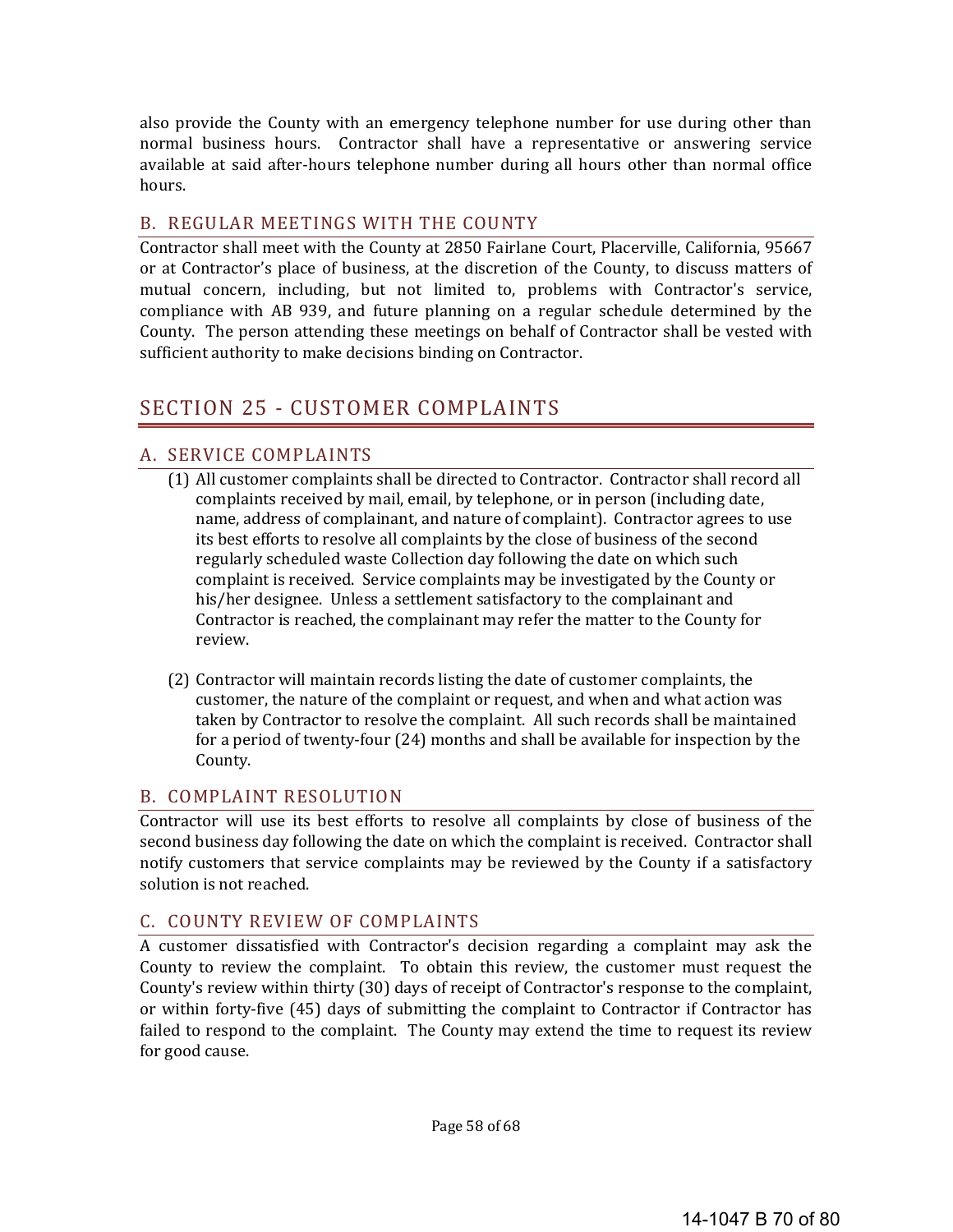#### D. REMEDY

The County shall determine if the customer's complaint is justified, and if so, what remedy, if any, shall be imposed. The remedy under this section shall be limited to a rebate of customer charges related to the period of breach of any of the terms of this Agreement.

#### E. NON-COLLECTION TAGS

When Solid Waste is not Collected from any customer other than due to withholding of service pursuant to Section  $26(F)$ , Contractor shall notify its customer as to why that Collection was not made as applicable, and shall attach tags approved by the County to the applicable container which clearly identify the reasons for such non-Collection. The County shall approve in advance Contractor's written procedures for determining when not to Collect Solid Waste, and Contractor shall adhere to these approved written procedures in making such determinations and placing non-Collection tags on a customer's Solid Waste container. 

# SECTION 26 - SERVICE EXCEPTIONS / HAZARDOUS WASTE NOTIFICATIONS

## A. COMPLIANCE WITH HAZARDOUS WASTE LAWS

The parties hereto recognize that federal, state, and local agencies with responsibility for defining Hazardous Waste and for regulating the Collection, hauling, or Disposal of such substances, are continually providing new definitions, tests, and regulations concerning these substances. Under this Agreement, it is Contractor's responsibility to keep current with the regulations and tests on such substances, and to identify such substances, and to comply with all federal, state, and to the extent not inconsistent with this agreement, local regulations concerning such substances. Contractor shall make every reasonable effort to prohibit the Collection and the Disposal of Hazardous Waste in any manner inconsistent with federal and state law. Contractor shall have no duty or responsibility to Collect or manage Hazardous Waste, other than as explicitly set forth in this Agreement.

## B. NOTICE TO AGENCIES REGARDING TOXICS

Contractor has represented to the County that Contractor will carry out its duties to notify all agencies with jurisdiction, including DTSC and local emergency response providers, and, if appropriate, the National Response Center, of reportable quantities of Hazardous Waste, found or observed by Contractor in Solid Waste anywhere within the County, including on, in, under, or about the County's property, including streets, easements, right of ways, and the County's waste containers. In addition to other required notifications, if Contractor observes any substances which it or its employees reasonably believe or suspect to contain Hazardous Wastes unlawfully Disposed of or released on the County's property, including streets, storm drains, or public right of ways, Contractor will also immediately notify the County. 

## C. INSPECTION FOR TOXICS

Contractor shall conduct a visual inspection, consistent with its normal operating procedures, of all Solid Wastes that it Collects, transports, and/or Disposes pursuant to this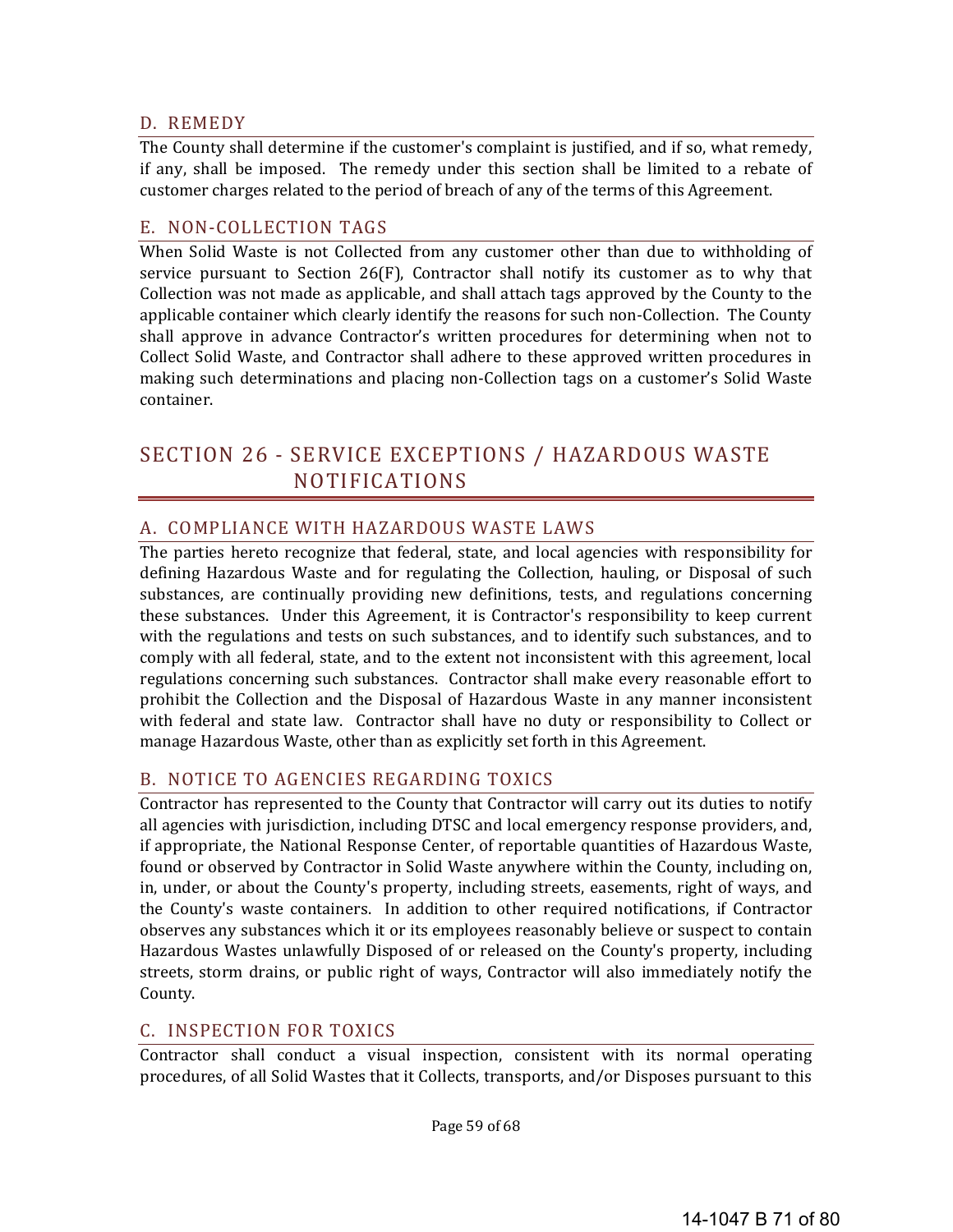Agreement for the purpose of discovering, identifying, and refusing to Collect, transport and dispose of Hazardous Wastes or materials.

#### D. NO COLLECTION OR DISPOSAL OF HAZARDOUS WASTE

Except as provided in this subsection, Contractor shall not knowingly Collect, handle, Process, transport, arrange for the transport of, or Dispose of Hazardous Waste pursuant to this Agreement.

#### E. AMMUNITIONS, EXPLOSIVES, OR OTHER ORDNANCE

Contractor shall not knowingly accept, Collect, handle, Process, transport, or arrange for the transport of ammunition, explosives, or other ordnance. However, in the event that this type of material is identified in the MRF Contractor shall appropriately arrange for safe disposal. 

#### F. HAZARDOUS WASTE PROGRAM

Contractor agrees to provide, upon County's request, and with appropriate fee reimbursement if justified, and in accordance with the Solid Waste Rate Setting Policies and Procedures Manual for Unincorporated Areas, a program for residents in Contractor's Franchise Area identifying Hazardous Waste and complying with all federal, state, and to the extent not inconsistent with this Agreement, local statutes and regulations dealing with Hazardous Waste. Subject to permitting, said program shall include, and be expanded to include, curbside Collection of all items listed in "Section 1, Definition GG", excluding radioactive material, attached hereto, and incorporated into this Agreement, which may be amended from time to time by the County.

# SECTION 27 - INDEMNIFICATION

## A. INDEMNIFICATION OF COUNTY

Contractor shall protect, defend (with counsel selected by Contractor and reasonably acceptable to the County), indemnify and hold harmless the County, its board members, officers, directors, employees, agents, consultants, successors, and assigns (hereinafter "County Indemnified Parties") from and against any and all claims, suits, losses, damages, and liability for damages of every name, kind, and description, including attorney's fees and costs incurred, brought for, or on account of, injuries to or death of any person, including, but not limited to, workers, County employees, and the public, or damage to property, or any economic or consequential losses, which are claimed to or in any way arise out of or are connected with Contractor's services, operations, or performance hereunder, regardless of the existence or degree of fault or negligence on the part of the County Indemnified Parties, except for the sole active negligence of the County, its officers and employees, or as expressly prohibited by statute provided that if a final decision or judgment allocates liability by determining that any portion of damages awarded is attributable to an Indemnified Party, then County shall pay such portion of damages. This duty of Contractor to indemnify and save the County Indemnified Parties harmless includes the duties to defend set forth in California Civil Code section 2778.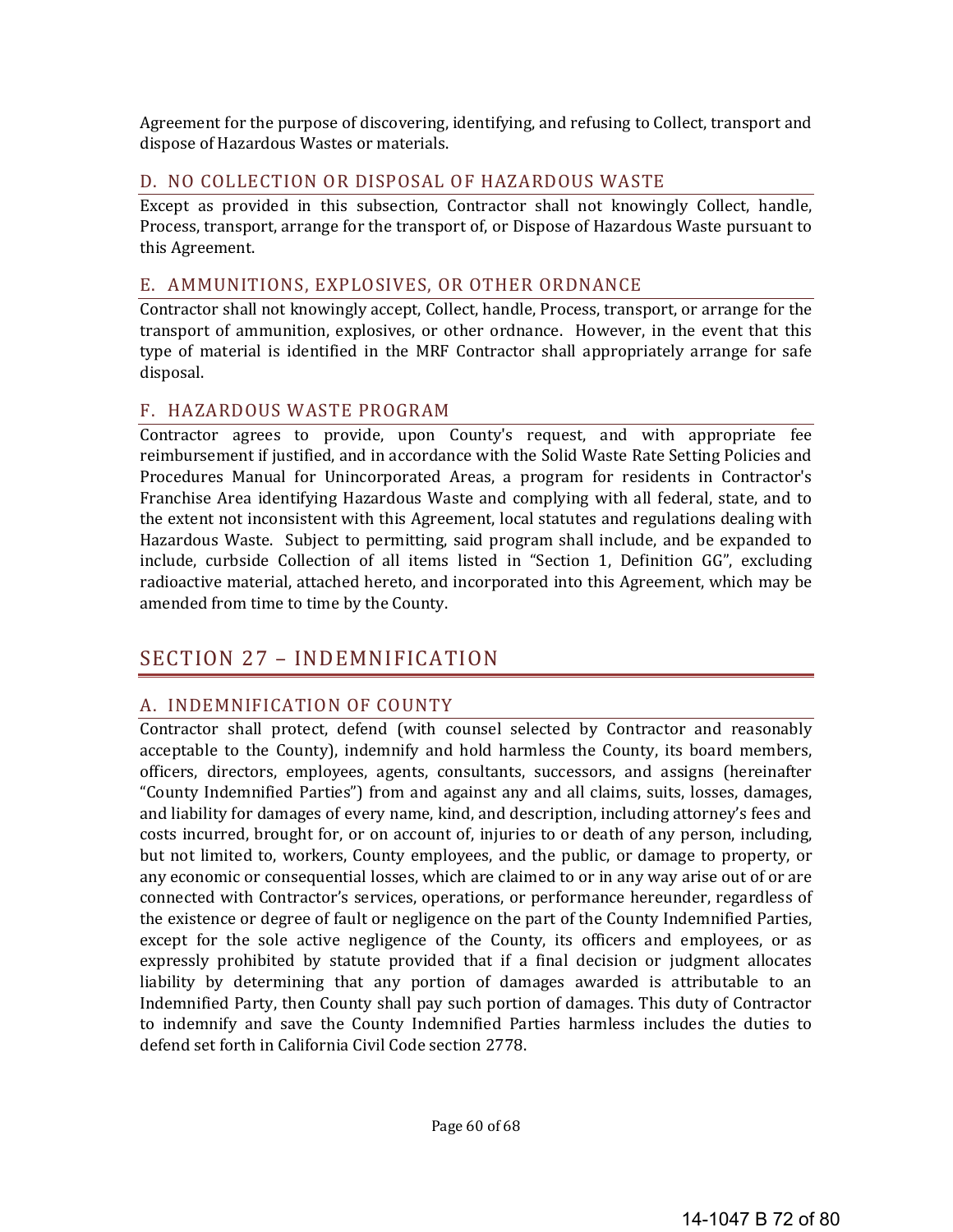#### B. HAZARDOUS SUBSTANCE INDEMNIFICATION

Contractor shall protect, defend (with counsel selected by Contractor and reasonably acceptable to the County), indemnify, and hold harmless the County, its board members, officers, directors, employees, agents, consultants, successors, and assigns (hereinafter "County Indemnified Parties") from and against all claims for actual damages (including, but not limited to, special and consequential damages), natural resources damages, punitive damages, restitution, injuries, costs, response costs, remediation, and removal costs, losses, demands, debts, liens, liabilities, causes of action, suits, legal, or administrative proceedings, interest, fines, charges, penalties, and expenses (including, but not limited to, attorneys' and expert witness fees and costs incurred in connection with defending against any of the foregoing or in enforcing this indemnity) of any kind whatsoever paid, incurred or suffered by, or asserted against, the County Indemnified Parties, arising out of or resulting from any repair, cleanup, detoxification, or preparation and implementation of any removal, remedial, response, closure, corrective action, or other plan (regardless of whether undertaken due to governmental action), concerning the release or threatened release of any hazardous substance or Hazardous Waste or MSW at any place where Hazardous Waste or MSW is or has been transported, transferred, Processed, stored, Disposed, or has otherwise come to be located by Contractor pursuant to the Agreement, which may result in a release of Hazardous Waste or hazardous substance into the environment. As used herein, the phrases "hazardous substance" and "Hazardous Waste" shall coincide with the broadest definition thereof contained in any present or future federal or state laws. The foregoing indemnity is intended to operate as an agreement pursuant to the Comprehensive Environmental Response and Liability Act ("CERCLA") section  $107(e)$ ; Title 42 U.S. Code section  $9607(e)$ ; and California Health & Safety Code section 25364, to defend, protect, and hold harmless and indemnify the County Indemnified Parties from liability. This provision shall survive the termination of this agreement between Contractor and the County. The foregoing indemnity shall not have any dollar limitation. The foregoing indemnity is for the exclusive benefit of the County Indemnified Parties and in no event shall such indemnity inure to the benefit of any third party.

The foregoing indemnity shall not apply with respect to:

- (1) Any Hazardous Waste or hazardous substance generated by the County and delivered by the County to Contractor; or
- (2) The Disposal or release of hazardous substances or Hazardous Waste, which Disposal or release has resulted from the negligence or willful misconduct of the County in Collecting or delivering hazardous substances or Hazardous Waste in County vehicles to Contractor's facilities. This indemnity shall include and cover any activities of Contractor under the Prior Agreements. Nothing in these exclusions shall be deemed a waiver of any other rights or claims the County may have against Contractor independent of this indemnity.

## C. AB 939 INDEMNIFICATION

Contractor shall defend with counsel reasonably acceptable to the County, indemnify and hold the County harmless from any and all fines, penalties and assessments levied against or threatened to be levied against the County for the County's failure to meet the requirements of AB 939, its amendments or any successor legislation and/or all rules and regulations promulgated thereunder, but only to the extent such liability is caused by

Page 61 of 68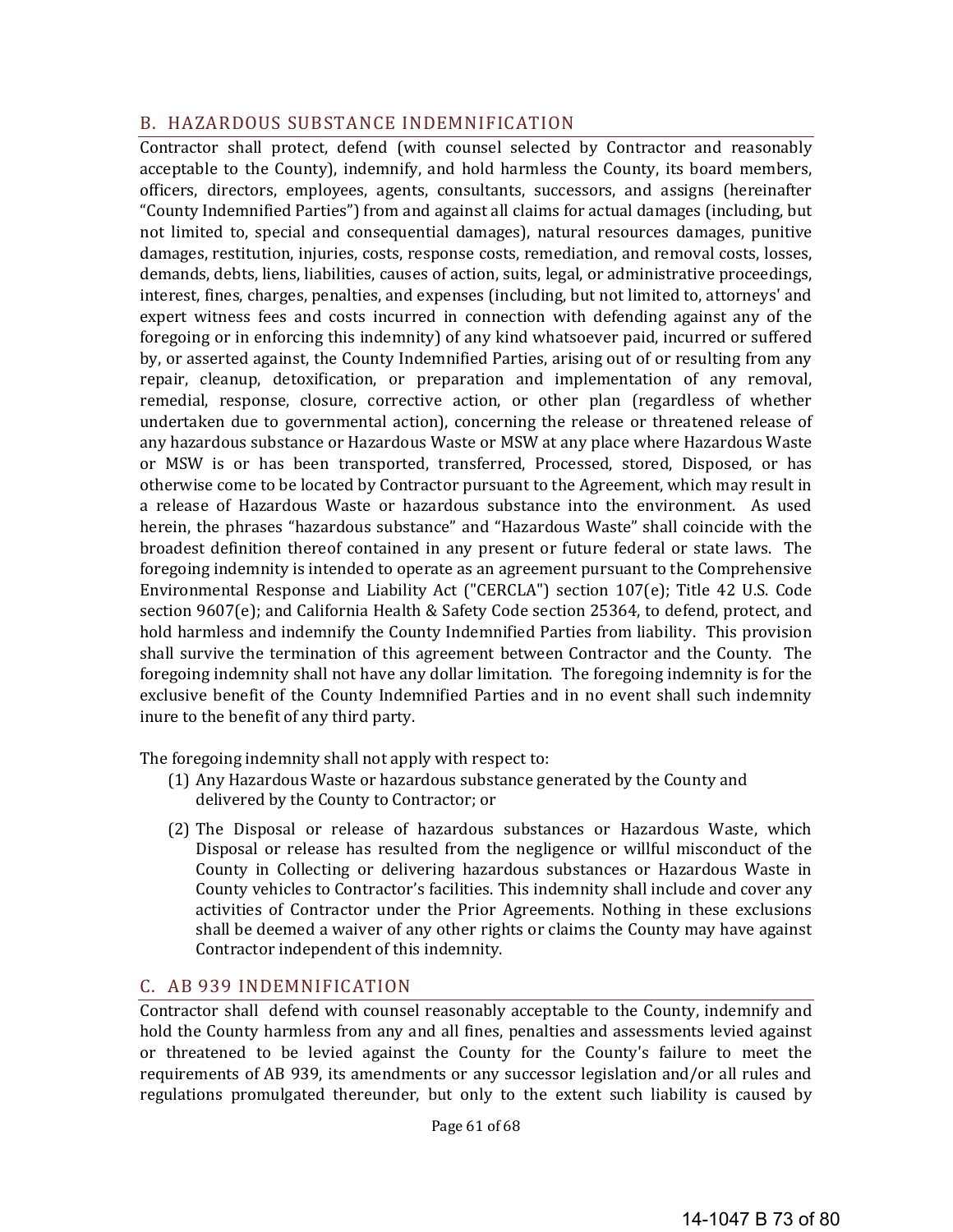Contractor's failure to comply with Contractor's express obligations under this Agreement and/or Contractor's failure to comply with said laws, rules, or regulations binding on Contractor, including, but not limited to, failing to timely supply the County with information or reports in order to comply with AB 939. Contractor shall not be obligated to indemnify the County for fines or penalties caused by the County's modifications of Contractor's information, by a change by the County in the scope of work hereunder which materially and negatively affects the ability of Contractor to perform Diversion activities which contribute to the County's compliance with AB 939, or by the County's own acts or omissions which result in the County's failure to provide timely reports to the state. In addition, Contractor's duty to indemnify under this Section is subject to the following restrictions: 

- (1) Contractor's obligation to indemnify the County shall not be enforceable if the penalty imposed by the Board of Supervisors is based solely upon the failure of the County to establish and maintain a source reduction and Recycling element pursuant to California Public Resources Code sections 41000 et seq.
- (2) No payment required under Contractor's obligation to indemnify the County may exceed that portion of any penalty assessed by the Board of Supervisors against the County that was caused by Contractor's failure to comply with an express obligation or requirement of this Agreement. Further, the Contractor shall not be liable under the indemnity obligation to the extent that the Contractor's failure to comply resulted from the County's action or failure to act, determined as a result of judicial review, hearing, or appeal to CalRecycle.

# SECTION 28 - GENERAL PROVISIONS

## A. FORCE MAJEURE

Contractor shall not be in default under this Agreement and shall not be liable for failure to perform under this Agreement if Contractor's performance is temporarily prevented or delayed in the event of Force Majeure. Force Majeure means riots, wars, sabotage, civil disturbances, acts of terrorism, insurrection, explosion, natural disasters such as floods, earthquakes, landslides, and fires, strikes, lockouts, and other labor disturbances, excessive snow, acts of God, or other similar or dissimilar events which are beyond the reasonable control of Contractor. Force Majeure do not include events related to the financial inability of Contractor to perform or the failure of Contractor to obtain any necessary permits or licenses from other governmental agencies, or the right to use the facilities of any public utility where such failure is due to the acts or omissions of Contractor. Notwithstanding anything to contrary herein, in the event a strike and/or similar labor action or a labor disturbance interrupts Collection, transportation, and/or Disposal of Solid Waste by Contractor as required under this Agreement, the County may elect to exercise its rights under Section 16 of this Agreement.

In the event of Force Majeure and Contractor is unable to perform its obligations under this Agreement, the County shall have the right to perform or to contract on a temporary basis with third parties to provide the Collection services that are not being provided by Contractor during the period of the Force Majeure event and charge Contractor for the

Page 62 of 68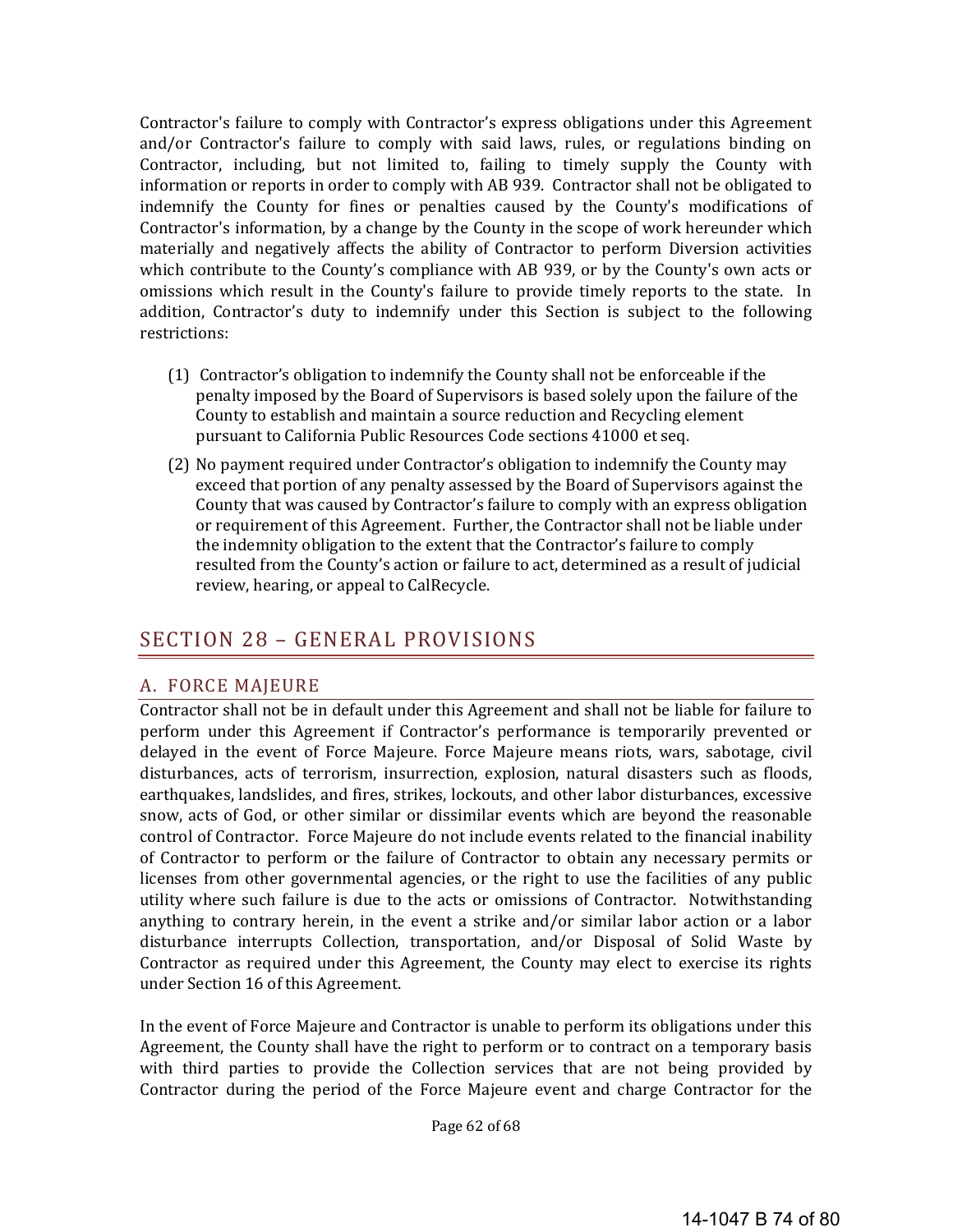reasonable direct and indirect expenses (including administrative and overhead) incurred by the County in this regard. If the Force Majeure event continues for a period of ninety (90) days and Contractor remains unable to perform its obligations under this Agreement, the County shall have the right to terminate this Agreement.

# B. STRIKES OR SIMILAR LABOR ACTION

In the event of a strike and/or similar labor action, but not including a lockout as set forth below, whereby employees of Contractor refuse to perform work for Contractor at normally anticipated levels or efficiency (a "strike and/or similar labor action") which affects the ability of Contractor to provide Collection services within the Franchise Area in accordance with this Agreement, the following guidelines shall apply:

- (1) In conjunction with the execution of this Agreement, Contractor has discussed with the County a strike (and/or similar labor action) Contingency Plan. From time to time during the term of this Agreement, Contractor and the County shall meet to discuss changes to the strike Contingency Plan.
- (2) Within twelve (12) hours of notification to Contractor by labor that it has authorized a strike and/or similar labor action, Contractor shall notify Contract Administrator, by phone and e-mail.
- (3) Within three (3) work days of a strike and/or similar labor action, if Contractor is not providing Collection services in accordance with normal scheduled pickups, Contractor shall meet with the County to develop a strike (and/or similar labor action) implementation plan.
- (4) Within five (5) work days of a strike and/or similar labor action, if Contractor is not providing Collection services in accordance with the normal schedules and volumes set forth in this Agreement or the schedules and volumes in the agreed upon strike implementation plan, if such plan has been agreed to by the County, the County shall have the right, but not the obligation, to bring in outside forces to provide Collection services which are not being provided by Contractor and charge Contractor for the reasonable direct and indirect expenses (including administrative and overhead) incurred by the County in this regard.
- $(5)$  Within ten  $(10)$  work days of a strike and/or similar labor action, Contractor is to use commercially reasonable efforts to bring in alternate work forces and provide Collection services in accordance with the normal schedules and volumes set forth in this Agreement, or the schedules and volumes in the agreed-upon strike implementation plan, if such plan has been agreed to by the County.

In the event Contractor's alternate work force is unable to provide Collection services in accordance with the normal schedules, volumes, and routing set forth in this Agreement (except for some reasonable delays resulting from such event of Force Majeure), or the schedules, volumes, and routing in the agreed-upon strike (and/or similar labor action) implementation plan, if such plan has been agreed to by the County, the County shall have the right, but not the obligation, to bring in outside forces to provide Collection services which are not being provided by Contractor and charge Contractor for the reasonable direct and indirect expenses (including administrative and overhead) incurred by the County in this regard.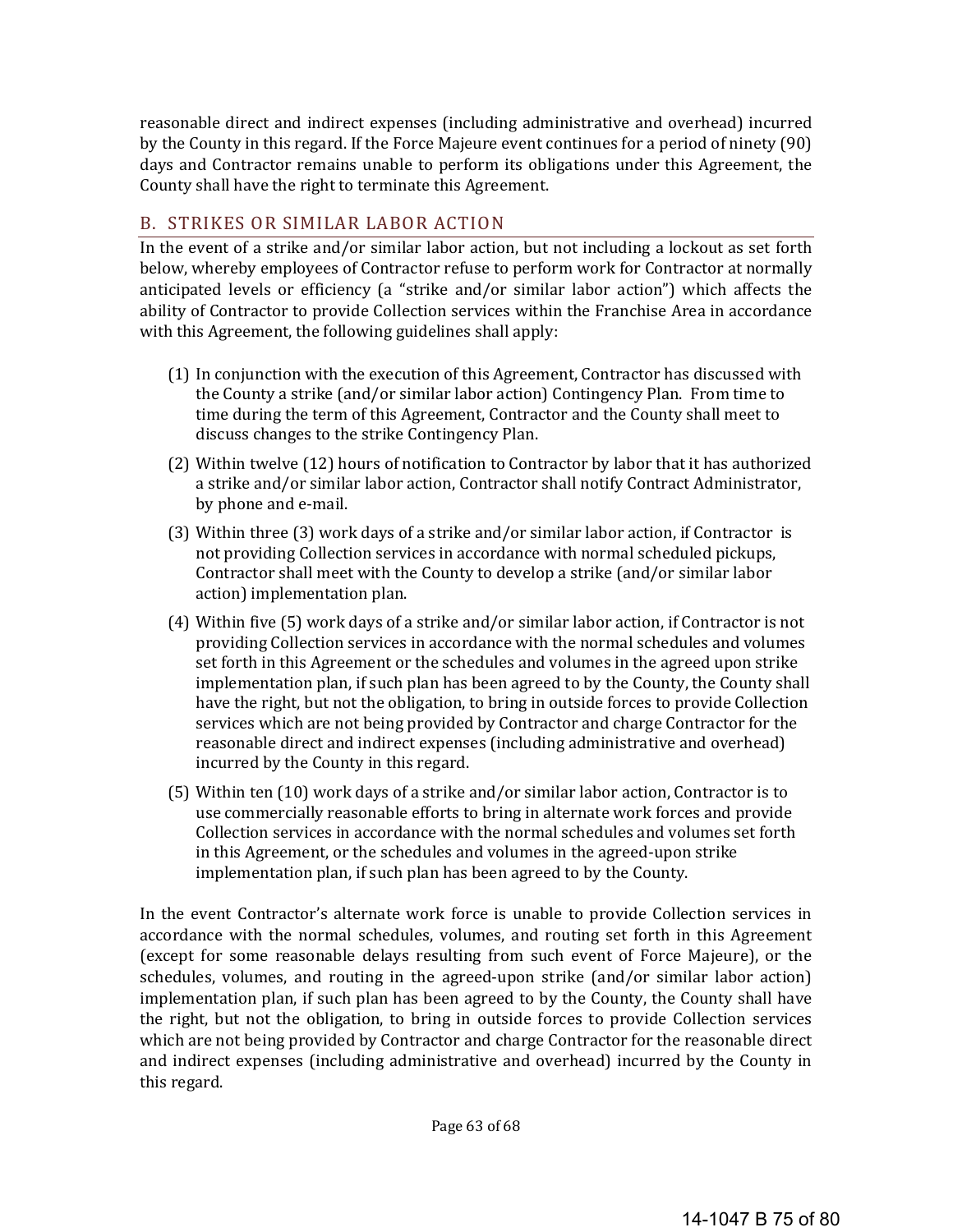In the event the County elects to retain its own work force, the County shall discuss the alternatives with Contractor before retaining such work force. Once the County retains its own work force, the County shall periodically, but not more often than weekly, invoice Contractor for the reasonable direct and indirect expenses of retaining such outside services and Contractor shall reimburse the County for such expenses within ten (10) work days of invoice. The County shall have the right to charge Contractor interest on invoices which are unpaid after ten  $(10)$  work days at the rate of one and one half percent  $(1.5\%)$ per month (not compounded).

Notwithstanding the provisions of this Section 28(B), the occurrence of strike and/or similar action shall be deemed an event of Force Majeure (as provided for in Section  $28(A)$ ) and shall not be considered an event of default by Contractor, and shall not entitle the County to any type of liquidated damages resulting from such strike or similar action.

## C. INDEPENDENT CONTRACTOR

Contractor is an independent Contractor, and not an officer, agent, servant, or employee of the County. Contractor is solely responsible for the acts and omissions of its officers, agents, employees, Contractors, and subcontractors, if any. Nothing in this Agreement shall be construed as creating a partnership or joint venture between the County and Contractor. Neither Contractor nor its officers, employees, agents, or subcontractors shall obtain any rights to retirement or other benefits, which accrue, to the County's employees.

#### D. RIGHT OF ENTRY

Contractor shall have the right, until written notice revoking permission to pass is delivered to Contractor, to enter or drive on any private street, court, place, easement, or other private property for the purpose of Collecting or transporting Solid Waste pursuant to this Agreement. 

## E. LAW TO GOVERN / VENUE

The Law of the State of California shall govern this Agreement. In the event of litigation between the parties, venue in state trial courts shall lie exclusively in the County of El Dorado. In the event of litigation in a U.S. District Court, exclusive venue shall lie in the Eastern District of California.

#### F. FEES AND GRATUITIES

Contractor shall not, nor shall it permit any agent, employee or subcontractor employed by it, to request, solicit, demand or accept, either directly or indirectly, any compensation or gratuity for the Collection of Solid Waste otherwise required to be Collected under this Agreement. 

## G. PRIOR AGREEMENTS AND AMENDMENTS

No amendment of this Agreement shall be valid unless in writing duly executed by the parties. This Agreement contains the entire agreement between the parties, and no promises, representations, warranty, or covenant not included in this Agreement have been or are relied upon by either party. This Agreement is intended to supersede and replace all prior agreements between the parties, except as otherwise specifically provided in this Agreement. 

Page 64 of 68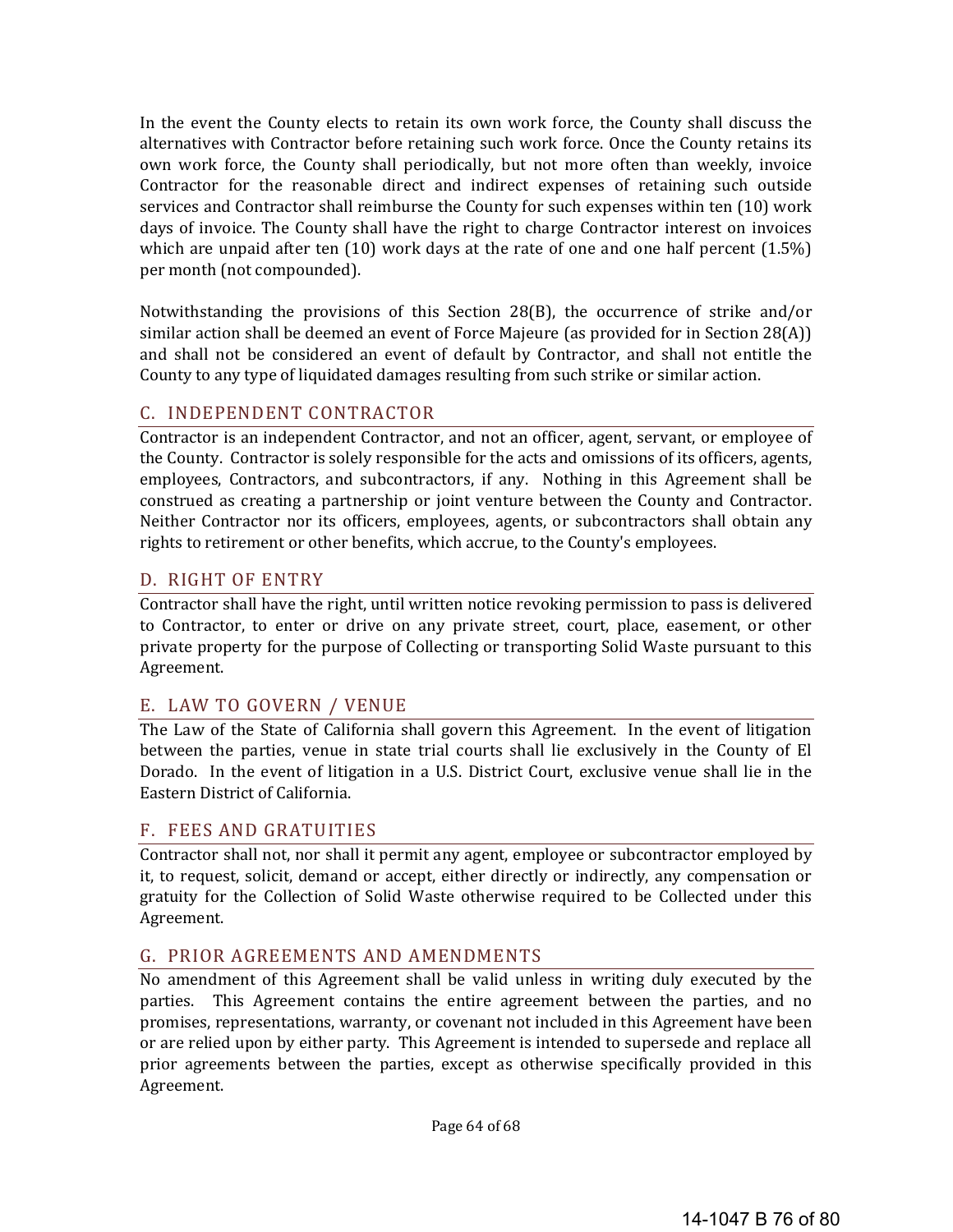## H. COMPLIANCE WITH AGREEMENT

Contractor shall comply with those provisions of the El Dorado County Solid Waste Ordinance Code, as it now exists and may be amended from time to time, which are applicable, and with any and all amendments to such applicable provisions during the term of this Agreement, provided that such provisions are not inconsistent with the terms of this Agreement. 

#### I. NOTICES

All notices required or permitted to be given under this Agreement shall be in writing and shall be personally delivered or sent by United States certified mail, postage prepaid, return receipt requested, addressed as follows:

| To County:      | Gerri Silva, Environmental Management Division Director<br>County of El Dorado, Community Development Agency<br>2850 Fairlane Court<br>Placerville, CA 95667 |
|-----------------|--------------------------------------------------------------------------------------------------------------------------------------------------------------|
| To Contractor:  | Susan L. VanDelinder, Division Vice President<br>El Dorado Disposal<br>4100 Throwita Way<br>Placerville, CA 95667                                            |
| With a copy to: | Waste Connections, Inc.<br>Attn: Legal Department<br>3 Waterway Square Place, Suite 110<br>The Woodlands, TX 77380                                           |

or to such other address as either party may from time to time designate by notice to the other given in accordance with this section. Notice shall be deemed effective on the date personally served or received via United States certified mail.

# J. SAVINGS CLAUSE AND ENTIRETY

If any non-material provision of this Agreement shall, for any reason, be held to be invalid or unenforceable, the invalidity or unenforceability of such provision shall not affect the validity and enforceability of any of the remaining provisions of this Agreement.

## K. ENTIRE AGREEMENT / INCORPORATION OF EXHIBITS

This document incorporates and includes all prior negotiations, correspondence, conversations, agreements, and understandings applicable to the matters contained in this Agreement. The parties understand and agree that there are no commitments, agreements, or understandings concerning the subject matter of this Agreement that are not contained or referred to in this document. Accordingly, it is agreed that no deviation from the terms of this Agreement shall be predicated upon any prior representations or unreferenced agreements, whether verbal or written. This Agreement and Exhibits  $A - E$ , attached hereto and incorporated by this reference as though fully set forth herein represent the entire agreement of the County and Contractor with respect to the services to be provided under this Agreement. No prior written or verbal statement or proposal shall alter any term or provision of this Agreement.

Page 65 of 68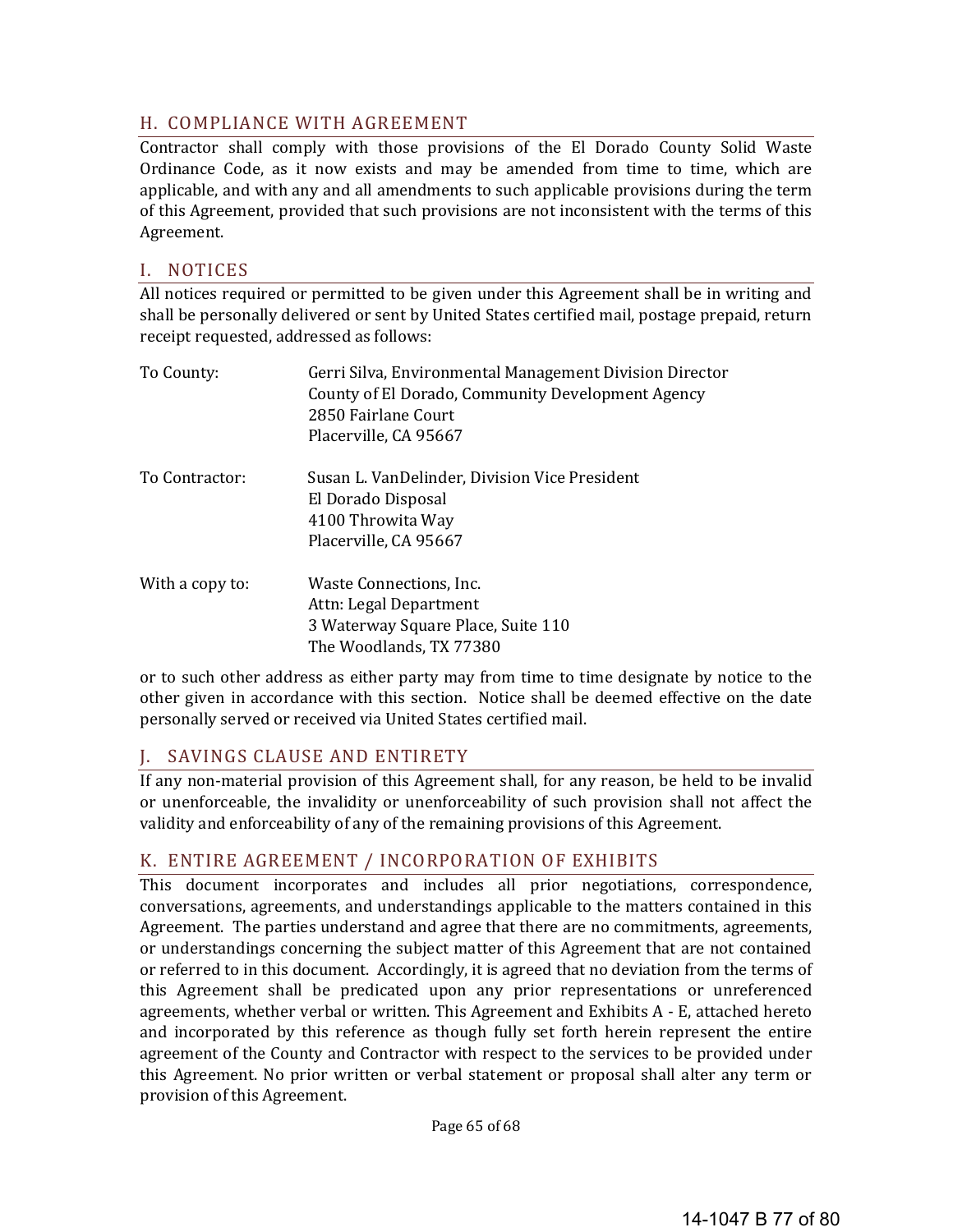#### L. JOINT DRAFTING

This Agreement was drafted jointly by the parties to the Agreement.

#### M. JUDICIAL REVIEW

Nothing in this Agreement shall be construed to prevent either party from seeking redress to the Courts for the purposes of legal review of administrative proceedings in regard to rate setting or the County's actions taken pursuant to this Agreement, or for the purpose of interpreting or enforcing the provisions contained in this Agreement.

#### N. POLICE POWERS

Nothing in this Agreement is intended to or may limit the County's authority pursuant to its police power.

#### O. SUCCESSORS AND ASSIGNS

Subject to the other terms and conditions herein, this Agreement shall be binding upon and inure to the benefit of the respective successors, permitted assigns, administrators and trustees of the County and Contractor.

#### P. SURVIVAL

All confidentiality and indemnification provisions of this Agreement shall survive this Agreement. 

#### Q. ADMINISTRATOR

The County Officer or employee with responsibility for administering this Agreement is Gerri Silva, Environmental Management Division Director, or her successor.

#### R. NO USE OF COUNTY NAME

Contractor will not do business as or use a corporate, partnership, venture, or other formal name, containing the name of the County or implying government ownership.

#### S. PARTIES IN INTEREST

Nothing in this Agreement, whether express or implied, is intended to confer any rights on any persons other than the parties and their representatives, successors, and permitted assigns. 

#### T. WAIVER

Waiver of any term or condition contained in this Agreement by any party to this Agreement shall be in writing and shall not be construed as a waiver of a subsequent breach or failure of the same term or condition or a waiver of any other term or condition contained in this Agreement. The subsequent acceptance by the County of any fee, tax, or any other monies which become due from Contractor to the County shall not be deemed to be a waiver by the County of any breach or violation of any term, covenant, or condition of this Agreement.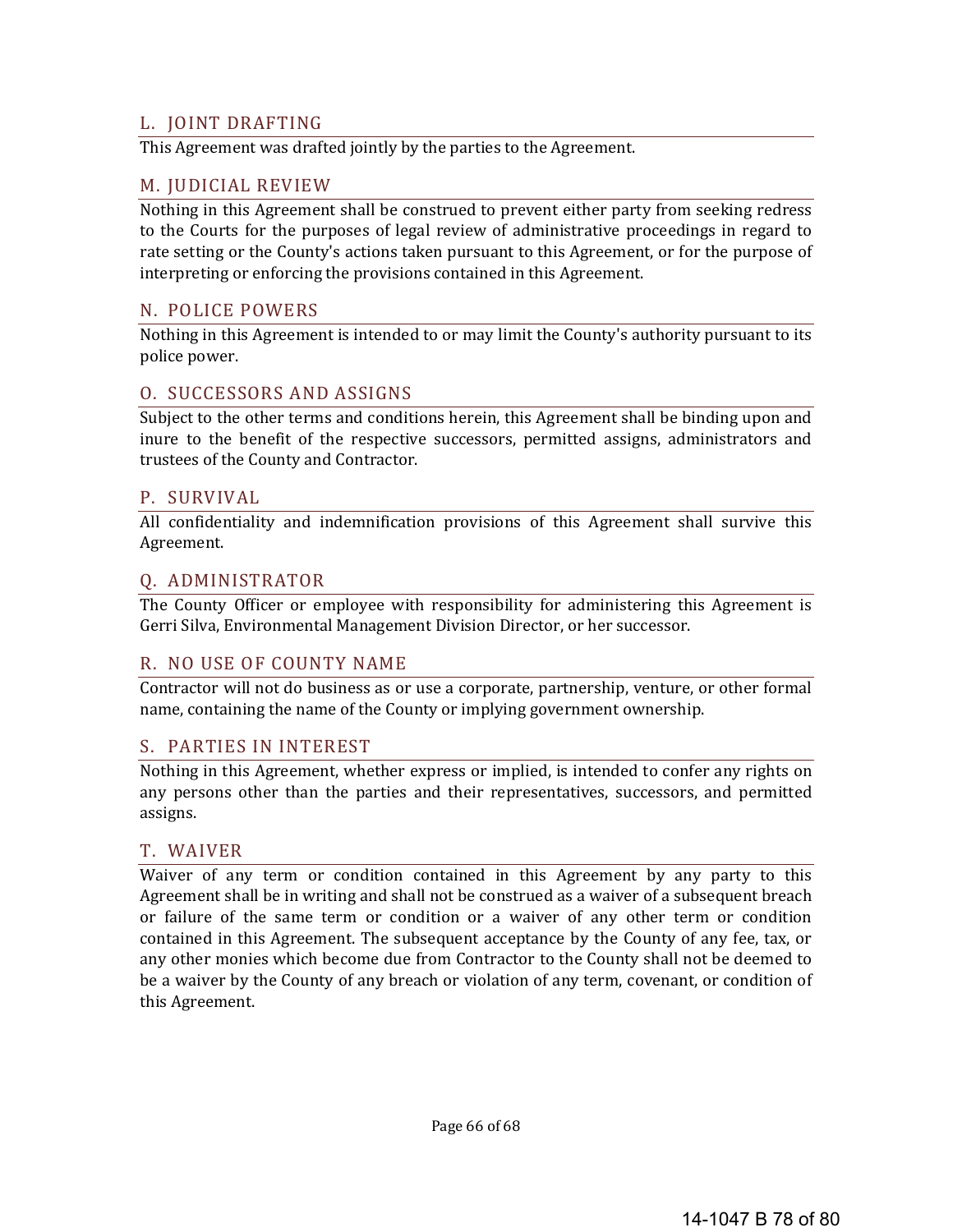IN WITNESS THEREOF, the County and Contractor have executed this Agreement this  $\Box$ 

 $day of$  \_\_\_\_\_\_\_\_\_, 20\_\_\_.

## COUNTY OF EL DORADO

 $By \_\_$  Chair Board of Supervisors County of El Dorado

ATTEST: 

**Contractor** 

 $By$ Clerk of the Board of Supervisors

**CONTRACTOR** 

By: \_\_\_\_\_\_\_\_\_\_\_\_\_\_\_\_\_\_\_\_\_\_\_\_\_\_\_\_\_\_\_\_\_ Its: President

By: \_\_\_\_\_\_\_\_\_\_\_\_\_\_\_\_\_\_\_\_\_\_\_\_\_\_\_\_\_\_\_\_\_ Its: Secretary

Page 67 of 68